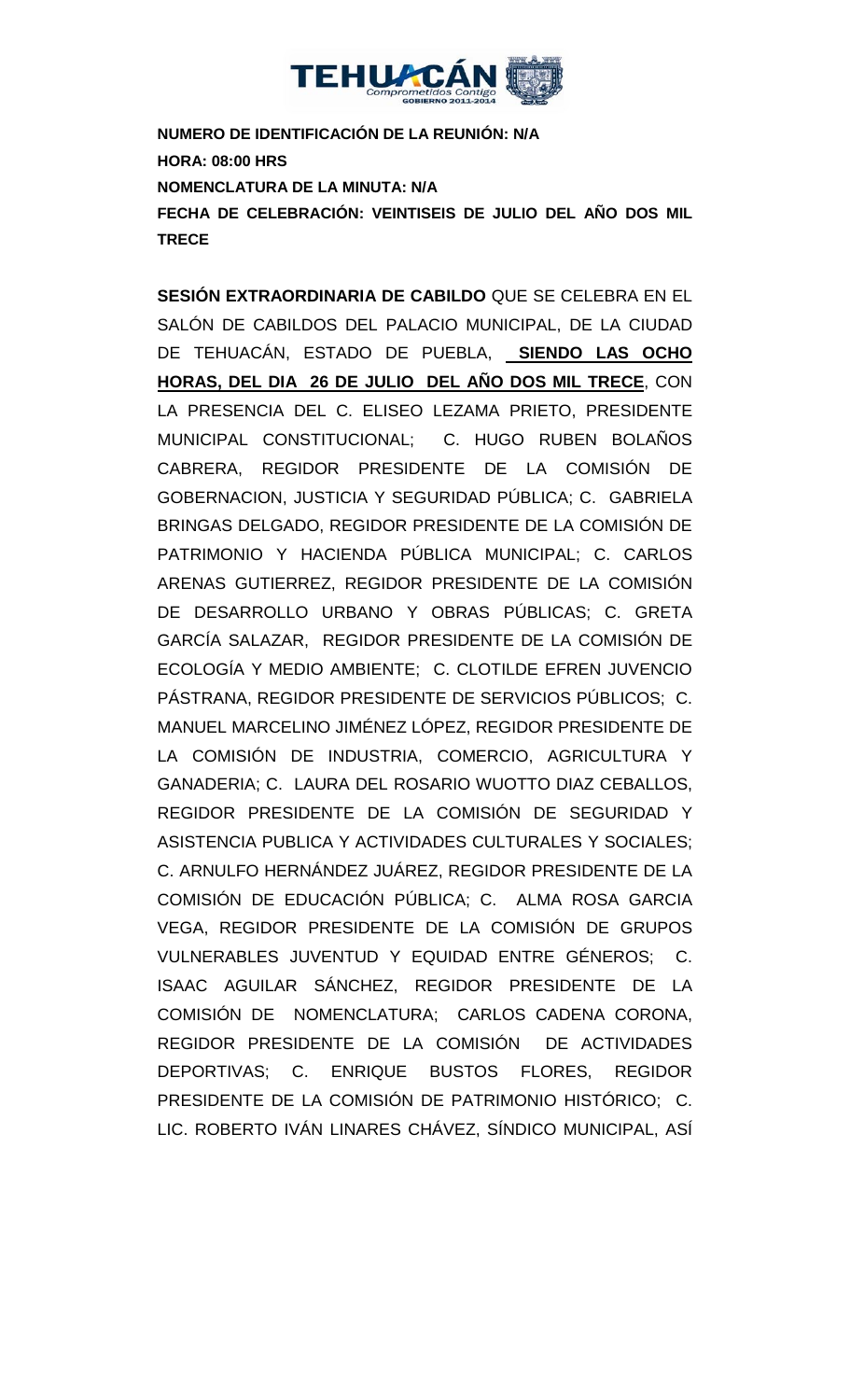COMO EL C. DR. JOSÉ ORLANDO CUALLO CINTA, SECRETARIO

DEL AYUNTAMIENTO QUIEN DA FE.---------------------------------------------

UNA VEZ QUE SE HA PASADO LISTA DE ASISTENCIA SE INFORMA LO SIGUIENTE:

NO SE ENCUENTRA PRESENTE EN ESTA SESIÓN DE CABILDO LA REGIDORA GABRIELA BRINGAS DELGADO, ISAAC AGUILAR SANCHEZ Y CARLOS CADENA CORONA,

SEÑOR PRESIDENTE LE COMUNICO QUE SE ENCUENTRAN 11 DE LOS MIEMBROS DEL CABILDO, POR LO ANTERIOR SE DECLARA EL QUÓRUM LEGAL PARA CONTINUAR CON LA PRESENTE SESIÓN DE CABILDO.

EL C. DR. JOSÉ ORLANDO CUALLO CINTA, PROCEDE A DAR LECTURA AL ORDEN DEL DÍA, MISMA QUE CONTIENE LOS SIGUIENTES PUNTOS:

## $\frac{1}{2}$ **1.- APERTURA DE LA SESION**

#### **2.- LISTA DE ASISTENCIA**

#### **3.- DECLARATORIA DEL QUORUM**

**4.- LECTURA DEL ACTA DE LA SESION ANTERIOR** 

#### **5.- COMISIÓN DE PATRIMONIO Y HACIENDA PUBLICA MUNICIPAL.**

- ANÁLISIS DISCUSIÓN Y EN SU CASO APROBACIÓN DEL DICTAMEN QUE CONTIENE AUTORIZACIÓN DE LICENCIA DE FUNCIONAMIENTO A LA PERSONA FISICA: COMERCIALIZADORA RAPIDO, S.A. DE C.V., CON EL GIRO DE MISCELANEA O ULTRAMARINOS CON VENTA DE BEBIDAS ALCOHOLICAS EN ENVASE CERRADO, UBICADO EN CALLE SEGUNDA DE MORELOS NO. 332. ( 7/24 )
- ANÁLISIS DISCUSIÓN Y EN SU CASO APROBACIÓN DEL DICTAMEN QUE CONTIENE AUTORIZACIÓN DE LICENCIA DE FUNCIONAMIENTO A LA PERSONA FISICA: COMERCIALIZADORA RAPIDO, S.A. DE C.V., CON EL GIRO DE MISCELANEA O ULTRAMARINOS CON VENTA DE BEBIDAS ALCOHOLICAS EN ENVASE CERRADO, UBICADO EN CALLE 2 PONIENTE NO. 101. ( 7/24 )
- ANÁLISIS DISCUSIÓN Y EN SU CASO APROBACION DEL DICTAMEN QUE CONTIENE AUTORIZACION PAA LA EROGACION DE HASTA \$ 2,000,000.00 POR CONCEPTO DE GASTOS DEL FESTIVAL DEL MOLE DE CADERAS " LAS TRES MIXTECAS " PARA EL AÑO 2013.
- ANÁLISIS, DISCUSIÓN Y EN SU CASO APROBACION DEL DICTAMEN QUE CONTIENE LICENCIA DE FUNCIONAMIENTO A LA PERSONA MORAL DENOMINADA: NUEVA WALMART DE MEXICO, S.A. DE R.L. DE C.V. ATRAVES DE SU APODERADO LEGAL LIC. ASTRID EVELIA RUIZ MARTINEZ, CON EL GIRO DE: SUPERMERCADO, TIENDA AUTOSERVICIO DEPARTAMENTAL CON VENTA DE BEBIDAS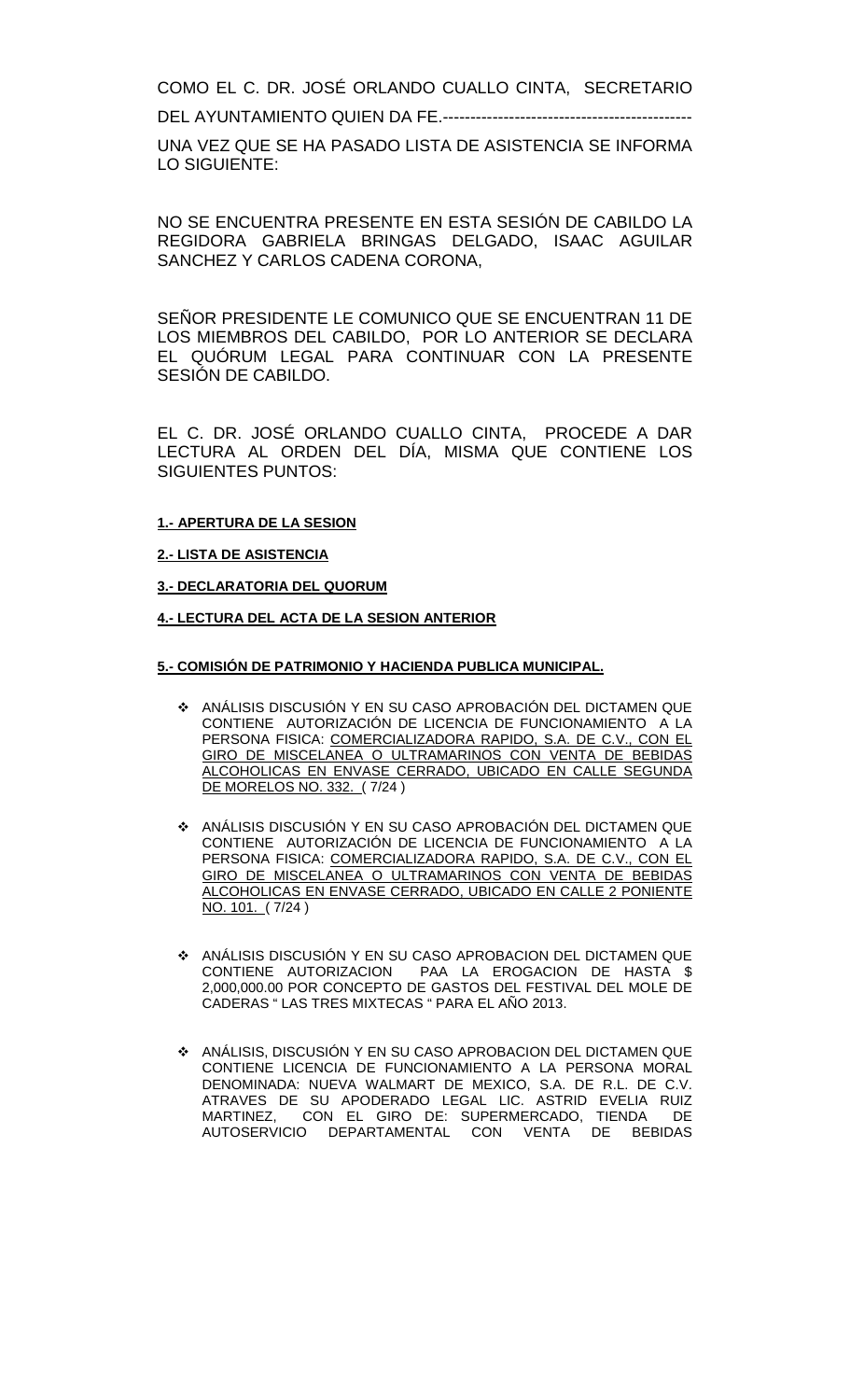ALCOHOLICAS EN ENVASE CERRADO, EN EL PREDIO UBICADO EN CALZADA ADOLFO LOPEZ MATEOS NUM. 3602, SAN LORENZO TEOTIPILCO.

- ANÁLISIS, DISCUSIÓN Y EN SU CASO APROBACIÓN DEL DICTAMEN QUE CONTIENE LICENCIA DE FUNCIONAMIENTO A LA C. ZITA CRISTINA MUÑOZ VALERIO CON EL GIRO DE RESTAURANTE O MARISQUERIA CON VENTA DE BEBIDAS ALCOHOLICAS CON LOS ALIMENTOS UNICAMENTE, EN EL PREDIO UBICADO EN CALLE 1 NORTE NUM. 102 DE SAN DIEGO CHALMA.
- ANÁLISIS, DISCUSIÓN Y EN SU CASO APROBACIÓN DEL DICTAMEN QUE CONTIENE LA AUTORIZACION PARA DAR DE BAJA DEL PATRIMONIO MUNICIPAL BIENES MUEBLES QUE SE ENCUENTRAN DENTRO DEL INVENTARIO DEL AYUNTAMIENTO Y QUE CORRESPONDEN A: 1.- MOBILIARIO Y EQUIPO DE OFICINA.- 2.- EQUIPO DE COMPUTO, DE DIVERSAS AREAS MUNICIPALES QUE SE CONTIENE EN EL EXPEDIENTE QUE POR SEPARADO SE ANEXA Y QUE SE ENCUENTRA IDENTIFICADO CON EL FOLIO DEL 0001 AL 204

#### **6.- COMISIÓN DE DESARROLLO URBANO Y OBRAS PUBLICAS**

- ANÁLISIS DISCUSIÓN Y EN SU CASO APROBACION DEL DICTAMEN QUE AUTORIZACION DE LICENCIA DE USO DE SUELO COMERCIAL PARA LONCHERIA CN VENTA DE CERVEZA CON LOS ALIMENTOS, EN EL PREDIO UBICADO EN CALLE 2 PONIENTE NO. 1406<br>DE LA COLONIA AQUILES SERDAN.. A SOLICITUD DE SAMUEL DE LA COLONIA AQUILES SERDAN., ALEJANDRO HERNANDEZ SALGADO.
- ANÁLISIS DISCUSIÓN Y EN SU CASO APROB ACIÓN DEL DICTAMEN QUE CONTIENE AUTORIZACION DE LICENCIA DE USO DE SUELO PARA LONCHERIA CON VENTA DE CERVEZA CON LOS ALIMENTOS PARA EL PREDIO UBICADO EN CALLE SEXTA DE DANIEL GONZALEZ NO. 1304 DE LA COLONIA 24 DE FEBRERO.
- ANÁLISIS, DISCUSIÓN Y EN SU CASO APROBACION DEL DICTAMEN QUE CONTIENE AUTORIZACION DE LICENCIA DE USO DE SUELO COMERCIAL PARA MISCELANEA O ULTRAMARINOS CON VENTA DE BEBIDAS ALCOHOLICAS EN ENVASE CERRADO, PARA EL PREDIO UBICADO EN CALLE 5 SUR NUM. 349, A SOLICITUD DE INMOBILIARIA MONTORI, S.A. DE C.V. ( 7/24 )
- ANÁLISIS, DISCUSIÓN Y EN SU CASO APROBACIÓN DEL DICTAMEN QUE CONTIENE AUTORIZACION DE LICENCIA DE USO DE SUELO PARA MISCELANEA O ULTRAMARINOS CON VENTA DE CERVEZA Y BEBIDAS REFRESCANTES CON GRADUACION ALCOHOLICAS DE HASTA 6º. GL. EN ENVASE CERRADO, PARA EL PREDIO UBICADO EN CALLE TECALI NO. 1926, COLONIA PUEBLA, A SOLICITUD DE LA C. JOSEFINA ESCOBAR HERNANDEZ.
- ANÁLISIS, DISCUSIÓN Y EN SU CASO APROBACIÓN DEL DICTAMEN QUE CONTIENE AUTORIZACION DE LICENCIA DE USO DE SUELO PARA MISCELANEA O ULTRAMARINOS CON VENTA DE CERVEZA Y BEBIDAS REFRESCANTES CON GRADUACION ALCOHOLICAS DE HASTA 6º. GL. EN ENVASE CERRADO, PARA EL PREDIO UBICADO EN CALLE FRANCISCO I. MADERO NUM. 2510, COLONIA 3 DE MAYO, A SOLICITUD DEL C. EMMANUEL HERNANDEZ VALENCIA.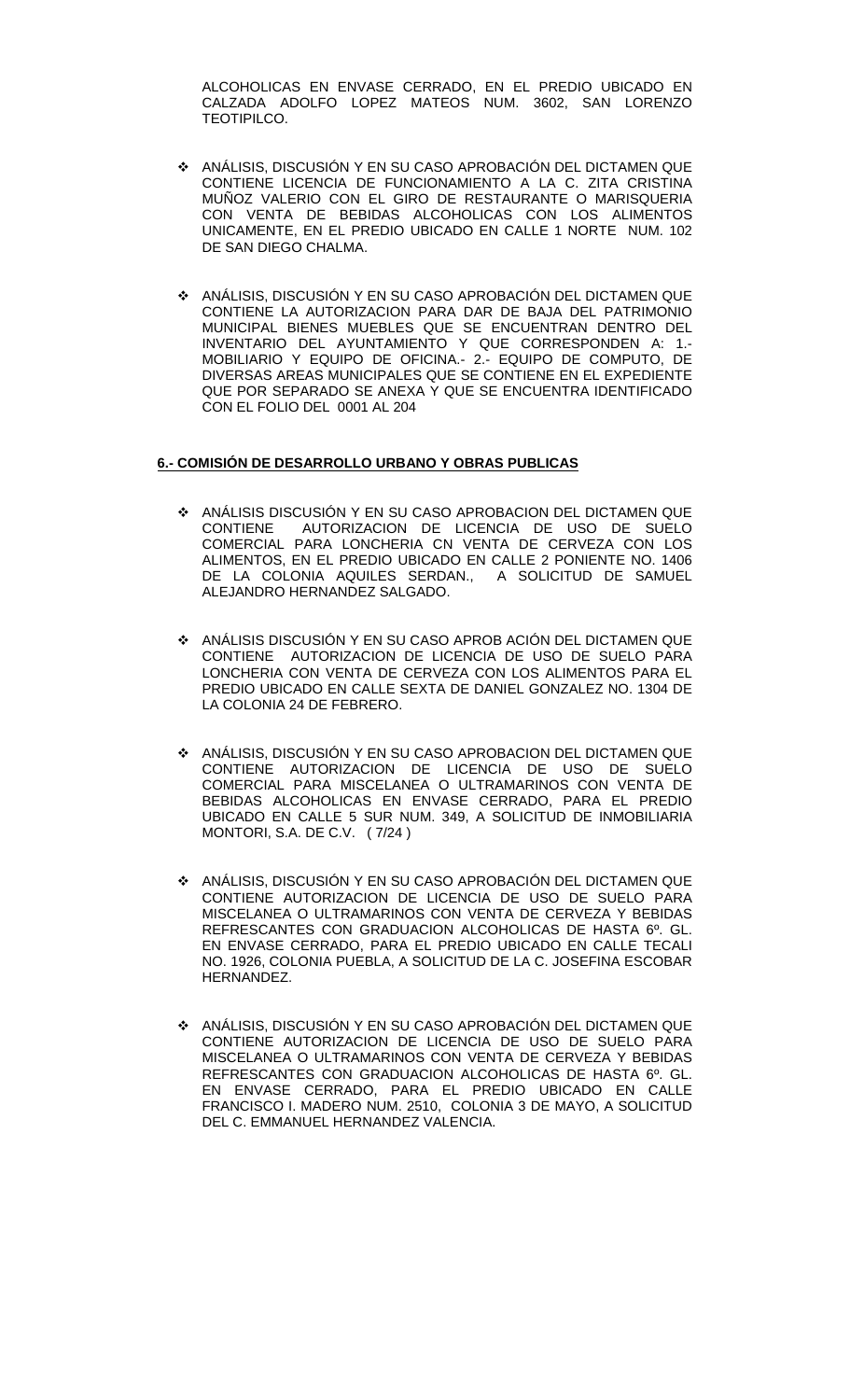- ANÁLISIS, DISCUSIÓN Y EN SU CASO APROBACIÓN DEL DICTAMEN QUE CONTIENE AUTORIZACION DE LICENCIA DE USO DE SUELO PARA LONCHERIA CON VENTA DE CERVEZA EN LOS ALIMENTOS, PARA EL PREDIO UBICADO EN CALLE 3 SUR NUM. 107, LOCALES B,C,D, Y E, DE LA COLONIA CENTRO, A SOLICITUD DE MARIA ELENA ROMERO LUNA.
- ANÁLISIS, DISCUSIÓN Y EN SU CASO APROBACIÓN DEL DICTAMEN QUE CONTIENE AUTORIZACION DE LICENCIA DE USO DE SUELO PARA RESTAURANTE BAR, PARA EL PREDIO UBICADO EN CALLE REFORMA NORTE NUM. 808 COLONIA BUENOS AIRES, A SOLICITUD DEL C. EDGAR SANCHEZ OSORIO EN REPRESENTACION DEL C. FERNANDO TERCERO TERCERO.
- ANÁLISIS, DISCUSIÓN Y EN SU CASO APROBACIÓN DEL DICTAMEN QUE VERSA SOBRE LA AUTORIZACIÓN DE SUPRIMIR LAS RESTRICCIONES POR PROLONGACIÓN DE LAS CALLES DENOMINADAS MORELOS Y LIBERTAD INDICADAS EN EL ALINEAMIENTO NUMERO 488/2012 PARA LA PARCELA 46 Z – 1 P¼ UBICADA EN SAN NICOLAS TETITZINTLA, PROPIEDAD DE CASAS HERRERO S.A. DE C.V.
- ANÁLISIS, DISCUSIÓN Y EN SU CASO APROBACIÓN DEL DICTAMEN QUE CONTIENE LA INSTRUCCIÓN AL SINDICO MUNICIPAL, ASÍ COMO A LA SECRETARÍA DE SERVICIOS PÚBLICOS MUNICIPALES, DIRECCIÓN DE OBRA PÚBLICA, DIRECCIÓN DE DESARROLLO URBANO, Y ÁREAS AFINES A EFECTO DE QUE A LA BREVEDAD INICIEN LOS ESTUDIOS PARA DETERMINAR SOBRE LA CONVENIENCIA DE QUE EL SERVICIO PÚBLICO O LA FUNCIÓN CORRESPONDIENTE QUE BRINDARA LA ALBERCA SEMI OLIMPICA DE LA UNIDAD SUR DE ESTE MUNICIPIO SEA PRESTADO POR UN TERCERO.

## **7.- SINDICATURA**

 ANÁLISIS DISCUSIÓN Y EN SU CASO APROBACION DEL PETITORIO QUE CONTIENE EL PROYECTO DE RESOLUCION DEFINITIVA EN LOS AUTOS DEL EXPEDIENTE DEL RECURSO DE REVOCACION 03/2012 PROMOVIDO POR EL C. MAXIMO JUAREZ HUERTA, EN SU CARÁCTER DE PROPIETARIO DE LA NEGOCIACION MERCANTIL DENOMINADA "CANALLA BAR" EN EL DOMICILIO UBIADO EN CALLE 7 PONIENTE NO. 102, TAL Y COMO LO SOLICITA EL JUZGADO DE DISTRITO.

## CLAUSURA.

PASAMOS AL PUNTO DE: LECTURA Y FIRMA DE ACTA DE LA SESION ANTERIOR

EN ESTOS MOMENTOS EL DR. ORLANDO CUALLO CINTA, PROCEDE A DAR LECTURA AL ACTA ANTERIOR UNA VEZ TERMINADA LA LECTURA SE PROCEDE A PASAR A LOS REGIDORES PARA SU FIRMA CORRESPONDIENTE.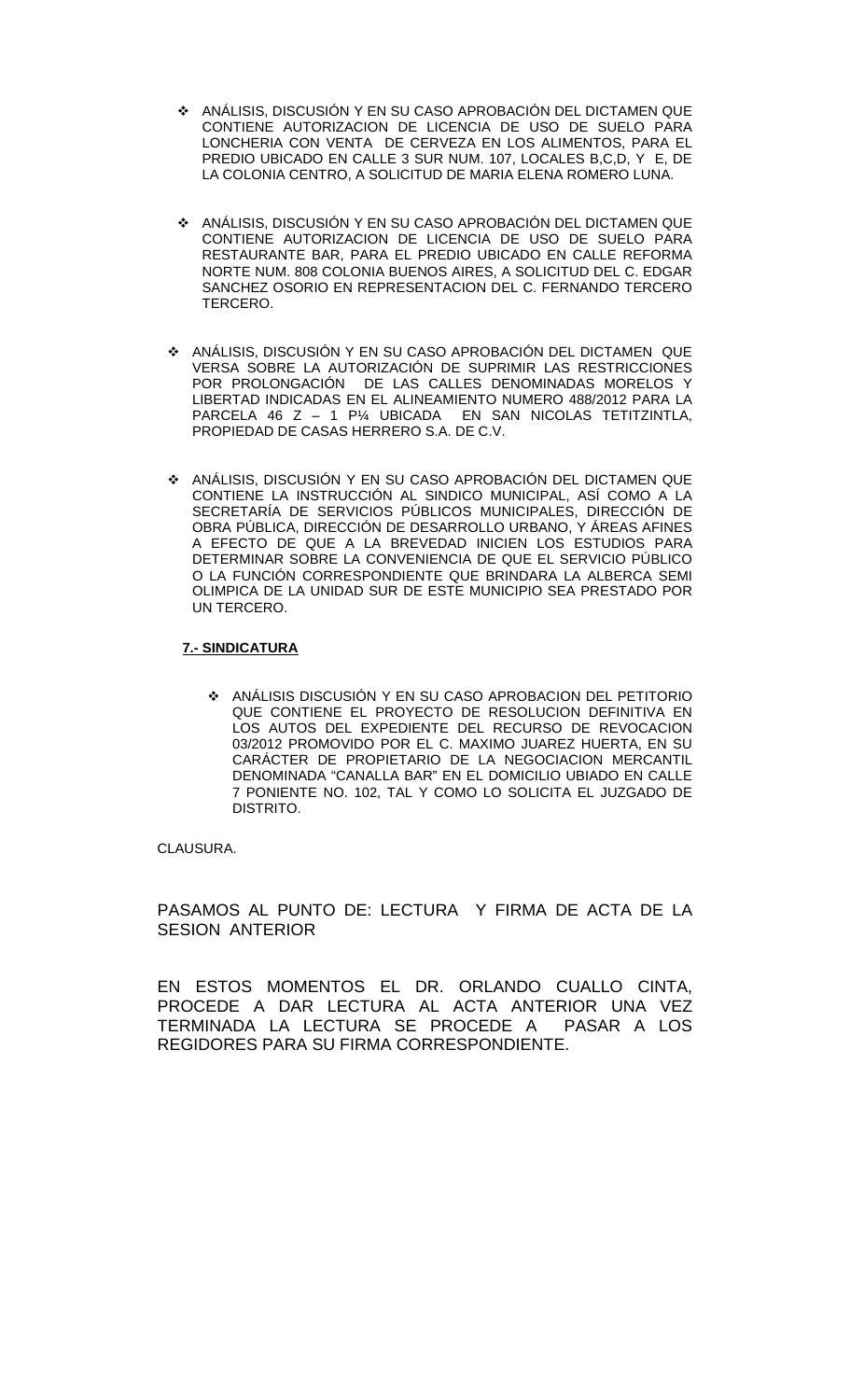**COMISIÓN DE PATRIMONIO Y HACIENDA PÚBLICA MUNICIPAL.- ANÁLISIS, DISCUSIÓN Y EN SU CASO APROBACIÓN DEL DICTAMEN QUE CONTIENE AUTORIZACIÓN DE LICENCIA DE FUNCIONAMIENTO A LA PERSONA FISICA: COMERCIALIZADORA RAPIDO, S.A. DE C.V., CON EL GIRO DE MISCELÁNEA O ULTRAMARINOS CON VENTA DE BEBIDAS ALCOHÓLICAS EN ENVASE CERRADO, UBICADO EN CALLE SEGUNDA DE MORELOS NO. 332.** 

SEÑORA REGIDORA TIENE USTED EL USO DE LA PALABRA.

LA C. GRETA GARCÍA SALAZAR, PROCEDE A DAR LECTURA AL DICTAMEN CORRESPONDIENTE, MISMO QUE A LA LETRA DICE:

# **"… HONORABLE CABILDO:**

LOS SUSCRITOS REGIDORES C. PUBLICO GRABRIELA BRINGAS DELGADO, LIC. GRETA GARCIA SALAZAR Y C. HUGO RUBEN BOLAÑOS CABRERA, PRESIDENTA E INTEGRANTES DE LA COMISIÓN DE PATRIMONIO Y HACIENDA PÚBLICA MUNICIPAL DEL HONORABLE AYUNTAMIENTO, POR ESTE MEDIO Y CON FUNDAMENTO EN LO DISPUESTO POR ÉL ARTICULO 92 FRACCIONES III, IV, V Y VII DE LA LEY ORGÁNICA MUNICIPAL SOMETEMOS A ESTE HONORABLE CUERPO COLEGIADO EL PRESENTE DICTAMEN PARA SU ESTUDIO Y APROBACIÓN BASADOS EN LOS SIGUIENTES:

## **CONSIDERANDOS.**

I.- QUE DE CONFORMIDAD DEL ARTICULO 115 CON LA FRACCIÓN II DE LA CONSTITUCIÓN POLÍTICA DE LOS ESTADOS UNIDOS MEXICANOS, LOS AYUNTAMIENTOS TENDRÁN FACULTADES PARA APROBAR, DE ACUERDO CON LAS LEYES EN<br>MATERIA MUNICIPAL QUE DEBERÁN EXPEDIR LAS MATERIA MUNICIPAL QUE DEBERÁN EXPEDIR LAS LEGISLATURAS DE LOS ESTADOS, LOS BANDOS DE POLICÍA Y GOBIERNO, LOS REGLAMENTOS, CIRCULARES Y DISPOSICIONES ADMINISTRATIVAS DE OBSERVANCIA GENERAL DENTRO DE SUS RESPECTIVAS JURISDICCIONES, QUE ORGANICEN LA ADMINISTRACIÓN PÚBLICA MUNICIPAL, REGULEN LAS MATERIAS, PROCEDIMIENTOS, FUNCIONES Y SERVICIOS PÚBLICOS DE SU COMPETENCIA Y ASEGUREN LA PARTICIPACIÓN CIUDADANA Y VECINAL; MISMAS DISPOSICIONES QUE SON TRASLADADAS AL ARTÍCULO 105 FRACCIÓN III DE LA CONSTITUCIÓN POLÍTICA DEL ESTADO LIBRE Y SOBERANO DE PUEBLA.

II.- QUE EL ARTÍCULO 78 FRACCIONES I, III, IV, XV Y LX DE LA LEY ORGÁNICA MUNICIPAL, DETERMINA DENTRO DE LAS ATRIBUCIONES DE LOS AYUNTAMIENTOS EL CUMPLIR Y HACER CUMPLIR, EN LOS ASUNTOS DE SU COMPETENCIA, LAS LEYES,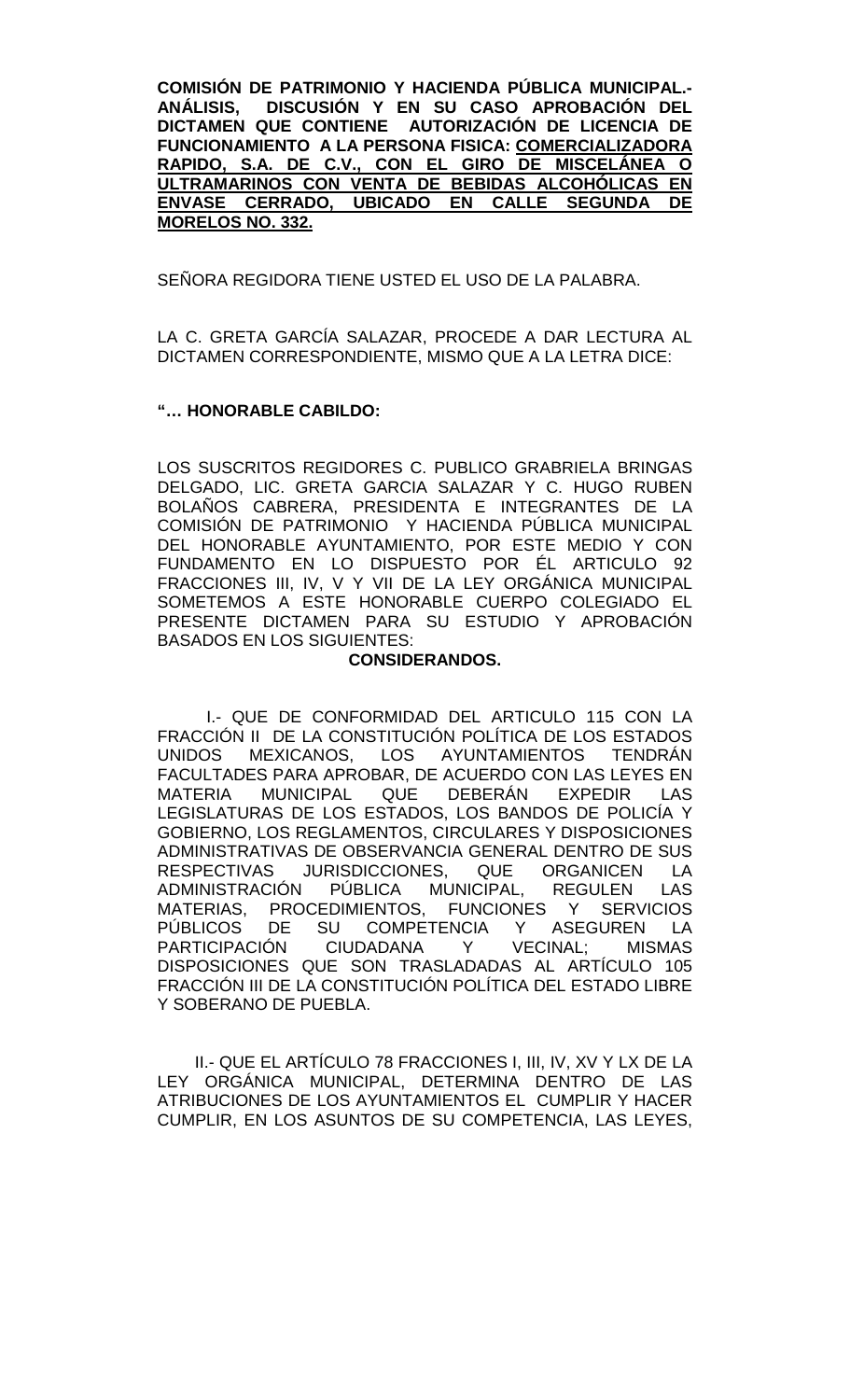DECRETOS Y DISPOSICIONES DE OBSERVANCIA GENERAL DE LA FEDERACIÓN Y DEL ESTADO, ASÍ COMO LOS ORDENAMIENTOS MUNICIPALES; APROBAR SU ORGANIZACIÓN Y DIVISIÓN ADMINISTRATIVAS, DE ACUERDO CON LAS NECESIDADES DEL MUNICIPIO; EXPEDIR BANDOS DE POLICÍA Y GOBIERNO, REGLAMENTOS. ADMINISTRATIVAS DE OBSERVANCIA GENERAL, REFERENTES A SU ORGANIZACIÓN, FUNCIONAMIENTO, SERVICIOS PÚBLICOS QUE DEBAN PRESTAR Y DEMÁS ASUNTOS DE SU COMPETENCIA, SUJETÁNDOSE A LAS BASES NORMATIVAS ESTABLECIDAS POR LA CONSTITUCIÓN POLÍTICA DEL ESTADO LIBRE Y SOBERANO DE PUEBLA, VIGILANDO SU OBSERVANCIA Y APLICACIÓN; DESIGNAR DE ENTRE LOS REGIDORES A QUIENES DEBAN INTEGRAR LAS COMISIÓNES QUE SE DETERMINAN EN LA PRESENTE LEY Y LAS DEMÁS QUE LE CONFIERAN LAS LEYES Y ORDENAMIENTOS VIGENTES EN EL MUNICIPIO;

III.- QUE EL ARTÍCULO 92 DE LA MISMA LEY ARRIBA INVOCADA ESTIPULA EN SUS FRACCIONES III, IV, V Y VII QUE SON FACULTADES Y OBLIGACIONES DE LOS REGIDORES EL EJERCER LAS FACULTADES DE DELIBERACIÓN Y DECISIÓN DE LOS ASUNTOS QUE LE COMPETEN AL AYUNTAMIENTO, FORMAR PARTE DE LAS COMISIÓNES PARA LAS QUE FUEREN DESIGNADOS POR ÉSTE Y DICTAMINAR E INFORMAR SOBRE LOS ASUNTOS QUE SE LES ENCOMIENDE; FORMULAR AL AYUNTAMIENTO LAS PROPUESTAS DE ORDENAMIENTOS EN ASUNTOS MUNICIPALES, Y PROMOVER TODO LO QUE CREAN CONVENIENTE AL BUEN SERVICIO PÚBLICO.

IV.- QUE LA ANTERIOR DISPOSICIÓN, SE ARTICULA CON EL DISPOSITIVO 96 FRACCIÓN VIII DEL MISMO ORDENAMIENTO DEL QUE SE DESPRENDE ARMÓNICAMENTE QUE DENTRO DE LAS COMISIÓNES PERMANENTES DE REGIDORES SE ENCUENTRA LA DE COMISIÓN DE PATRIMONIO Y HACIENDA PÚBLICA MUNICIPAL DEL HONORABLE AYUNTAMIENTO DE LA QUE FORMAMOS PARTE LOS SUSCRITOS Y QUE FUE CONSTITUIDA EN CONCORDANCIA CON LOS RECURSOS Y NECESIDADES ESPECIFICAS DEL MUNICIPIO POR ACUERDO DEL HONORABLE PLENO DEL AYUNTAMIENTO EL QUINCE DE FEBRERO DE DOS MIL ONCE Y QUE DEBERÁ ANALIZAR, DISCUTIR Y PROPONER SOBRE LOS ASUNTOS COMPRENDIDOS EN ESAS MATERIAS.

V.- EL CUMPLIMIENTO DE LAS DISPOSICIONES DEL<br>REGLAMENTO PARA EL FUNCIONAMIENTO DE FUNCIONAMIENTO DE ESTABLECIMIENTOS CON VENTA DE BEBIDAS ALCOHÓLICAS, SERVICIO DE HOSPEDAJE Y CELEBRACIÓN DE ESPECTÁCULOS EN EL MUNICIPIO DE TEHUACÁN PUEBLA, COMO LO ESTIPULA SU ARTÍCULO PRIMERO SON DE INTERÉS PÚBLICO Y APLICACIÓN GENERAL Y TIENE POR OBJETIVO REGULAR EL FUNCIONAMIENTO DE LOS ESTABLECIMIENTOS CUYO GIRO MERCANTIL SEA LA VENTA DE BEBIDAS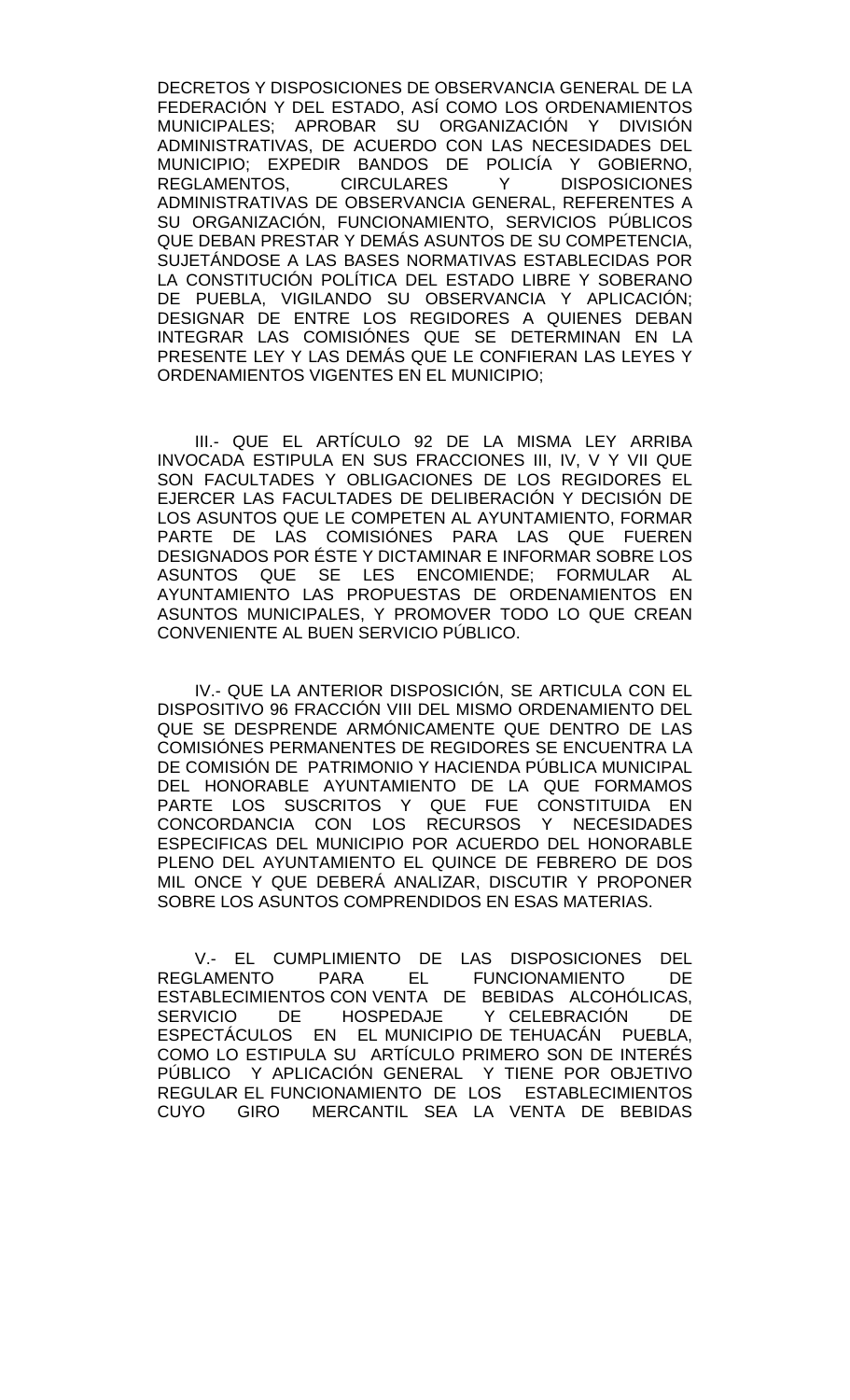ALCOHÓLICAS, DE SERVICIO DE HOSPEDAJE Y CELEBRACIÓN DE ESPECTÁCULOS PÚBLICOS.

VI.- LA APLICACIÓN DEL REGLAMENTO ANTES MENCIONADO CORRESPONDE AL AYUNTAMIENTO MUNICIPAL CONSTITUCIONAL DE TEHUACÁN, PUEBLA; ASÍ COMO SON ATRIBUCIONES DEL AYUNTAMIENTO COMO LO MARCA EL ARTÍCULO 3 Y 4 DEL MISMO, FIJAR LOS HORARIOS DE FUNCIONAMIENTO DE LOS ESTABLECIMIENTOS CON GIRO DE VENTA DE BEBIDAS ALCOHÓLICAS, SERVICIO DE HOSPEDAJE Y CELEBRACIÓN DE ESPECTÁCULOS PÚBLICOS, ORDENAR LA SUSPENSIÓN DE ACTIVIDADES EN FECHA U HORAS DETERMINADAS, DE LOS ESTABLECIMIENTOS QUE OPEREN ALGUNOS DE LOS GIROS ESPECIALMENTE REGULADOS EN ESTE REGLAMENTO, CON EL OBJETO DE VIGILAR QUE NO SE ALTERE EL ORDEN Y LA SEGURIDAD PÚBLICA, *EXPEDIR LAS LICENCIAS Y PERMISOS DE FUNCIONAMIENTO EN LOS TÉRMINOS DEL MISMO REGLAMENTO*, RECIBIR LAS DECLARACIONES DE LOS ESTABLECIMIENTOS QUE NO REQUIERAN DE LICENCIA PARA SU FUNCIONAMIENTO, CLAUSURAR TEMPORAL O DEFINITIVAMENTE LOS ESTABLECIMIENTOS CON VENTA DE BEBIDAS, Y/O A LOS ESPECTÁCULOS PÚBLICOS, QUE SE ENCUENTREN CONTRAVINIENDO LO ESTABLECIDO EN EL PRESENTE REGLAMENTO, ASÍ COMO LAS DEMÁS QUE SEÑALA EL REGLAMENTO U OTRAS DISPOSICIONES APLICABLES.

VII.- COMO LO MARCA EL ARTÍCULO 12 DEL REGLAMENTO PARA EL FUNCIONAMIENTO DE ESTABLECIMIENTOS CON VENTA DE BEBIDAS ALCOHÓLICAS, SERVICIO DE HOSPEDAJE Y CELEBRACIÓN DE ESPECTÁCULOS EN EL MUNICIPIO DE TEHUACÁN, PUEBLA, DEBERÁN CONTAR CON LICENCIA DE FUNCIONAMIENTO LOS ESTABLECIMIENTOS MERCANTILES O LOCALES CUYO GIRO IMPLIQUE LA ENAJENACIÓN O EXPENDIO DE BEBIDAS ALCOHÓLICAS ENUMERADOS EN EL PRESENTE REGLAMENTO, ASIMISMO, DEBERÁN DE CONTAR CON PERMISO TODOS LOS ESPECTÁCULOS PÚBLICOS QUE SE REALICEN DENTRO DEL MUNICIPIO DE TEHUACÁN PUEBLA.

VIII.- QUE EL REGLAMENTO PARA EL FUNCIONAMIENTO DE ESTABLECIMIENTOS CON VENTA DE BEBIDAS ALCOHÓLICAS, SERVICIO DE HOSPEDAJE Y CELEBRACIÓN DE ESPECTÁCULOS EN EL MUNICIPIO DE TEHUACÁN PUEBLA, ESTABLECE EN SU ARTÍCULO 2 FRACCIÓN VIII, AL DOCUMENTO OFICIAL OTORGADO FORMALMENTE, POR EL H. AYUNTAMIENTO A UNA PERSONA FÍSICA O MORAL UNA VEZ CUMPLIDOS LOS REQUISITOS ADMINISTRATIVOS Y CONDICIONES ESTABLECIDAS EN LA LEY Y EN EL PRESENTE REGLAMENTO.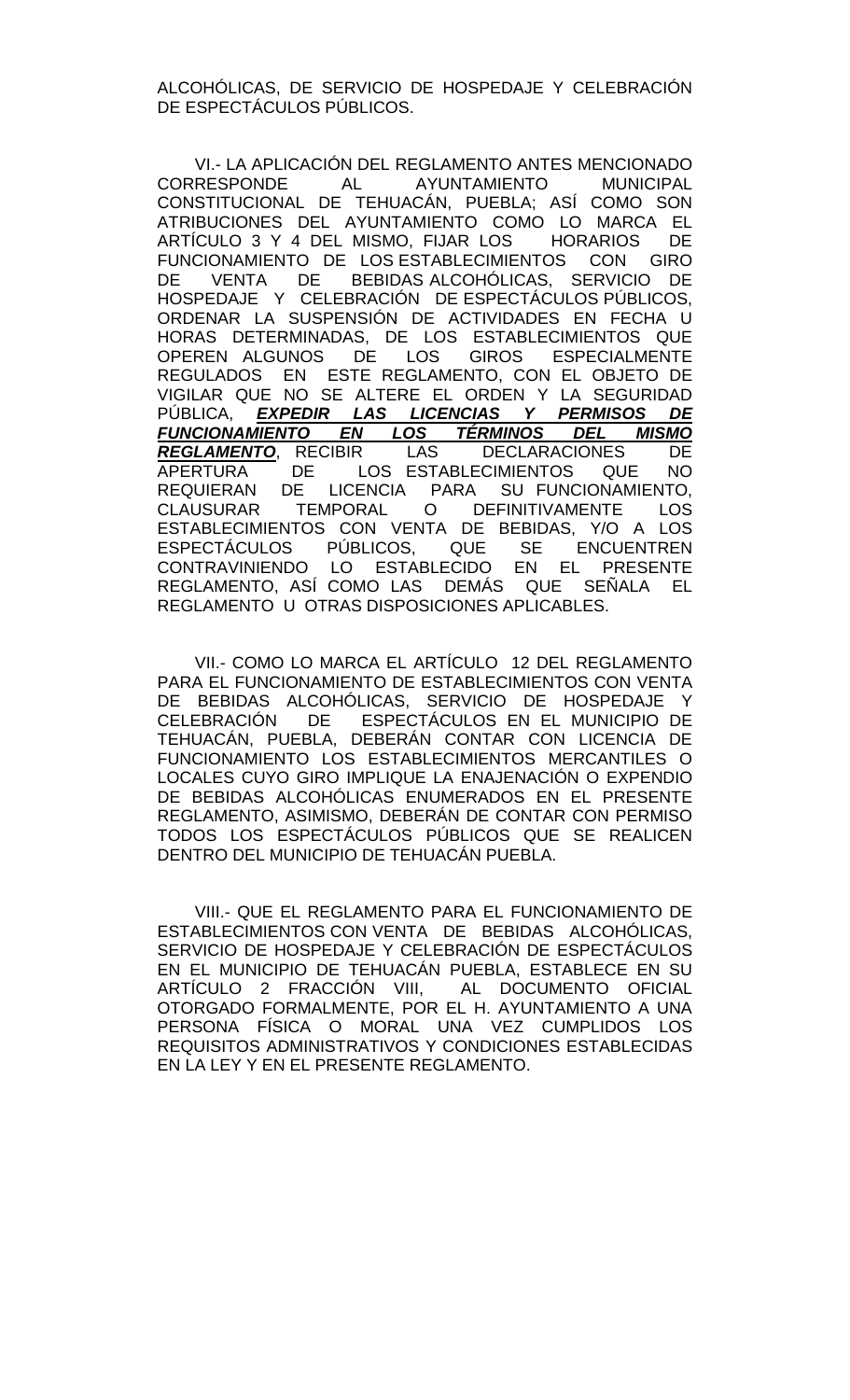IX.- ASÍ MISMO DICHO REGLAMENTO MENCIONA EN EL ARTÍCULO 35 QUE PARA SU FUNCIONAMIENTO, LOS ESTABLECIMIENTOS CON VENTA DE BEBIDAS ALCOHÓLICAS, DEBERÁN REUNIR LOS SIGUIENTES REQUISITOS:

- 1. LICENCIA DE USO DE SUELO OTORGADA POR LA<br>DIRECCIÓN DE DESARROLLO URBANO DEL H. DIRECCIÓN DE DESARROLLO URBANO DEL AYUNTAMIENTO;
- 2. PRESENTAR SOLICITUD POR ESCRITO DIRIGIDA A LA DIRECCIÓN DE NORMATIVIDAD COMERCIAL DEL H. AYUNTAMIENTO;
- 3. COPIA DEL R.F.C;
- 4. COPIA DE IDENTIFICACIÓN OFICIAL CON FOTOGRAFÍA;
- 5. CONSTANCIA SANITARIA, EMITIDA POR LA AUTORIDAD CORRESPONDIENTE;
- 6. CROQUIS DE LOCALIZACIÓN DEL INMUEBLE.

X.- RECIBIDA LA SOLICITUD ACOMPAÑADA DE LOS DOCUMENTOS Y REQUISITOS A QUE SE REFIERE EL ARTÍCULO ANTERIOR EL AYUNTAMIENTO DEBERÁ PROCEDER EN UN PLAZO MÁXIMO DE TREINTA DÍAS, A EXPEDIR LA LICENCIA CORRESPONDIENTE. EL AYUNTAMIENTO, PODRÁ DENTRO DEL PLAZO SEÑALADO, REALIZAR VISITAS PARA VERIFICAR QUE EL ESTABLECIMIENTO REÚNA LAS CONDICIONES MANIFESTADAS EN LA SOLICITUD RESPECTIVA.

XI.- LA LEY DE HACIENDA MUNICIPAL MARCA COMO INGRESOS PROPIOS DE LA HACIENDA MUNICIPAL LOS DERECHOS CAUSADOS POR LA EXPEDICIÓN DE LICENCIAS, PERMISOS AUTORIZACIONES PARA EL FUNCIONAMIENTO DE ESTABLECIMIENTOS O LOCALES, CUYOS GIROS SEAN LA ENAJENACIÓN DE BEBIDAS ALCOHÓLICAS O LA PRESTACIÓN DE SERVICIOS QUE INCLUYAN. ASÍ EN SU ARTÍCULO 98 Y 99 ESTIPULA QUE SERÁN SUJETOS DE ESTOS DERECHOS, SIN PERJUICIO DE LO QUE DISPONE LA LEY DE INGRESOS, LAS PERSONAS FÍSICAS O MORALES QUE ENAJENEN BEBIDAS ALCOHÓLICAS O LA PRESTACIÓN DE SERVICIOS QUE INCLUYAN EL EXPENDIO DE DICHAS BEBIDAS, Y QUE REQUIERAN PARA SU ACTIVIDAD LA EXPEDICIÓN POR PARTE DEL AYUNTAMIENTO DE UNA LICENCIA, PERMISO O AUTORIZACIÓN, DE LA MISMA FORMA LOS DERECHOS A QUE SE REFIERE ESTE CAPÍTULO, SE CAUSARÁN Y PAGARÁN DE ACUERDO A LAS CUOTAS Y TARIFAS QUE PARA CADA GIRO ESTABLEZCA LA LEY DE INGRESOS DEL MUNICIPIO.

XII.- EN CONCORDANCIA CON LO ANTERIOR, LA LEY DE INGRESOS PARA EL EJERCICIO FISCAL 2012 DETERMINA EN SU ARTÍCULO 26 FRACCIÓN I LAS CUOTAS QUE DEBERÁN DE PAGARSE POR EL OTORGAMIENTO DE LICENCIAS DE FUNCIONAMIENTO DE ESTABLECIMIENTOS O LOCALES CUYO GIRO IMPLIQUE LA ENAJENACIÓN O EXPENDIO DE BEBIDAS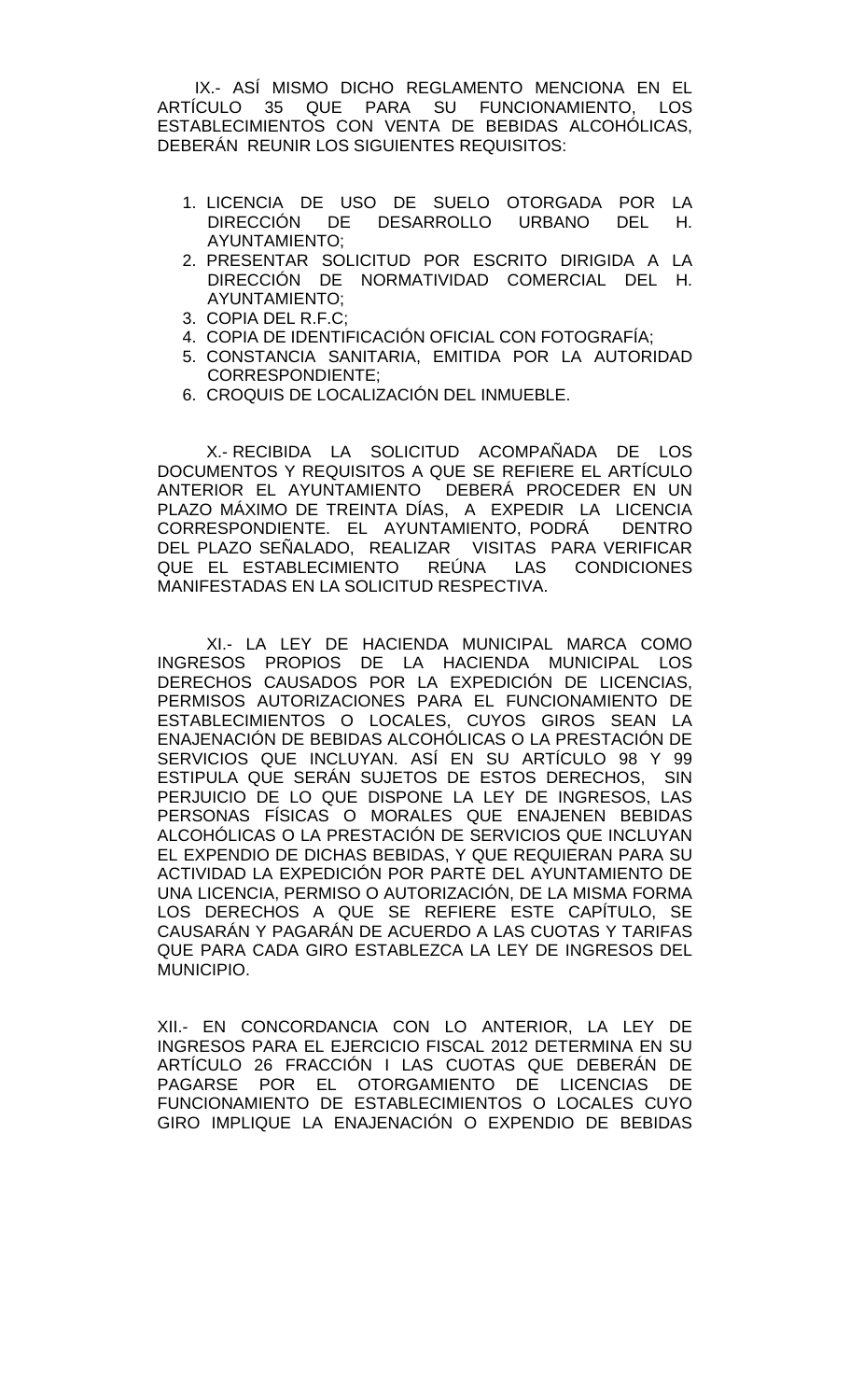ALCOHÓLICAS REALIZADAS TOTAL O PARCIALMENTE AL PÚBLICO, SIENDO EL CASO QUE NOS OCUPA LOS SIGUIENTES:

**MISCELANEA O ULTRAMARINOS CON VENTA DE BEBIDAS ALCOHOLICAS EN ENVASE CERRADO**, CON UN COSTO ESTIPULADO EN LA LEY DE INGRESOS VIGENTE DE \$7,185.50.

LA CUOTA DEL COSTO MENCIONADO DEBERÁ DE CUBRIRSE POR EL INTERESADO EN LAS CAJAS DE LA TESORERÍA MUNICIPAL PREVIA A LA EXPEDICIÓN DE LA LICENCIA Y UNA VEZ AUTORIZADA.

XIII.- **EL CÓDIGO FISCAL MUNICIPAL EN SU ARTÍCULO 43 FRACCIÓN III** DETERMINA QUE SON FACULTADES DE LAS AUTORIDADES FISCALES MUNICIPALES EXPEDIR CIRCULARES PARA DAR A CONOCER A LAS DIVERSAS DEPENDENCIAS O UNIDADES ADMINISTRATIVAS, *EL CRITERIO QUE DEBERÁN SEGUIR EN CUANTO A LA APLICACIÓN DE LAS NORMAS TRIBUTARIAS.* COMO ES EL CASO DE LA LEY DE INGRESOS ANTES CITADA. EN EJERCICIO DE DICHA DISPOSICIÓN LA **LEY ORGÁNICA MUNICIPAL** FACULTA AL TESORERO MUNICIPAL A FIN DE EJERCER LAS ATRIBUCIONES QUE EN LA LEGISLACIÓN HACENDARÍA SE CONFIEREN A LAS AUTORIDADES FISCALES MUNICIPALES.

XIV. QUE CON FECHA 24 DE OCTUBRE DEL DOS MIL DOCE, LA PERSONA MORAL **COMERCIALIZADORA RAPIDO S.A. DE C.V.,** SOLICITO A ESTE H. AYUNTAMIENTO A TRAVÉS DE LA<br>DIRECCIÓN DE NORMATIVIDAD COMERCIAL MUNICIPAL. DIRECCIÓN DE NORMATIVIDAD COMERCIAL LICENCIA DE FUNCIONAMIENTO CON EL GIRO DE **MISCELANEA O ULTRAMARINOS CON VENTA DE BEBIDAS ALCOHOLICAS EN ENVASE CERRADO,** SOLICITANDO SE AUTORICE CON DOMICILIO DE FUNCIONAMIENTO PARA ESTA, EL UBICADO EN **CALLE SEGUNDA DE MORELOS NO 332 COLONIA CENTRO DE ESTA CIUDAD**, SOLICITUD QUE FUE PRESENTADA DEBIDAMENTE REQUISITADA, CUMPLIENDO Y ACREDITANDO LOS EXTREMOS LEGALES MARCADOS POR EL REGLAMENTO.

XV. QUE EN CUMPLIMIENTO AL ACUERDO DE CABILDO DE FECHA 16 DE OCTUBRE DEL 2011, LOS INTEGRANTES DE ESTA COMISIÓN ACUDIMOS FÍSICAMENTE AL LUGAR DONDE SE PRETENDE INSTALAR LA **MISCELANEA O ULTRAMARINOS CON VENTA DE BEBIDAS ALCOHOLICAS EN ENVASE CERRADO** DESCRITO EN EL CUERPO DEL PRESENTE DICTAMEN, Y NOS PERCATAMOS DE QUE CUMPLE CON TODOS LOS REQUISITOS PARA DICHO GIRO, POR LO QUE A CRITERIO DE LOS SUSCRITOS NO EXISTE INCONVENIENTE LEGAL O FÍSICO ALGUNO PARA QUE SE ESTABLEZCA EL MISMO.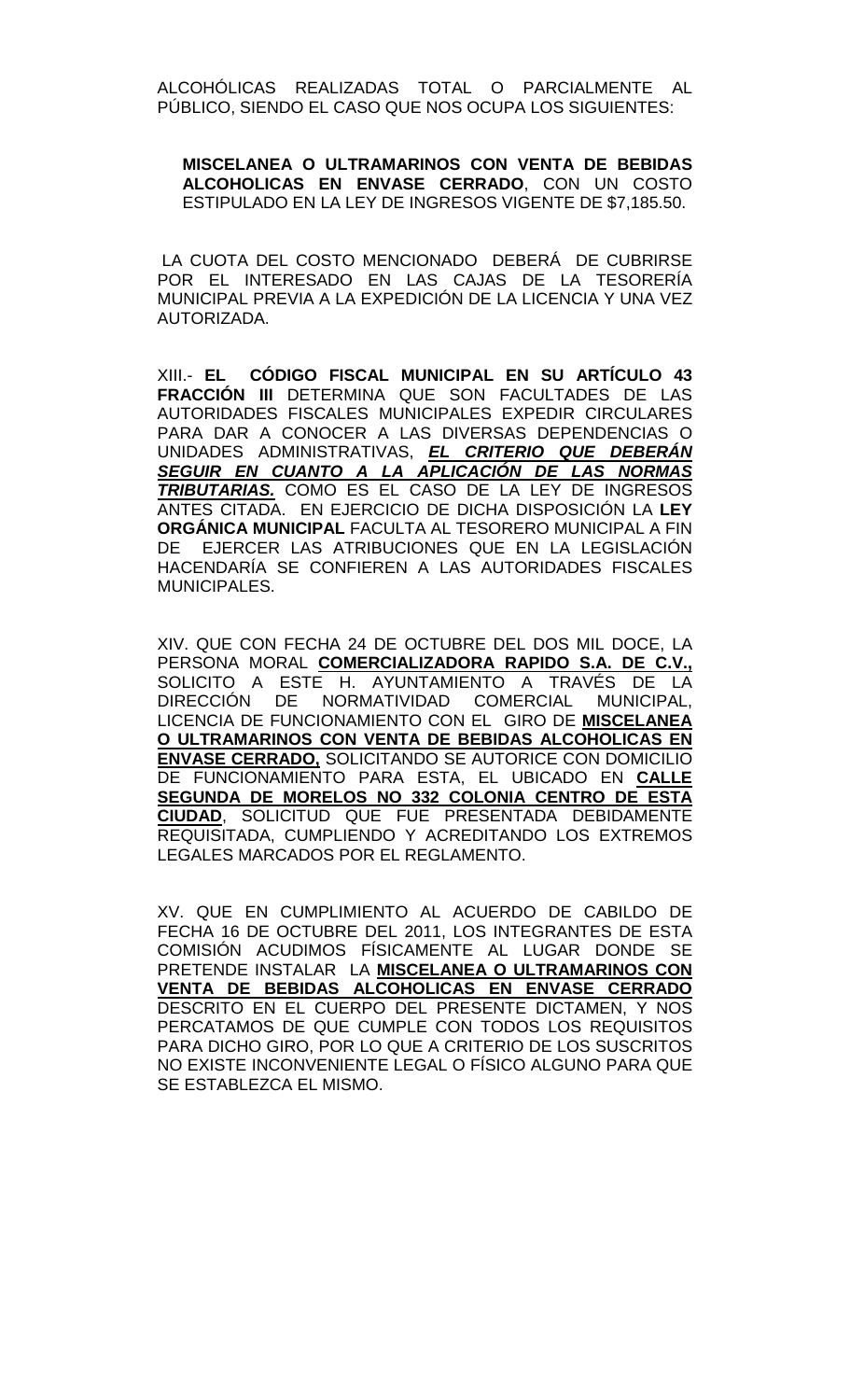POR LO ANTERIORMENTE EXPUESTO Y CON FUNDAMENTO EN LAS DISPOSICIONES CITADAS; LA SUSCRITA COMISIÓN DE PATRIMONIO Y HACIENDA PUBLICA MUNICIPAL DEL HONORABLE AYUNTAMIENTO, SOLICITA A DE ESTE HONORABLE CUERPO COLEGIADO EL SIGUIENTE.

# **DICTAMEN**

**PRIMERO.-** SE AUTORICE LA LICENCIA DE FUNCIONAMIENTO A LA PERSONA FÍSICA **COMERCIALIZADORA RAPIDO, S.A. DE C.V.** CON EL GIRO DE **MISCELANEA O ULTRAMARINOS CON VENTA DE BEBIDAS ALCOHOLICAS EN ENVASE CERRADO** UBICADO EN **CALLE SEGUNDA DE MORELOS NO. 332 COLONIA CENTRO DE ESTA CIUDAD.**

**SEGUNDO.-** SE INSTRUYA A LA TESORERÍA MUNICIPAL, ASÍ COMO A LA DIRECCIÓN DE NORMATIVIDAD COMERCIAL A FIN DE QUE SE REALICE EL PAGO POR LA CANTIDAD DE \$7,185.50 COMO DERECHOS DE LA LICENCIA DE FUNCIONAMIENTO ANTES MENCIONADA, YA QUE UNA VEZ PRESENTANDO EL RECIBO ORIGINAL DE MISMO SE PROCEDA A OTORGAR LA LICENCIA AL SOLICITANTE.- **A T E N T A M E N T E.-** "COMPROMETIDOS CONTIGO".- **TEHUACÁN, PUEBLA, A 26 DE JULIO DEL 2013.- LA COMISIÓN DE PATRIMONIO Y HACIENDA PÚBLICA MUNICIPAL DEL HONORABLE AYUNTAMIENTO.- CONTADORA PUBLICO GABRIELA BRINGAS DELGADO.- PRESIDENTE.- LICENCIADA GRETA GARCIA SALAZAR.- C. HUGO RUBEN BOLAÑOS CABRERA. FIRMAS ILEGIBLES…"**

SEÑOR PRESIDENTE MUNICIPAL, REGIDORES Y SINDICO MUNICIPAL, EN VOTACIÓN SE LES CONSULTA SI SE APRUEBA LA PROPUESTA PRESENTADA EN CUESTIÓN, LOS QUE ESTÉN POR LA AFIRMATIVA SÍRVANSE MANIFESTARLO LEVANTANDO LA MANO.

LA REGIDORA ALMA ROSA GARCÍA VEGA, COMENTA QUE SE ABSTIENE EN EMITIR SU VOTO, TODA VEZ QUE NO HAN CUMPLIDO CON LA CONSTRUCCIÓN DEL PARQUE. EL ARQ. CARLOS ARENAS GUTIERREZ, MANIFIESTA QUE YA CUMPLIERON.

HABIÉNDOSE ANALIZADO AMPLIAMENTE EL CONTENIDO DEL DICTAMEN DE REFERENCIA, POR MAYORÍA CON 9 VOTOS A FAVOR Y 2 ABSTENCIONES POR PARTE DE LOS REGIDORES ALMA ROSA GARCÍA VEGA Y ENRIQUE BUSTOS FLORES; INTEGRANTES DEL HONORABLE CABILDO, SE DETERMINA EL SIGUIENTE:

## **A C U E R D O**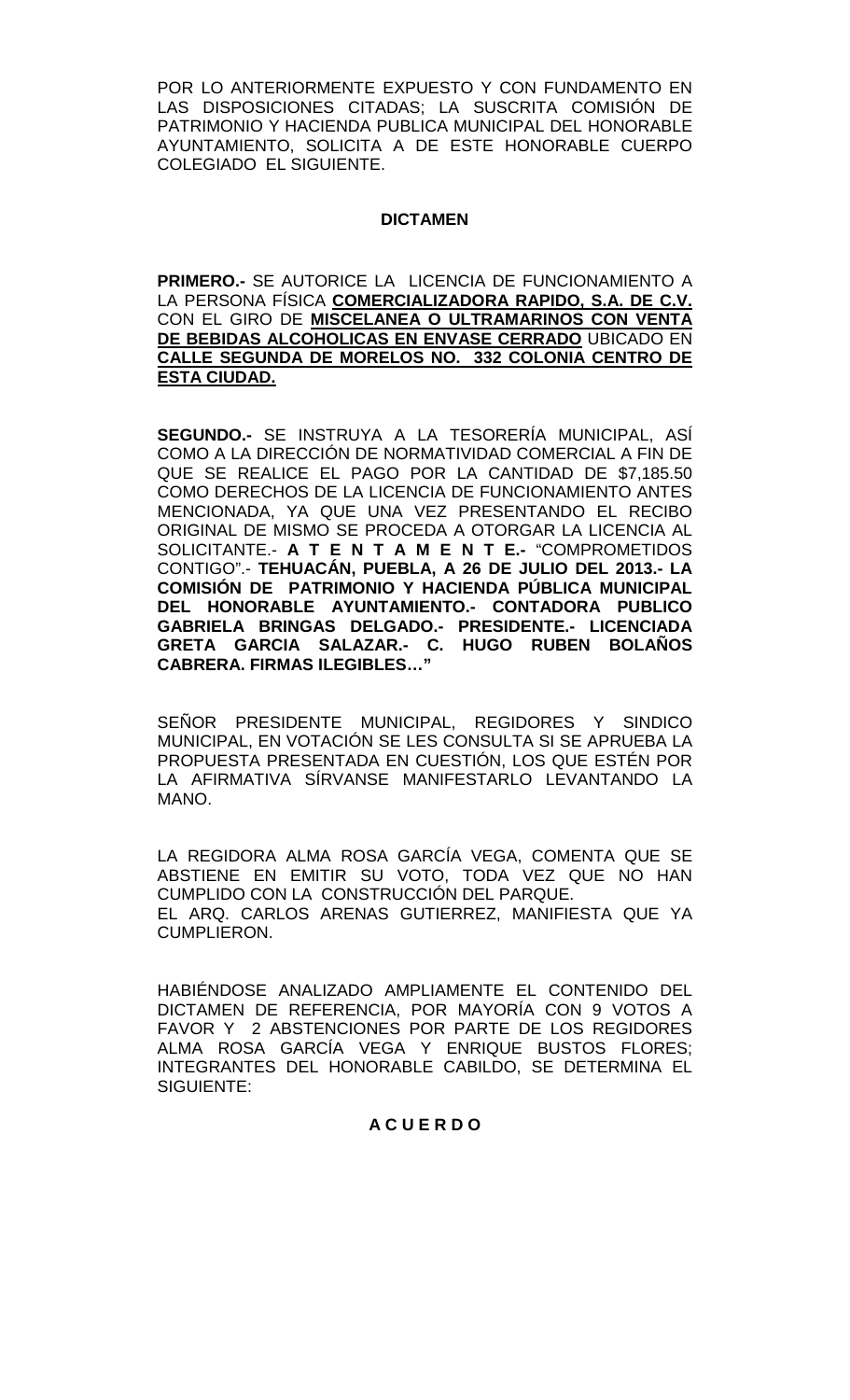**PRIMERO.-** SE AUTORIZA LA LICENCIA DE FUNCIONAMIENTO A LA PERSONA FÍSICA **COMERCIALIZADORA RAPIDO, S.A. DE C.V.** CON EL GIRO DE **MISCELANEA O ULTRAMARINOS CON VENTA DE BEBIDAS ALCOHÓLICAS EN ENVASE CERRADO** UBICADO EN **CALLE SEGUNDA DE MORELOS NO. 332 COLONIA CENTRO DE ESTA CIUDAD.**

**SEGUNDO.-** SE INSTRUYE A LA TESORERÍA MUNICIPAL, ASÍ COMO A LA DIRECCIÓN DE NORMATIVIDAD COMERCIAL A FIN DE QUE SE REALICE EL PAGO POR LA CANTIDAD DE \$7,185.50 COMO DERECHOS DE LA LICENCIA DE FUNCIONAMIENTO ANTES MENCIONADA, YA QUE UNA VEZ PRESENTANDO EL RECIBO ORIGINAL DE MISMO SE PROCEDA A OTORGAR LA LICENCIA AL SOLICITANTE.

LO ANTERIOR CON FUNDAMENTO EN LOS DISPOSITIVOS LEGALES INVOCADOS EN EL DICTAMEN DE REFERENCIA.

**COMISIÓN DE PATRIMONIO Y HACIENDA PÚBLICA MUNICIPAL.- ANÁLISIS, DISCUSIÓN Y EN SU CASO APROBACIÓN DEL DICTAMEN QUE CONTIENE AUTORIZACIÓN DE LICENCIA DE FUNCIONAMIENTO A LA PERSONA FISICA: COMERCIALIZADORA RAPIDO, S.A. DE C.V., CON EL GIRO DE MISCELANEA O ULTRAMARINOS CON VENTA DE BEBIDAS ALCOHÓLICAS EN ENVASE CERRADO, UBICADO EN CALLE 2 PONIENTE NO. 101.** 

SEÑORA REGIDORA TIENE USTED EL USO DE LA PALABRA.

LA C. GRETA GARCÍA SALAZAR, PROCEDE A DARLECTURA AL DICTAMEN CORRESPONDIENTE, MISMO QUE A LA LETRA DICE:

# **"…HONORABLE CABILDO:**

LOS SUSCRITOS REGIDORES C. PUBLICO GRABRIELA BRINGAS DELGADO, LIC. GRETA GARCIA SALAZAR Y C. HUGO RUBEN BOLAÑOS CABRERA, PRESIDENTA E INTEGRANTES DE LA COMISIÓN DE PATRIMONIO Y HACIENDA PÚBLICA MUNICIPAL DEL HONORABLE AYUNTAMIENTO, POR ESTE MEDIO Y CON FUNDAMENTO EN LO DISPUESTO POR ÉL ARTICULO 92 FRACCIONES III, IV, V Y VII DE LA LEY ORGÁNICA MUNICIPAL SOMETEMOS A ESTE HONORABLE CUERPO COLEGIADO EL PRESENTE DICTAMEN PARA SU ESTUDIO Y APROBACIÓN BASADOS EN LOS SIGUIENTES: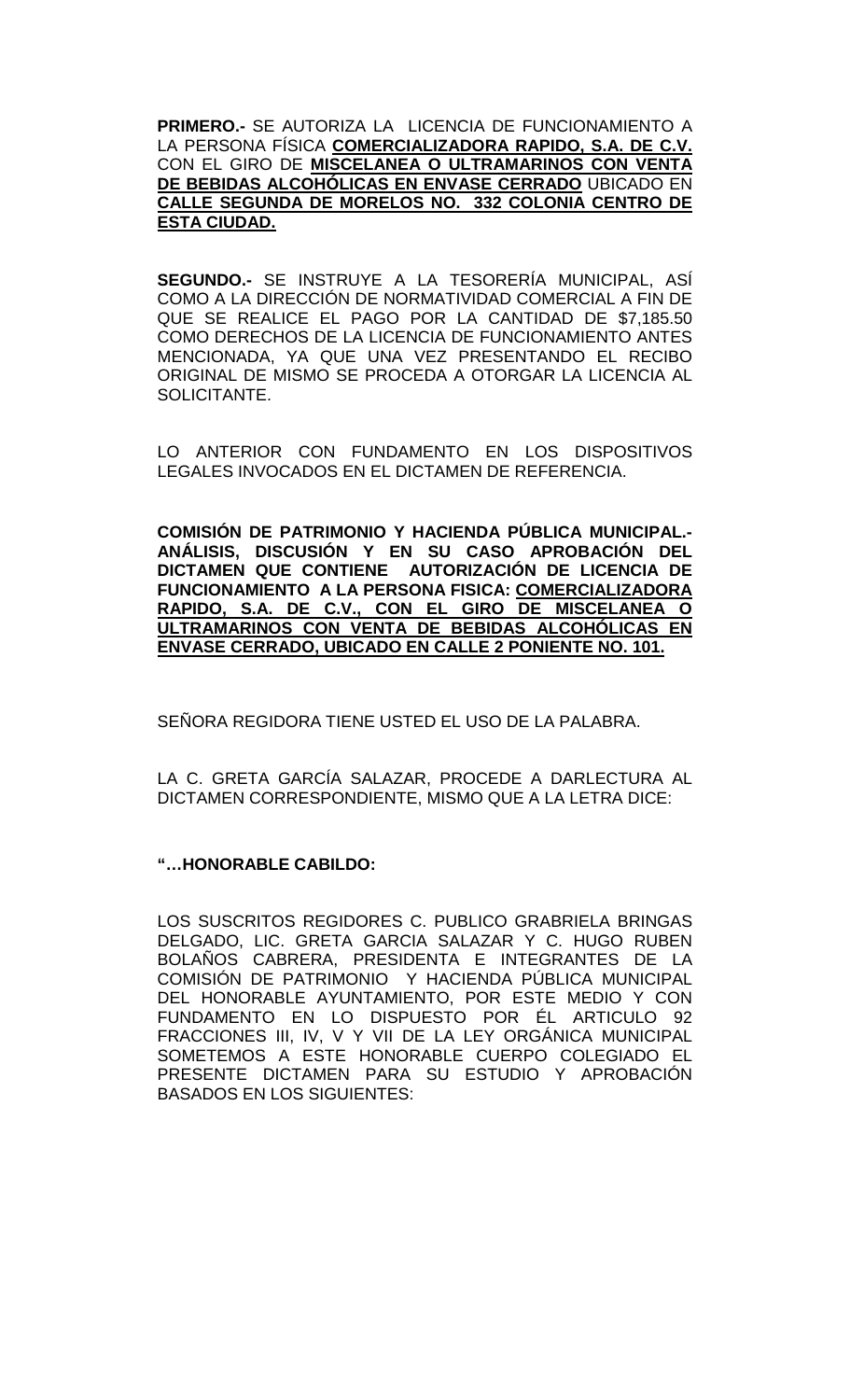I.- QUE DE CONFORMIDAD DEL ARTICULO 115 CON LA FRACCIÓN II DE LA CONSTITUCIÓN POLÍTICA DE LOS ESTADOS<br>UNIDOS MEXICANOS LOS AYUNTAMIENTOS TENDRÁN MEXICANOS. LOS AYUNTAMIENTOS FACULTADES PARA APROBAR, DE ACUERDO CON LAS LEYES EN MATERIA MUNICIPAL QUE DEBERÁN EXPEDIR LAS LEGISLATURAS DE LOS ESTADOS, LOS BANDOS DE POLICÍA Y GOBIERNO, LOS REGLAMENTOS, CIRCULARES Y DISPOSICIONES ADMINISTRATIVAS DE OBSERVANCIA GENERAL DENTRO DE SUS RESPECTIVAS JURISDICCIONES, QUE ORGANICEN LA<br>ADMINISTRACIÓN PÚBLICA MUNICIPAL. REGULEN LAS PÚBLICA MUNICIPAL. REGULEN LAS MATERIAS, PROCEDIMIENTOS, FUNCIONES Y SERVICIOS<br>PÚBLICOS DE SU COMPETENCIA Y ASEGUREN LA DE SU COMPETENCIA Y ASEGUREN LA<br>ÓN CIUDADANA Y VECINAL: MISMAS PARTICIPACIÓN CIUDADANA Y VECINAL; MISMAS DISPOSICIONES QUE SON TRASLADADAS AL ARTÍCULO 105 FRACCIÓN III DE LA CONSTITUCIÓN POLÍTICA DEL ESTADO LIBRE Y SOBERANO DE PUEBLA.

II.- QUE EL ARTÍCULO 78 FRACCIONES I, III, IV, XV Y LX DE LA LEY ORGÁNICA MUNICIPAL, DETERMINA DENTRO DE LAS ATRIBUCIONES DE LOS AYUNTAMIENTOS EL CUMPLIR Y HACER CUMPLIR, EN LOS ASUNTOS DE SU COMPETENCIA, LAS LEYES, DECRETOS Y DISPOSICIONES DE OBSERVANCIA GENERAL DE LA FEDERACIÓN Y DEL ESTADO, ASÍ COMO LOS ORDENAMIENTOS MUNICIPALES; APROBAR SU ORGANIZACIÓN Y DIVISIÓN ADMINISTRATIVAS, DE ACUERDO CON LAS NECESIDADES DEL MUNICIPIO; EXPEDIR BANDOS DE POLICÍA Y GOBIERNO, REGLAMENTOS, CIRCULARES Y DISPOSICIONES ADMINISTRATIVAS DE OBSERVANCIA GENERAL, REFERENTES A SU ORGANIZACIÓN, FUNCIONAMIENTO, SERVICIOS PÚBLICOS QUE DEBAN PRESTAR Y DEMÁS ASUNTOS DE SU COMPETENCIA, SUJETÁNDOSE A LAS BASES NORMATIVAS ESTABLECIDAS POR LA CONSTITUCIÓN POLÍTICA DEL ESTADO LIBRE Y SOBERANO DE PUEBLA, VIGILANDO SU OBSERVANCIA Y APLICACIÓN; DESIGNAR DE ENTRE LOS REGIDORES A QUIENES DEBAN INTEGRAR LAS COMISIÓNES QUE SE DETERMINAN EN LA PRESENTE LEY Y LAS DEMÁS QUE LE CONFIERAN LAS LEYES Y ORDENAMIENTOS VIGENTES EN EL MUNICIPIO;

III.- QUE EL ARTÍCULO 92 DE LA MISMA LEY ARRIBA INVOCADA ESTIPULA EN SUS FRACCIONES III, IV, V Y VII QUE SON FACULTADES Y OBLIGACIONES DE LOS REGIDORES EL EJERCER LAS FACULTADES DE DELIBERACIÓN Y DECISIÓN DE LOS ASUNTOS QUE LE COMPETEN AL AYUNTAMIENTO, FORMAR PARTE DE LAS COMISIÓNES PARA LAS QUE FUEREN DESIGNADOS POR ÉSTE Y DICTAMINAR E INFORMAR SOBRE LOS ASUNTOS QUE SE LES ENCOMIENDE; FORMULAR AL AYUNTAMIENTO LAS PROPUESTAS DE ORDENAMIENTOS EN ASUNTOS MUNICIPALES, Y PROMOVER TODO LO QUE CREAN CONVENIENTE AL BUEN SERVICIO PÚBLICO.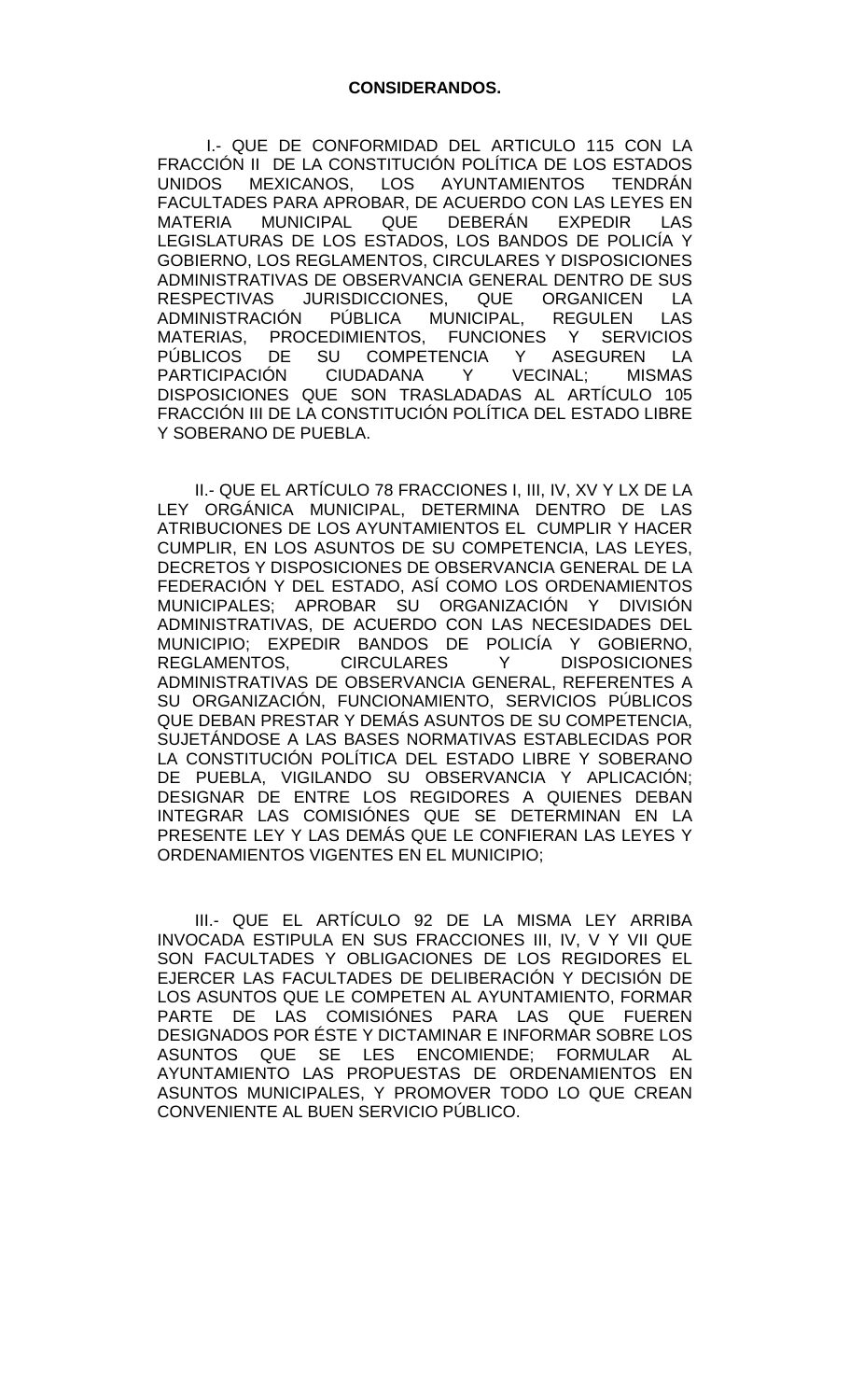IV.- QUE LA ANTERIOR DISPOSICIÓN, SE ARTICULA CON EL DISPOSITIVO 96 FRACCIÓN VIII DEL MISMO ORDENAMIENTO DEL QUE SE DESPRENDE ARMÓNICAMENTE QUE DENTRO DE LAS COMISIÓNES PERMANENTES DE REGIDORES SE ENCUENTRA LA DE COMISIÓN DE PATRIMONIO Y HACIENDA PÚBLICA MUNICIPAL DEL HONORABLE AYUNTAMIENTO DE LA QUE FORMAMOS PARTE LOS SUSCRITOS Y QUE FUE CONSTITUIDA EN CONCORDANCIA CON LOS RECURSOS Y NECESIDADES ESPECIFICAS DEL MUNICIPIO POR ACUERDO DEL HONORABLE PLENO DEL AYUNTAMIENTO EL QUINCE DE FEBRERO DE DOS MIL ONCE Y QUE DEBERÁ ANALIZAR, DISCUTIR Y PROPONER SOBRE LOS ASUNTOS COMPRENDIDOS EN ESAS MATERIAS.

V.- EL CUMPLIMIENTO DE LAS DISPOSICIONES DEL REGLAMENTO PARA EL FUNCIONAMIENTO DE ESTABLECIMIENTOS CON VENTA DE BEBIDAS ALCOHÓLICAS, SERVICIO DE HOSPEDAJE Y CELEBRACIÓN DE ESPECTÁCULOS EN EL MUNICIPIO DE TEHUACÁN PUEBLA, COMO LO ESTIPULA SU ARTÍCULO PRIMERO SON DE INTERÉS PÚBLICO Y APLICACIÓN GENERAL Y TIENE POR OBJETIVO REGULAR EL FUNCIONAMIENTO DE LOS ESTABLECIMIENTOS<br>CUYO GIRO MERCANTIL SEA LA VENTA DE BEBIDAS CUYO GIRO MERCANTIL SEA LA VENTA DE BEBIDAS ALCOHÓLICAS, DE SERVICIO DE HOSPEDAJE Y CELEBRACIÓN DE ESPECTÁCULOS PÚBLICOS.

VI.- LA APLICACIÓN DEL REGLAMENTO ANTES MENCIONADO<br>CORRESPONDE AL AYUNTAMIENTO MUNICIPAL CORRESPONDE AL AYUNTAMIENTO MUNICIPAL CONSTITUCIONAL DE TEHUACÁN, PUEBLA; ASÍ COMO SON ATRIBUCIONES DEL AYUNTAMIENTO COMO LO MARCA EL<br>ARTÍCULO 3 Y 4 DEL MISMO, FIJAR LOS HORARIOS DE ARTÍCULO 3 Y 4 DEL MISMO, FIJAR LOS FUNCIONAMIENTO DE LOS ESTABLECIMIENTOS CON GIRO<br>DE VENTA DE BEBIDAS ALCOHÓLICAS. SERVICIO DE DE VENTA DE BEBIDAS ALCOHÓLICAS, SERVICIO DE HOSPEDAJE Y CELEBRACIÓN DE ESPECTÁCULOS PÚBLICOS, ORDENAR LA SUSPENSIÓN DE ACTIVIDADES EN FECHA U HORAS DETERMINADAS, DE LOS ESTABLECIMIENTOS QUE OPEREN ALGUNOS DE LOS GIROS ESPECIALMENTE REGULADOS EN ESTE REGLAMENTO, CON EL OBJETO DE VIGILAR QUE NO SE ALTERE EL ORDEN Y LA SEGURIDAD<br>PÚBLICA, EXPEDIR LAS LICENCIAS Y PERMISOS DE <u>LAS LICENCIAS Y PERMISOS</u><br>2008 TÉRMINOS DEL M *FUNCIONAMIENTO EN LOS TÉRMINOS DEL MISMO REGLAMENTO*, RECIBIR LAS DECLARACIONES DE DE LOS ESTABLECIMIENTOS REQUIERAN DE LICENCIA PARA SU-FUNCIONAMIENTO,<br>CLAUSURAR TEMPORAL O DEFINITIVAMENTE LOS CLAUSURAR TEMPORAL O DEFINITIVAMENTE LOS ESTABLECIMIENTOS CON VENTA DE BEBIDAS, Y/O A LOS ESPECTÁCULOS PÚBLICOS, QUE SE ENCUENTREN<br>CONTRAVINIENDO LO ESTABLECIDO EN EL PRESENTE LO ESTABLECIDO REGLAMENTO, ASÍ COMO LAS DEMÁS QUE SEÑALA EL REGLAMENTO U OTRAS DISPOSICIONES APLICABLES.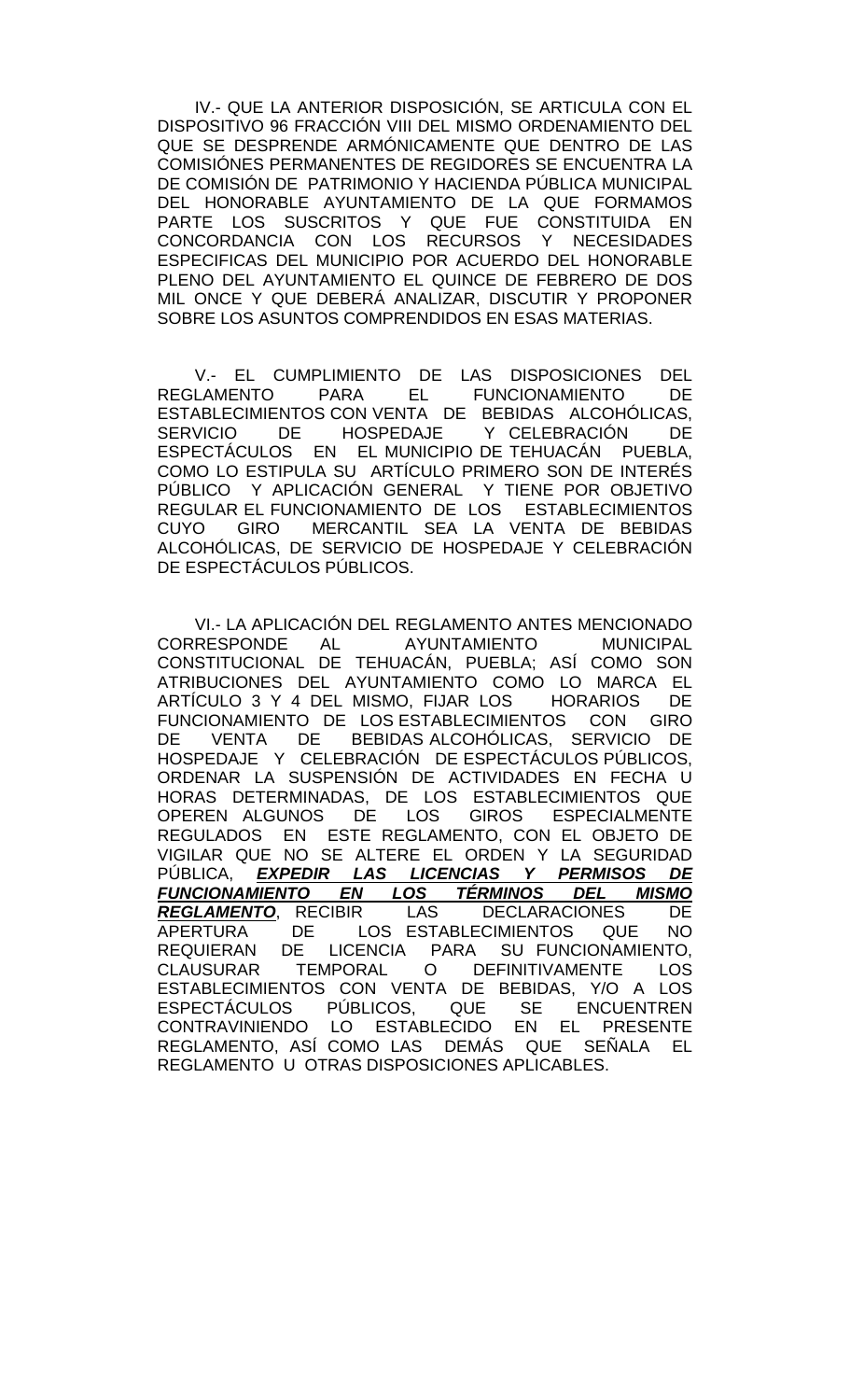VII.- COMO LO MARCA EL ARTÍCULO 12 DEL REGLAMENTO PARA EL FUNCIONAMIENTO DE ESTABLECIMIENTOS CON VENTA DE BEBIDAS ALCOHÓLICAS, SERVICIO DE HOSPEDAJE Y CELEBRACIÓN DE ESPECTÁCULOS EN EL MUNICIPIO DE TEHUACÁN, PUEBLA, DEBERÁN CONTAR CON LICENCIA DE FUNCIONAMIENTO LOS ESTABLECIMIENTOS MERCANTILES O LOCALES CUYO GIRO IMPLIQUE LA ENAJENACIÓN O EXPENDIO DE BEBIDAS ALCOHÓLICAS ENUMERADOS EN EL PRESENTE REGLAMENTO, ASIMISMO, DEBERÁN DE CONTAR CON PERMISO TODOS LOS ESPECTÁCULOS PÚBLICOS QUE SE REALICEN DENTRO DEL MUNICIPIO DE TEHUACÁN PUEBLA.

VIII.- QUE EL REGLAMENTO PARA EL FUNCIONAMIENTO DE ESTABLECIMIENTOS CON VENTA DE BEBIDAS ALCOHÓLICAS, SERVICIO DE HOSPEDAJE Y CELEBRACIÓN DE ESPECTÁCULOS EN EL MUNICIPIO DE TEHUACÁN PUEBLA, ESTABLECE EN SU<br>ARTÍCULO 2 FRACCIÓN VIII, AL DOCUMENTO OFICIAL ARTÍCULO 2 FRACCIÓN VIII, OTORGADO FORMALMENTE, POR EL H. AYUNTAMIENTO A UNA PERSONA FÍSICA O MORAL UNA VEZ CUMPLIDOS LOS REQUISITOS ADMINISTRATIVOS Y CONDICIONES ESTABLECIDAS EN LA LEY Y EN EL PRESENTE REGLAMENTO.

IX.- ASÍ MISMO DICHO REGLAMENTO MENCIONA EN EL ARTÍCULO 35 QUE PARA SU FUNCIONAMIENTO, LOS ESTABLECIMIENTOS CON VENTA DE BEBIDAS ALCOHÓLICAS, DEBERÁN REUNIR LOS SIGUIENTES REQUISITOS:

- 7. LICENCIA DE USO DE SUELO OTORGADA POR LA DIRECCIÓN DE DESARROLLO URBANO DEL H. AYUNTAMIENTO;
- 8. PRESENTAR SOLICITUD POR ESCRITO DIRIGIDA A LA DIRECCIÓN DE NORMATIVIDAD COMERCIAL DEL H. AYUNTAMIENTO;
- 9. COPIA DEL R.F.C;
- 10.COPIA DE IDENTIFICACIÓN OFICIAL CON FOTOGRAFÍA;
- 11.CONSTANCIA SANITARIA, EMITIDA POR LA AUTORIDAD CORRESPONDIENTE;
- 12.CROQUIS DE LOCALIZACIÓN DEL INMUEBLE.

X.- RECIBIDA LA SOLICITUD ACOMPAÑADA DE LOS DOCUMENTOS Y REQUISITOS A QUE SE REFIERE EL ARTÍCULO ANTERIOR EL AYUNTAMIENTO DEBERÁ PROCEDER EN UN PLAZO MÁXIMO DE TREINTA DÍAS, A EXPEDIR LA LICENCIA CORRESPONDIENTE. EL AYUNTAMIENTO, PODRÁ DENTRO DEL PLAZO SEÑALADO, REALIZAR VISITAS PARA VERIFICAR<br>QUE EL ESTABLECIMIENTO REÚNA LAS CONDICIONES QUE EL ESTABLECIMIENTO REÚNA LAS CONDICIONES MANIFESTADAS EN LA SOLICITUD RESPECTIVA.

XI.- LA LEY DE HACIENDA MUNICIPAL MARCA COMO INGRESOS PROPIOS DE LA HACIENDA MUNICIPAL LOS DERECHOS CAUSADOS POR LA EXPEDICIÓN DE LICENCIAS,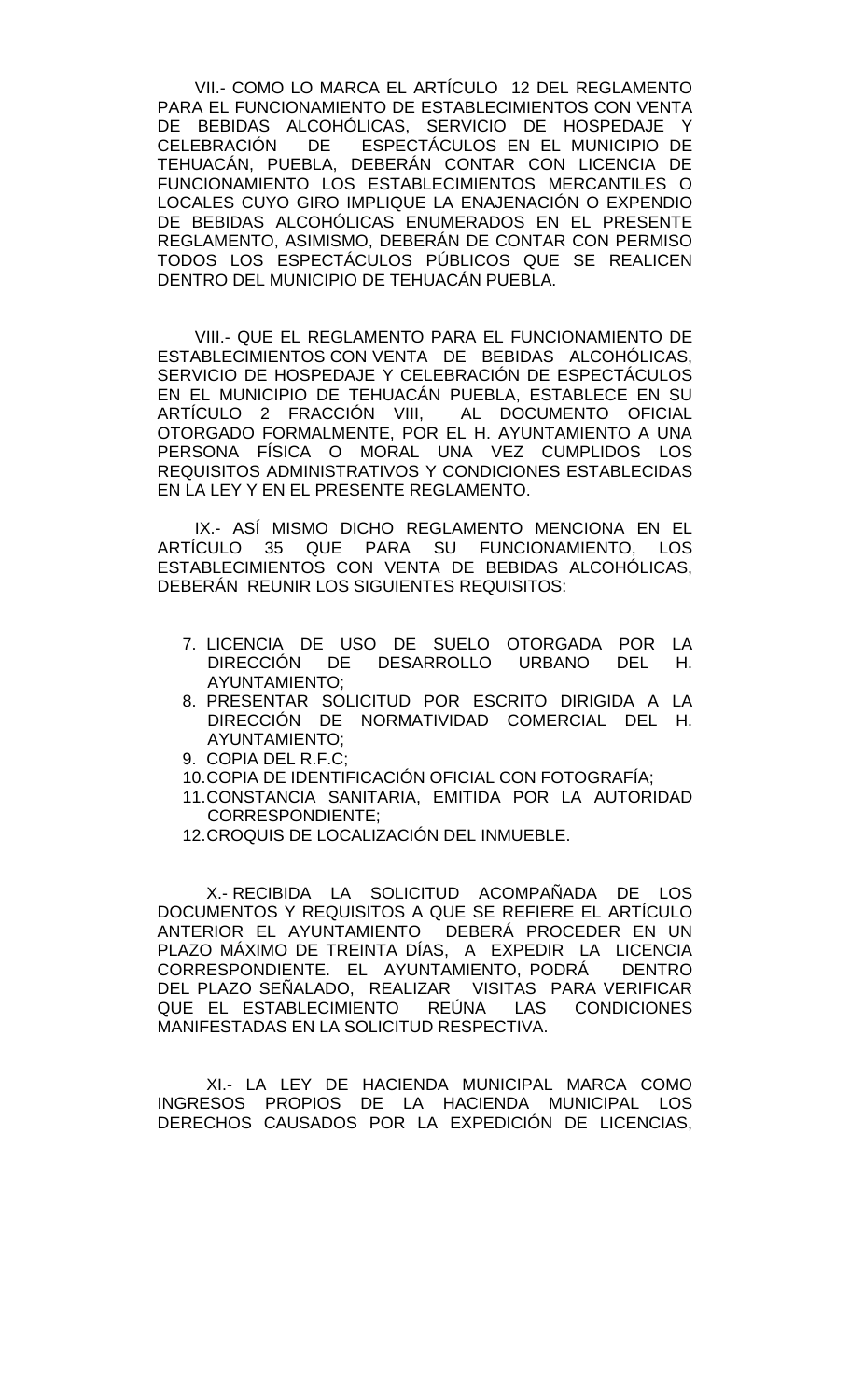PERMISOS AUTORIZACIONES PARA EL FUNCIONAMIENTO DE ESTABLECIMIENTOS O LOCALES, CUYOS GIROS SEAN LA ENAJENACIÓN DE BEBIDAS ALCOHÓLICAS O LA PRESTACIÓN DE SERVICIOS QUE INCLUYAN. ASÍ EN SU ARTÍCULO 98 Y 99 ESTIPULA QUE SERÁN SUJETOS DE ESTOS DERECHOS, SIN PERJUICIO DE LO QUE DISPONE LA LEY DE INGRESOS, LAS PERSONAS FÍSICAS O MORALES QUE ENAJENEN BEBIDAS ALCOHÓLICAS O LA PRESTACIÓN DE SERVICIOS QUE INCLUYAN EL EXPENDIO DE DICHAS BEBIDAS, Y QUE REQUIERAN PARA SU ACTIVIDAD LA EXPEDICIÓN POR PARTE DEL AYUNTAMIENTO DE UNA LICENCIA, PERMISO O AUTORIZACIÓN, DE LA MISMA FORMA LOS DERECHOS A QUE SE REFIERE ESTE CAPÍTULO, SE CAUSARÁN Y PAGARÁN DE ACUERDO A LAS CUOTAS Y TARIFAS QUE PARA CADA GIRO ESTABLEZCA LA LEY DE INGRESOS DEL MUNICIPIO.

XII.- EN CONCORDANCIA CON LO ANTERIOR, LA LEY DE INGRESOS PARA EL EJERCICIO FISCAL 2012 DETERMINA EN SU ARTÍCULO 26 FRACCIÓN I LAS CUOTAS QUE DEBERÁN DE PAGARSE POR EL OTORGAMIENTO DE LICENCIAS DE FUNCIONAMIENTO DE ESTABLECIMIENTOS O LOCALES CUYO GIRO IMPLIQUE LA ENAJENACIÓN O EXPENDIO DE BEBIDAS ALCOHÓLICAS REALIZADAS TOTAL O PARCIALMENTE AL PÚBLICO, SIENDO EL CASO QUE NOS OCUPA LOS SIGUIENTES:

**MISCELANEA O ULTRAMARINOS CON VENTA DE BEBIDAS ALCOHOLICAS EN ENVASE CERRADO**, CON UN COSTO ESTIPULADO EN LA LEY DE INGRESOS VIGENTE DE \$7,185.50.

LA CUOTA DEL COSTO MENCIONADO DEBERÁ DE CUBRIRSE POR EL INTERESADO EN LAS CAJAS DE LA TESORERÍA MUNICIPAL PREVIA A LA EXPEDICIÓN DE LA LICENCIA Y UNA VEZ AUTORIZADA.

XIII.- **EL CÓDIGO FISCAL MUNICIPAL EN SU ARTÍCULO 43 FRACCIÓN III** DETERMINA QUE SON FACULTADES DE LAS AUTORIDADES FISCALES MUNICIPALES EXPEDIR CIRCULARES PARA DAR A CONOCER A LAS DIVERSAS DEPENDENCIAS O UNIDADES ADMINISTRATIVAS, *EL CRITERIO QUE DEBERÁN SEGUIR EN CUANTO A LA APLICACIÓN DE LAS NORMAS TRIBUTARIAS.* COMO ES EL CASO DE LA LEY DE INGRESOS ANTES CITADA. EN EJERCICIO DE DICHA DISPOSICIÓN LA **LEY ORGÁNICA MUNICIPAL** FACULTA AL TESORERO MUNICIPAL A FIN DE EJERCER LAS ATRIBUCIONES QUE EN LA LEGISLACIÓN HACENDARÍA SE CONFIEREN A LAS AUTORIDADES FISCALES MUNICIPALES.

XIV. QUE CON FECHA 24 DE OCTUBRE DEL DOS MIL DOCE, LA PERSONA MORAL **COMERCIALIZADORA RAPIDO S.A. DE C.V.,** SOLICITO A ESTE H. AYUNTAMIENTO A TRAVÉS DE LA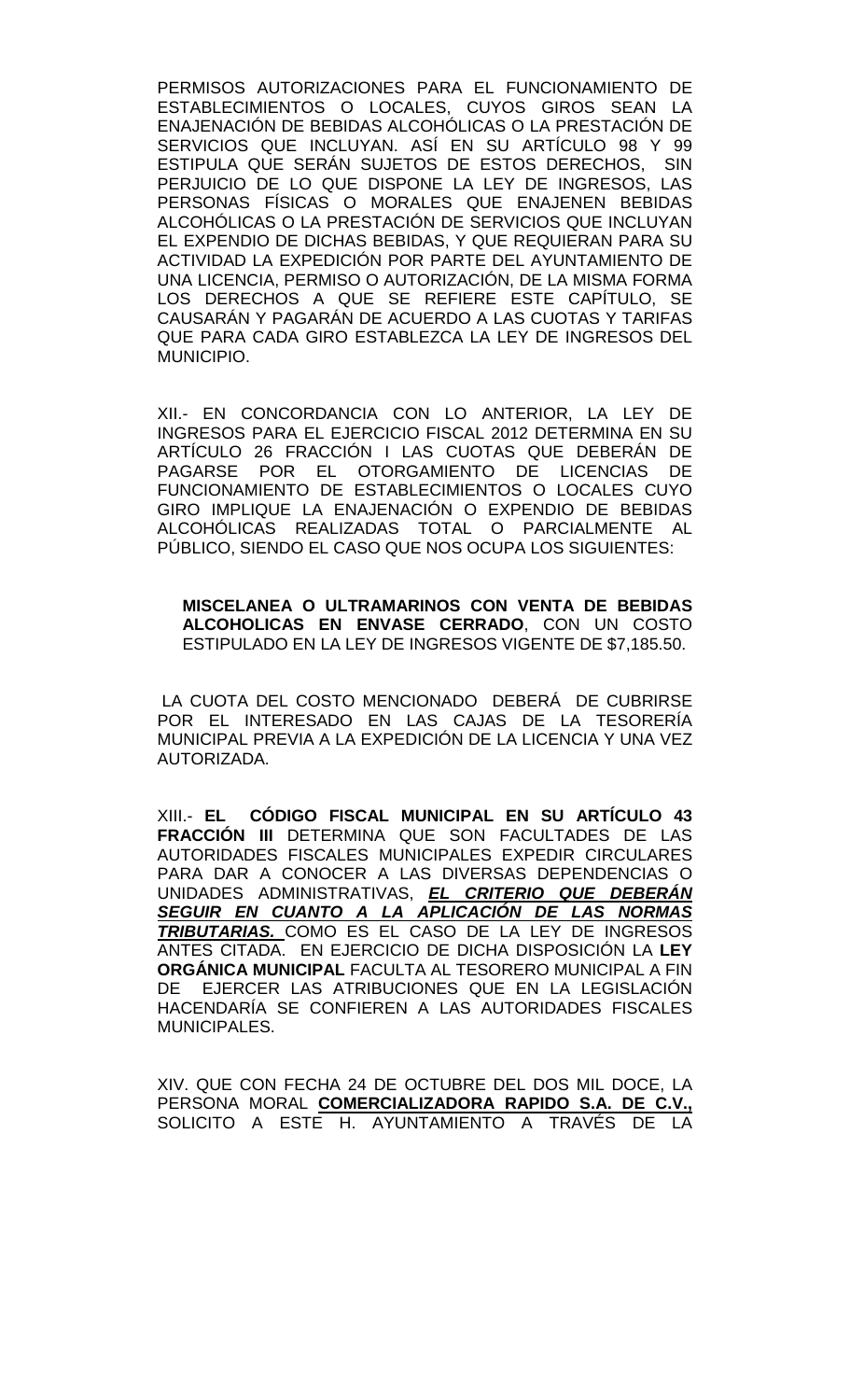DIRECCIÓN DE NORMATIVIDAD COMERCIAL MUNICIPAL, LICENCIA DE FUNCIONAMIENTO CON EL GIRO DE **MISCELANEA O ULTRAMARINOS CON VENTA DE BEBIDAS ALCOHOLICAS EN ENVASE CERRADO,** SOLICITANDO SE AUTORICE CON DOMICILIO DE FUNCIONAMIENTO PARA ESTA, EL UBICADO EN **CALLE 2 PONIENTE NO. 101 COLONIA CENTRO DE ESTA CIUDAD**, SOLICITUD QUE FUE PRESENTADA DEBIDAMENTE REQUISITADA, CUMPLIENDO Y ACREDITANDO LOS EXTREMOS LEGALES MARCADOS POR EL REGLAMENTO.

XV. QUE EN CUMPLIMIENTO AL ACUERDO DE CABILDO DE FECHA 16 DE OCTUBRE DEL 2011, LOS INTEGRANTES DE ESTA COMISIÓN ACUDIMOS FÍSICAMENTE AL LUGAR DONDE SE PRETENDE INSTALAR LA **MISCELANEA O ULTRAMARINOS CON VENTA DE BEBIDAS ALCOHOLICAS EN ENVASE CERRADO** DESCRITO EN EL CUERPO DEL PRESENTE DICTAMEN, Y NOS PERCATAMOS DE QUE CUMPLE CON TODOS LOS REQUISITOS PARA DICHO GIRO, POR LO QUE A CRITERIO DE LOS SUSCRITOS NO EXISTE INCONVENIENTE LEGAL O FÍSICO ALGUNO PARA QUE SE ESTABLEZCA EL MISMO.

POR LO ANTERIORMENTE EXPUESTO Y CON FUNDAMENTO EN LAS DISPOSICIONES CITADAS; LA SUSCRITA COMISIÓN DE PATRIMONIO Y HACIENDA PUBLICA MUNICIPAL DEL HONORABLE AYUNTAMIENTO, SOLICITA A DE ESTE HONORABLE CUERPO COLEGIADO EL SIGUIENTE.

#### **DICTAMEN**

**PRIMERO.-** SE AUTORICE LA LICENCIA DE FUNCIONAMIENTO A LA PERSONA FÍSICA **COMERCIALIZADORA RAPIDO, S.A. DE C.V.** CON EL GIRO DE **MISCELANEA O ULTRAMARINOS CON VENTA DE BEBIDAS ALCOHOLICAS EN ENVASE CERRADO** UBICADO EN **CALLE 2 PONIENTE NO. 101 COLONIA CENTRO DE ESTA CIUDAD.**

**SEGUNDO.-** SE INSTRUYA A LA TESORERÍA MUNICIPAL, ASÍ COMO A LA DIRECCIÓN DE NORMATIVIDAD COMERCIAL A FIN DE QUE SE REALICE EL PAGO POR LA CANTIDAD DE \$7,185.50 COMO DERECHOS DE LA LICENCIA DE FUNCIONAMIENTO ANTES MENCIONADA, YA QUE UNA VEZ PRESENTANDO EL RECIBO ORIGINAL DE MISMO SE PROCEDA A OTORGAR LA LICENCIA AL SOLICITANTE. **A T E N T A M E N T E.-** "COMPROMETIDOS CONTIGO".- **TEHUACÁN, PUEBLA, A 26 DE JULIO DEL 2013.- LA COMISIÓN DE PATRIMONIO Y HACIENDA PÚBLICA MUNICIPAL DEL HONORABLE AYUNTAMIENTO.- CONTADORA PUBLICO GABRIELA BRINGAS DELGADO.- PRESIDENTE.- LICENCIADA GRETA GARCIA SALAZAR.- C. HUGO RUBEN BOLAÑOS CABRERA. FIRMAS ILEGIBLES…".**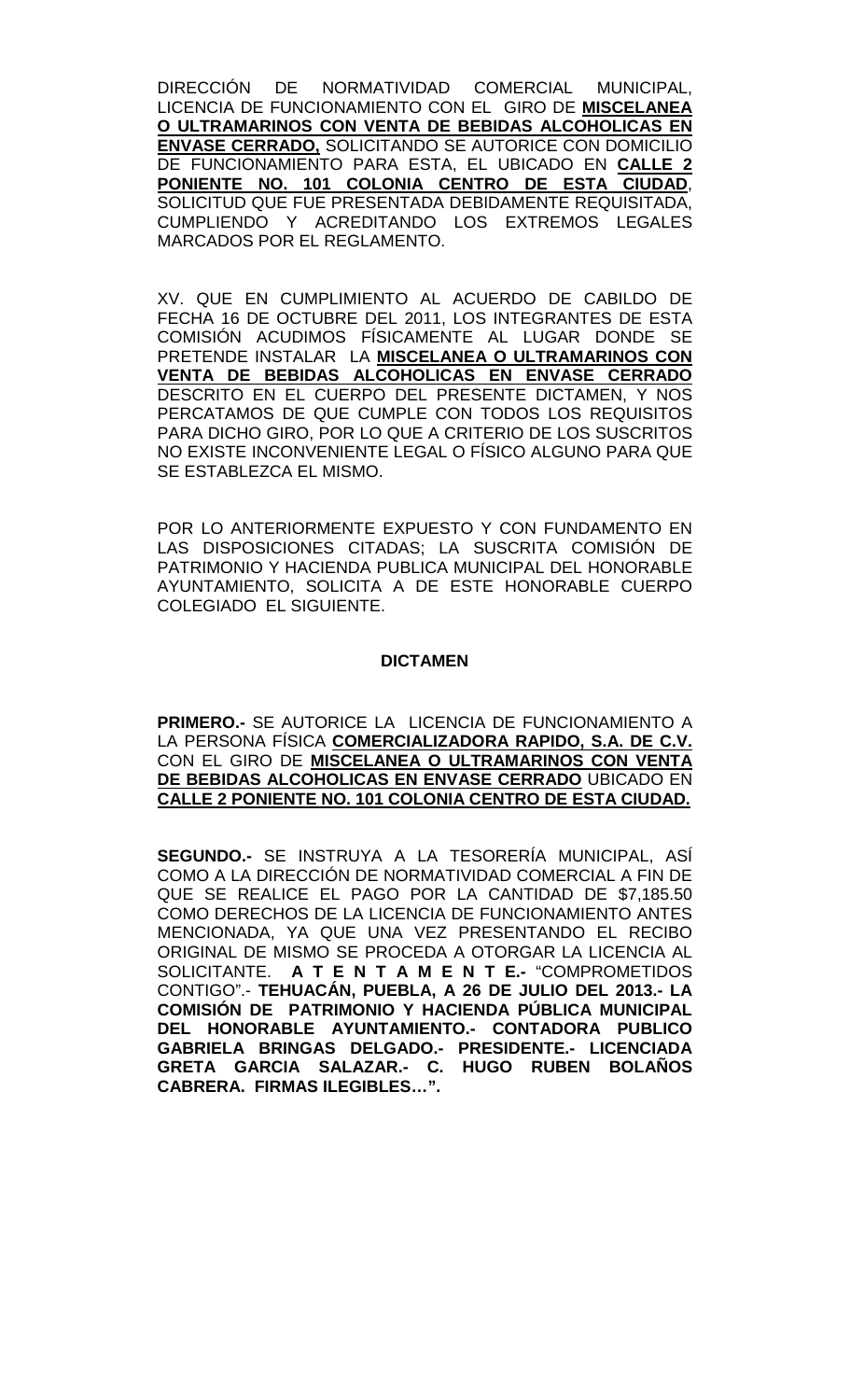SEÑOR PRESIDENTE MUNICIPAL, REGIDORES Y SINDICO MUNICIPAL, EN VOTACIÓN SE LES CONSULTA SI SE APRUEBA LA PROPUESTA PRESENTADA EN CUESTIÓN, LOS QUE ESTÉN POR LA AFIRMATIVA SÍRVANSE MANIFESTARLO LEVANTANDO LA MANO.

LA REGIDORA ALMA ROSA GARCÍA VEGA, MANIFIESTA QUE SE ABSTIENE EN EMITIR SU VOTO, DEBIDO A QUE YA TIENEN RATO FUNCIONANDO Y QUE ESTÁN VENDIENDO BEBIDAS EMBRIAGANTES.

HABIÉNDOSE ANALIZADO AMPLIAMENTE EL CONTENIDO DEL DICTAMEN DE REFERENCIA, POR MAYORÍA CON 9 VOTOS A FAVOR Y 2 ABSTENCIONES POR PARTE DE LOS REGIDORES ALMA ROSA GARCÍA VEGA Y ENRIQUE BUSTOS FLORES; INTEGRANTES DEL HONORABLE CABILDO, SE DETERMINA EL SIGUIENTE:

# **A C U E R D O**

**PRIMERO.-** SE AUTORIZA LA LICENCIA DE FUNCIONAMIENTO A LA PERSONA FÍSICA **COMERCIALIZADORA RAPIDO, S.A. DE C.V.** CON EL GIRO DE **MISCELANEA O ULTRAMARINOS CON VENTA DE BEBIDAS ALCOHOLICAS EN ENVASE CERRADO** UBICADO EN **CALLE 2 PONIENTE NO. 101 COLONIA CENTRO DE ESTA CIUDAD.**

**SEGUNDO.-** SE INSTRUYE A LA TESORERÍA MUNICIPAL, ASÍ COMO A LA DIRECCIÓN DE NORMATIVIDAD COMERCIAL A FIN DE QUE SE REALICE EL PAGO POR LA CANTIDAD DE \$7,185.50 COMO DERECHOS DE LA LICENCIA DE FUNCIONAMIENTO ANTES MENCIONADA, YA QUE UNA VEZ PRESENTANDO EL RECIBO ORIGINAL DE MISMO SE PROCEDA A OTORGAR LA LICENCIA AL SOLICITANTE.

LO ANTERIOR CON FUNDAMENTO EN LOS DISPOSITIVOS LEGALES INVOCADOS EN EL DICTAMEN DE REFERENCIA.

**COMISIÓN DE PATRIMONIO Y HACIENDA PÚBLICA MUNICIPAL.- ANÁLISIS, DISCUSIÓN Y EN SU CASO APROBACION DEL QUE CONTIENE AUTORIZACION PARA LA EROGACION DE HASTA \$2,000,000.00 POR CONCEPTO DE GASTOS DEL FESTIVAL DEL MOLE DE CADERAS "LAS TRES MIXTECAS " PARA EL AÑO 2013.**

SEÑORA REGIDORA TIENE USTED EL USO DE LA PALABRA.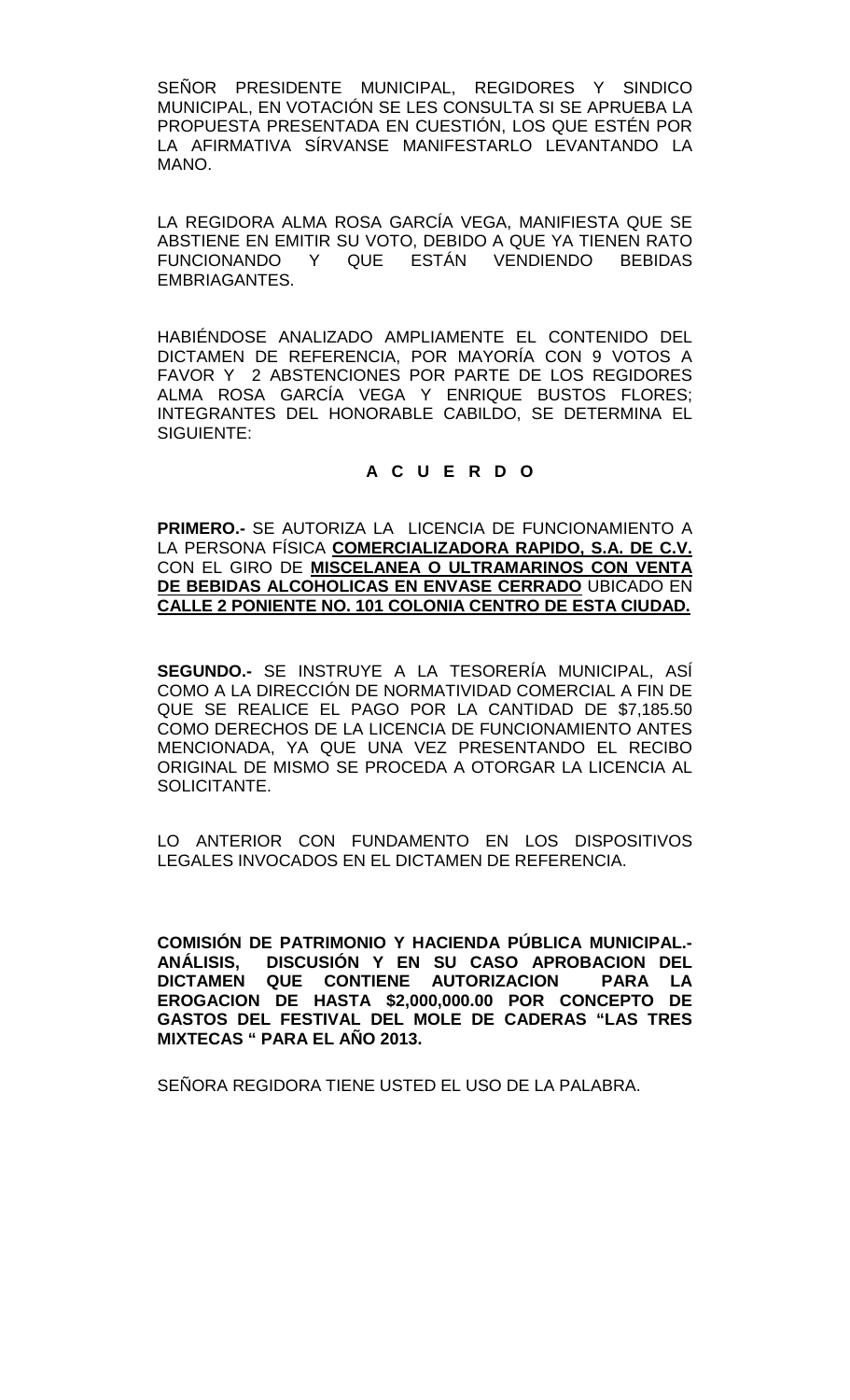LA C. GRETA GARCÍA SALAZAR, PROCEDE A DARLECTURA AL DICTAMEN CORRESPONDIENTE, MISMO QUE A LA LETRA DICE:

#### **"… HONORABLE CABILDO:**

LOS SUSCRITOS REGIDORES **GABRIELA BRINGAS DELGADO, GRETA GARCÍA SALAZAR Y HUGO RUBEN BOLAÑOS CABRERA**, PRESIDENTE E INTEGRANTES DE LA COMISIÓN DE PATRIMONIO Y HACIENDA PÚBLICA MUNICIPAL DEL HONORABLE AYUNTAMIENTO, POR ESTE MEDIO Y CON FUNDAMENTO EN LO DISPUESTO POR EL ARTÍCULO 92 FRACCIONES III, IV, V Y VII DE LA LEY ORGÁNICA MUNICIPAL SOMETEMOS A ESTE HONORABLE CUERPO COLEGIADO EL **ANÁLISIS, DISCUSIÓN Y EN SU CASO APROBACIÓN DEL DICTAMEN QUE CONTIENE LA EROGACIÓN DE HASTA POR \$ 2,000,000.00 ( DOS MILLONES DE PESOS 00/100 M.N.) POR CONCEPTO DE GASTOS DEL FESTIVAL DEL MOLE DE CADERAS " LAS TRES MIXTECAS", PARA EL PRESENTE AÑO 2013, CONSIDERANDO LOS DIVERSOS EVENTOS ARTÍSTICOS, CULTURALES, EXPOSICIONES Y TALLERES QUE SE LLEVARAN A CABO,** LO ANTERIOR CON BASE EN LOS SIGUIENTES CONSIDERANDOS.

## **C O N S I D E R A N D O S**

 **I.-** QUE EL PÁRRAFO PRIMERO DE LA FRACCIÓN II DEL ARTÍCULO 115 DE LA CONSTITUCIÓN POLÍTICA DE LOS ESTADOS UNIDOS MEXICANOS, DETERMINA QUE LOS AYUNTAMIENTOS TENDRÁN FACULTADES PARA APROBAR, DE ACUERDO CON LAS LEYES EN MATERIA MUNICIPAL QUE DEBERÁN EXPEDIR LAS LEGISLATURAS DE LOS ESTADOS, LOS BANDOS DE POLICÍA Y GOBIERNO, LOS REGLAMENTOS, CIRCULARES Y DISPOSICIONES ADMINISTRATIVAS DE OBSERVANCIA GENERAL DENTRO DE SUS RESPECTIVAS JURISDICCIONES, QUE ORGANICEN LA<br>ADMINISTRACIÓN PÚBLICA MUNICIPAL, REGULEN LAS PÚBLICA MUNICIPAL, MATERIAS, PROCEDIMIENTOS, FUNCIONES Y SERVICIOS PÚBLICOS DE SU COMPETENCIA Y ASEGUREN LA PARTICIPACIÓN CIUDADANA Y VECINAL; MISMA DISPOSICIÓN QUE ES TRASLADADA A LA FRACCIÓN III DEL ARTÍCULO 105 DE LA CONSTITUCIÓN POLÍTICA DEL ESTADO LIBRE Y SOBERANO DE PUEBLA;

 **II.-** QUE EL ARTÍCULO 76 PRIMER PÁRRAFO DE LA LEY ORGÁNICA MUNICIPAL DETERMINA QUE EL AYUNTAMIENTO SESIONARÁ VÁLIDAMENTE CON LA ASISTENCIA DE LA MAYORÍA DE SUS MIEMBROS Y DEL SECRETARIO DEL AYUNTAMIENTO O LA PERSONA QUE LEGALMENTE LO SUSTITUYA;

 **III.-** QUE EL ARTÍCULO 77 DE LA MISMA LEY EN CITA DETERMINA QUE LOS ACUERDOS DE LOS AYUNTAMIENTOS SE TOMARÁN POR MAYORÍA DE VOTOS DEL PRESIDENTE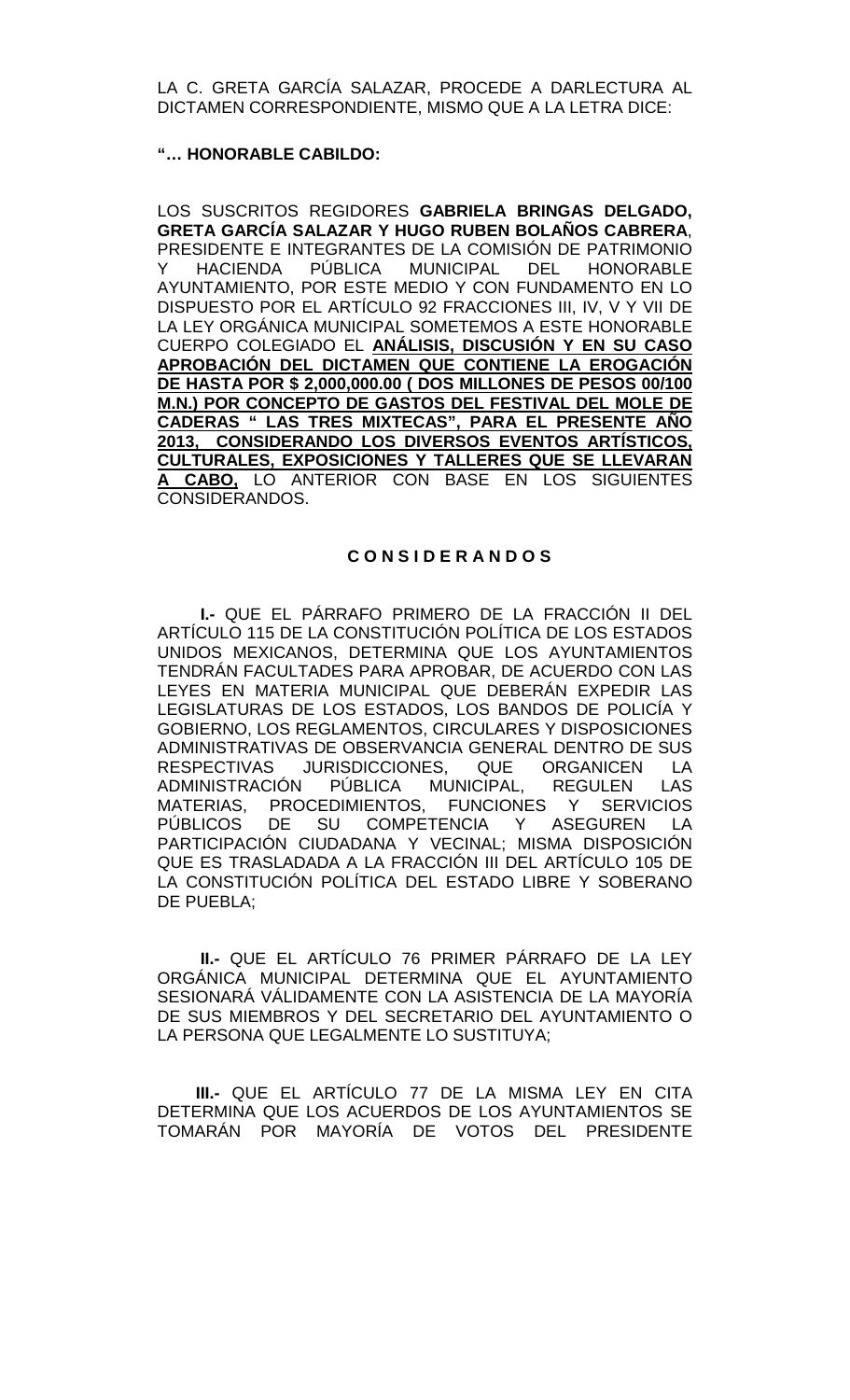MUNICIPAL, REGIDORES Y SÍNDICO, Y EN CASO DE EMPATE, EL PRESIDENTE MUNICIPAL TENDRÁ VOTO DE CALIDAD;

 **IV.-** QUE LA FRACCIÓN XVIII DEL ARTÍCULO 78 DE LA LEY ORGÁNICA MUNICIPAL DETERMINA EN SU PARTE CONDUCENTE QUE SON ATRIBUCIONES DE LOS AYUNTAMIENTOS EL DE PROMOVER CUANTO SE ESTIME CONVENIENTE PARA EL PROGRESO ECONÓMICO, SOCIAL Y CULTURAL DEL MUNICIPIO;

 **V.-** QUE EN LAS FRACCIONES I, III, IV, V Y VII DEL ARTÍCULO 92 DE LA LEY INVOCADA EN EL CONSIDERANDO INMEDIATO<br>ANTERIOR, ESTABLECE QUE SON FACULTADES Y ANTERIOR, ESTABLECE QUE SON FACULTADES Y OBLIGACIONES DE LOS REGIDORES, EJERCER LA DEBIDA INSPECCIÓN Y VIGILANCIA, EN LOS RAMOS A SU CARGO; EJERCER LAS FACULTADES DE DELIBERACIÓN Y DECISIÓN DE LOS ASUNTOS QUE LE COMPETEN AL AYUNTAMIENTO; FORMAR PARTE DE LAS COMISIÓNES, PARA LAS QUE FUEREN<br>DESIGNADOS POR EL AYUNTAMIENTO: DICTAMINAR E AYUNTAMIENTO; DICTAMINAR E INFORMAR SOBRE LOS ASUNTOS QUE LES ENCOMIENDE EL AYUNTAMIENTO; Y FORMULAR AL AYUNTAMIENTO LAS PROPUESTAS DE ORDENAMIENTOS EN ASUNTOS MUNICIPALES, Y PROMOVER TODO LO QUE CREA CONVENIENTE AL BUEN SERVICIO PÚBLICO.

 **VI.-** QUE LA COMISIÓN DE PATRIMONIO Y HACIENDA PÚBLICA MUNICIPAL DE LA CUAL FORMAMOS PARTE ES UNA COMISIÓN PERMANENTE, TAL Y COMO LO ESTABLECE LA FRACCIÓN II DEL ARTÍCULO 96 DE LA LEY ORGÁNICA MUNICIPAL.

 **VII.-** QUE LOS ARTÍCULOS 140 Y 141 DE LA LEY ORGÁNICA MUNICIPAL ESTABLECEN QUE EL PATRIMONIO MUNICIPAL SE CONSTITUYE POR LA UNIVERSALIDAD DE LOS DERECHOS Y ACCIONES DE QUE ES TITULAR EL MUNICIPIO, LOS CUALES PUEDEN VALORARSE ECONÓMICAMENTE Y SE ENCUENTRAN DESTINADO A LA REALIZACIÓN DE SUS FINES; ASI MISMO, FORMAN PARTE DEL PATRIMONIO MUNICIPAL, LA HACIENDA PÚBLICA MUNICIPAL, ASÍ COMO AQUELLOS BIENES Y DERECHOS QUE POR CUALQUIER TÍTULO LE TRANSFIERAN AL MUNICIPIO, LA FEDERACIÓN, EL ESTADO, LOS PARTICULARES O CUALQUIER OTRO ORGANISMO PÚBLICO O PRIVADO.

 **VIII.-** DE IGUAL FORMA, LOS AYUNTAMIENTO, DE CONFORMIDAD CON LA LEY, ADMINISTRARÁN LIBREMENTE LA HACIENDA PÚBLICA MUNICIPAL Y DEBERÁN, DENTRO DE LOS LÍMITES LEGALES CORRESPONDIENTES Y DE ACUERDO CON EL PRESUPUESTO DE EGRESOS Y EL PLAN DE DESARROLLO MUNICIPAL VIGENTES, ATENDER EFICAZMENTE LOS DIFERENTES RAMOS DE LA ADMINISTRACIÓN PÚBLICA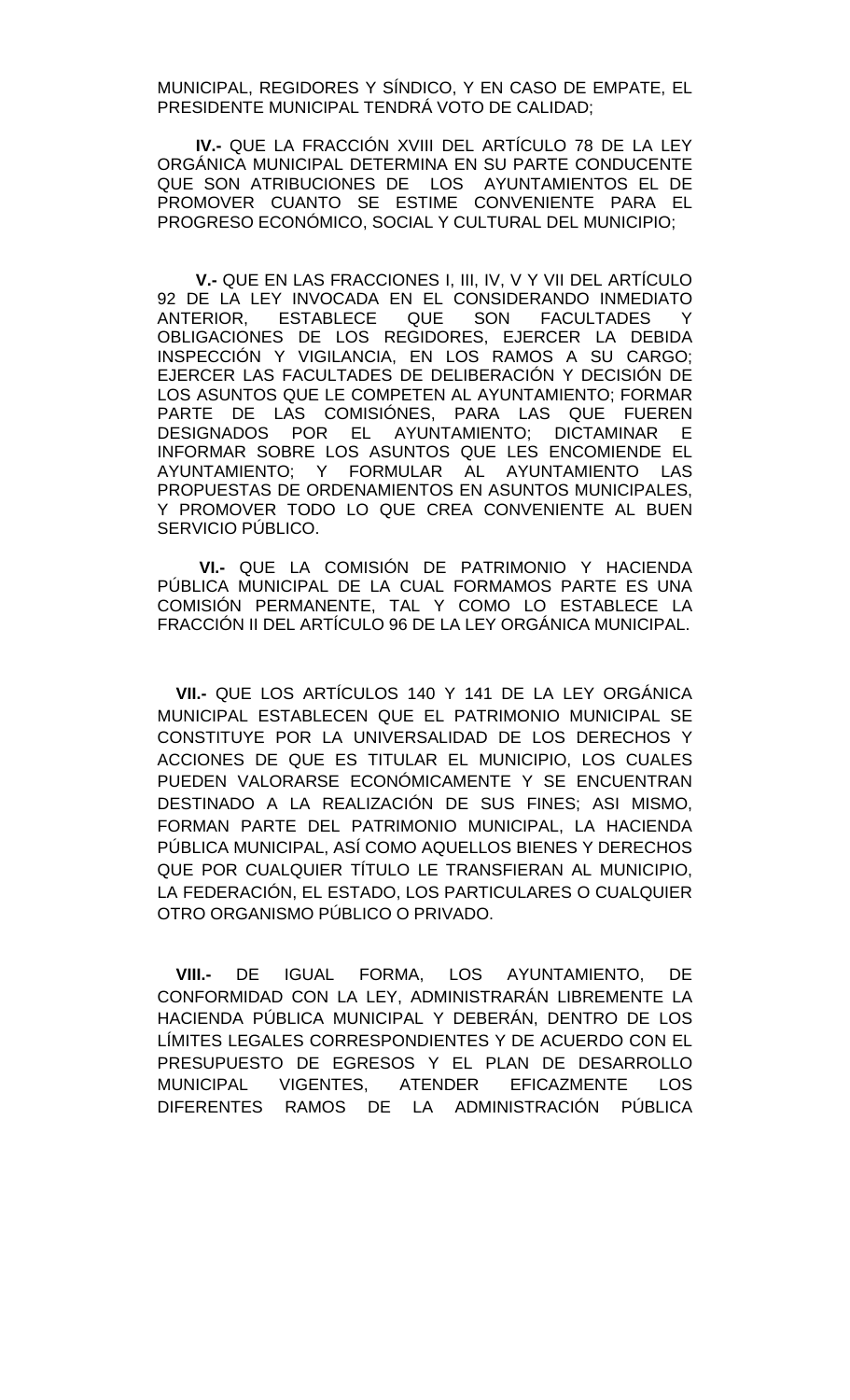MUNICIPAL, DE ACUERDO A LO PREVISTO EN LO ESTATUIDO POR EL DIVERSO 143 DE LA LEY ORGÁNICA MUNICIPAL.

 **IX.-** QUE EL ARTÍCULO 150 FRACCIÓN VIII DE LA MULTICITADA LEY ORGÁNICA MUNICIPAL ESTABLECE QUE EL GASTO MUNICIPAL SE EJERCERÁ DE ACUERDO A LO QUE DETERMINE EL AYUNTAMIENTO;

 **X.-** QUE EL ARTÍCULO 2 FRACCIÓN 1ª DE LA LEY DE ADQUISICIONES, ARRENDAMIENTOS Y SERVICIOS DEL SECTOR PÚBLICO ESTATAL Y MUNICIPAL ESTABLECE QUE PARA EL MEJOR CUMPLIMIENTO DE SU OBJETO, LAS DISPOSICIONES DE ESTA LEY ESTABLECEN Y REGULAN LAS ACCIONES RELATIVAS A LA PLANEACIÓN, PROGRAMACIÓN, PRESUPUESTACIÓN, CONTRATACIÓN, GASTO, EJECUCIÓN Y CONTROL QUE, EN MATERIA DE ADQUISICIONES, ARRENDAMIENTOS Y PRESTACIÓN DE SERVICIOS REALICEN EL PODER EJECUTIVO DEL ESTADO Y LOS GOBIERNOS MUNICIPALES, A TRAVÉS DE SUS TITULARES O DE QUIEN LOS PRESIDA Y REPRESENTE EN EL CASO DE LOS AYUNTAMIENTOS, DE LAS UNIDADES ADMINISTRATIVAS QUE DEPENDAN DIRECTAMENTE DE AQUELLOS, DE LAS DEPENDENCIAS DE LA ADMINISTRACIÓN PÚBLICA CENTRALIZADA ESTATAL Y MUNICIPAL Y DE LAS ENTIDADES PARAESTATALES Y PARAMUNICIPALES;

 **XI.-** EN ESTE ORDEN DE IDEAS, ESTA AUTORIDAD HA TENIDO A BIEN ORGANIZAR DIVERSOS EVENTOS TURÍSTICO Y CULTURALES DE GRAN IMPORTANCIA PARA EL MUNICIPIO A LOS QUE HAY QUE DARLES CONTINUIDAD Y QUE FUNGIRÁN COMO FOMENTO DE SUS TRADICIONES CULTURALES, EN LAS QUE SE LOGRE RESALTAR A LA CIUDAD DE TEHUACÁN DÁNDOLE DIFUSIÓN Y PROMOCIÓN A TRAVÉS DE LOS MEDIOS DE COMUNICACIÓN MASIVA, SE ATRAIGAN VISITANTES NACIONALES Y EXTRANJEROS MEDIANTE LA PUESTA EN MARCHA DE EVENTOS CULTURALES Y ARTÍSTICOS DE RENOMBRE, QUE OFREZCAN A LA POBLACIÓN ESPACIOS DE ESPARCIMIENTO Y CONVIVENCIA FAMILIAR Y QUE SIRVAN ASÍ MISMO EN SU CONJUNTO COMO UN ELEMENTO DETONANTE Y PROMOTOR DE LOS BIENES Y SERVICIOS QUE SE OFERTAN EN NUESTRA CIUDAD APOYANDO A LA GENERACIÓN DE EMPLEOS Y LA MEJORA DE LAS CONDICIONES DE VIDA DE LOS CIUDADANOS TEHUACANEROS; TENIENDO DIVERSAS SEDES EN ESTE MUNICIPIO.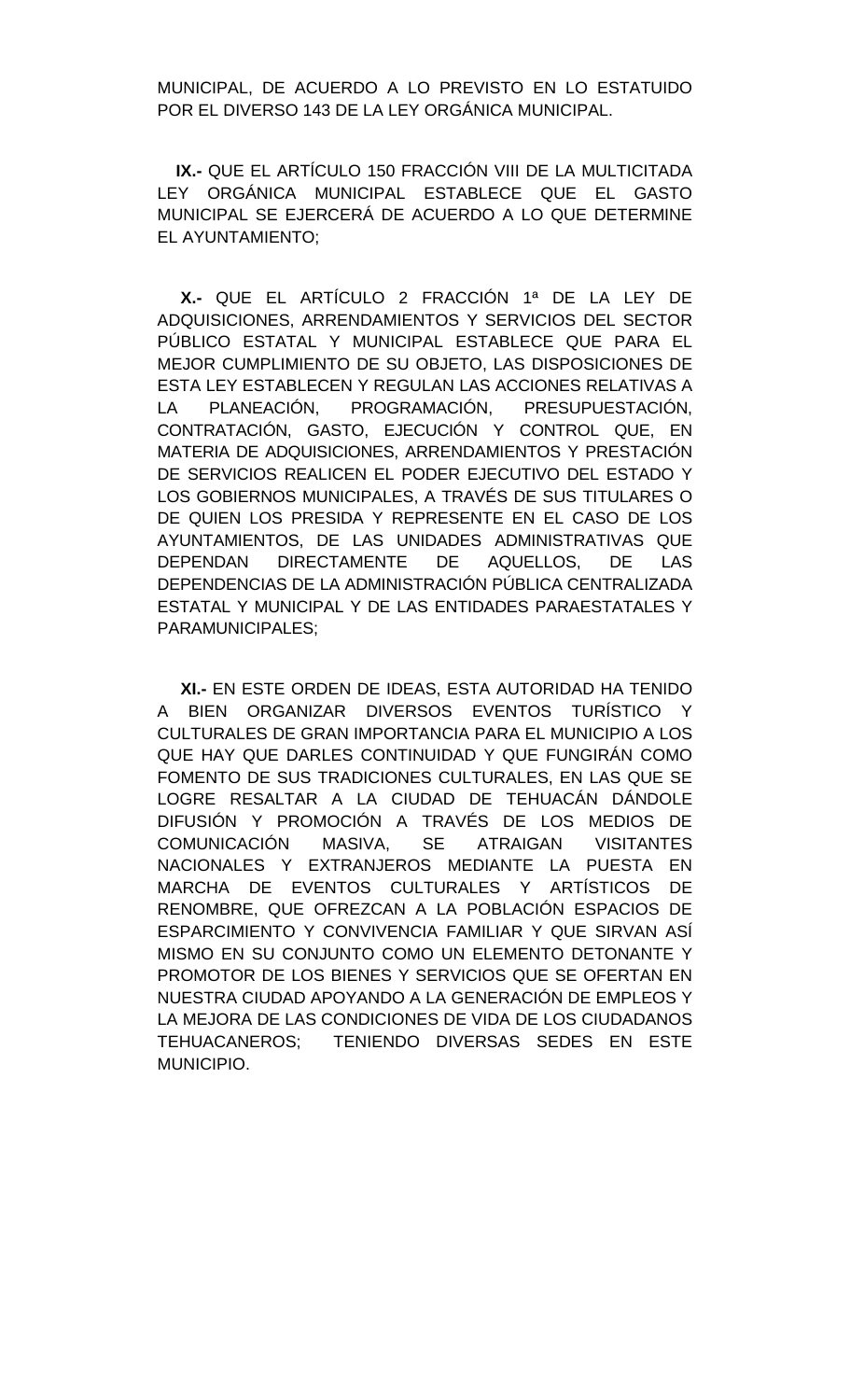**XII.-** CON LA REALIZACIÓN DE DICHOS EVENTOS, SE GENERO, POR VÍA TURISMO, UNA DERRAMA ECONÓMICA IMPORTANTE PARA BENEFICIO DE LOS PRESTADORES DE SERVICIOS EN TEHUACÁN, COMO SON RESTAURANTEROS, HOTELEROS, TAXISTAS Y COMERCIANTES, ENTRE OTROS.

 **XIII.-** CABE RECORDAR QUE PARA EL AYUNTAMIENTO DE TEHUACÁN NO HUBO RECUPERACIÓN ECONÓMICA DE LA INVERSIÓN PARA LA REALIZACIÓN DE LOS EVENTOS REALIZADOS, DADO QUE NO SE TRATO DE EVENTOS CON FINES DE LUCRO, PUES TODOS SON DE ACCESO GRATUITO PARA LA POBLACIÓN, EN EL ENTENDIDO DE QUE SE TRATO DE FESTEJOS DE LA CIUDAD PARA SUS HABITANTES.

 **XIV.-** A FIN DE GARANTIZAR EL DESARROLLO ARTÍSTICO Y CULTURAL, LA GENERACIÓN DE CAPITAL HUMANO Y SOCIAL, Y EL FORTALECIMIENTO DE LA CONVIVENCIA Y DEL TEJIDO SOCIAL, EL AYUNTAMIENTO TUVO LA INICIATIVA DE INVOLUCRAR A ESTE PROYECTO A LOS CIUDADANOS DE TEHUACÁN MOTIVADOS A TRAVÉS DE LOS EVENTOS CELEBRADOS, TENIENDO COMO **VISIÓN** EL QUE SE PROMUEVA LA CULTURA COMO LA MÁXIMA MANIFESTACIÓN DEL SER HUMANO. PERMITIENDO LA CREACIÓN, EL DESARROLLO DEL INGENIO Y LA INSPIRACIÓN PARA LA REPRESENTACIÓN DE TODAS LAS EXPRESIONES ARTÍSTICAS; SEA INCLUYENTE EN TODOS LOS ÁMBITOS SOCIALES, GENERANDO UNA IMAGEN COSMOPOLITA DE LA 2ª CIUDAD MÁS IMPORTANTE DEL ESTADO, COMO ESTA ADMINISTRACIÓN DESEA LOGRAR. ADEMÁS TUVO COMO **MISIÓN** CREAR ESPACIOS PARA LA DIFUSIÓN, CONVIVENCIA E INTERCAMBIO CULTURAL ENTRE LOS CIUDADANOS, INTEGRANDO A MUY DIVERSOS GRUPOS DE PERSONAS INTERESADAS EN LAS ARTES, SIENDO EL MEDIO QUE PERMITA CONSULTAR Y CONOCER DE LA CULTURA; IMPULSANDO A NIVEL NACIONAL E INTERNACIONAL EL TALENTO DE ARTISTAS LOCALES.

 **XV.-** QUE DE CONFORMIDAD CON LO EXPUESTO Y FUNDADO EN TODOS Y CADA UNO DE LOS CONSIDERANDOS DEL PRESENTE DICTAMEN, ESTA COMISIÓN TIENE A BIEN SOMETER AL PRESENTE CUERPO COLEGIADO LA EROGACION, HASTA POR LA CANTIDAD DE **\$2,000,000.00 (DOS MILLONES DE PESOS 00/100 M.N.) POR CONCEPTO DE GASTOS DEL FESTIVAL DEL MOLE DE CADERAS "LAS TRES MIXTECAS", PARA EL PRESENTE AÑO 2013, CONSIDERANDO LOS DIVERSOS EVENTOS ARTÍSTICOS, CULTURALES, EXPOSICIONES Y TALLERES QUE SE LLEVARAN A CABO.**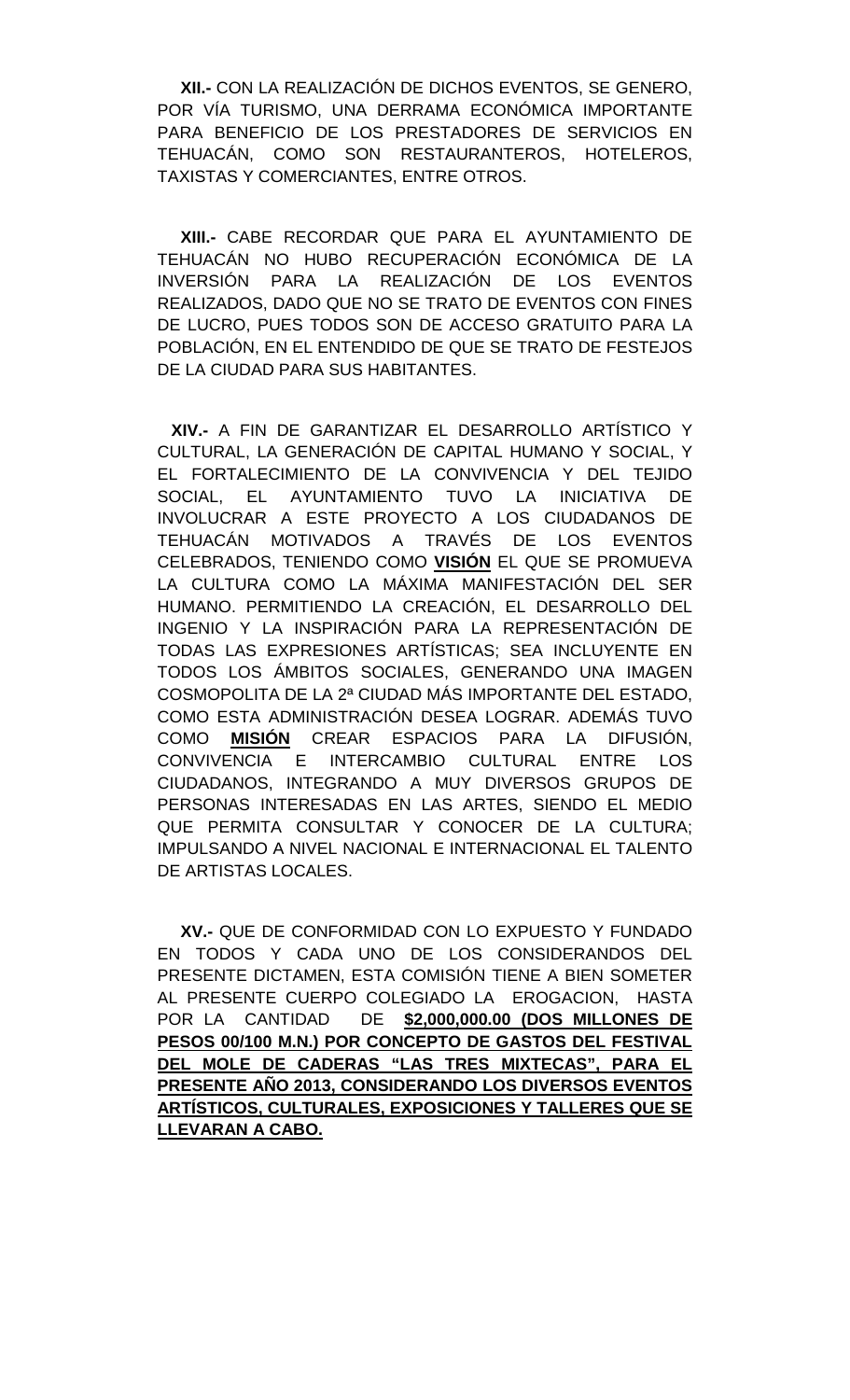POR LO EXPUESTO EN LOS CONSIDERANDOS QUE ANTECEDEN Y EN USO DE LAS FACULTADES CONFERIDAS SE PROPONE A CONSIDERACIÓN DE ESTE HONORABLE CUERPO COLEGIADO LO SIGUIENTE:

# D I C T A M E N.

**UNICO.- APROBACIÓN DEL DICTAMEN QUE CONTIENE LA EROGACION DE HASTA POR \$ 2,000,000.00 ( DOS MILLONES DE PESOS 00/100 M.N.) POR CONCEPTO DE GASTOS DEL FESTIVAL DEL MOLE DE CADERAS "LAS TRES MIXTECAS", PARA EL PRESENTE AÑO 2013, CONSIDERANDO LOS DIVERSOS EVENTOS ARTÍSTICOS, CULTURALES, EXPOSICIONES Y TALLERES QUE SE LLEVARAN A CABO.-** ATENTAMENTE.- *TEHUACAN COMPROMETIDOS CONTIGO".-* TEHUACÁN, PUEBLA, A 8 DE JULIO DEL 2013.- COMISIÓN DE PATRIMONIO Y HACIENDA PÚBLICA MUNICIPAL.- GABRIELA BRINGAS DELGADO.- PRESIDENTE.- GRETA GARCÍA SALAZAR.-MIEMBRO INTEGRANTE.- HUGO RUBEN BOLAÑOS CABRERA.- MIEMBRO INTEGRANTE.- FIRMAS ILEGIBLES…"

SEÑOR PRESIDENTE MUNICIPAL, REGIDORES Y SINDICO MUNICIPAL, EN VOTACIÓN SE LES CONSULTA SI SE APRUEBA LA PROPUESTA PRESENTADA EN CUESTIÓN, LOS QUE ESTÉN POR LA AFIRMATIVA SÍRVANSE MANIFESTARLO LEVANTANDO LA MANO.

HABIÉNDOSE ANALIZADO AMPLIAMENTE EL CONTENIDO DEL DICTAMEN DE REFERENCIA, POR MAYORÍA CON 11 VOTOS A FAVOR, POR PARTE DE LOS INTEGRANTES DEL HONORABLE CABILDO, SE DETERMINA EL SIGUIENTE:

# **A C U E R D O**

**UNICO.- SE APRUEBA LA EROGACION DE HASTA POR \$2,000,000.00 (DOS MILLONES DE PESOS 00/100 M.N.) POR CONCEPTO DE GASTOS DEL FESTIVAL DEL MOLE DE CADERAS "LAS TRES MIXTECAS", PARA EL PRESENTE AÑO 2013, CONSIDERANDO LOS DIVERSOS EVENTOS ARTÍSTICOS, CULTURALES, EXPOSICIONES Y TALLERES QUE SE LLEVARAN A CABO.**

LO ANTERIOR CON FUNDAMENTO EN LOS DISPOSITIVOS LEGALES INVOCADOS EN EL DICTAMEN DE REFERENCIA.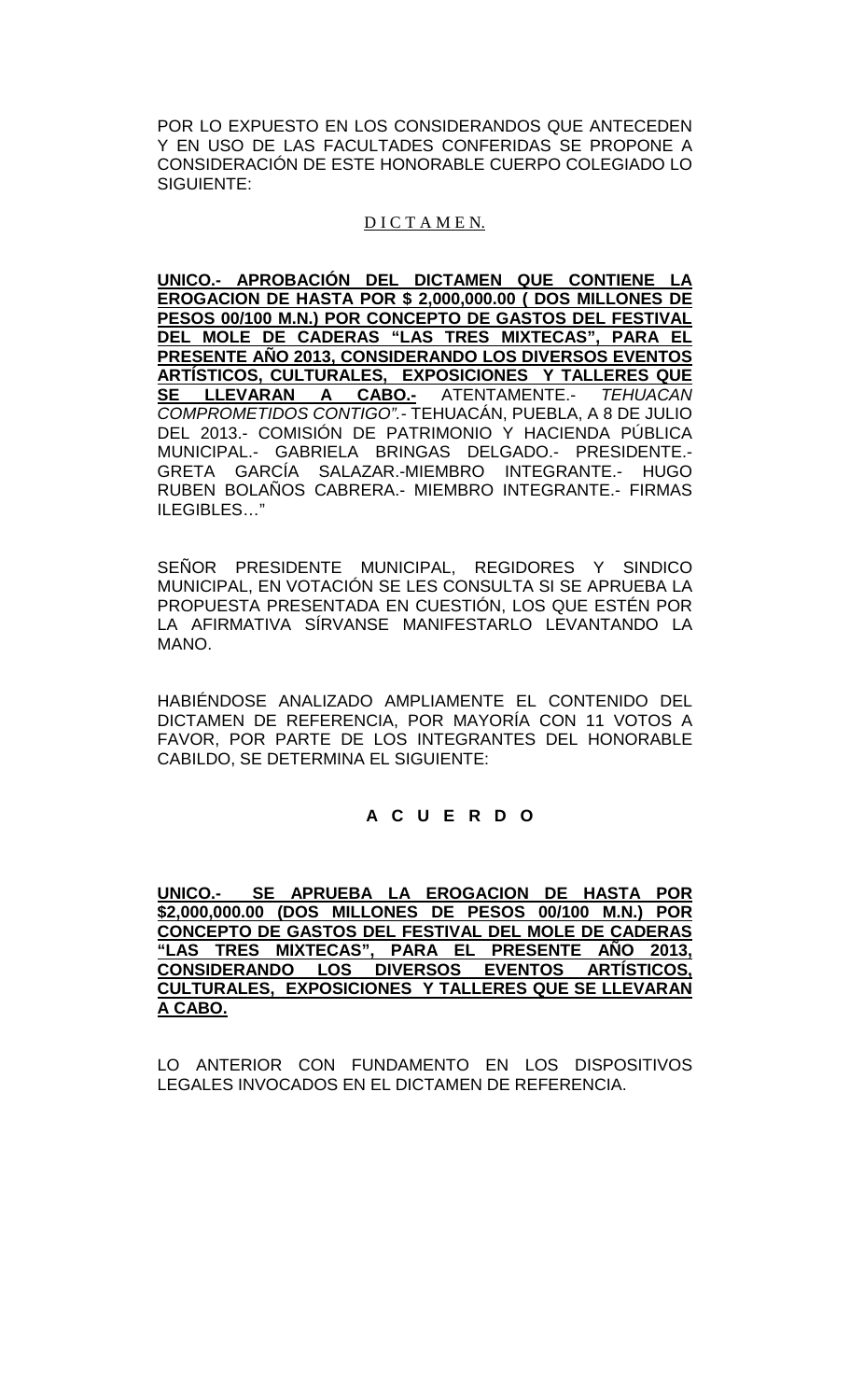**COMISIÓN DE PATRIMONIO Y HACIENDA PÚBLICA MUNICIPAL.- ANÁLISIS, DISCUSIÓN Y EN SU CASO APROBACION DEL DICTAMEN QUE CONTIENE LICENCIA DE FUNCIONAMIENTO A LA PERSONA MORAL DENOMINADA: NUEVA WALMART DE MEXICO, S.A. DE R.L. DE C.V. ATRAVES DE SU APODERADO LEGAL LIC. ASTRID EVELIA RUIZ MARTINEZ. SUPERMERCADO, TIENDA DE AUTOSERVICIO DEPARTAMENTAL CON VENTA DE BEBIDAS ALCOHOLICAS EN ENVASE CERRADO, EN EL PREDIO UBICADO EN CALZADA ADOLFO LOPEZ MATEOS NUM. 3602, SAN LORENZO TEOTIPILCO.**

SEÑORA REGIDORA TIENE USTED EL USO DE LA PALABRA.

LA C. GRETA GARCÍA SALAZAR, PROCEDE A DAR LECTURA AL DICTAMEN CORRESPONDIENTE, MISMO QUE A LA LETRA DICE:

#### **"… HONORABLE CABILDO:**

LOS SUSCRITOS REGIDORES C.P. GRABRIELA BRINGAS DELGADO, LIC. GRETA GARCIA SALAZAR Y C. HUGO RUBEN BOLAÑOS CABRERA, PRESIDENTA E INTEGRANTES DE LA COMISIÓN DE PATRIMONIO Y HACIENDA PÚBLICA MUNICIPAL DEL HONORABLE AYUNTAMIENTO, POR ESTE MEDIO Y CON FUNDAMENTO EN LO DISPUESTO POR ÉL ARTICULO 92 FRACCIONES III, IV, V Y VII DE LA LEY ORGÁNICA MUNICIPAL SOMETEMOS A ESTE HONORABLE CUERPO COLEGIADO EL PRESENTE DICTAMEN PARA SU ESTUDIO Y APROBACIÓN BASADOS EN LOS SIGUIENTES:

#### **CONSIDERANDOS.**

I.- QUE DE CONFORMIDAD DEL ARTICULO 115 CON LA FRACCIÓN II DE LA CONSTITUCIÓN POLÍTICA DE LOS ESTADOS UNIDOS MEXICANOS, LOS AYUNTAMIENTOS TENDRÁN FACULTADES PARA APROBAR, DE ACUERDO CON LAS LEYES EN<br>MATERIA MUNICIPAL QUE DEBERÁN EXPEDIR LAS MATERIA MUNICIPAL QUE DEBERÁN EXPEDIR LAS LEGISLATURAS DE LOS ESTADOS, LOS BANDOS DE POLICÍA Y GOBIERNO, LOS REGLAMENTOS, CIRCULARES Y DISPOSICIONES ADMINISTRATIVAS DE OBSERVANCIA GENERAL DENTRO DE SUS RESPECTIVAS JURISDICCIONES, QUE ORGANICEN LA<br>ADMINISTRACIÓN PÚBLICA MUNICIPAL, REGULEN LAS ADMINISTRACIÓN PÚBLICA MUNICIPAL, MATERIAS, PROCEDIMIENTOS, FUNCIONES Y SERVICIOS PÚBLICOS DE SU COMPETENCIA Y ASEGUREN LA<br>PARTICIPACIÓN CIUDADANA Y VECINAL; MISMAS PARTICIPACIÓN CIUDADANA Y VECINAL; MISMAS DISPOSICIONES QUE SON TRASLADADAS AL ARTÍCULO 105 FRACCIÓN III DE LA CONSTITUCIÓN POLÍTICA DEL ESTADO LIBRE Y SOBERANO DE PUEBLA.

II.- QUE EL ARTÍCULO 78 FRACCIONES I, III, IV, XV Y LX DE LA LEY ORGÁNICA MUNICIPAL, DETERMINA DENTRO DE LAS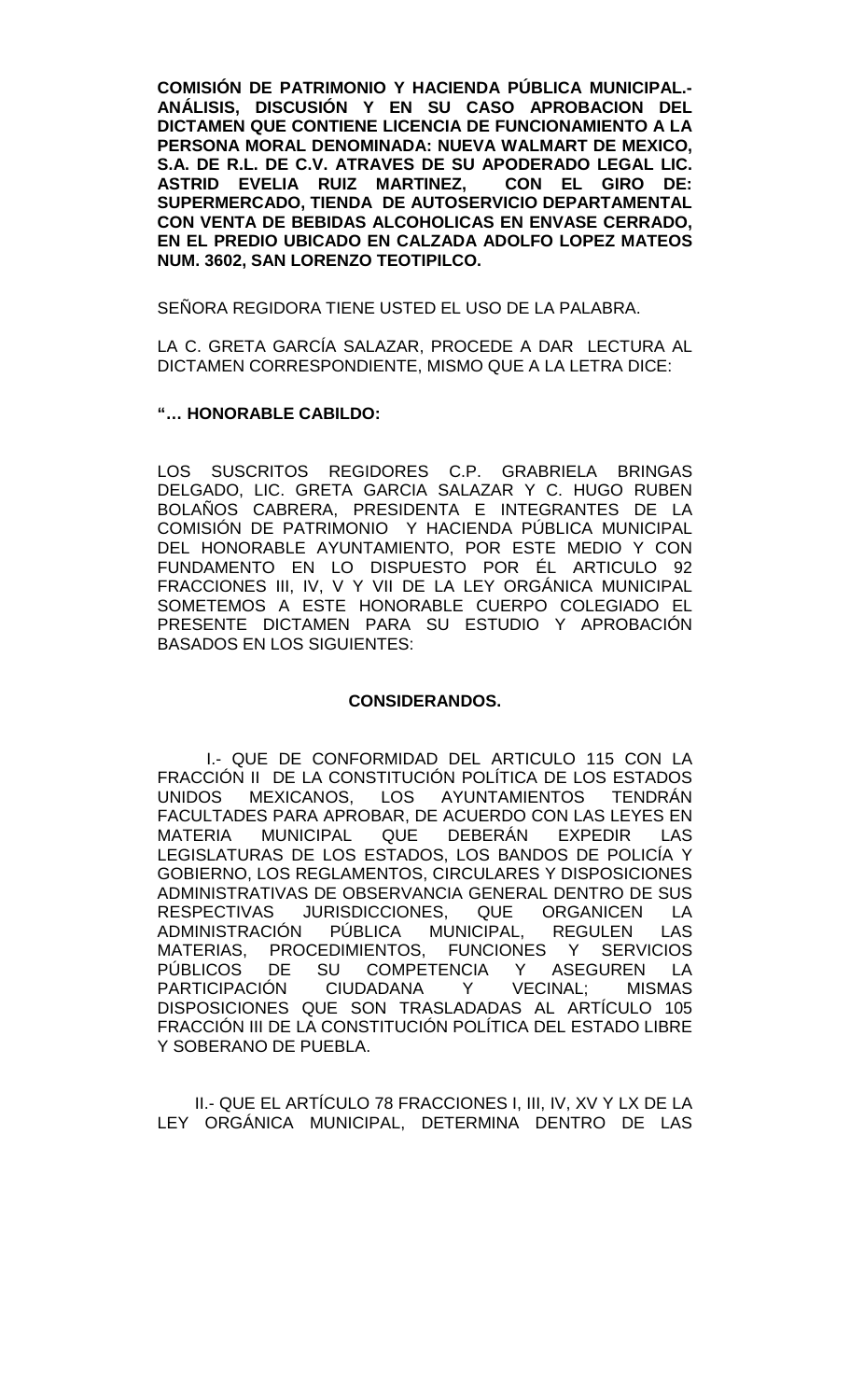ATRIBUCIONES DE LOS AYUNTAMIENTOS EL CUMPLIR Y HACER CUMPLIR, EN LOS ASUNTOS DE SU COMPETENCIA, LAS LEYES, DECRETOS Y DISPOSICIONES DE OBSERVANCIA GENERAL DE LA FEDERACIÓN Y DEL ESTADO, ASÍ COMO LOS ORDENAMIENTOS MUNICIPALES; APROBAR SU ORGANIZACIÓN Y DIVISIÓN ADMINISTRATIVAS, DE ACUERDO CON LAS NECESIDADES DEL MUNICIPIO; EXPEDIR BANDOS DE POLICÍA Y GOBIERNO, REGLAMENTOS, CIRCULARES Y DISPOSICIONES ADMINISTRATIVAS DE OBSERVANCIA GENERAL, REFERENTES A SU ORGANIZACIÓN, FUNCIONAMIENTO, SERVICIOS PÚBLICOS QUE DEBAN PRESTAR Y DEMÁS ASUNTOS DE SU COMPETENCIA, SUJETÁNDOSE A LAS BASES NORMATIVAS ESTABLECIDAS POR LA CONSTITUCIÓN POLÍTICA DEL ESTADO LIBRE Y SOBERANO DE PUEBLA, VIGILANDO SU OBSERVANCIA Y APLICACIÓN; DESIGNAR DE ENTRE LOS REGIDORES A QUIENES DEBAN INTEGRAR LAS COMISIÓNES QUE SE DETERMINAN EN LA PRESENTE LEY Y LAS DEMÁS QUE LE CONFIERAN LAS LEYES Y ORDENAMIENTOS VIGENTES EN EL MUNICIPIO;

III.- QUE EL ARTÍCULO 92 DE LA MISMA LEY ARRIBA INVOCADA ESTIPULA EN SUS FRACCIONES III, IV, V Y VII QUE SON FACULTADES Y OBLIGACIONES DE LOS REGIDORES EL EJERCER LAS FACULTADES DE DELIBERACIÓN Y DECISIÓN DE LOS ASUNTOS QUE LE COMPETEN AL AYUNTAMIENTO, FORMAR PARTE DE LAS COMISIÓNES PARA LAS QUE FUEREN DESIGNADOS POR ÉSTE Y DICTAMINAR E INFORMAR SOBRE LOS ASUNTOS QUE SE LES ENCOMIENDE; FORMULAR AL AYUNTAMIENTO LAS PROPUESTAS DE ORDENAMIENTOS EN ASUNTOS MUNICIPALES, Y PROMOVER TODO LO QUE CREAN CONVENIENTE AL BUEN SERVICIO PÚBLICO.

IV.- QUE LA ANTERIOR DISPOSICIÓN, SE ARTICULA CON EL DISPOSITIVO 96 FRACCIÓN VIII DEL MISMO ORDENAMIENTO DEL QUE SE DESPRENDE ARMÓNICAMENTE QUE DENTRO DE LAS COMISIÓNES PERMANENTES DE REGIDORES SE ENCUENTRA LA DE COMISIÓN DE PATRIMONIO Y HACIENDA PÚBLICA MUNICIPAL DEL HONORABLE AYUNTAMIENTO DE LA QUE FORMAMOS PARTE LOS SUSCRITOS Y QUE FUE CONSTITUIDA EN CONCORDANCIA CON LOS RECURSOS Y NECESIDADES ESPECIFICAS DEL MUNICIPIO POR ACUERDO DEL HONORABLE PLENO DEL AYUNTAMIENTO EL QUINCE DE FEBRERO DE DOS MIL ONCE Y QUE DEBERÁ ANALIZAR, DISCUTIR Y PROPONER SOBRE LOS ASUNTOS COMPRENDIDOS EN ESAS MATERIAS.

V.- EL CUMPLIMIENTO DE LAS DISPOSICIONES DEL REGLAMENTO DE ESTABLECIMIENTOS CON VENTA DE BEBIDAS ALCOHOLICAS, HOSPEDAJE Y CELEBRACIÓN DE ESPECTÁCULOS EN LA CIUDAD DE TEHUACÁN; PUEBLA, COMO LO ESTIPULA SU ARTÍCULO PRIMERO SON DE INTERÉS PÚBLICO Y APLICACIÓN GENERAL Y TIENE POR OBJETIVO REGULAR EL FUNCIONAMIENTO DE LOS ESTABLECIMIENTOS CUYO GIRO MERCANTIL SEA LA VENTA DE BEBIDAS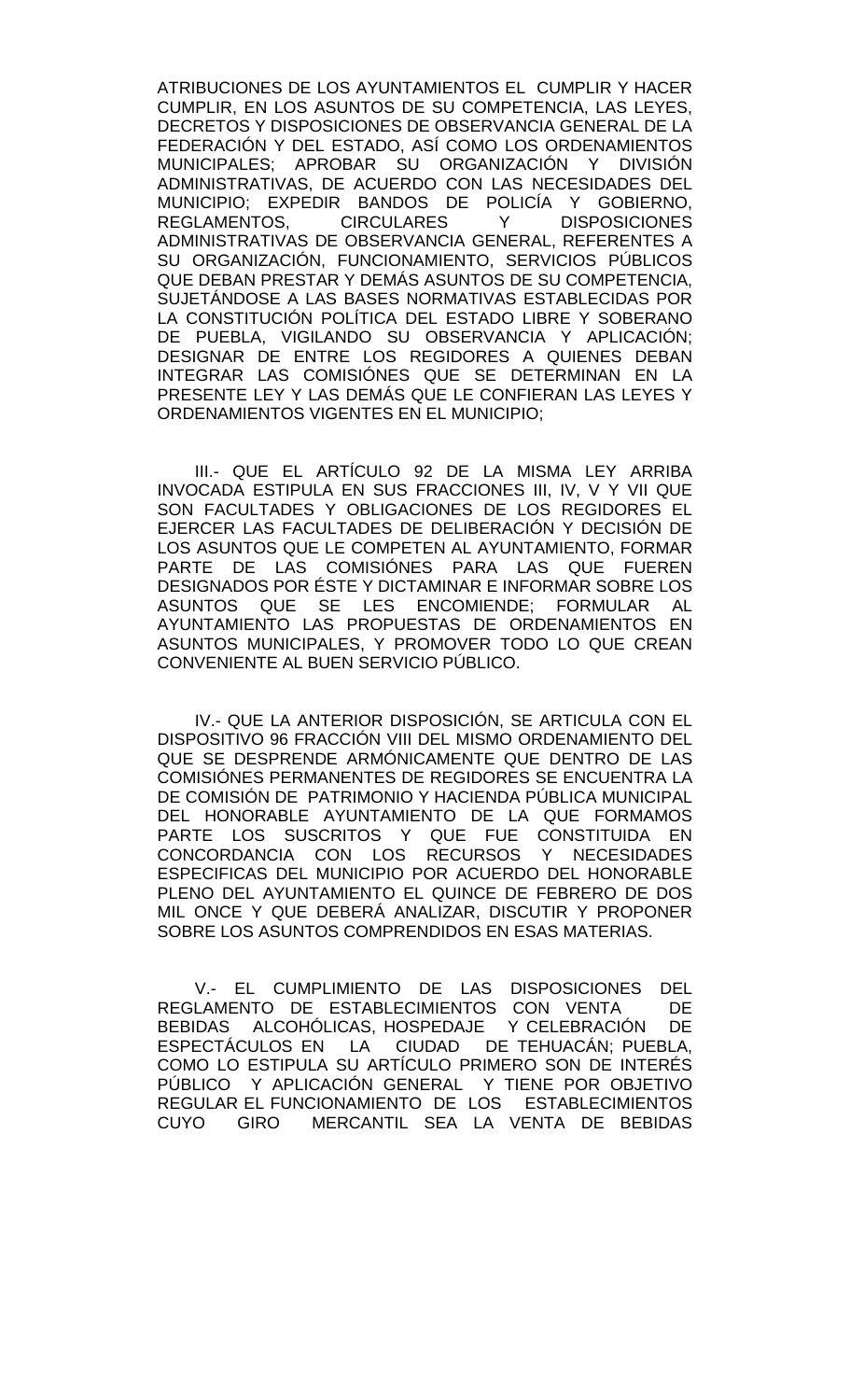ALCOHÓLICAS, DE SERVICIO DE HOSPEDAJE Y CELEBRACIÓN DE ESPECTÁCULOS.

VI.- LA APLICACIÓN DEL REGLAMENTO ANTES MENCIONADO<br>CORRESPONDE AL AYUNTAMIENTO MUNICIPAL AYUNTAMIENTO MUNICIPAL CONSTITUCIONAL DE TEHUACÁN, PUEBLA; ASÍ COMO SON ATRIBUCIONES DEL AYUNTAMIENTO COMO LO MARCA EL ARTÍCULO 4 Y 5 DEL MISMO, FIJAR LOS HORARIOS DE FUNCIONAMIENTO DE LOS ESTABLECIMIENTOS CON GIRO DE VENTA DE BEBIDAS ALCOHÓLICAS, SERVICIO DE HOSPEDAJE Y CELEBRACIÓN DE ESPECTÁCULOS, ORDENAR LA SUSPENSIÓN DE ACTIVIDADES EN FECHA U HORAS DETERMINADAS, DE LOS ESTABLECIMIENTOS QUE OPEREN ALGUNOS DE LOS GIROS ESPECIALMENTE REGULADOS EN ESTE REGLAMENTO, CON EL OBJETO DE VIGILAR QUE NO SE ALTERE EL ORDEN Y LA SEGURIDAD PÚBLICA, *EXPEDIR LAS LICENCIAS Y PERMISOS DE FUNCIONAMIENTO EN LOS TÉRMINOS DEL MISMO REGLAMENTO*, RECIBIR LAS DECLARACIONES DE APERTURA DE LOS ESTABLECIMIENTOS QUE NO REQUIERAN DE LICENCIA PARA SU FUNCIONAMIENTO, DESIGNAR A LOS INSPECTORES RESPONSABLES DE VIGILAR EL DESARROLLO DE LOS ESPECTÁCULOS PÚBLICOS Y EL DEBIDO CUMPLIMIENTO SOBRE LA VENTA DE BEBIDAS ALCOHÓLICAS, DESIGNAR AL PERSONAL QUE LLEVARA A CABO LAS INSPECCIONES Y VISITAS A QUE SE REFIERE EL REGLAMENTO, APLICAR LAS SANCIONES PREVISTAS EN ESTE ORDENAMIENTO, SUBSTANCIAR EL PROCEDIMIENTO DE CANCELACIÓN DE LICENCIAS Y PERMISOS ASÍ COMO LAS DEMÁS QUE SEÑALA EL REGLAMENTO U OTRAS DISPOSICIONES APLICABLES.

VII.- COMO LO MARCA EL ARTÍCULO 12 DEL REGLAMENTO DE ESTABLECIMIENTOS CON VENTA DE BEBIDAS<br>ALCOHÓLICAS, HOSPEDAJE Y CELEBRACIÓN DE ALCOHÓLICAS, HOSPEDAJE Y CELEBRACIÓN DE ESPECTÁCULOS EN LA CIUDAD, QUEDAN SUJETOS AL REQUISITO DE LICENCIAS DE FUNCIONAMIENTO, ÚNICA Y EXCLUSIVAMENTE LOS ESTABLECIMIENTOS MERCANTILES CUYO GIRO IMPLIQUE LA ENAJENACIÓN O EXPENDIO DE BEBIDAS ALCOHÓLICAS, ASÍ MISMO DEBERÁN CONTAR CON LOS PERMISOS TODOS LOS ESPECTÁCULOS PÚBLICOS QUE SE REALICEN DENTRO DEL MUNICIPIO DE TEHUACÁN, PUEBLA.

VIII.- QUE EL REGLAMENTO DE ESTABLECIMIENTOS CON VENTA DE BEBIDAS ALCOHÓLICAS, HOSPEDAJE Y CELEBRACIÓN DE ESPECTÁCULOS EN ESTA CIUDAD, ESTABLECE EN SU ARTÍCULO 2° FRACCIÓN VIII, LAS LICENCIAS DE FUNCIONAMIENTO ES EL DOCUMENTO OFICIAL OTORGADO FORMALMENTE POR EL H. AYUNTAMIENTO A UNA PERSONA FÍSICA O MORAL, UNA VEZ CUMPLIDOS LOS REQUISITOS ADMINISTRATIVOS Y CONDICIONES ESTABLECIDAS EN LA LEY Y EN EL PRESENTE REGLAMENTO.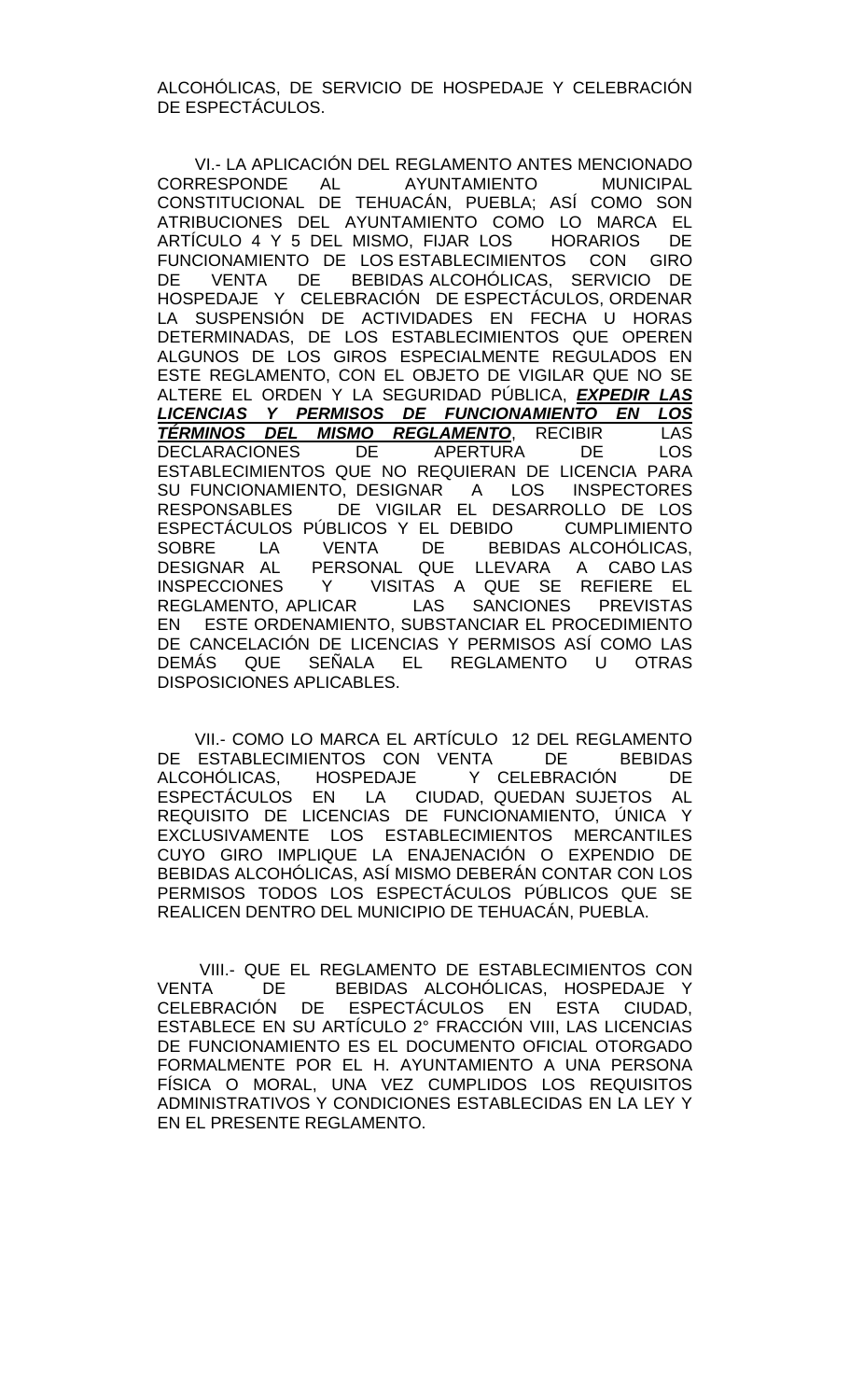IX.- ASÍ MISMO DICHO REGLAMENTO MENCIONA EN SUS ARTÍCULOS 35 QUE LOS INTERESADOS EN OBTENER DEL AYUNTAMIENTO LAS LICENCIAS CORRESPONDIENTES PARA LA OPERACIÓN DE ESTABLECIMIENTOS MERCANTILES, DEBERÁN CONTAR PREVIAMENTE CON:

- LICENCIA DE USO DE SUELO
- AUTORIZACIÓN SANITARIA EN CASO DE QUE SE REQUIERA
- LA AUTORIZACIÓN DE USO Y OCUPACIÓN, EN SU CASO A QUE SE REFIERE EL CITADO REGLAMENTO DE CONSTRUCCIONES.

PRESENTAR SOLICITUD POR ESCRITO ANTE EL AYUNTAMIENTO CON LOS SIGUIENTES DOCUMENTOS:

- NOMBRE, DOMICILIO, REGISTRO FEDERAL DE CONTRIBUYENTES Y NACIONALIDAD DEL SOLICITANTE, SI ES EXTRANJERO DEBERÁ COMPROBAR QUE ESTÁ AUTORIZADO POR LA SECRETARÍA DE GOBERNACIÓN<br>PARA DEDICARSE A LA ACTIVIDAD RESPECTIVA. SI SE DEDICARSE A LA ACTIVIDAD RESPECTIVA, SI SE TRATA DE PERSONA MORAL SU REPRESENTANTE LEGAL ACOMPAÑARA TESTIMONIO O COPIA DE LA ESCRITURA CONSTITUTIVA Y EL DOCUMENTO QUE ACREDITE SU PERSONALIDAD, UBICACIÓN DEL LOCAL DONDE PRETENDE ESTABLECERSE;
- ANEXAR A LA SOLICITUD UN CROQUIS DONDE SE INDIQUE EN FORMA CLARA Y PRECISA LA UBICACIÓN Y DISTRIBUCIÓN DEL LOCAL,
- CONTAR CON LOS ACCESORIOS NECESARIOS PARA LA PRESENTACIÓN DEL GIRO QUE PRETENDA REALIZAR Y
- EL TÍTULO DE PROPIEDAD DEL INMUEBLE O COPIA DEL CONTRATO EN QUE SE ACREDITE EL DERECHO AL USO Y GOCE DEL MISMO, DEBIDAMENTE REGISTRADO EN LA TESORERÍA DE ESTE AYUNTAMIENTO.

X.- RECIBIDA LA SOLICITUD ACOMPAÑADA DE LOS DOCUMENTOS Y REQUISITOS A QUE SE REFIERE EL ARTÍCULO ANTERIOR EL AYUNTAMIENTO DEBERÁ PROCEDER EN UN PLAZO MÁXIMO DE TREINTA DÍAS, A EXPEDIR LA LICENCIA CORRESPONDIENTE. EL AYUNTAMIENTO, PODRÁ DENTRO DEL PLAZO SEÑALADO, REALIZAR VISITAS PARA VERIFICAR QUE EL ESTABLECIMIENTO REÚNA LAS CONDICIONES MANIFESTADAS EN LA SOLICITUD RESPECTIVA.

XI.- LA LEY DE HACIENDA MUNICIPAL MARCA COMO INGRESOS PROPIOS DE LA HACIENDA MUNICIPAL LOS DERECHOS CAUSADOS POR LA EXPEDICIÓN DE LICENCIAS,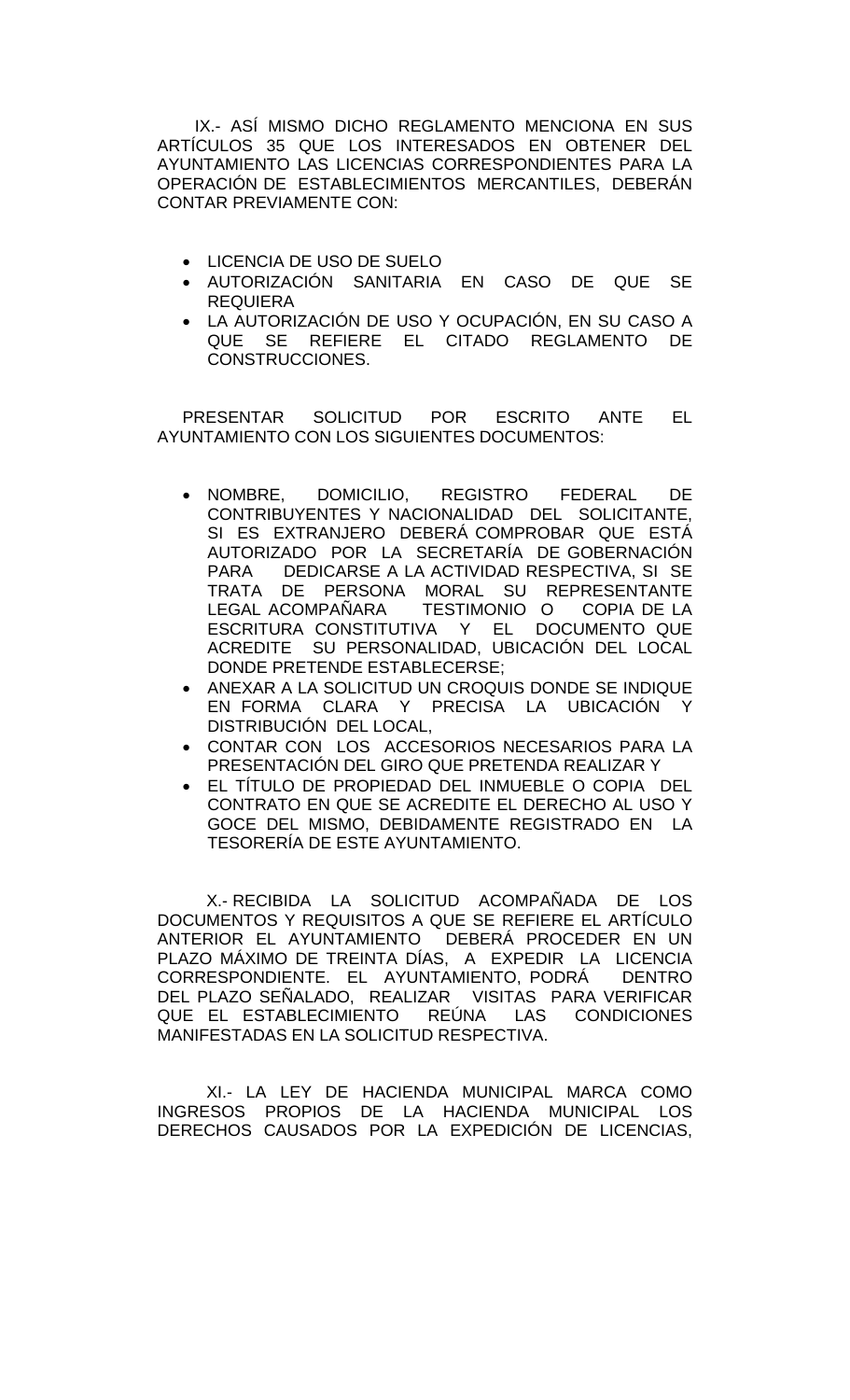PERMISOS AUTORIZACIONES PARA EL FUNCIONAMIENTO DE ESTABLECIMIENTOS O LOCALES, CUYOS GIROS SEAN LA ENAJENACIÓN DE BEBIDAS ALCOHÓLICAS O LA PRESTACIÓN DE SERVICIOS QUE INCLUYAN. ASÍ EN SU ARTÍCULO 98 Y 99 ESTIPULA QUE SERÁN SUJETOS DE ESTOS DERECHOS, SIN PERJUICIO DE LO QUE DISPONE LA LEY DE INGRESOS, LAS PERSONAS FÍSICAS O MORALES QUE ENAJENEN BEBIDAS ALCOHÓLICAS O LA PRESTACIÓN DE SERVICIOS QUE INCLUYAN EL EXPENDIO DE DICHAS BEBIDAS, Y QUE REQUIERAN PARA SU ACTIVIDAD LA EXPEDICIÓN POR PARTE DEL AYUNTAMIENTO DE UNA LICENCIA, PERMISO O AUTORIZACIÓN, DE LA MISMA FORMA LOS DERECHOS A QUE SE REFIERE ESTE CAPÍTULO, SE CAUSARÁN Y PAGARÁN DE ACUERDO A LAS CUOTAS Y TARIFAS QUE PARA CADA GIRO ESTABLEZCA LA LEY DE INGRESOS DEL MUNICIPIO.

XII.- EN CONCORDANCIA CON LO ANTERIOR, LA LEY DE INGRESOS PARA EL EJERCICIO FISCAL 2013 DETERMINA EN SU ARTÍCULO 26 FRACCIÓN I LAS CUOTAS QUE DEBERÁN DE PAGARSE POR EL OTORGAMIENTO DE LICENCIAS DE FUNCIONAMIENTO DE ESTABLECIMIENTOS O LOCALES CUYO GIRO IMPLIQUE LA ENAJENACIÓN O EXPENDIO DE BEBIDAS ALCOHÓLICAS REALIZADAS TOTAL O PARCIALMENTE AL PÚBLICO, SIENDO EL CASO QUE NOS OCUPA EL SIGUIENTES:

SUPERMERCADO, TIENDA DE AUTOSERVICIO, <u>DEPARTAMENTAL CON VENTA DE BEBIDAS ALCOHOLICAS EN</u> ENVASE CERRADO, CON UN COSTO ESTIPULADO EN LA LEY DE INGRESOS VIGENTE DE \$27,834.50

LA CUOTA DEL COSTO MENCIONADO DEBERÁ DE CUBRIRSE POR EL INTERESADO EN LAS CAJAS DE LA TESORERÍA MUNICIPAL PREVIA A LA EXPEDICIÓN DE LA LICENCIA Y UNA VEZ AUTORIZADA.

XIII.- **EL CÓDIGO FISCAL MUNICIPAL EN SU ARTÍCULO 43 FRACCIÓN III** DETERMINA QUE SON FACULTADES DE LAS AUTORIDADES FISCALES MUNICIPALES EXPEDIR CIRCULARES PARA DAR A CONOCER A LAS DIVERSAS DEPENDENCIAS O UNIDADES ADMINISTRATIVAS, *EL CRITERIO QUE DEBERÁN SEGUIR EN CUANTO A LA APLICACIÓN DE LAS NORMAS TRIBUTARIAS.* COMO ES EL CASO DE LA LEY DE INGRESOS ANTES CITADA. EN EJERCICIO DE DICHA DISPOSICIÓN LA **LEY ORGÁNICA MUNICIPAL** FACULTA AL TESORERO MUNICIPAL A FIN DE EJERCER LAS ATRIBUCIONES QUE EN LA LEGISLACIÓN HACENDARÍA SE CONFIEREN A LAS AUTORIDADES FISCALES MUNICIPALES.

XIV. QUE CON FECHA 16 DE JULIO DEL DOS MIL TRECE, LA PERSONA MORAL DENOMINADA NUEVA WAL MART DE MEXICO,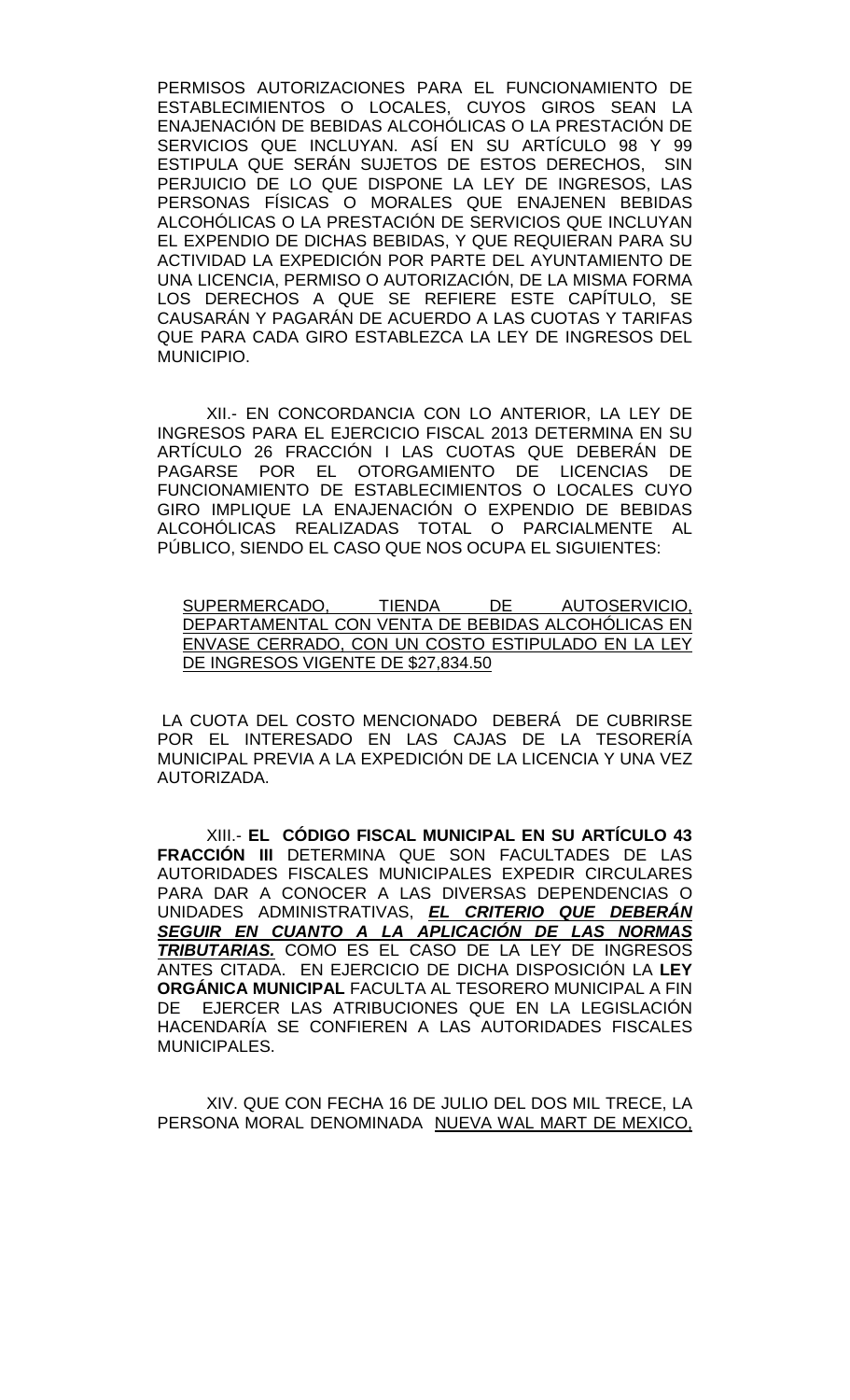S. DE R. L. DE C. V, A TRAVÉS DE SU APODERADO LEGAL LIC. ASTRID EVELIA RUIZ MARTINEZ SOLICITO A ESTE H. AYUNTAMIENTO A TRAVÉS DE LA DIRECCIÓN DE NORMATIVIDAD COMERCIAL MUNICIPAL LICENCIA DE FUNCIONAMIENTO CON EL GIRO DE SUPERMERCADO, TIENDA DE AUTOSERVICIO, DEPARTAMENTAL CON VENTA DE BEBIDAS ALCOHÓLICAS EN ENVASE CERRADO, SOLICITANDO SE AUTORICE CON DOMICILIO DE FUNCIONAMIENTO PARA ESTA, EL UBICADO EN CALZADA ADOLFO LOPEZ MATEOS NUMERO 3602 DE SAN LORENZO TEOTIPILCO PERTENECIENTE A ESTA CIUDAD DE TEHUACAN, PUEBLA, SOLICITUD QUE FUE PRESENTADA DEBIDAMENTE REQUISITADA, CUMPLIENDO Y ACREDITANDO LOS EXTREMOS LEGALES MARCADOS POR EL REGLAMENTO.

XV. QUE EN CUMPLIMIENTO AL ACUERDO DE CABILDO DE FECHA 16 DE OCTUBRE DEL 2011, LOS INTEGRANTES DE ESTA COMISIÓN ACUDIMOS FÍSICAMENTE AL LUGAR DONDE SE PRETENDE INSTALAR EL SUPERMERCADO, TIENDA DE AUTOSERVICIO, DEPARTAMENTAL CON VENTA DE BEBIDAS ALCOHÓLICAS EN ENVASE CERRADO DESCRITO EN EL CUERPO DEL PRESENTE DICTAMEN, Y NOS PERCATAMOS DE QUE CUMPLE CON TODOS LOS REQUISITOS PARA DICHO GIRO, POR LO QUE A CRITERIO DE LOS SUSCRITOS NO EXISTE INCONVENIENTE LEGAL O FÍSICO ALGUNO PARA QUE SE ESTABLEZCA EL MISMO.

POR LO ANTERIORMENTE EXPUESTO Y CON FUNDAMENTO EN LAS DISPOSICIONES CITADAS; LA SUSCRITA COMISIÓN DE PATRIMONIO Y HACIENDA PUBLICA MUNICIPAL DEL HONORABLE AYUNTAMIENTO, SOLICITA A DE ESTE HONORABLE CUERPO COLEGIADO EL SIGUIENTE.

#### **DICTAMEN**

**PRIMERO.-** SE AUTORICE LA LICENCIA DE FUNCIONAMIENTO A LA PERSONA MORAL DENOMINADA NUEVA WAL MART DE MEXICO, S. DE R. L. DE C. V, A TRAVÉS DE SU APODERADO LEGAL LIC. ASTRID EVELIA RUIZ MARTINEZ, CON EL GIRO DE SUPERMERCADO, TIENDA DE AUTOSERVICIO, DEPARTAMENTAL CON VENTA DE BEBIDAS ALCOHÓLICAS EN ENVASE CERRADO UBICADO EN CALZADA ADOLFO LOPEZ MATEOS NUMERO 3602 DE SAN LORENZO TEOTIPILCO PERTENECIENTE A ESTA CIUDAD DE TEHUACAN, PUEBLA.

**SEGUNDO.-** SE INSTRUYA A LA TESORERÍA MUNICIPAL, ASÍ COMO A LA DIRECCIÓN DE NORMATIVIDAD COMERCIAL A FIN DE QUE SE REALICE EL PAGO POR LA CANTIDAD DE \$27,834.50 COMO DERECHOS DE LA LICENCIA DE FUNCIONAMIENTO ANTES MENCIONADA, YA QUE UNA VEZ PRESENTANDO EL RECIBO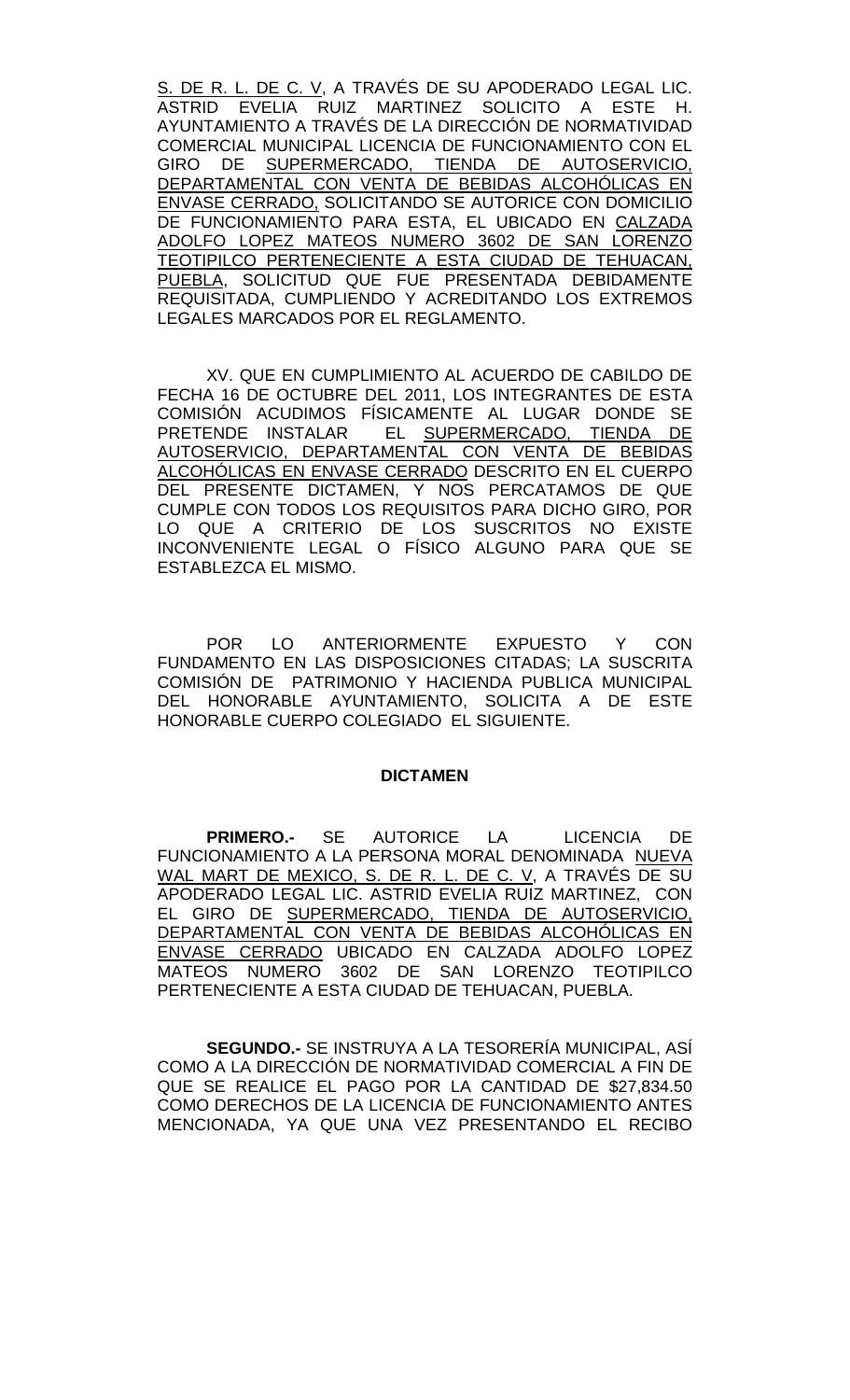ORIGINAL DE MISMO SE PROCEDA A OTORGAR LA LICENCIA AL SOLICITANTE.- **A T E N T A M E N T E.-** "COMPROMETIDOS CONTIGO".- **TEHUACÁN, PUEBLA, A 16 DE JULIO DEL 2013.- LA COMISIÓN DE PATRIMONIO Y HACIENDA PÚBLICA MUNICIPAL DEL HONORABLE AYUNTAMIENTO, CONTADORA PUBLICO GABRIELA BRINGAS DELGADO.- PRESIDENTE.- LICENCIADA GRETA GARCIA SALAZAR.- C. HUGO RUBEN BOLAÑOS CABRERA.- FIRMAS ILEGIBLES…"**

SEÑOR PRESIDENTE MUNICIPAL, REGIDORES Y SINDICO MUNICIPAL, EN VOTACIÓN SE LES CONSULTA SI SE APRUEBA LA PROPUESTA PRESENTADA EN CUESTIÓN, LOS QUE ESTÉN POR LA AFIRMATIVA SÍRVANSE MANIFESTARLO LEVANTANDO LA MANO.

HABIÉNDOSE ANALIZADO AMPLIAMENTE EL CONTENIDO DEL DICTAMEN DE REFERENCIA, POR MAYORÍA CON 8 VOTOS A FAVOR, 1 VOTO EN CONTRA DEL REGIDOR MANUEL MARCELINO JIMÉNEZ LÓPEZ Y DOS ABSTENCIONES DE LOS REGIDORES ALMA ROSA GARCÍA VEGA Y ENRIQUE BUSTOS FLORES, INTEGRANTES DEL HONORABLE CABILDO, SE DETERMINA EL SIGUIENTE:

# **A C U E R D O**

**PRIMERO.-** SE AUTORIZA LA LICENCIA DE FUNCIONAMIENTO A LA PERSONA MORAL DENOMINADA NUEVA WAL MART DE MEXICO, S. DE R. L. DE C. V, A TRAVÉS DE SU APODERADO LEGAL LIC. ASTRID EVELIA RUIZ MARTINEZ, CON EL GIRO DE SUPERMERCADO, TIENDA DE AUTOSERVICIO, DEPARTAMENTAL CON VENTA DE BEBIDAS ALCOHÓLICAS EN ENVASE CERRADO UBICADO EN CALZADA ADOLFO LOPEZ MATEOS NUMERO 3602 DE SAN LORENZO TEOTIPILCO PERTENECIENTE A ESTA CIUDAD DE TEHUACAN, PUEBLA.

**SEGUNDO.-** SE INSTRUYE A LA TESORERÍA MUNICIPAL, ASÍ COMO A LA DIRECCIÓN DE NORMATIVIDAD COMERCIAL A FIN DE QUE SE REALICE EL PAGO POR LA CANTIDAD DE \$27,834.50 COMO DERECHOS DE LA LICENCIA DE FUNCIONAMIENTO ANTES MENCIONADA, YA QUE UNA VEZ PRESENTANDO EL RECIBO ORIGINAL DE MISMO SE PROCEDA A OTORGAR LA LICENCIA AL SOLICITANTE.

LO ANTERIOR CON FUNDAMENTO EN LOS DISPOSITIVOS LEGALES INVOCADOS EN EL DICTAMEN DE REFERENCIA.

**COMISIÓN DE PATRIMONIO Y HACIENDA PUBLICA MUNICIPAL.- ANÁLISIS, DISCUSIÓN Y EN SU CASO APROBACIÓN DEL DICTAMEN QUE CONTIENE LICENCIA DE FUNCIONAMIENTO A LA**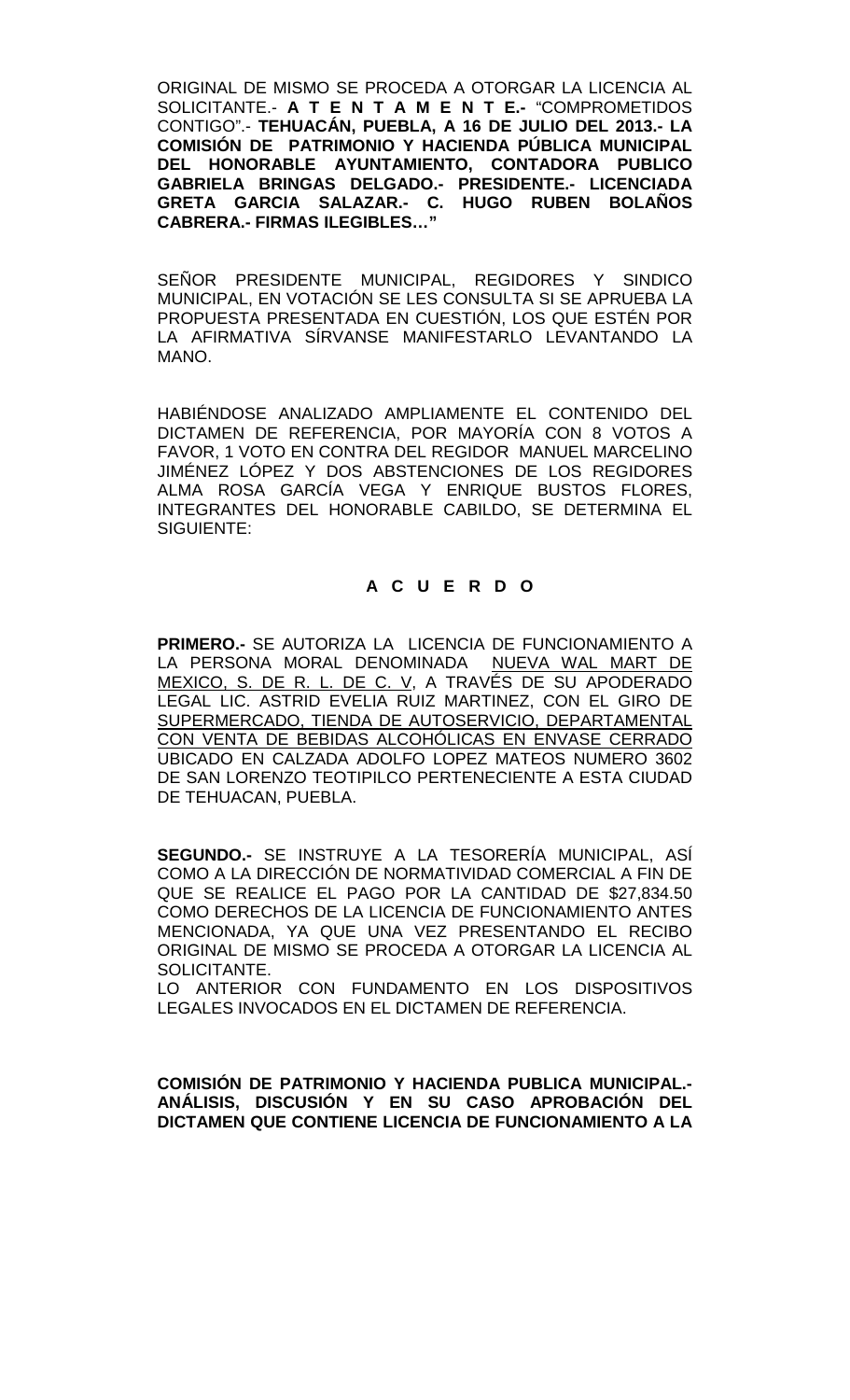**C. ZITA CRISTINA MUÑOZ VALERIO CON EL GIRO DE RESTAURANTE O MARISQUERIA CON VENTA DE BEBIDAS ALCOHOLICAS CON LOS ALIMENTOS UNICAMENTE, EN EL PREDIO UBICADO EN CALLE 1 NORTE NUM. 102 DE SAN DIEGO CHALMA.** 

SEÑORA REGIDORA TIENE USTED EL USO DE LA PALABRA.

LA C. GRETA GARCÍA SALAZAR, PROCEDE A DAR LECTURA AL DICTAMEN CORRESPONDIENTE, MISMO QUE A LA LETRA DICE:

## **"… HONORABLE CABILDO:**

LOS SUSCRITOS REGIDORES C.P. GRABRIELA BRINGAS DELGADO, LIC. GRETA GARCIA SALAZAR Y C. HUGO RUBEN BOLAÑOS CABRERA, PRESIDENTA E INTEGRANTES DE LA COMISIÓN DE PATRIMONIO Y HACIENDA PÚBLICA MUNICIPAL DEL HONORABLE AYUNTAMIENTO, POR ESTE MEDIO Y CON FUNDAMENTO EN LO DISPUESTO POR ÉL ARTICULO 92 FRACCIONES III, IV, V Y VII DE LA LEY ORGÁNICA MUNICIPAL SOMETEMOS A ESTE HONORABLE CUERPO COLEGIADO EL PRESENTE DICTAMEN PARA SU ESTUDIO Y APROBACIÓN BASADOS EN LOS SIGUIENTES:

## **CONSIDERANDOS.**

I.- QUE DE CONFORMIDAD DEL ARTICULO 115 CON LA FRACCIÓN II DE LA CONSTITUCIÓN POLÍTICA DE LOS ESTADOS UNIDOS MEXICANOS, LOS AYUNTAMIENTOS TENDRÁN FACULTADES PARA APROBAR, DE ACUERDO CON LAS LEYES EN<br>MATERIA MUNICIPAL QUE DEBERÁN EXPEDIR LAS MUNICIPAL QUE DEBERÁN EXPEDIR LAS LEGISLATURAS DE LOS ESTADOS, LOS BANDOS DE POLICÍA Y GOBIERNO, LOS REGLAMENTOS, CIRCULARES Y DISPOSICIONES ADMINISTRATIVAS DE OBSERVANCIA GENERAL DENTRO DE SUS<br>RESPECTIVAS JURISDICCIONES, QUE ORGANICEN LA RESPECTIVAS JURISDICCIONES, QUE ORGANICEN LA<br>ADMINISTRACIÓN PÚBLICA MUNICIPAL, REGULEN LAS ADMINISTRACIÓN PÚBLICA MUNICIPAL, REGULEN LAS MATERIAS, PROCEDIMIENTOS, FUNCIONES Y SERVICIOS PÚBLICOS DE SU COMPETENCIA Y ASEGUREN LA<br>PARTICIPACIÓN CIUDADANA Y VECINAL: MISMAS CIUDADANA Y VECINAL: MISMAS DISPOSICIONES QUE SON TRASLADADAS AL ARTÍCULO 105 FRACCIÓN III DE LA CONSTITUCIÓN POLÍTICA DEL ESTADO LIBRE Y SOBERANO DE PUEBLA.

II.- QUE EL ARTÍCULO 78 FRACCIONES I, III, IV, XV Y LX DE LA LEY ORGÁNICA MUNICIPAL, DETERMINA DENTRO DE LAS ATRIBUCIONES DE LOS AYUNTAMIENTOS EL CUMPLIR Y HACER CUMPLIR, EN LOS ASUNTOS DE SU COMPETENCIA, LAS LEYES, DECRETOS Y DISPOSICIONES DE OBSERVANCIA GENERAL DE LA FEDERACIÓN Y DEL ESTADO, ASÍ COMO LOS ORDENAMIENTOS MUNICIPALES; APROBAR SU ORGANIZACIÓN Y DIVISIÓN ADMINISTRATIVAS, DE ACUERDO CON LAS NECESIDADES DEL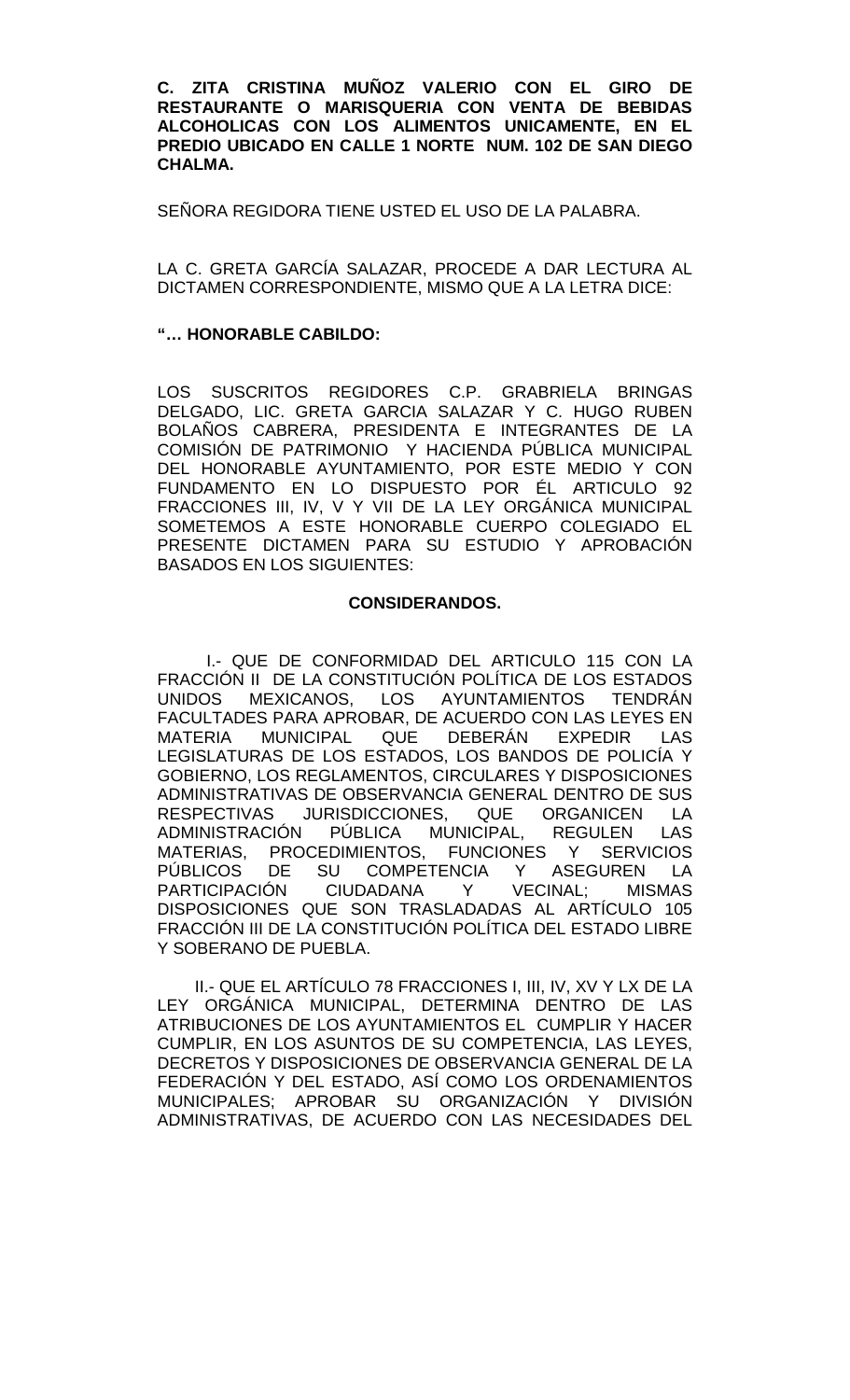MUNICIPIO; EXPEDIR BANDOS DE POLICÍA Y GOBIERNO, REGLAMENTOS. ADMINISTRATIVAS DE OBSERVANCIA GENERAL, REFERENTES A SU ORGANIZACIÓN, FUNCIONAMIENTO, SERVICIOS PÚBLICOS QUE DEBAN PRESTAR Y DEMÁS ASUNTOS DE SU COMPETENCIA, SUJETÁNDOSE A LAS BASES NORMATIVAS ESTABLECIDAS POR LA CONSTITUCIÓN POLÍTICA DEL ESTADO LIBRE Y SOBERANO DE PUEBLA, VIGILANDO SU OBSERVANCIA Y APLICACIÓN; DESIGNAR DE ENTRE LOS REGIDORES A QUIENES DEBAN INTEGRAR LAS COMISIONES QUE SE DETERMINAN EN LA PRESENTE LEY Y LAS DEMÁS QUE LE CONFIERAN LAS LEYES Y ORDENAMIENTOS VIGENTES EN EL MUNICIPIO;

III.- QUE EL ARTÍCULO 92 DE LA MISMA LEY ARRIBA INVOCADA ESTIPULA EN SUS FRACCIONES III, IV, V Y VII QUE SON FACULTADES Y OBLIGACIONES DE LOS REGIDORES EL EJERCER LAS FACULTADES DE DELIBERACIÓN Y DECISIÓN DE LOS ASUNTOS QUE LE COMPETEN AL AYUNTAMIENTO, FORMAR PARTE DE LAS COMISIÓNES PARA LAS QUE FUEREN DESIGNADOS POR ÉSTE Y DICTAMINAR E INFORMAR SOBRE LOS ASUNTOS QUE SE LES ENCOMIENDE; FORMULAR AL AYUNTAMIENTO LAS PROPUESTAS DE ORDENAMIENTOS EN ASUNTOS MUNICIPALES, Y PROMOVER TODO LO QUE CREAN CONVENIENTE AL BUEN SERVICIO PÚBLICO.

IV.- QUE LA ANTERIOR DISPOSICIÓN, SE ARTICULA CON EL DISPOSITIVO 96 FRACCIÓN VIII DEL MISMO ORDENAMIENTO DEL QUE SE DESPRENDE ARMÓNICAMENTE QUE DENTRO DE LAS COMISIÓNES PERMANENTES DE REGIDORES SE ENCUENTRA LA DE COMISIÓN DE PATRIMONIO Y HACIENDA PÚBLICA MUNICIPAL DEL HONORABLE AYUNTAMIENTO DE LA QUE FORMAMOS PARTE LOS SUSCRITOS Y QUE FUE CONSTITUIDA EN CONCORDANCIA CON LOS RECURSOS Y NECESIDADES ESPECIFICAS DEL MUNICIPIO POR ACUERDO DEL HONORABLE PLENO DEL AYUNTAMIENTO EL QUINCE DE FEBRERO DE DOS MIL ONCE Y QUE DEBERÁ ANALIZAR, DISCUTIR Y PROPONER SOBRE LOS ASUNTOS COMPRENDIDOS EN ESAS MATERIAS.

V.- EL CUMPLIMIENTO DE LAS DISPOSICIONES DEL REGLAMENTO DE ESTABLECIMIENTOS CON VENTA DE BEBIDAS ALCOHÓLICAS, HOSPEDAJE Y CELEBRACIÓN DE ESPECTÁCULOS EN LA CIUDAD DE TEHUACÁN; PUEBLA, COMO LO ESTIPULA SU ARTÍCULO PRIMERO SON DE INTERÉS PÚBLICO Y APLICACIÓN GENERAL Y TIENE POR OBJETIVO REGULAR EL FUNCIONAMIENTO DE LOS ESTABLECIMIENTOS CUYO GIRO MERCANTIL SEA LA VENTA DE BEBIDAS ALCOHÓLICAS, DE SERVICIO DE HOSPEDAJE Y CELEBRACIÓN DE ESPECTÁCULOS.

VI.- LA APLICACIÓN DEL REGLAMENTO ANTES MENCIONADO CORRESPONDE AL AYUNTAMIENTO MUNICIPAL CONSTITUCIONAL DE TEHUACÁN, PUEBLA; ASÍ COMO SON ATRIBUCIONES DEL AYUNTAMIENTO COMO LO MARCA EL ARTÍCULO 4 Y 5 DEL MISMO, FIJAR LOS HORARIOS DE FUNCIONAMIENTO DE LOS ESTABLECIMIENTOS CON GIRO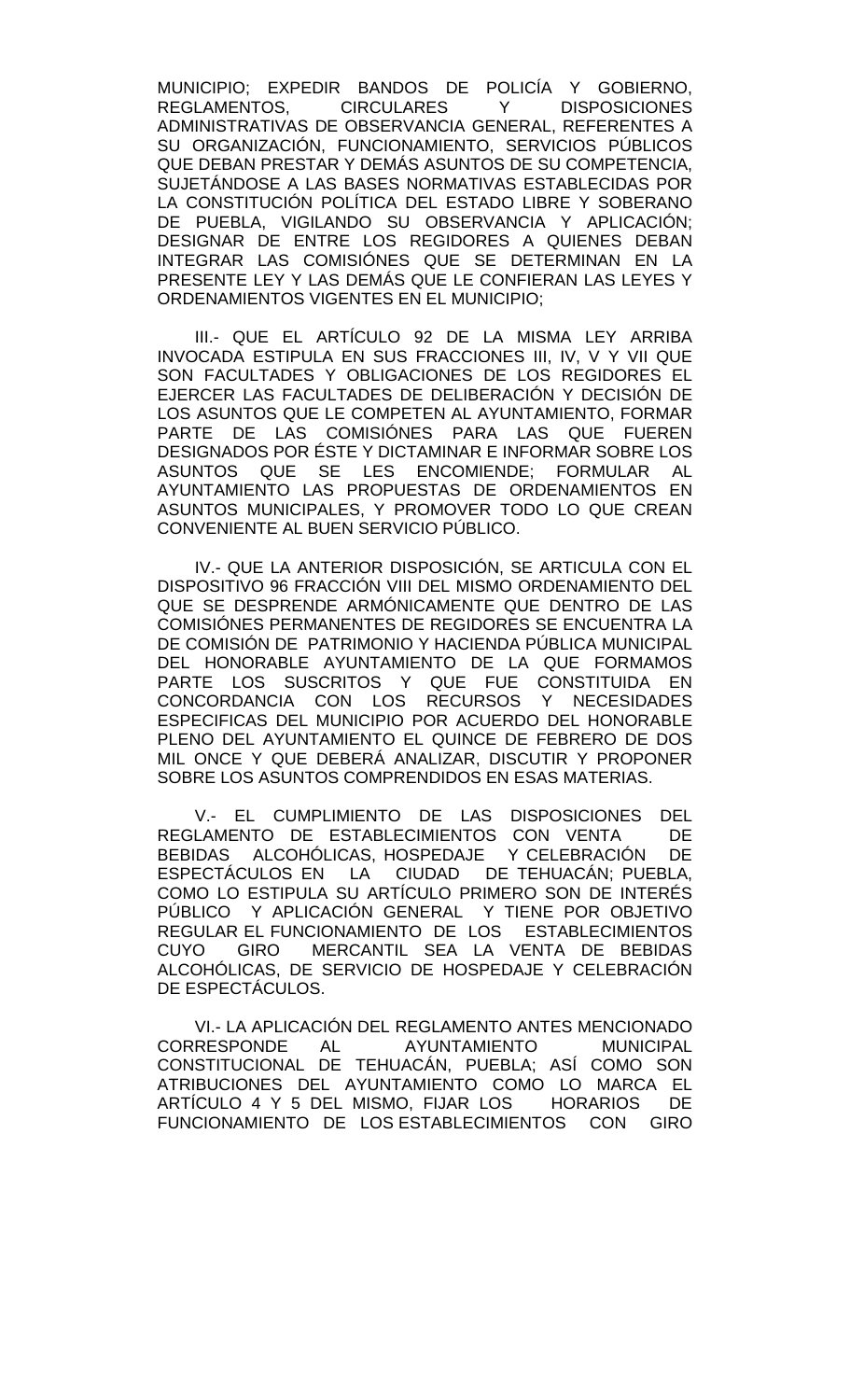DE VENTA DE BEBIDAS ALCOHÓLICAS, SERVICIO DE HOSPEDAJE Y CELEBRACIÓN DE ESPECTÁCULOS, ORDENAR LA SUSPENSIÓN DE ACTIVIDADES EN FECHA U HORAS DETERMINADAS, DE LOS ESTABLECIMIENTOS QUE OPEREN ALGUNOS DE LOS GIROS ESPECIALMENTE REGULADOS EN ESTE REGLAMENTO, CON EL OBJETO DE VIGILAR QUE NO SE ALTERE EL ORDEN Y LA SEGURIDAD PÚBLICA, *EXPEDIR LAS LICENCIAS Y PERMISOS DE FUNCIONAMIENTO EN LOS TÉRMINOS DEL MISMO REGLAMENTO*, RECIBIR LAS DECLARACIONES DE APERTURA DE LOS ESTABLECIMIENTOS QUE NO REQUIERAN DE LICENCIA PARA<br>SU FUNCIONAMIENTO. DESIGNAR A LOS INSPECTORES SU FUNCIONAMIENTO, DESIGNAR A LOS RESPONSABLES DE VIGILAR EL DESARROLLO DE LOS ESPECTÁCULOS PÚBLICOS Y EL DEBIDO CUMPLIMIENTO<br>SOBRE LA VENTA DE BEBIDAS ALCOHÓLICAS. SOBRE LA VENTA DE BEBIDAS ALCOHÓLICAS, DESIGNAR AL PERSONAL QUE LLEVARA A CABO LAS INSPECCIONES Y VISITAS A QUE SE REFIERE EL<br>REGLAMENTO APLICAR LAS SANCIONES PREVISTAS REGLAMENTO, APLICAR LAS SANCIONES PREVISTAS EN ESTE ORDENAMIENTO, SUBSTANCIAR EL PROCEDIMIENTO DE CANCELACIÓN DE LICENCIAS Y PERMISOS ASÍ COMO LAS DEMÁS QUE SEÑALA EL REGLAMENTO U OTRAS DISPOSICIONES APLICABLES.

VII.- COMO LO MARCA EL ARTÍCULO 12 DEL REGLAMENTO<br>ESTABLECIMIENTOS CON VENTA DE BEBIDAS DE ESTABLECIMIENTOS CON VENTA DE ALCOHÓLICAS, HOSPEDAJE Y CELEBRACIÓN DE ESPECTÁCULOS EN LA CIUDAD, QUEDAN SUJETOS AL REQUISITO DE LICENCIAS DE FUNCIONAMIENTO, ÚNICA Y EXCLUSIVAMENTE LOS ESTABLECIMIENTOS MERCANTILES CUYO GIRO IMPLIQUE LA ENAJENACIÓN O EXPENDIO DE BEBIDAS ALCOHÓLICAS, ASÍ MISMO DEBERÁN CONTAR CON LOS PERMISOS TODOS LOS ESPECTÁCULOS PÚBLICOS QUE SE REALICEN DENTRO DEL MUNICIPIO DE TEHUACÁN, PUEBLA.

VIII.- QUE EL REGLAMENTO DE ESTABLECIMIENTOS CON<br>FA DE BEBIDAS ALCOHÓLICAS, HOSPEDAJE Y VENTA DE BEBIDAS ALCOHÓLICAS, HOSPEDAJE Y<br>CELEBRACIÓN DE ESPECTÁCULOS EN ESTA CIUDAD. DE ESPECTÁCULOS EN ESTA CIUDAD, ESTABLECE EN SU ARTÍCULO 2° FRACCIÓN VIII, LAS LICENCIAS DE FUNCIONAMIENTO ES EL DOCUMENTO OFICIAL OTORGADO FORMALMENTE POR EL H. AYUNTAMIENTO A UNA PERSONA FÍSICA O MORAL, UNA VEZ CUMPLIDOS LOS REQUISITOS ADMINISTRATIVOS Y CONDICIONES ESTABLECIDAS EN LA LEY Y EN EL PRESENTE REGLAMENTO.

IX.- ASÍ MISMO DICHO REGLAMENTO MENCIONA EN SUS ARTÍCULOS 35 QUE LOS INTERESADOS EN OBTENER DEL AYUNTAMIENTO LAS LICENCIAS CORRESPONDIENTES PARA LA OPERACIÓN DE ESTABLECIMIENTOS MERCANTILES, DEBERÁN CONTAR PREVIAMENTE CON:

- LICENCIA DE USO DE SUELO
- AUTORIZACIÓN SANITARIA EN CASO DE QUE SE REQUIERA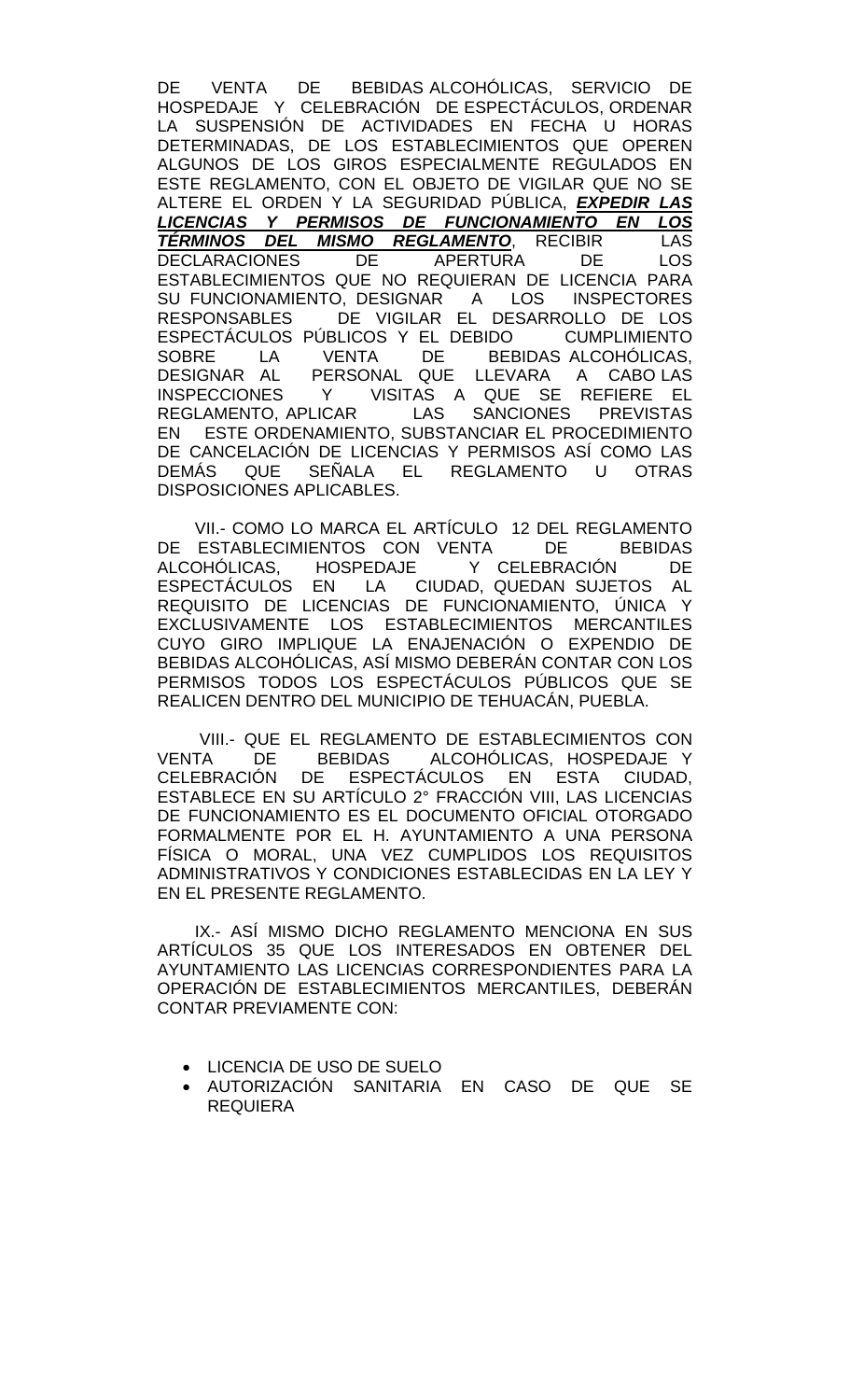• LA AUTORIZACIÓN DE USO Y OCUPACIÓN, EN SU CASO A QUE SE REFIERE EL CITADO REGLAMENTO DE CONSTRUCCIONES.

PRESENTAR SOLICITUD POR ESCRITO ANTE EL AYUNTAMIENTO CON LOS SIGUIENTES DOCUMENTOS:

- NOMBRE, DOMICILIO, REGISTRO FEDERAL DE CONTRIBUYENTES Y NACIONALIDAD DEL SOLICITANTE, SI ES EXTRANJERO DEBERÁ COMPROBAR QUE ESTÁ AUTORIZADO POR LA SECRETARÍA DE GOBERNACIÓN PARA DEDICARSE A LA ACTIVIDAD RESPECTIVA, SI SE TRATA DE PERSONA MORAL SU REPRESENTANTE<br>LEGAL-ACOMPAÑARA - TESTIMONIO O - COPIA-DE-LA LEGAL ACOMPAÑARA TESTIMONIO O ESCRITURA CONSTITUTIVA Y EL DOCUMENTO QUE ACREDITE SU PERSONALIDAD, UBICACIÓN DEL LOCAL DONDE PRETENDE ESTABLECERSE;
- ANEXAR A LA SOLICITUD UN CROQUIS DONDE SE INDIQUE EN FORMA CLARA Y PRECISA LA UBICACIÓN Y DISTRIBUCIÓN DEL LOCAL,
- CONTAR CON LOS ACCESORIOS NECESARIOS PARA LA PRESENTACIÓN DEL GIRO QUE PRETENDA REALIZAR Y
- EL TÍTULO DE PROPIEDAD DEL INMUEBLE O COPIA DEL CONTRATO EN QUE SE ACREDITE EL DERECHO AL USO Y GOCE DEL MISMO, DEBIDAMENTE REGISTRADO EN LA TESORERÍA DE ESTE AYUNTAMIENTO.

X.- RECIBIDA LA SOLICITUD ACOMPAÑADA DE LOS DOCUMENTOS Y REQUISITOS A QUE SE REFIERE EL ARTÍCULO ANTERIOR EL AYUNTAMIENTO DEBERÁ PROCEDER EN UN PLAZO MÁXIMO DE TREINTA DÍAS, A EXPEDIR LA LICENCIA CORRESPONDIENTE. EL AYUNTAMIENTO, PODRÁ DENTRO DEL PLAZO SEÑALADO, REALIZAR VISITAS PARA VERIFICAR QUE EL ESTABLECIMIENTO REÚNA LAS CONDICIONES MANIFESTADAS EN LA SOLICITUD RESPECTIVA.

XI.- LA LEY DE HACIENDA MUNICIPAL MARCA COMO INGRESOS PROPIOS DE LA HACIENDA MUNICIPAL LOS DERECHOS CAUSADOS POR LA EXPEDICIÓN DE LICENCIAS, PERMISOS AUTORIZACIONES PARA EL FUNCIONAMIENTO DE ESTABLECIMIENTOS O LOCALES, CUYOS GIROS SEAN LA ENAJENACIÓN DE BEBIDAS ALCOHÓLICAS O LA PRESTACIÓN DE SERVICIOS QUE INCLUYAN. ASÍ EN SU ARTÍCULO 98 Y 99 ESTIPULA QUE SERÁN SUJETOS DE ESTOS DERECHOS, SIN PERJUICIO DE LO QUE DISPONE LA LEY DE INGRESOS, LAS PERSONAS FÍSICAS O MORALES QUE ENAJENEN BEBIDAS ALCOHÓLICAS O LA PRESTACIÓN DE SERVICIOS QUE INCLUYAN EL EXPENDIO DE DICHAS BEBIDAS, Y QUE REQUIERAN PARA SU ACTIVIDAD LA EXPEDICIÓN POR PARTE DEL AYUNTAMIENTO DE UNA LICENCIA, PERMISO O AUTORIZACIÓN, DE LA MISMA FORMA LOS DERECHOS A QUE SE REFIERE ESTE CAPÍTULO, SE CAUSARÁN Y PAGARÁN DE ACUERDO A LAS CUOTAS Y TARIFAS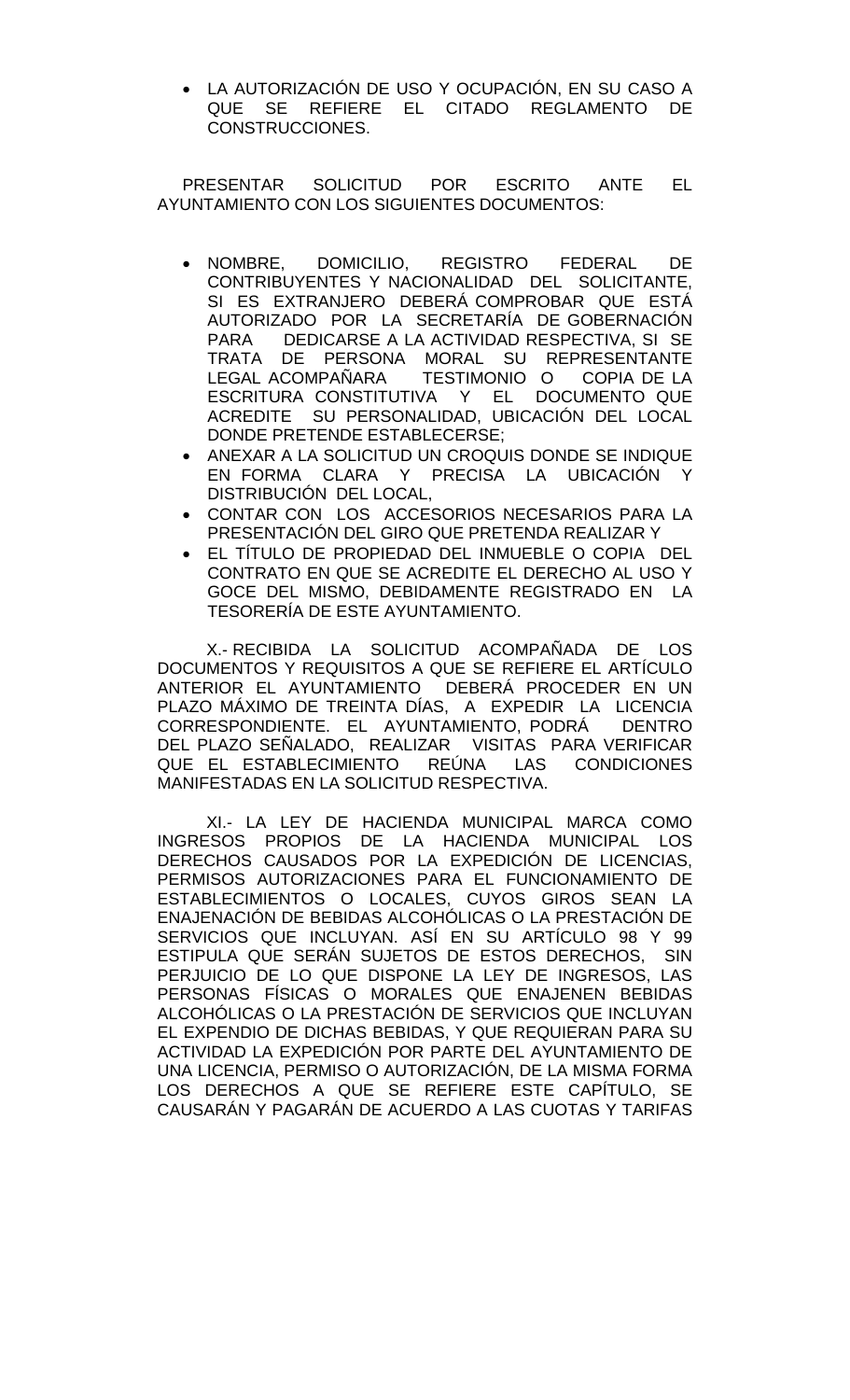QUE PARA CADA GIRO ESTABLEZCA LA LEY DE INGRESOS DEL MUNICIPIO.

XII.- EN CONCORDANCIA CON LO ANTERIOR, LA LEY DE INGRESOS PARA EL EJERCICIO FISCAL 2013 DETERMINA EN SU ARTÍCULO 26 FRACCIÓN I LAS CUOTAS QUE DEBERÁN DE PAGARSE POR EL OTORGAMIENTO DE LICENCIAS DE FUNCIONAMIENTO DE ESTABLECIMIENTOS O LOCALES CUYO GIRO IMPLIQUE LA ENAJENACIÓN O EXPENDIO DE BEBIDAS ALCOHÓLICAS REALIZADAS TOTAL O PARCIALMENTE AL PÚBLICO, SIENDO EL CASO QUE NOS OCUPA EL SIGUIENTES:

RESTAURANTE O MARISQUERÍA CON VENTA DE BEBIDAS ALCOHÓLICAS CON LOS ALIMENTOS ÚNICAMENTE, CON UN COSTO ESTIPULADO EN LA LEY DE INGRESOS VIGENTE DE \$44,282.00

LA CUOTA DEL COSTO MENCIONADO DEBERÁ DE CUBRIRSE POR EL INTERESADO EN LAS CAJAS DE LA TESORERÍA MUNICIPAL PREVIA A LA EXPEDICIÓN DE LA LICENCIA Y UNA VEZ AUTORIZADA.

XIII.- **EL CÓDIGO FISCAL MUNICIPAL EN SU ARTÍCULO 43 FRACCIÓN III** DETERMINA QUE SON FACULTADES DE LAS AUTORIDADES FISCALES MUNICIPALES EXPEDIR CIRCULARES PARA DAR A CONOCER A LAS DIVERSAS DEPENDENCIAS O UNIDADES ADMINISTRATIVAS, *EL CRITERIO QUE DEBERÁN SEGUIR EN CUANTO A LA APLICACIÓN DE LAS NORMAS TRIBUTARIAS.* COMO ES EL CASO DE LA LEY DE INGRESOS ANTES CITADA. EN EJERCICIO DE DICHA DISPOSICIÓN LA **LEY ORGÁNICA MUNICIPAL** FACULTA AL TESORERO MUNICIPAL A FIN<br>DE LEJERCER LAS ATRIBUCIONES QUE EN LA LEGISLACIÓN EJERCER LAS ATRIBUCIONES QUE EN LA LEGISLACIÓN HACENDARÍA SE CONFIEREN A LAS AUTORIDADES FISCALES MUNICIPALES.

XIV. QUE CON FECHA 03 DE JUNIO DEL DOS MIL TRECE LA C. ZITA CRISTINA MUÑOZ VALERIO SOLICITO A ESTE H. AYUNTAMIENTO A TRAVÉS DE LA DIRECCIÓN DE NORMATIVIDAD COMERCIAL MUNICIPAL LICENCIA DE FUNCIONAMIENTO CON EL GIRO DE RESTAURANTE O MARISQUERÍA CON VENTA DE BEBIDAS ALCOHÓLICAS CON LOS ALIMENTOS ÚNICAMENTE, SOLICITANDO SE AUTORICE CON DOMICILIO DE FUNCIONAMIENTO PARA ESTE, EL UBICADO EN CALLE 1 NORTE NUMERO 102 DE LA JUNTA AUXILIAR DE SAN DIEGO CHALMA PERTENECIENTE A ESTA CIUDAD DE TEHUACAN, PUEBLA, SOLICITUD QUE FUE PRESENTADA DEBIDAMENTE REQUISITADA, CUMPLIENDO Y ACREDITANDO LOS EXTREMOS LEGALES MARCADOS POR EL REGLAMENTO.

XV. QUE EN CUMPLIMIENTO AL ACUERDO DE CABILDO DE FECHA 16 DE OCTUBRE DEL 2011, LOS INTEGRANTES DE ESTA COMISIÓN ACUDIMOS FÍSICAMENTE AL LUGAR DONDE SE PRETENDE INSTALAR EL RESTAURANTE O MARISQUERÍA CON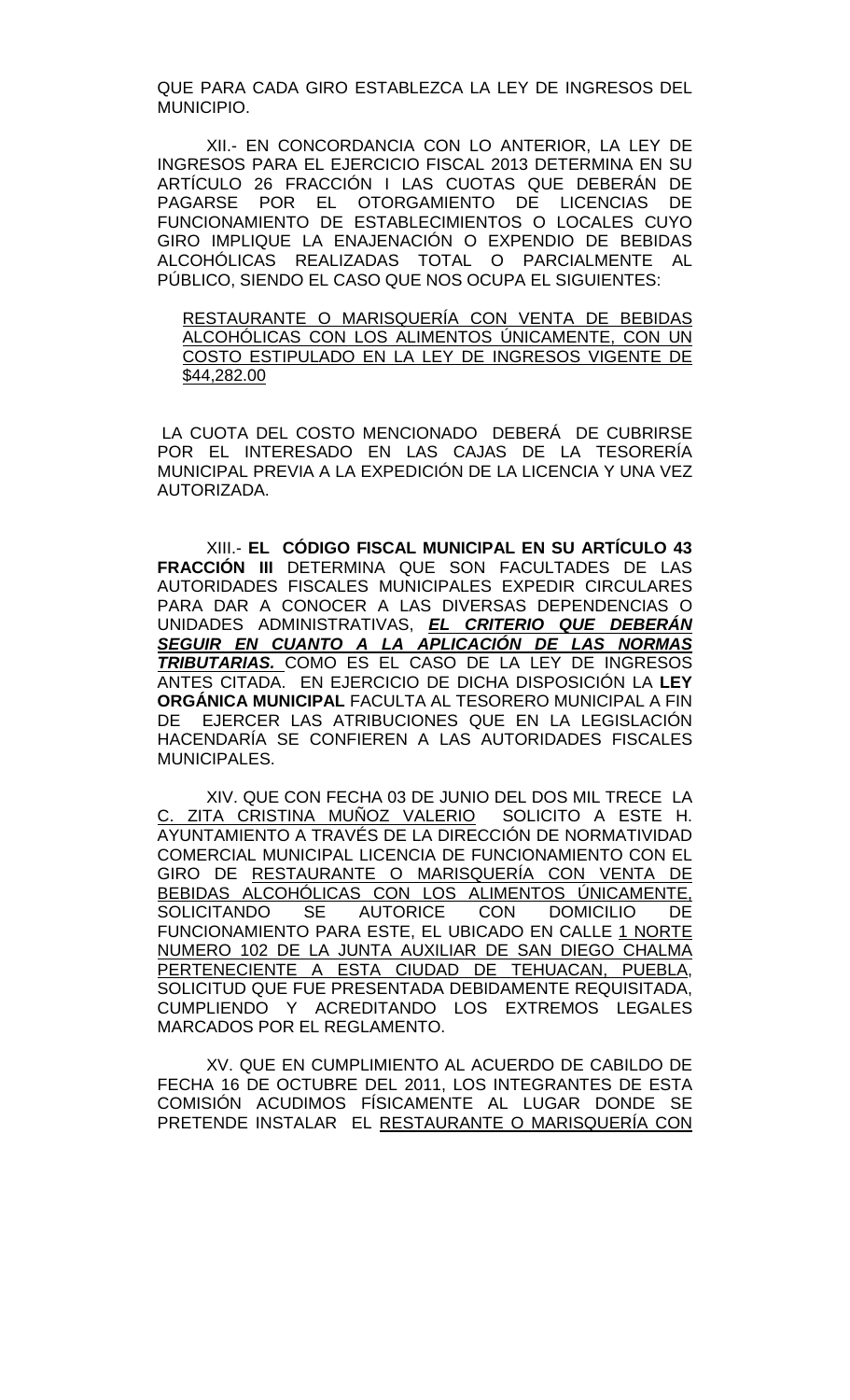VENTA DE BEBIDAS ALCOHÓLICAS CON LOS ALIMENTOS ÚNICAMENTE DESCRITO EN EL CUERPO DEL PRESENTE DICTAMEN, Y NOS PERCATAMOS DE QUE CUMPLE CON TODOS LOS REQUISITOS PARA DICHO GIRO, POR LO QUE A CRITERIO DE LOS SUSCRITOS NO EXISTE INCONVENIENTE LEGAL O FÍSICO ALGUNO PARA QUE SE ESTABLEZCA EL MISMO.

POR LO ANTERIORMENTE EXPUESTO Y CON FUNDAMENTO EN LAS DISPOSICIONES CITADAS; LA SUSCRITA COMISIÓN DE PATRIMONIO Y HACIENDA PUBLICA MUNICIPAL DEL HONORABLE AYUNTAMIENTO, SOLICITA A ESTE HONORABLE CUERPO COLEGIADO EL SIGUIENTE.

#### **DICTAMEN**

**PRIMERO.-** SE AUTORICE LA LICENCIA DE FUNCIONAMIENTO A LA C. ZITA CRISTINA MUÑOZ VALERIO CON EL GIRO DE RESTAURANTE O MARISQUERÍA CON VENTA DE BEBIDAS ALCOHÓLICAS CON LOS ALIMENTOS ÚNICAMENTE UBICADO EN CALLE 1 NORTE NUMERO 102 DE LA JUNTA AUXILIAR DE SAN DIEGO CHALMA PERTENECIENTE A ESTA CIUDAD DE TEHUACAN, PUEBLA.

**SEGUNDO.-** SE INSTRUYA A LA TESORERÍA MUNICIPAL, ASÍ COMO A LA DIRECCIÓN DE NORMATIVIDAD COMERCIAL A FIN DE QUE SE REALICE EL PAGO POR LA CANTIDAD DE \$44,282.00 COMO DERECHOS DE LA LICENCIA DE FUNCIONAMIENTO ANTES MENCIONADA, YA QUE UNA VEZ PRESENTANDO EL RECIBO ORIGINAL DE MISMO SE PROCEDA A OTORGAR LA LICENCIA AL SOLICITANTE.- **A T E N T A M E N T E.-** "COMPROMETIDOS CONTIGO".- **TEHUACÁN, PUEBLA, A 12 DE JULIO DEL 2013.- LAS COMISIÓN DE PATRIMONIO Y HACIENDA PÚBLICA MUNICIPAL DEL HONORABLE AYUNTAMIENTO, CONTADORA PUBLICO GABRIELA BRINGAS DELGADO.- PRESIDENTE.- LICENCIADA GRETA GARCIA SALAZAR.- C. HUGO RUBEN BOLAÑOS CABRERA.- FIRMAS ILEGIBLES".**

SEÑOR PRESIDENTE MUNICIPAL, REGIDORES Y SINDICO MUNICIPAL, EN VOTACIÓN SE LES CONSULTA SI SE APRUEBA LA PROPUESTA PRESENTADA EN CUESTIÓN, LOS QUE ESTÉN POR LA AFIRMATIVA SÍRVANSE MANIFESTARLO LEVANTANDO LA MANO.

HABIÉNDOSE ANALIZADO AMPLIAMENTE EL CONTENIDO DEL DICTAMEN DE REFERENCIA, POR MAYORÍA CON 11 VOTOS A FAVOR, POR PARTE DE LOS INTEGRANTES DEL HONORABLE CABILDO, SE DETERMINA EL SIGUIENTE:

**A C U E R D O**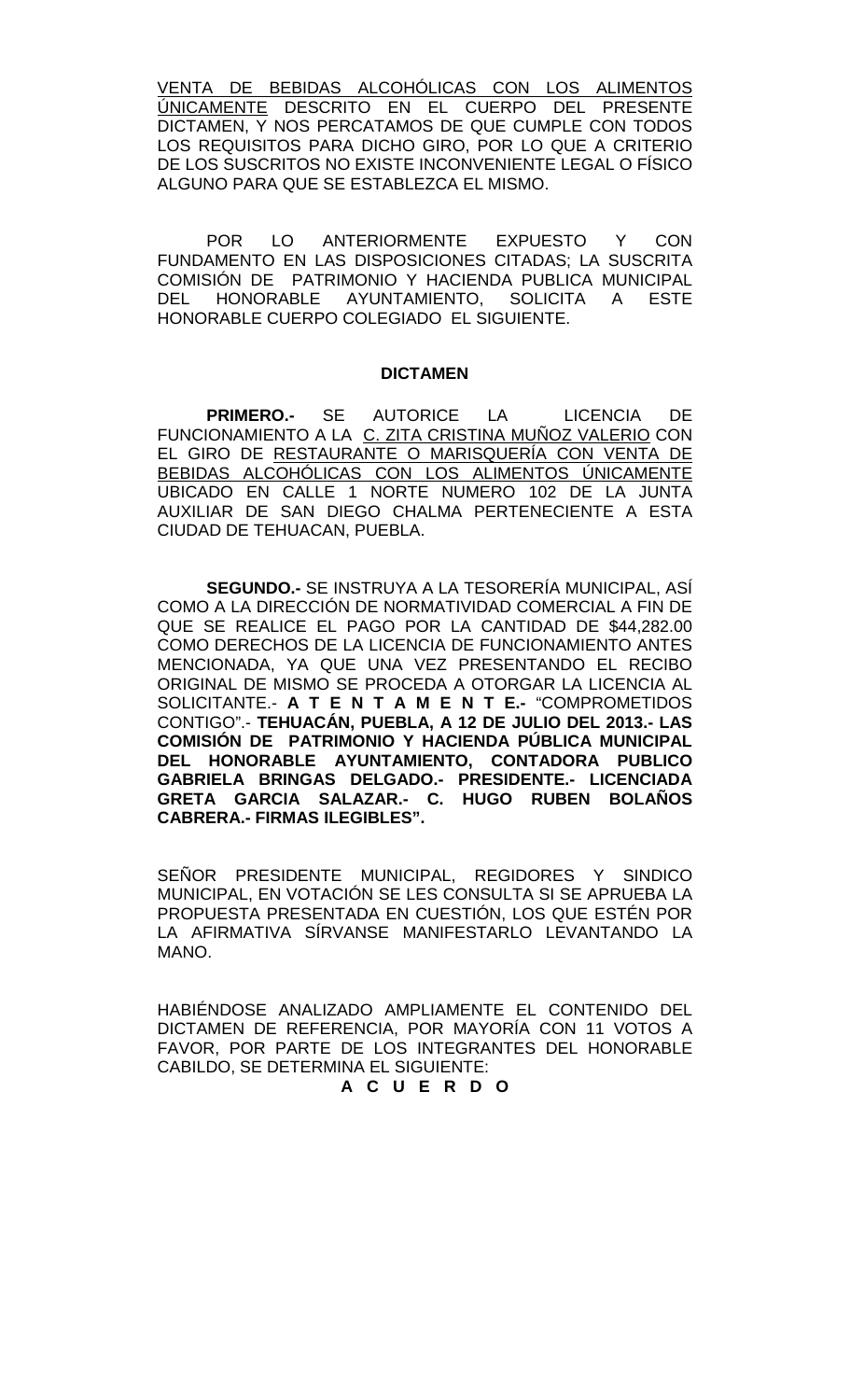**PRIMERO.-** SE AUTORIZA LA LICENCIA DE FUNCIONAMIENTO A LA C. ZITA CRISTINA MUÑOZ VALERIO CON EL GIRO DE RESTAURANTE O MARISQUERÍA CON VENTA DE BEBIDAS ALCOHÓLICAS CON LOS ALIMENTOS ÚNICAMENTE UBICADO EN CALLE 1 NORTE NUMERO 102 DE LA JUNTA AUXILIAR DE SAN DIEGO CHALMA PERTENECIENTE A ESTA CIUDAD DE TEHUACAN, PUEBLA.

**SEGUNDO.-** SE INSTRUYE A LA TESORERÍA MUNICIPAL, ASÍ COMO A LA DIRECCIÓN DE NORMATIVIDAD COMERCIAL A FIN DE QUE SE REALICE EL PAGO POR LA CANTIDAD DE \$44,282.00 COMO DERECHOS DE LA LICENCIA DE FUNCIONAMIENTO ANTES MENCIONADA, YA QUE UNA VEZ PRESENTANDO EL RECIBO ORIGINAL DE MISMO SE PROCEDA A OTORGAR LA LICENCIA AL SOLICITANTE.

LO ANTERIOR CON FUNDAMENTO EN LOS DISPOSITIVOS LEGALES INVOCADOS EN EL DICTAMEN DE REFERENCIA.

**COMISIÓN DE PATRIMONIO Y HACIENDA PUBLICA MUNICIPAL.- ANÁLISIS, DISCUSIÓN Y EN SU CASO APROBACIÓN DEL DICTAMEN QUE CONTIENE LA AUTORIZACION PARA DAR DE BAJA DEL PATRIMONIO MUNICIPAL BIENES MUEBLES QUE SE ENCUENTRAN DENTRO DEL INVENTARIO DEL AYUNTAMIENTO Y QUE CORRESPONDEN A: 1.- MOBILIARIO Y EQUIPO DE OFICINA.- 2.- EQUIPO DE COMPUTO, DE DIVERSAS AREAS MUNICIPALES QUE SE CONTIENE EN EL EXPEDIENTE QUE POR SEPARADO SE ANEXA Y QUE SE ENCUENTRA IDENTIFICADO CON EL FOLIO DEL 0001 AL 204**

SEÑORA REGIDORA TIENE USTED EL USO DE LA PALABRA.

LA C. GRETA GARCÍA SALAZAR, PROCEDE A DAR LECTURA AL DICTAMEN CORRESPONDIENTE, MISMO QUE A LA LETRA DICE:

## **"… HONORABLE CABILDO:**

LOS SUSCRITOS REGIDORES **GABRIELA BRINGAS DELGADO, GRETA GARCÍA SALAZAR Y HUGO RUBEN BOLAÑOS CABRERA**, PRESIDENTE E INTEGRANTES DE LA COMISIÓN DE PATRIMONIO Y HACIENDA PÚBLICA MUNICIPAL DEL HONORABLE AYUNTAMIENTO, POR ESTE MEDIO Y CON FUNDAMENTO EN LO DISPUESTO POR EL ARTÍCULO 92 FRACCIONES IV, V Y VII DE LA LEY ORGÁNICA MUNICIPAL SOMETEMOS A ESTE HONORABLE CUERPO COLEGIADO EL **ANÁLISIS, DISCUSIÓN Y EN SU CASO APROBACIÓN DEL DICTAMEN QUE CONTIENE LA AUTORIZACION PARA DAR DE BAJA DEL PATRIMONIO**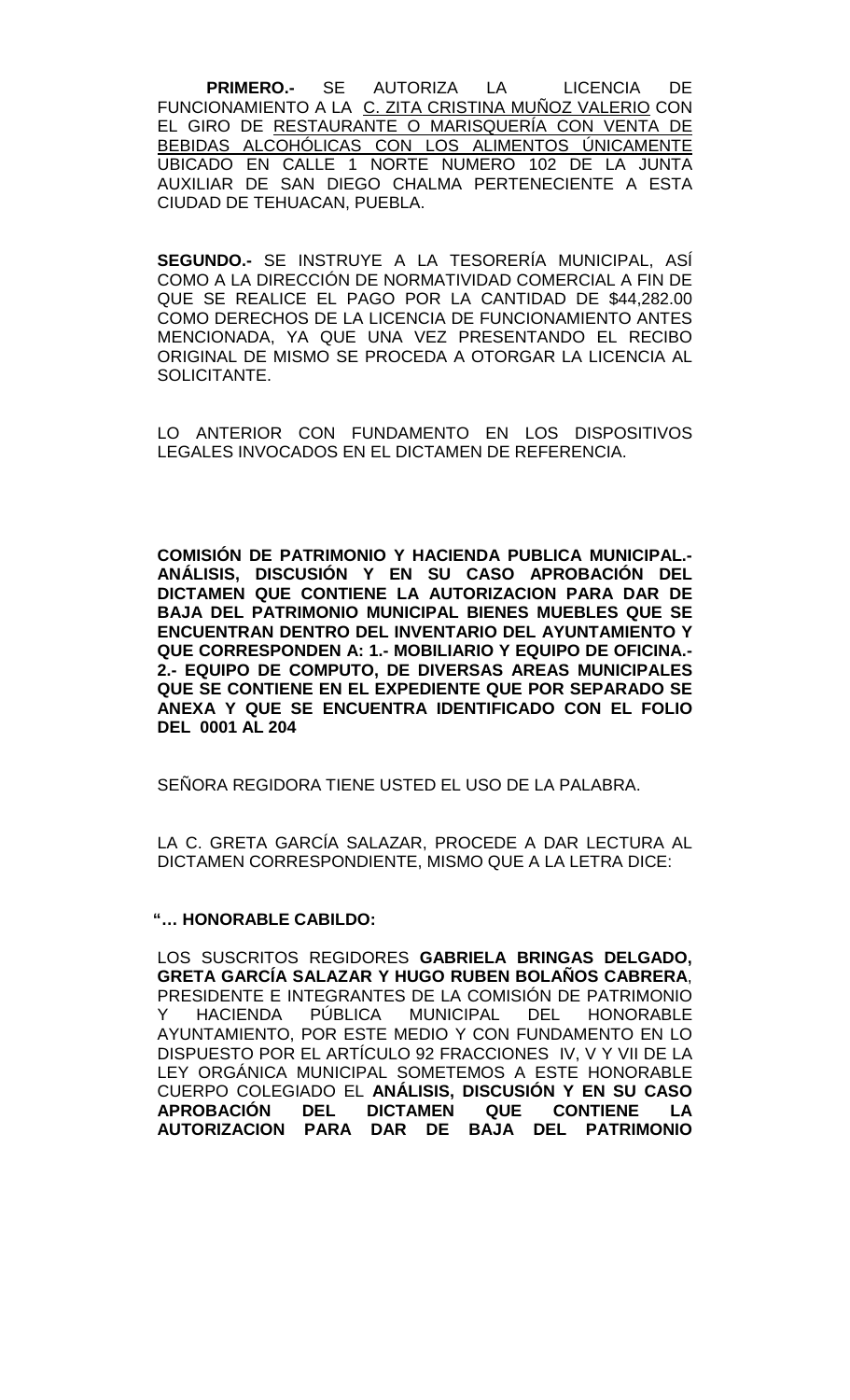**MUNICIPAL BIENES MUEBLES QUE SE ENCUENTRAN DENTRO DEL INVENTARIO DEL AYUNTAMIENTO Y QUE CORRESPONDEN A: 1.- MOBILIARIO Y EQUIPO DE OFICINA.- 2.- EQUIPO DE COMPUTO, DE DIVERSAS AREAS MUNICIPALES QUE SE CONTIENE EN EL EXPEDIENTE QUE POR SEPARADO SE ANEXA Y QUE SE ENCUENTRA IDENTIFICADO CON EL FOLIO DEL 0001 AL 204,** LO ANTERIOR EN BASE A LOS SIGUIENTES:

## **A N T E C E D E N T E S**

QUE DERIVADO DE LA PETICION QUE REALIZARA LA CONTRALORIA MUNICIPAL, MEDIANTE **MEMORANDUM NUM. 249/2013**, DE FECHA 23 DE JULIO DEL AÑO EN CURSO, GIRADO ANTE LA SECRETARIA GENERAL DEL AYUNTAMIENTO, MISMO QUE A LA LETRA DICE: "…POR MEDIO DEL PRESENTE ME ES GRATO ENVIARLE UN CORDIAL SALUDO, Y COMENTARLE QUE<br>EN FECHAS ANTERIORES LAS DEPENDENCIAS QUE EN FECHAS ANTERIORES LAS DEPENDENCIAS QUE CONFORMAN ESTE HONORABLE AYUNTAMIENTO, HICIERON UNA REVISIÓN MINUCIOSA DE LOS BIENES QUE SE ENCUENTRAN ELISTADOS DENTRO DE SU INVENTARIO DE BIENES MUEBLES, Y COMO RESULTADO DEL MISMO ENCONTRARON BIENES QUE SE ENCUENTRAN EN ESTADO **TOTALMENTE INSERVIBLE,** POR LO QUE HICIERON LLEGAR A ESTA CONTRALORIA MUNICIPAL LOS OFICIOS Y/O MEMORANDUMS SIGNADOS POR LA DIRECCION DEL DIF MUNICIPAL POR LOS BIENES QUE SE ENCONTRABAN EN **COMODATO** CON LA DELEGACION 20 TEHUACAN, LA DIRECCION DE PLANEACION Y PROYECTOS Y POR LA TESORERIA MUNICIPAL, DONDE SOLICITAN LA BAJA DE BIENES AL PATRIMONIO, EN LOS SIGUIENTES RUBROS: **1.- MOBILIARIO Y EQUIPO DE OFICINA.- 2.- EQUIPO DE COMPUTO,** QUE ADJUNTADO A CADA UNA DE LAS SOLICITUDES DE BAJA Y EN ESPECIFICO EN EL RUBRO DE MOBILIARIO Y EQUIPO DE OFICINA SOLO SE ANEXARON FOTOGRAFIAS SIMPLES QUE DAN EVIDENCIA REAL DEL ESTADO FISICO DE LOS BIENES, REFIRIENDOSE AL EQUIPO DE COMPUTO, EL ENCARGADO DE HACER EL DICTAMEN TECNICO Y DECLARARLOS COMO INSERVIBLES FUE EL ING. JUAN GUZMAN HERRERA, DIRECTOR DE INFORMATICA DE ESTE H. AYUNTAMIENTO.

DE ACUERDO A LOS DICTÁMENES EMITIDOS EN EL PUNTO ANTERIOR, DICHA INFORMACION FUE REMITIDA MEDIANTE EL OFICIO 247/2013 EN UNA CARPETA QUE CONCENTRA LAS SOLICITUDES DE BAJA ASI COMO LOS DICTAMENES TECNICOS, AL CIUDADANO ROBERTO IVAN LINARES CHAVEZ SINDICO MUNICIPAL, SOLICITANDOLE SU OPINION RESPECTO AL TRAMITE DE BAJAS DE BIENES MUEBLES QUE LA CONTRALORIA ESTA REALIZADO, CONTESTANDO A ESTA ULTIMA MEDIANTE EL OFICIO 583/2013 LO SIGUIENTE: " QUE UNA VEZ REALIZADA LA REVISION MINUCIOSA A LA CARPETA REMITIDA CON LAS BAJAS DE BIENES MUEBLES INSERVIBLES, EL SUSCRITO SINDICO MUNICIPAL NO TIENE INCONVENIENTE ALGUNO DE QUE SE REALICE LA BAJA CORRESPONDIENTE DE LOS BIENES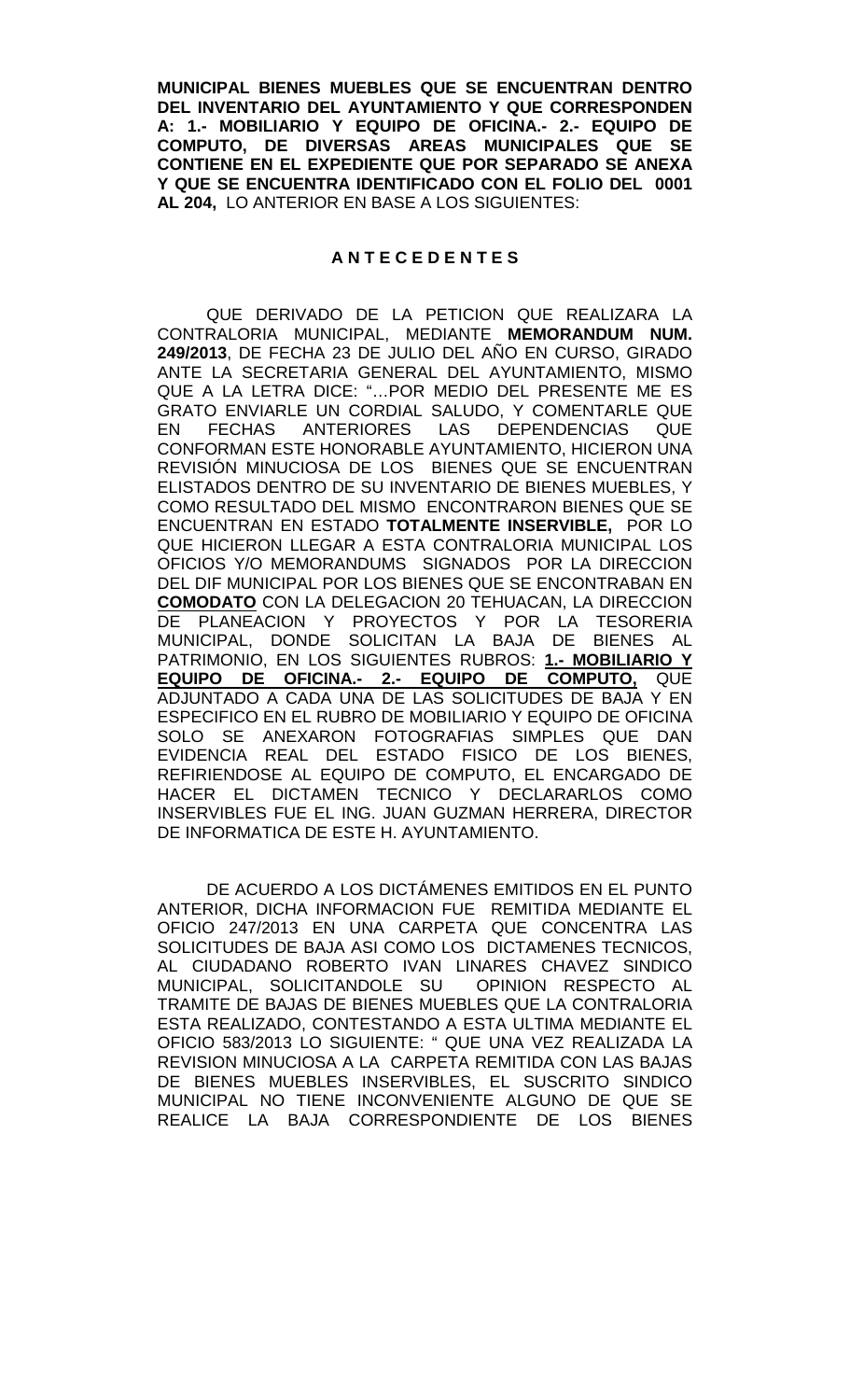INSERVIBLES, TODA VEZ QUE REUNEN LOS REQUISITOS PARA REALIZAR LA BAJA CORRESPONDIENTE DE DICHOS BIENES INSERVIBLES".

POR LO QUE EN MI CARÁCTER DE CONTRALOR MUNICIPAL LE SOLICITO LO SIGUIENTE:

- TENGA A BIEN TOMAR EN CUENTA EL LISTADO DE<br>BIENES MUEBLES DICTAMINADOS COMO BIENES MUEBLES DICTAMINADOS **TOTALMENTE INSERVIBLES**, PARA QUE SEAN PROPUESTOS EN EL PROXIMO CABILDO, A FIN DE TENER LA RESOLUCIÓN DEFINITIVA DE LAS BAJAS, Y A SU VEZ REALIZAR LA DESINCORPORACION DEL PATRIMONIO MUNICIPAL.
- $\checkmark$  SE SOLICITE AL HONORABLE CABILDO MANIFIESTE EL DESTINO FINAL DE LOS BIENES MUEBLES QUE SE PROPONEN PARA SU BAJA, HACIENDOLE DE SU CONOCIMIENTO QUE DICHOS BIENES NO TIENEN NINGUN VALOR MONETARIO DE RECUPERACIÓN, DEBIDO AL ESTADO TOTALMENTE INSERVIBLE EN QUE SE ENCUENTRAN.

SE ANEXAN LOS SIGUIENTES DOCUMENTOS:

- LISTADO DE BAJAS DE BIENES MUEBLES DE LAS AREAS DE PLANEACION, TESORERIA Y CONTABILIDAD DEL FOLIO 0001 AL 0003.
- LISTADO DE FOTOGRAFIAS DE LOS BIENES DEL FOLIO 0004 AL 0041.
- ANEXO 1 DE BAJAS DE BIENES MUEBLES DEL SISTEMA MUNICIPAL DIF QUE SE ENCONTRABAN EN COMODATO CON EL FOLIO 0042 AL 0056.
- SE ANEXA AL EXPEDIENTE DE FOTOGRAFIAS DEL SISTEMA MUNICIPAL DIF DEL FOLIO 0057 AL 0191.
- SE ANEXA COPIA DE LA SOLICITUD A ESTA CONTRALORIA POR PARTE DE LA DIRECCION DE DIF EN EL FOLIO 192.
- SE ANEXA COPIA DE LA SOLICITUD REALIZADA POR PARTE DEL DIF MUNICIPAL AL DELEGACION NO. 20 FOLIO 0193 AL FOLIO 0203.
- SE ANEXA LA CONTESTACION DEL OFICIO ANTERIOR CON EL NO. DT/367/2013 POR PARTE DE LA DIRECTORA DEL SMDIF CON EL FOLIO 0204.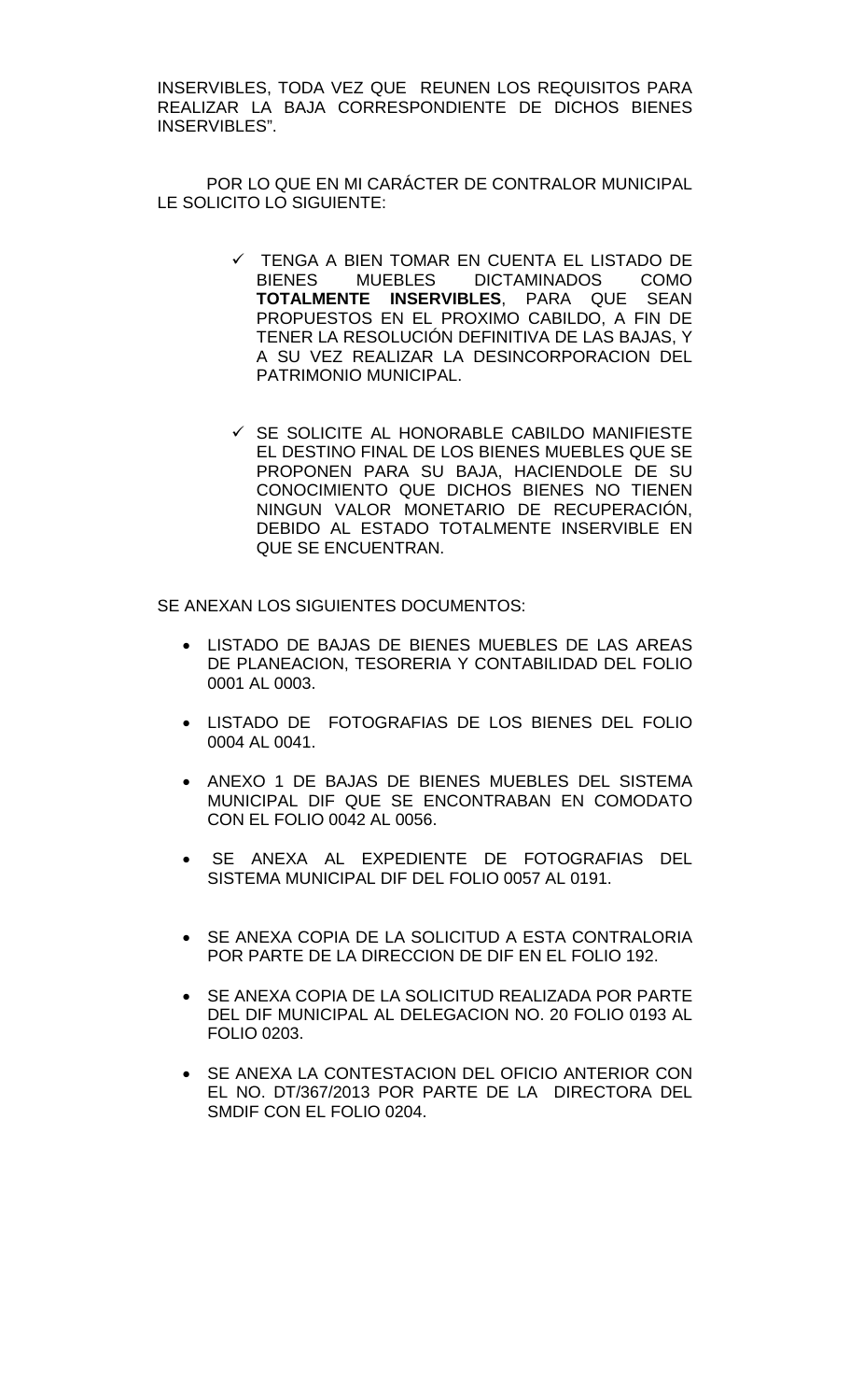• SE ANEXA COPIA DE LA OPINION DEL SINDICO MUNICIPAL SIN FOLIO.

SIN MAS POR EL MOMENTO QUEDO DE USTED PARA CUALQUIER DUDA O COMENTARIO CON RESPECTO AL MISMO.- ATENTAMENTE.- LIC. AARON CANDIDO SOLANO PEREZ.- CONTRALOR MUNICIPAL.- FIRMA ILEGIBLE…"

## **C O N S I D E R A N D O**

.

- I. QUE EL PÁRRAFO PRIMERO DE LA FRACCIÓN II DEL ARTÍCULO 115 DE LA CONSTITUCIÓN POLÍTICA DE LOS ESTADOS UNIDOS MEXICANOS, DETERMINA QUE LOS AYUNTAMIENTOS. LOS MUNICIPIOS ESTARÁN INVESTIDOS DE PERSONALIDAD JURÍDICA Y MANEJARÁN SU PATRIMONIO CONFORME A LA LEY.
- II. MISMA DISPOSICIÓN QUE ES TRASLADADA A LA FRACCIÓN III DEL ARTÍCULO 105 DE LA CONSTITUCIÓN POLÍTICA DEL ESTADO LIBRE Y SOBERANO DE PUEBLA;
- III. QUE EL ARTÍCULO 76 PRIMER PÁRRAFO DE LA LEY ORGÁNICA MUNICIPAL DETERMINA QUE EL AYUNTAMIENTO SESIONARÁ VÁLIDAMENTE CON LA ASISTENCIA DE LA MAYORÍA DE SUS MIEMBROS Y DEL SECRETARIO DEL AYUNTAMIENTO O LA PERSONA QUE LEGALMENTE LO SUSTITUYA;
- IV. QUE EL ARTÍCULO 77 DE LA MISMA LEY EN CITA DETERMINA QUE LOS ACUERDOS DE LOS AYUNTAMIENTOS SE TOMARÁN POR MAYORÍA DE VOTOS DEL PRESIDENTE MUNICIPAL, REGIDORES Y SÍNDICO, Y EN CASO DE EMPATE, EL PRESIDENTE MUNICIPAL TENDRÁ VOTO DE CALIDAD;
- V. QUE EL ARTÍCULO 100 FRACCIONES VIII DE LA LEY ORGÁNICA MUNICIPAL DETERMINA QUE SON DEBERES Y ATRIBUCIONES DEL SÍNDICO; MANIFESTAR OPORTUNAMENTE SUS OPINIONES RESPECTO A LOS ASUNTOS DE LA COMPETENCIA DEL AYUNTAMIENTO.
- VI.- QUE EL ARTICULO 140 DE LA LEY ORGANICA MUNICIPAL ESTABLECE QUE EL PATRIMONIO MUNICIPAL SE CONSTITUYE POR LA UNIVERSALIDAD DE LOS DERECHOS Y ACCIONES DE QUE ES TITULAR EL MUNICIPIO, LOS CUALES PUEDEN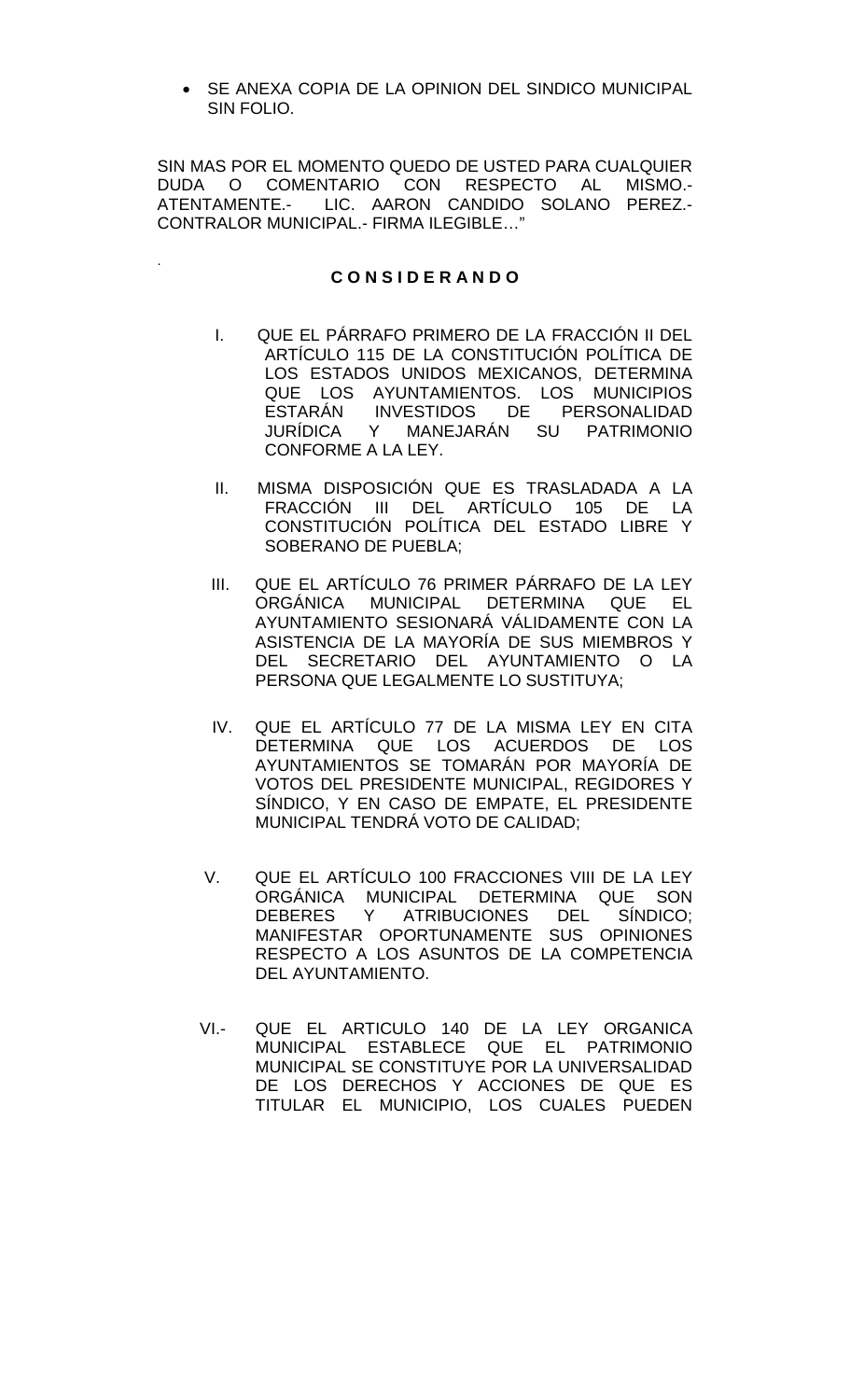VALORARSE ECONOMICAMENTE Y SE ENCUENTRAN DESTINADOS A LA REALIZACION DE SUS FINES.

 FORMAN PARTE DEL PATRIMONIO MUNICIPAL, LA HACIENDA PUBLICA MUNICIPAL, ASI COMO AQUELLOS BIENES Y DERECHOS QUE POR CUALQUIER TITULO LE TRANSFIERAN AL MUNICIPIO.

- I. QUE EL ARTICULO 160 DE LA LEY ORGÁNICA, A LA LETRA DICE QUE LOS BIENES DEL DOMINIO PRIVADO DEL<br>MUNICIPIO PODRÁN ENAJENARSE. DARSE EN ENAJENARSE. DARSE EN ARRENDAMIENTO, GRAVARSE, Y EN GENERAL SER OBJETO DE CUALQUIER ACTO JURÍDICO EN LOS TÉRMINOS DE ESTA LEY, SIEMPRE Y CUANDO LO APRUEBEN LAS DOS TERCERAS PARTES DEL AYUNTAMIENTO; EL SINDICO EMITA SU OPINIÓN ANTE EL CABILDO Y DEMÁS APLICABLE.
- II. QUE EL ARTICULO 163 DE LA LEY ORGANICA MUNICIPAL, SEÑALA QUE CADA MUNICIPIO CONTARA CON UNA TESORERIA MUNICIPAL, QUE SERA LA DEPENDENCIA ENCARGADA DE ADMINISTRAR EL PATRIMONIO MUNICIPAL. LA TESORERIA MUNICIPAL ESTARA A CARGO DE UN **TESORERO**
- III. QUE EL ARTICULO 166 DE LA LEY ORGANICA MUNICIPAL, SEÑALA QUE EL TESORERO TENDRA ENTRE OTRAS LAS SIGUIENTES FACULTADES Y OBLIGACIONES, COMO LO SEÑALA LA FRACCION XXIII.
- IV. QUE EL ARTICULO 169 EN SU FRACCION III, ESTABLECE QUE EL CONTRALOR MUNICIPAL TENDRA LAS FACULTADES Y OBLIGACIONES DE VIGILAR EL CORRECTO USO DEL PATRIMONIO MUNICIPAL;

SE ANEXA DOCUMENTACIÓN DESCRITA EN LOS<br>ANTECEDENTES DEL PRESENTE DICTAMEN. PARA ANTECEDENTES DEL PRESENTE DICTAMEN, DEMOSTRAR EL ESTADO EN QUE SE ENCUENTRA, MISMA INFORMACION QUE SE CONCENTRA EN UN EXPEDIENTE QUE POR SEPARADO SE ENCUENTRA Y QUE HA SIDO FOLIADO DEL 000001 AL 000204.

CON BASE A LO ANTERIOR SOMETO A CONSIDERACIÓN DE ESTE HONORABLE CUERPO COLEGIADO EL SIGUIENTE:

## **DICTAMEN:**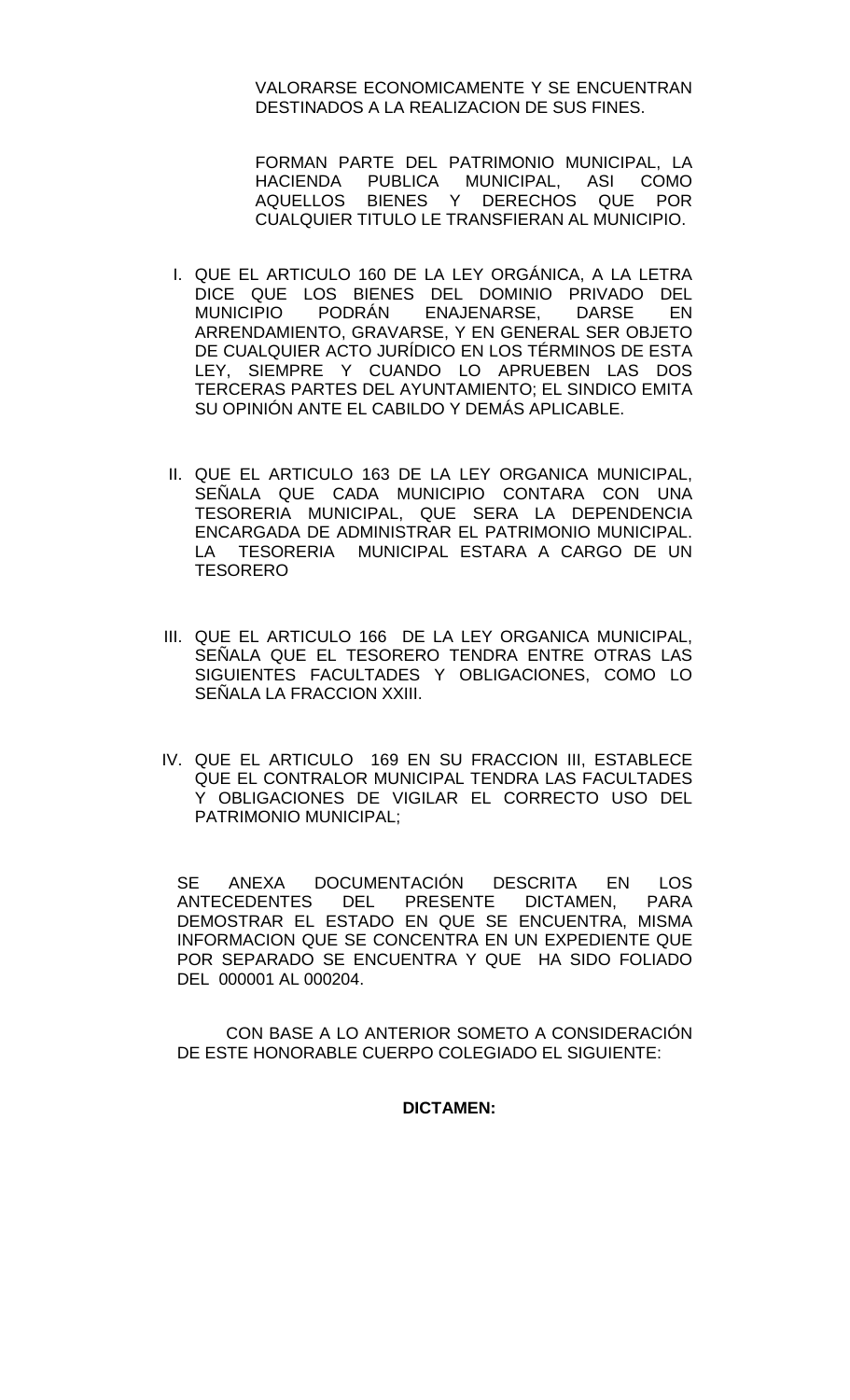**PRIMERO.-** AUTORICE EL HONORABLE CABILDO, DAR DE BAJA DEL PATRIMONIO DEL HONORABLE AYUNTAMIENTO MUNICIPAL DE TEHUACAN PUEBLA, LOS BIENES MUEBLES DE LAS DEPENDENCIAS MUNICIPALES QUE SE MENCIONAN, EN EL APARTADO DE LOS ANTECEDENTES DEL PRESENTE DICTAMEN MISMOS QUE SE CONTIENEN EN UN EXPEDIENTE POR SEPARADO IDENTIFICADOS DEL FOLIO 000001 AL 000204.

**SEGUNDO.-** AUTORICE EL HONORABLE CABILDO A LA<br>CONTRALORÍA MUNICIPAL DE ESTE HONORABLE MUNICIPAL DE ESTE HONORABLE AYUNTAMIENTO MUNICIPAL DAR DE BAJA DEL LISTADO DE LOS BIENES MUEBLES DE ESTE AYUNTAMIENTO LOS BIENES CITADOS EN EL EXPEDIENTE QUE POR SEPARADO SE PRESENTA IDENTIFICADOS CON EL FOLIO 000001 AL 000204, POR SER NECESARIO DADO SU CONDICIÓN DE INSERVIBLES.

 **TERCERO.-** MANIFIESTE ESTE HONORABLE CABILDO, EL DESTINO FINAL DE LOS BIENES MUEBLES QUE SE PROPONEN PARA SU BAJA Y SE INSTRUYA A LAS ÁREAS CORRESPONDIENTES SEGUIR EL PROCEDIMIENTO QUE SEGÚN EL CASO EXIJA.-ATENTAMENTE.-TEHUACAN, PUEBLA A 25 DE JULIO DEL 2013.- COMISIÓN DE PATRTIMONIO Y HACIENDA PÚBLICA MUNICIPAL.- C. GABRIELA BRINGAS DELGADO.- PRESIDENTE.- GRETA GARCIA SALAZAR.- MIEMBRO DE LA COMISIÓN.- HUGO RUBEN BOLAÑO CABRERA.- MIEMBRO DE LA COMISIÓN.- FIRMS ILEGIBLES…."

SEÑOR PRESIDENTE MUNICIPAL, REGIDORES Y SINDICO MUNICIPAL, EN VOTACIÓN SE LES CONSULTA SI SE APRUEBA LA PROPUESTA PRESENTADA EN CUESTIÓN, LOS QUE ESTÉN POR LA AFIRMATIVA SÍRVANSE MANIFESTARLO LEVANTANDO LA MANO.

HABIÉNDOSE ANALIZADO AMPLIAMENTE EL CONTENIDO DEL DICTAMEN DE REFERENCIA, POR MAYORÍA CON 11 VOTOS A FAVOR, POR PARTE DE LOS INTEGRANTES DEL HONORABLE CABILDO, SE DETERMINA EL SIGUIENTE:

# **A C U E R D O**

**PRIMERO.-** SE AUTORIZA DAR DE BAJA DEL PATRIMONIO DEL HONORABLE AYUNTAMIENTO MUNICIPAL DE TEHUACAN PUEBLA, LOS BIENES MUEBLES DE LAS DEPENDENCIAS MUNICIPALES QUE SE MENCIONAN, EN EL APARTADO DE LOS ANTECEDENTES DEL PRESENTE DICTAMEN MISMOS QUE SE CONTIENEN EN UN EXPEDIENTE POR SEPARADO IDENTIFICADOS DEL FOLIO 000001 AL 000204.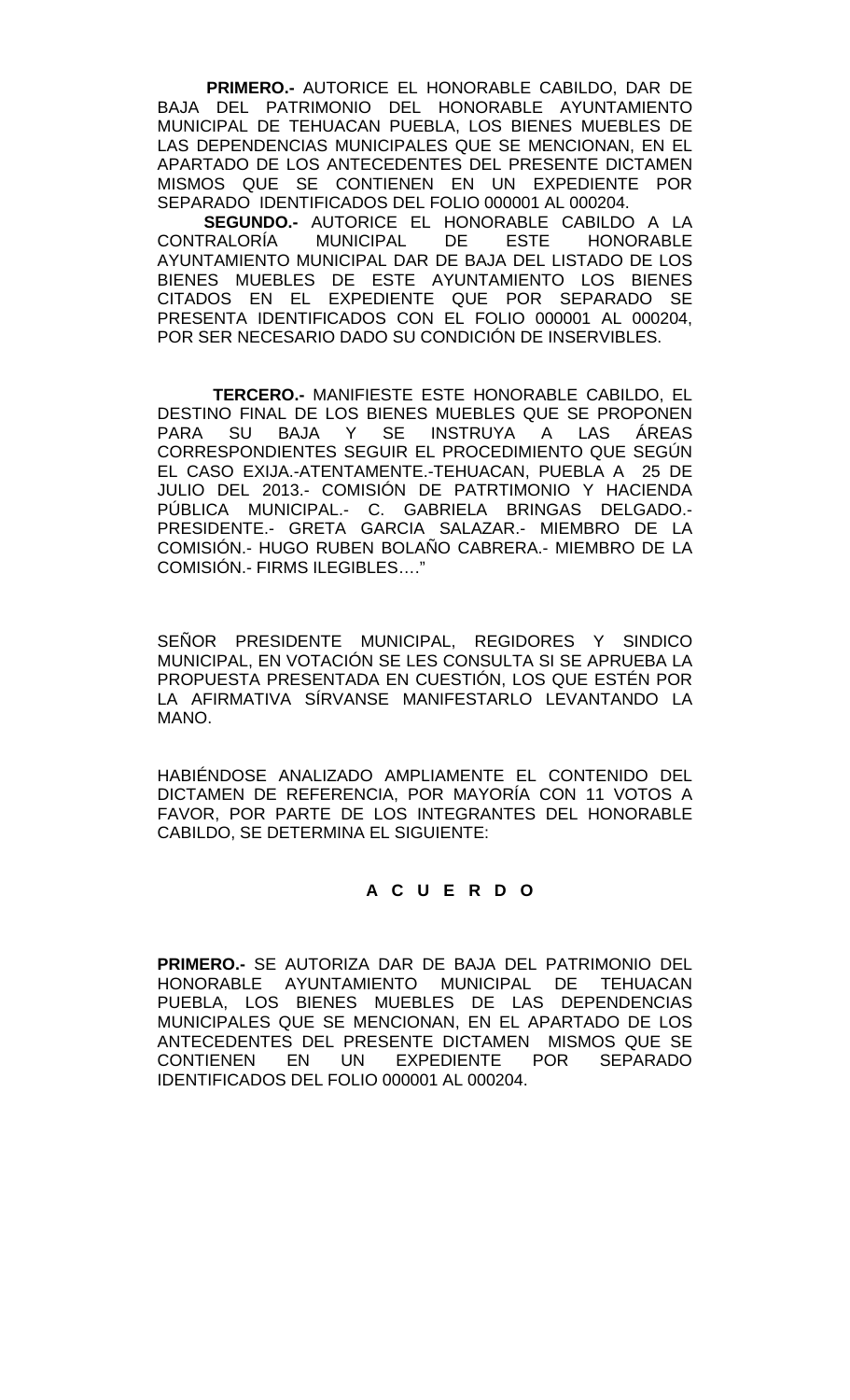**SEGUNDO.-** SE AUTORIZA A LA CONTRALORÍA MUNICIPAL DE ESTE HONORABLE AYUNTAMIENTO MUNICIPAL, DAR DE BAJA<br>DEL LISTADO DE LOS BIENES MUEBLES DE ESTE DEL LISTADO DE LOS BIENES MUEBLES DE ESTE AYUNTAMIENTO LOS BIENES CITADOS EN EL EXPEDIENTE QUE POR SEPARADO SE PRESENTA IDENTIFICADOS CON EL FOLIO 000001 AL 000204, POR SER NECESARIO DADO SU CONDICIÓN DE INSERVIBLES.

**TERCERO.-** SE INSTRUYE AL ÁREA DE CONTRALORÍA E INGRESOS PARA QUE INICIEN EL PROCEDIMIENTO DE VENTA COMO DESECHO DE LOS BIENES QUE POR SU NATURALEZA ASÍ CORRESPONDA.

LO ANTERIOR CON FUNDAMENTO EN LOS DISPOSITIVOS LEGALES INVOCADOS EN EL DICTAMEN DE REFERENCIA.

**COMISIÓN DE DESARROLLO URBANO Y OBRAS PÚBLICAS.- ANÁLISIS DISCUSIÓN Y EN SU CASO APROBACION DEL DICTAMEN QUE CONTIENE AUTORIZACION DE LICENCIA DE USO DE SUELO COMERCIAL PARA LONCHERIA CON VENTA DE CERVEZA CON LOS ALIMENTOS, EN EL PREDIO UBICADO EN CALLE 2 PONIENTE NO. 1406 DE LA COLONIA AQUILES SERDAN, A SOLICITUD DE SAMUEL ALEJANDRO HERNANDEZ SALGADO.**

SEÑOR REGIDOR TIENE USTED EL USO DE LA PALABRA.

EL ARQ. CARLOS ARENAS GUTIÉRREZ, PROCEDE A DAR LECTURA AL DICTAMEN CORRESPONDIENTE, MISMO QUE A LA LETRA DICE:

## **"…HONORABLE CUERPO EDILICIO DEL AYUNTAMIENTO DE TEHUACÁN, PUEBLA**.

LOS SUSCRITOS ARQ. CARLOS ARENAS GUTIÉRREZ REGIDOR PRESIDENTE, C. GRETA GARCÍA SALAZAR Y C.P. GABRIELA BRINGAS DELGADO, TODOS REGIDORES MIEMBROS DE LA **COMISIÓN DE DESARROLLO URBANO Y OBRAS PÚBLICAS** EN USO DE LAS FACULTADES QUE SE NOS CONFIERE EN TÉRMINOS DE LO QUE DISPONEN LOS ARTÍCULOS **92** FRACCIONES **I, IV, 94, 96** FRACCIÓN **III** Y **98** DE LA LEY ORGÁNICA MUNICIPAL; TOMANDO EN CUENTA LOS ARGUMENTOS DE HECHO Y DE DERECHO QUE EN EL PRESENTE SE VIERTEN, SOMETEMOS A SU CONSIDERACIÓN EL SIGUIENTE DICTAMEN QUE VERSA SOBRE LA *"LICENCIA DE USO DE SUELO COMERCIAL PARA LONCHERIA CON VENTA DE CERVEZA CON LOS ALIMENTOS", PARA EL PREDIO UBICADO EN CALLE DOS PONIENTE NUMERO MIL CUATROCIENTOS SEIS DE LA COLONIA AQUILES SERDAN A*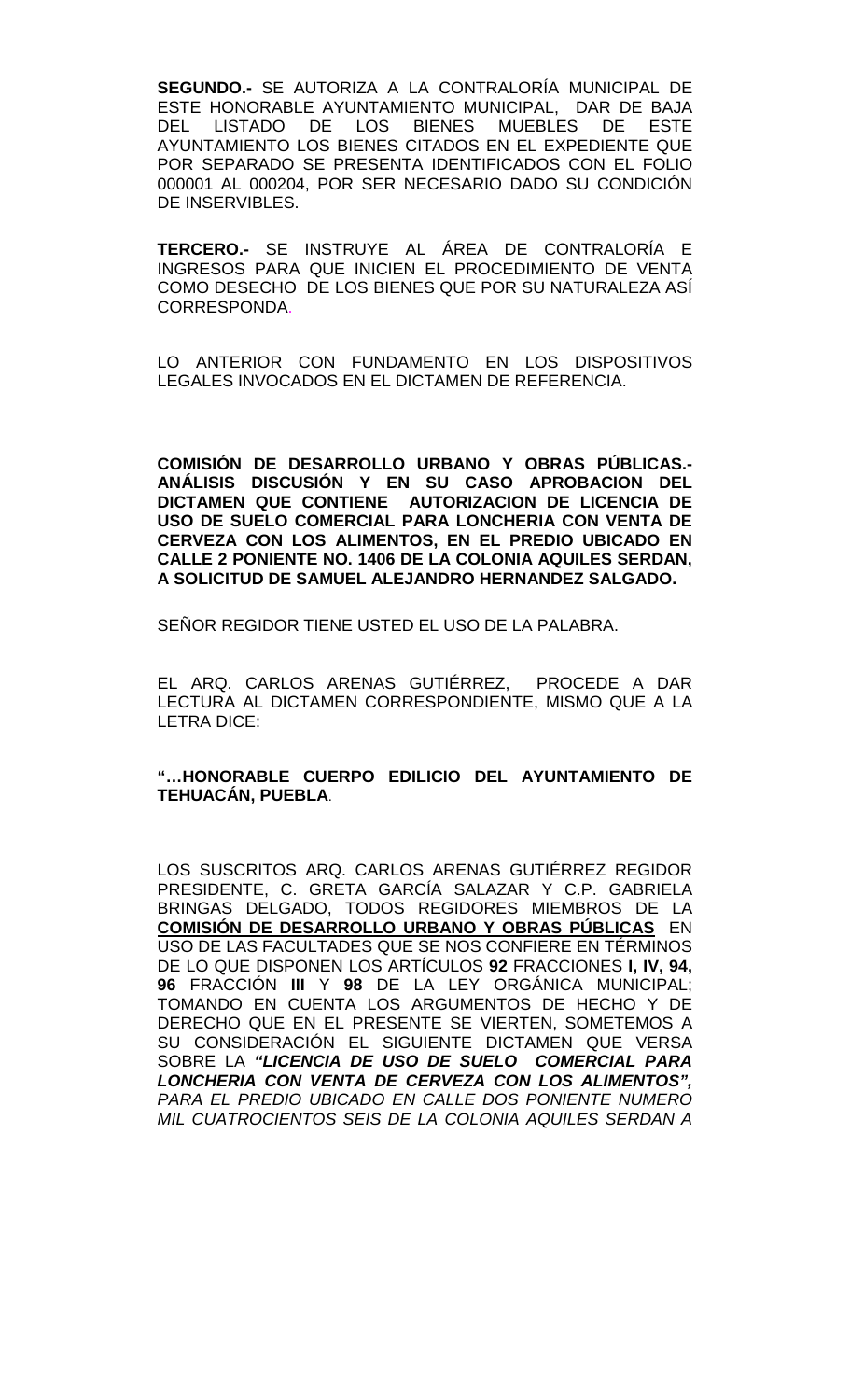*SOLICITUD DEL C. SAMUEL ALEJANDRO HERNÁNDEZ SALGADO, BASÁNDONOS* EN LOS SIGUIENTES:

### **A N T E C E D E N T E S**

**PRIMERO.-** QUE CON FECHA VEINTICUATRO DE ENERO DE DOS MIL TRECE, LA DIRECCIÓN DE DESARROLLO URBANO. MEDIANTE EL ESCRITO NUMERO TRESCIENTOS VEINTINUEVE, RECIBIÓ LA **SOLICITUD** DEL C. SAMUEL ALEJANDRO HERNÁNDEZ SALGADO, REFERENTE AL OTORGAMIENTO DE **LICENCIA DE USO DE**  SUELO COMERCIAL PARA LONCHERÍA **CERVEZA CON LOS ALIMENTOS** UBICADO EN DOS PONIENTE NUMERO MIL CUATROCIENTOS SEIS DE LA COLONIA AQUILES SERDAN.

**SEGUNDO.-** QUE CON FECHA TREINTA Y UNO DE ENERO DE DOS MIL TRECE, LA DIRECCIÓN DE DESARROLLO URBANO. EN SEGUIMIENTO AL TRAMITE CON FOLIO NUMERO TRESCIENTOS VEINTINUEVE, **DIO RESPUESTA** MEDIANTE OFICIO IDENTIFICADO CON NUMERO CIENTO NOVENTA Y OCHO, INFORMANDO QUE EL EXPEDIENTE **NO CUMPLÍA CON LOS REQUISITOS NECESARIOS** PARA PODER SER TOMADO EN CONSIDERACIÓN.

**TERCERO.-** QUE CON FECHA DIECIOCHO DE FEBRERO DE DOS MIL TRECE**,** LA DIRECCIÓN DE DESARROLLO URBANO. MEDIANTE EL ESCRITO NUMERO DOSCIENTOS NOVENTA Y CUATRO, RECIBIÓ LA SOLICITUD DEL C. SAMUEL ALEJANDRO HERNÁNDEZ SALGADO, EN RESPUESTA AL OFICIO NUMERO CIENTO NOVENTA Y OCHO EMITIDO POR ESTA DIRECCIÓN**,** EN LA CUAL **ANEXO LA DOCUMENTACIÓN SOLICITADA**.

### **C O N S I D E R A N D O**

**I.-** QUE ES OBLIGACIÓN DE ESTE HONORABLE AYUNTAMIENTO EN TÉRMINOS DE LO QUE DISPONEN LOS ARTÍCULOS **102, 103** Y **105** DE LA CONSTITUCIÓN POLÍTICA DEL ESTADO LIBRE Y SOBERANO DE PUEBLA, CUMPLIR Y HACER CUMPLIR LA CONSTITUCIÓN, LEYES Y REGLAMENTOS SECUNDARIOS QUE EMANEN DEL PACTO FEDERAL; ELLO EN ESTRICTO APEGO Y CONCORDANCIA EN LO DISPUESTO POR EL ARTÍCULO **115**  FRACCIÓN **V** DE LA PROPIA CONSTITUCIÓN POLÍTICA DE LOS ESTADOS UNIDOS MEXICANOS.

**II.-** QUE EN TÉRMINOS DE LO DISPUESTO POR LOS ARTÍCULOS **9**  FRACCIONES **I, III, X , XV,** Y PÁRRAFO ÚLTIMO DE LA LEY GENERAL DE ASENTAMIENTOS HUMANOS Y **78** FRACCIONES **XXXIX**, **XLI** DE LA LEY ORGÁNICA MUNICIPAL DEL ESTADO DE PUEBLA CORRESPONDE A ESTE MUNICIPIO EN EL ÁMBITO DE SU JURISDICCIÓN ENTRE OTROS, ADMINISTRAR LOS PLANES O PROGRAMAS DE DESARROLLO URBANO, DE CENTROS DE POBLACIÓN, ASÍ COMO EXPEDIR LAS AUTORIZACIONES, LICENCIAS O PERMISOS DE USO DE SUELO; EJERCIENDO SUS ATRIBUCIONES EN MATERIA DE DESARROLLO URBANO A TRAVÉS DE LOS CABILDOS DE LOS AYUNTAMIENTOS O CON EL CONTROL Y EVALUACIÓN DE ESTOS.

**III.-** QUE EL ARTÍCULO **92** EN SUS FRACCIONES **III, IV**, Y **V** DE LA LEY ORGÁNICA MUNICIPAL DEL ESTADO DE PUEBLA; ESTABLECE QUE SON FACULTADES Y OBLIGACIONES DE LOS REGIDORES DELIBERAR Y DECIDIR SOBRE LOS ASUNTOS QUE LE COMPETEN AL AYUNTAMIENTO, FORMAR PARTE DE LAS COMISIÓNES PARA LAS QUE FUEREN DESIGNADOS POR ÉSTE Y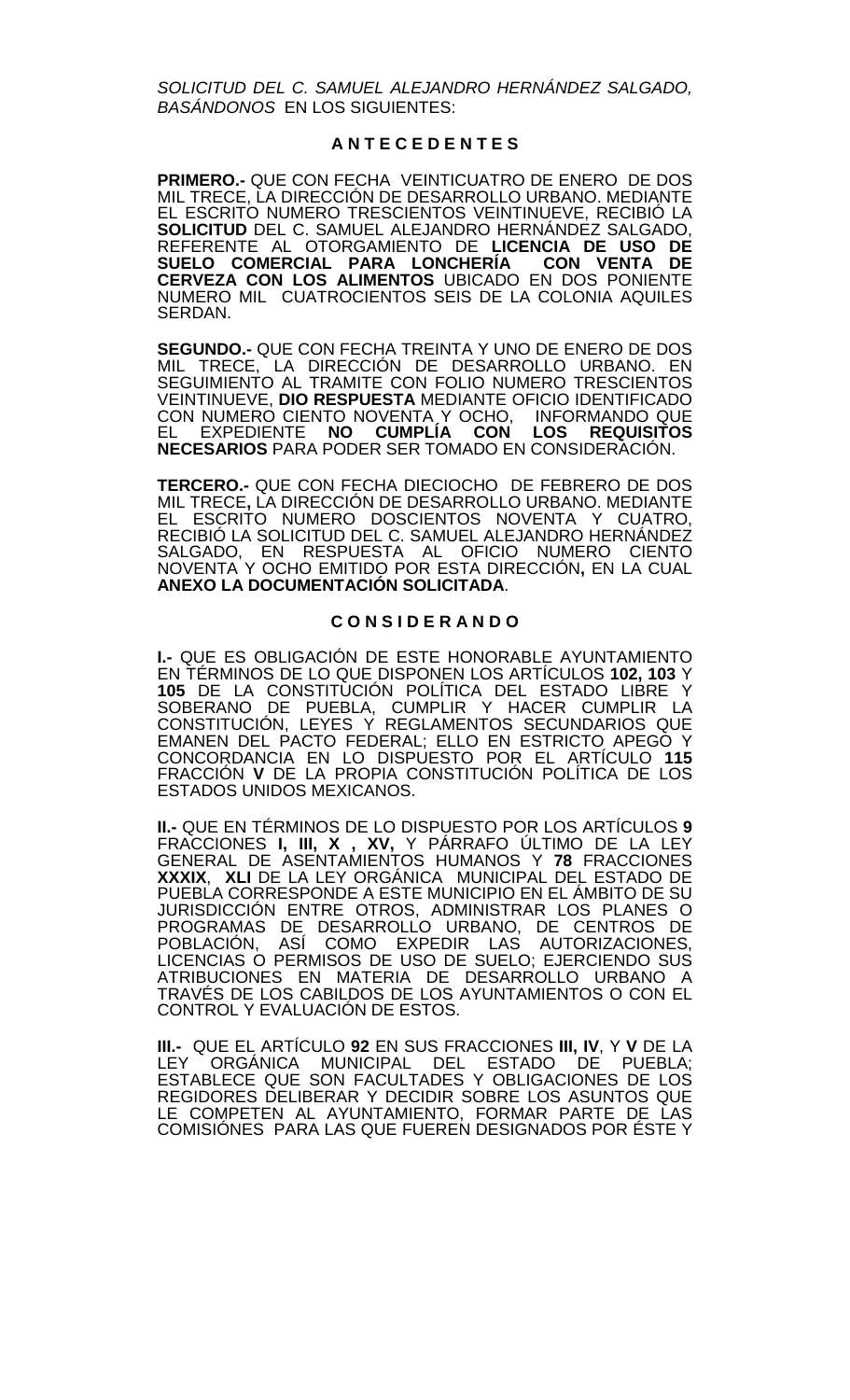DICTAMINAR E INFORMAR SOBRE LOS ASUNTOS QUE SE LES ENCOMIENDE; DISPOSICIÓN QUE SE ARTICULA CON EL ARTICULO **96** FRACCIÓN **III** DE ESA PROPIA LEY, LA QUE ESTABLECE QUE DENTRO DE LAS COMISIÓNES PERMANENTES DE REGIDORES SE ENCUENTRAN LAS DE DESARROLLO URBANO Y OBRAS PÚBLICAS, MISMAS DE LAS QUE FORMAMOS PARTE LOS SUSCRITOS Y QUE DEBERÁ ANALIZAR, DISCUTIR Y PROPONER SOBRE LOS ASUNTOS COMPRENDIDOS EN ESAS MATERIAS.

**IV.-** Q U E CONFORME A LO ESTABLECIDO EN EL NUMERAL 18 DEL REGLAMENTO DE CONSTRUCCIONES DE ESTA CIUDAD, LA DIRECCIÓN DE DESARROLLO URBANO, ESTA FACULTADA PARA OTORGAR LAS LICENCIAS DE USO DE SUELO, APEGÁNDOSE PARA ELLO EN LOS LINEAMIENTOS QUE EN MATERIA DE DESARROLLO URBANO RIGEN EN EL MUNICIPIO. POR LO QUE UNA VEZ AUTORIZADO EL PRESENTE DICTAMEN, **DEBERÁ CUMPLIRSE** CON LO ESTABLECIDO EN LOS SIGUIENTES LINEAMIENTOS:

1.- REGLAMENTO DE CONSTRUCCIONES PARA EL MUNICIPIO DE CON ESPECIAL ATENCIÓN A LAS TEHUACÁN, PUEBLA, CO<br>SIGUIENTES DISPOSICIONES:

A).-COEFICIENTE DE OCUPACIÓN DE SUELO (COS) DE 0.8 Y COEFICIENTE DE UTILIZACIÓN DE SUELO (CUS) DE 2.4

B).-PARA TODA OBRA DE REMODELACIÓN, INFRAESTRUCTURA, Y COLOCACIÓN DE ANUNCIOS, DEBERÁ CONTAR CON LICENCIA DE LA DIRECCIÓN DE DESARROLLO URBANO.

C).- NO COLOCAR NINGÚN TIPO DE ANUNCIO Y/O PROPAGANDA EN VÍA PUBLICA, EXCEPTO LOS QUE ESTA DIRECCIÓN AUTORICE POR ESCRITO.

D).-NO SE PERMITIRÁ LA EXHIBICIÓN O VENTA DE SU PRODUCTO EN LA VÍA PÚBLICA.

E).- SERVICIOS SANITARIOS QUE SE REQUIERAN TANTO PARA HOMBRES COMO PARA MUJERES

2.- REGLAMENTO PARA EL MEJORAMIENTO Y PROTECCIÓN DE LA IMAGEN URBANA DE TEHUACÁN, PUEBLA.

3.- NORMATIVIDAD EN MATERIA DE SEGURIDAD E HIGIENE,<br>EMITIDA POR LA SECRETARÍA DEL TRABAJO Y PREVISIÓN SOCIAL (S.T.P.S), ASÍ COMO DE LA SECRETARIA DE SALUD.

4.- REGLAMENTO PARA EL FUNCIONAMIENTO DE ESTABLECIMIENTOS CON VENTA DE BEBIDAS ALCOHÓLICAS, SERVICIO DE HOSPEDAJE Y CELEBRACIÓN DE ESPECTÁCULOS PÚBLICOS EN LA CIUDAD DE TEHUACÁN, PUE.

5.- REGLAMENTO MUNICIPAL DE PROTECCIÓN AMBIENTAL PARA EL MUNICIPIO DE TEHUACÁN, PUEBLA. ASÍ COMO LINEAMIENTOS AMBIENTALES QUE DETERMINE LA DIRECCIÓN DE ECOLOGÍA.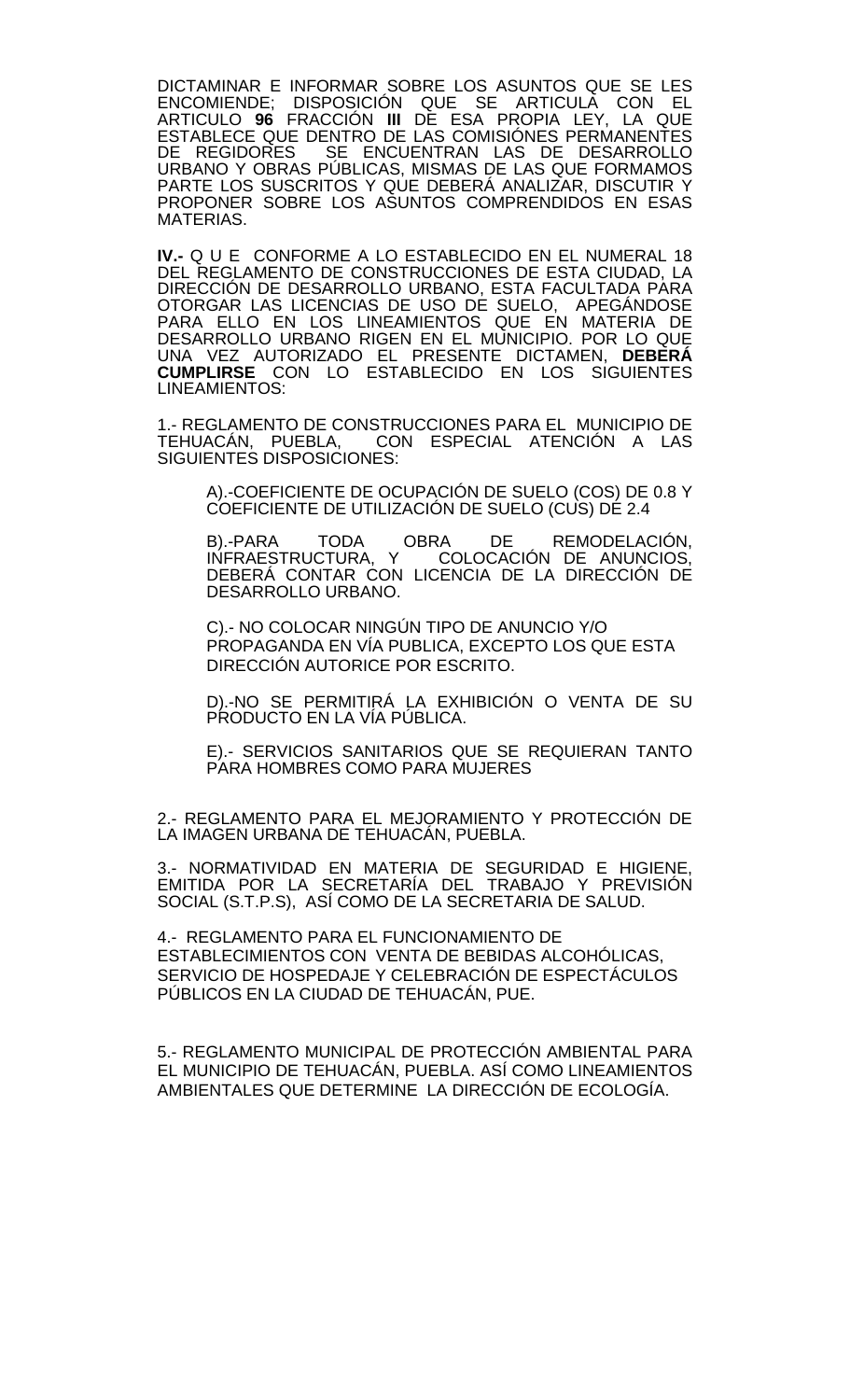TOMANDO EN CUENTA LAS SIGUIENTES ENCOMIENDAS

1.- LICENCIA DE FUNCIONAMIENTO Y CEDULA DE EMPADRONAMIENTO ACTUALIZADAS.

2.- NO PODRÁ FUNCIONAR COMO CANTINA O CABARET.

3.- NO DEBERÁ HABER PUERTA QUE COMUNIQUE AL INTERIOR DE ALGÚN OTRO INMUEBLE.

4.- RESPETAR LAS MEDIDAS DE PREVENÇION Y COMBATE A CONTINGENCIAS, QUE SENALE\_LA DIRECCIÓN DE PROTECCIÓN CIVIL DE ESTE MUNICIPIO. CON ESPECIAL ATENCIÓN A LAS SIGUIENTES DISPOSICIONES:

A).- LAS SALIDAS DE EMERGENCIA DEBERÁN ESTAR DISTRIBUIDAS EN LUGAR, NÚMERO Y TAMAÑO SUFICIENTE, DE ACUERDO A LA CAPACIDAD DEL LUGAR, PARA QUE ESTE PUEDA SER DESALOJADO TOTALMENTE EN 3 MINUTOS.

B).- LAS CONEXIONES ELÉCTRICAS DEBERÁN SER REVISADAS COMO MÍNIMO UNA VEZ AL AÑO, PARA EVITAR SOBRECARGAS.

C).-CONDICIONES DE SEGURIDAD EN INSTALACIÓN DE GAS L.P.

5.- DEBERÁ CONTAR CON UN CONVENIO CON EL ORGANISMO OPERADOR DE LOS SERVICIOS DE LIMPIA DE TEHUACÁN (OOSELITE) PARA LA DISPOSICIÓN ADECUADA DE LOS RESIDUOS SÓLIDOS MUNICIPALES.

6.- TENER LA FACTIBILIDAD DE CONSUMO DE AGUA POTABLE Y PERMISO DE DESCARGA, EMITIDA POR EL ORGANISMO<br>OPERADOR DEL SERVICIO DE AGUA POTABLE Y OPERADOR DEL SERVICIO DE ALCANTARILLADO DE TEHUACÁN (OOSAPAT)

7.-SUFICIENTE VENTILACIÓN NATURAL Y/O ARTIFICIAL, NO SE PERMITIRÁN CONCENTRACIONES DE BIÓXIDO DE CARBONO MAYORES A 500 PARTES POR MILLÓN.

8.-CON ÁREA DE ESTACIONAMIENTO EN CASO DE NO CONTAR CON EL SERVICIO DEBERÁ REALIZAR CONTRATO CON EL ESTACIONAMIENTO MAS CERCANO PARA PRESTAR DICHO SERVICIO.

9.- NO SE PODRÁ DAR NINGÚN OTRO GIRO MÁS QUE EL ESPECIFICADO EN EL PRESENTE ACUERDO. (LONCHERÍA CON VENTA DE CERVEZA CON LOS ALIMENTOS)

10.- Y LAS DEMÁS QUE CONFORME A LA REGLAMENTACIÓN URBANA SEAN NECESARIAS.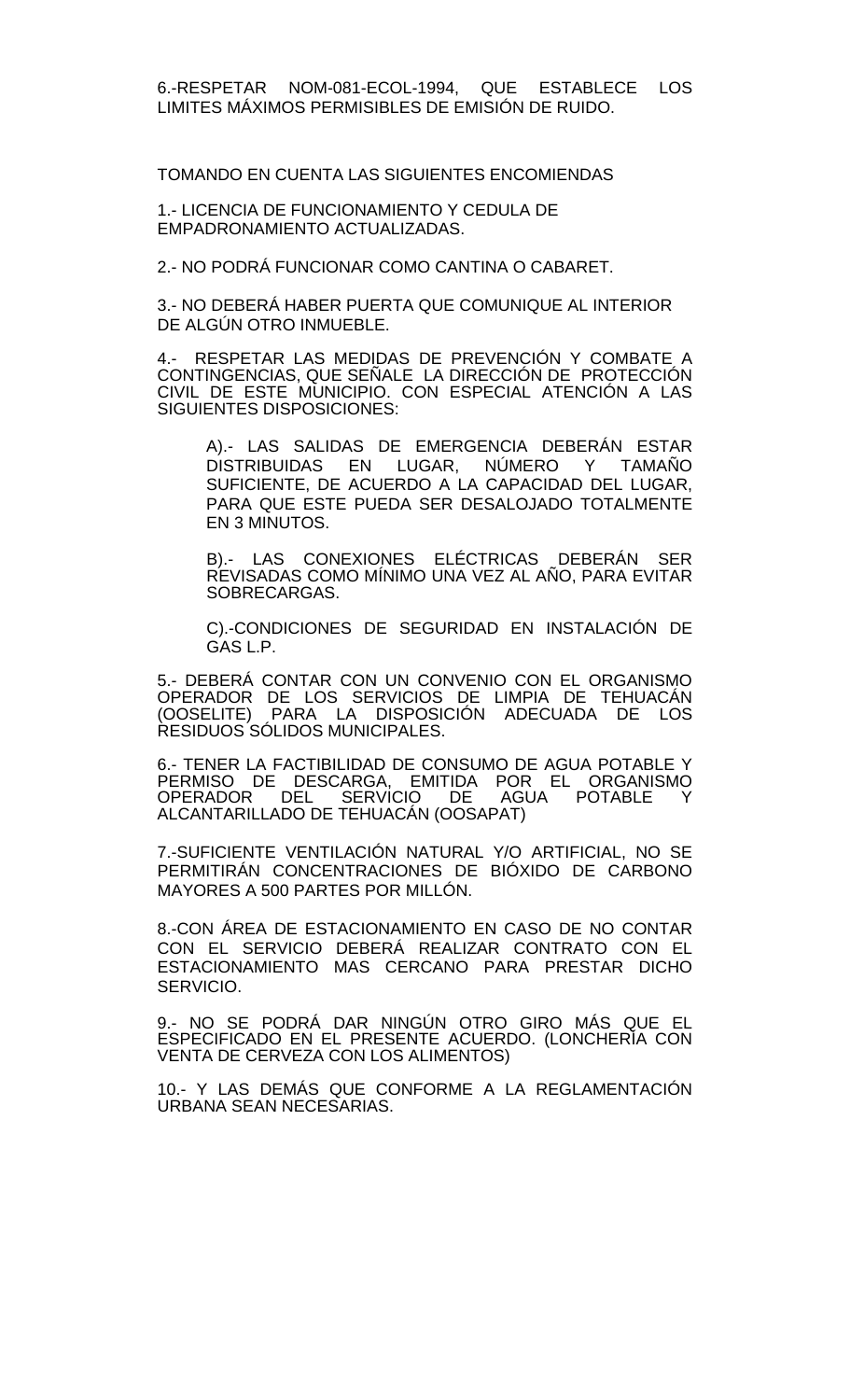ES PRECISO DESTACAR QUE ESTA CONSTANCIA NO ES DEFINITIVA Y NO CREA NINGÚN DERECHO REAL O ACCESORIO, QUEDANDO ENTENDIDO QUE DE EXISTIR MOLESTIAS Y/O DESACUERDO POR PARTE DE VECINOS, SE IMPONDRÁN LAS MEDIDAS QUE EL INTERÉS SOCIAL ASÍ DETERMINE, RESULTANDO PROCEDENTE LA CANCELACIÓN DEL USO DE SUELO RESPECTIVO. ASÍ MISMO, SE HACE EL APERCIBIMIENTO QUE EN CASO DE NO CUMPLIR CON LAS CONDICIONANTES ESTABLECIDAS, LA CONSTANCIA DE USO DE SUELO NO PODRÁ SER RENOVADA NI PRORROGADA, HACIÉNDOSE ACREEDORES LOS PARTICULARES A LAS SANCIONES PERTINENTES Y/O CANCELACIÓN DE LA CONSTANCIA EXPEDIDA.

**V**.- QUE EL ARTÍCULO 18 DEL REGLAMENTO DE CONSTRUCCIONES DEL MUNICIPIO DE TEHUACÁN, PUEBLA; DISPONE ADEMÁS, QUE ES FACULTAD DISCRECIONAL DE LA DIRECCIÓN DE DESARROLLO URBANO, FIJAR LA VIGENCIA DE LAS CONSTANCIAS DE USO DE SUELO; EN ESE CONTEXTO, ES DE PRECISAR QUE EN CASO PROCEDENTE, SE DEBERÁ FIJAR<br>EN LA CONSTANCIA RESPECTIVA DE *"LICENCIA DE USO DE* EN LA CONSTANCIA RESPECTIVA DE *"LICENCIA DE USO DE SUELO COMERCIAL PARA LONCHERÍA CON VENTA DE CERVEZA CON LOS ALIMENTOS", TENIENDO UNA VI*GENCIA DE *SEIS MESES*, PARA EL INMUEBLE UBICADO EN CALLE **DOS PONIENTE NUMERO MIL CUATROCIENTOS SEIS DE LA COLONIA AQUILES SERDAN***.* POR LO ANTES EXPUESTO EN LOS PUNTOS DE HECHO Y DE DERECHO QUE EN EL CUERPO DEL PRESENTE DICTAMEN SE VIERTEN, EN USO DE LAS FACULTADES CONFERIDAS, SOMETEMOS A CONSIDERACIÓN DE ESTE HONORABLE CUERPO EDILICIO EL SIGUIENTE:

## **D I C T A M E N**

*ÚNICO.- SE APRUEBE EL OTORGAMIENTO Y EXPEDICIÓN DE LICENCIA DE USO DE SUELO, ESPECÍFICAMENTE PARA "LONCHERÍA CON VENTA DE CERVEZA CON LOS ALIMENTOS", CUYA INSTALACIÓN Y FUNCIONAMIENTO SE PRETENDE EN EL INMUEBLE UBICADO EN CALLE DOS PONIENTE NUMERO MIL CUATROCIENTOS SEIS DE LA COLONIA AQUILES SERDAN; TODA VEZ QUE TAL Y COMO SE HA PLASMADO EN EL CUERPO DEL PRESENTE DICTAMEN, EL USO PRETENDIDO ES COMPATIBLE CON LA ZONIFICACIÓN DE ACUERDO A LO ESTABLECIDO EN EL PROGRAMA ACTUAL DE DESARROLLO URBANO SUSTENTABLE DEL CENTRO DE POBLACIÓN DE ESTA CIUDAD.-* **COMISIÓN DE DESARROLLO URBANO Y OBRAS PÚBLICAS.- TEHUACÁN, PUEBLA A DIECINUEVE DE FEBRERO DE DOS MIL TRECE.- ARQ. CARLOS ARENAS GUTIÉRREZ.- REGIDOR PRESIDENTE.- C. GRETA GARCÍA SALAZAR.- REGIDOR MIEMBRO.- C.P. GABRIELA BRINGAS DELGADO.- REGIDOR MIEMBRO.- FIRMAS ILEGIBLES".**

SEÑOR PRESIDENTE MUNICIPAL, REGIDORES Y SINDICO MUNICIPAL, EN VOTACIÓN SE LES CONSULTA SI SE APRUEBA LA PROPUESTA PRESENTADA EN CUESTIÓN, LOS QUE ESTÉN POR LA AFIRMATIVA SÍRVANSE MANIFESTARLO LEVANTANDO LA MANO.

HABIÉNDOSE ANALIZADO AMPLIAMENTE EL CONTENIDO DEL DICTAMEN DE REFERENCIA, POR MAYORÍA CON 11 VOTOS, POR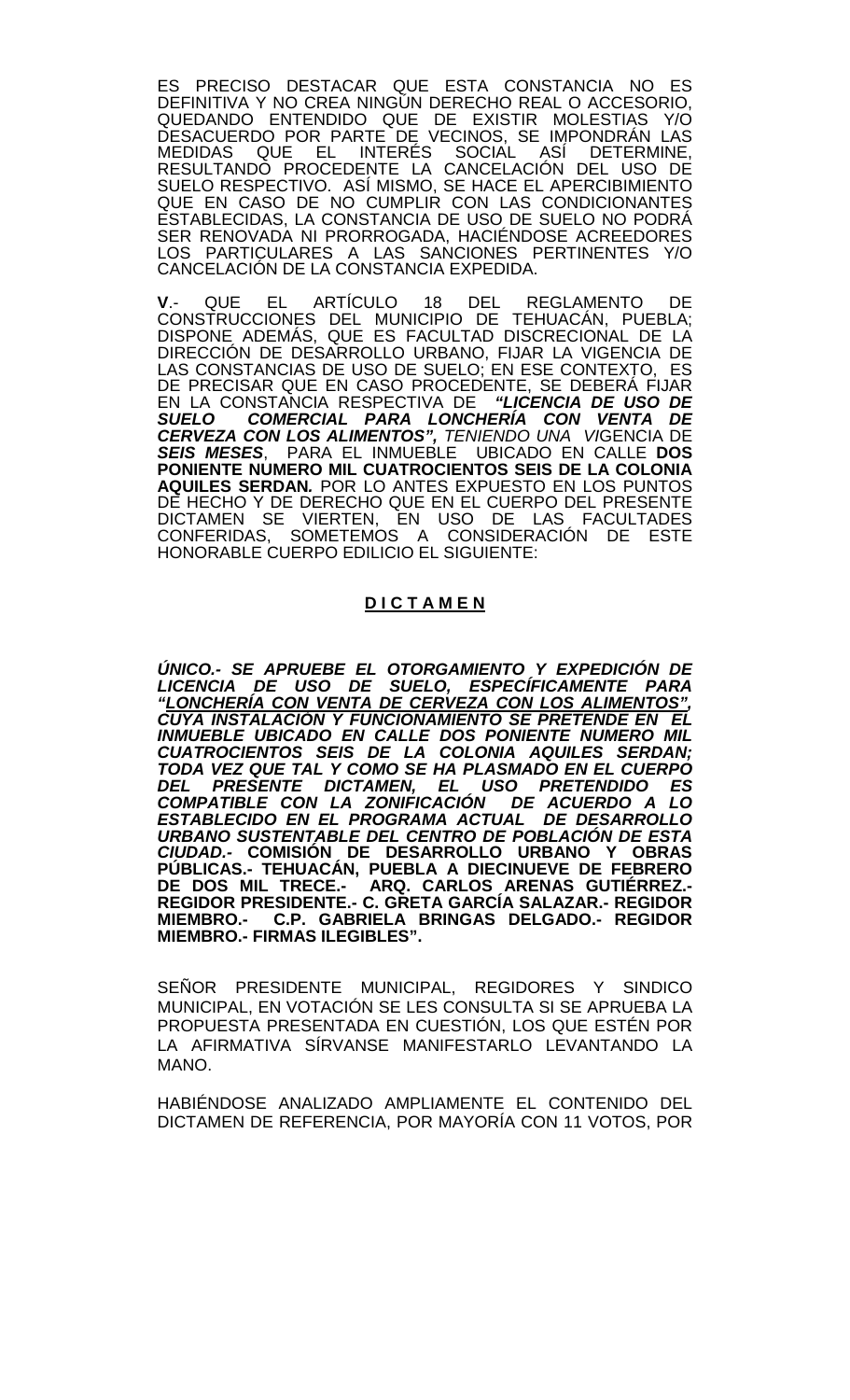PARTE DE LOS INTEGRANTES DEL HONORABLE CABILDO, SE DETERMINA EL SIGUIENTE:

## **A C U E R D O**

**SE DETERMINA QUE SE REGRESE EL DICTAMEN DE REFERENCIA, A LA COMISIÓN DE DESARROLLO URBANO Y OBRAS PÚBLICAS, PARA SU ANÁLISIS Y REVISIÓN Y EN SU MOMENTO SI LO CONSIDERAN CONVENIENTE NUEVAMENTE LO PASEN AL CABILDO.**

**COMISIÓN DE DESARROLLO URBANO Y OBRAS PÚBLICAS.- ANÁLISIS DISCUSIÓN Y EN SU CASO APROBACIÓN DEL DICTAMEN QUE CONTIENE AUTORIZACION DE LICENCIA DE USO DE SUELO PARA LONCHERIA CON VENTA DE CERVEZA CON LOS ALIMENTOS PARA EL PREDIO UBICADO EN CALLE SEXTA DE DANIEL GONZALEZ NO. 1304 DE LA COLONIA 24 DE FEBRERO.**

SEÑOR REGIDOR TIENE USTED EL USO DE LA PALABRA.

EL ARQ. CARLOS ARENAS GUTIÉRREZ, PROCEDE A DAR LECTURA AL DICTAMEN CORRESPONDIENTE, MISMO QUE A LA LETRA DICE:

### **"…HONORABLE CUERPO EDILICIO DEL AYUNTAMIENTO DE TEHUACÁN, PUEBLA**.

LOS SUSCRITOS ARQ. CARLOS ARENAS GUTIÉRREZ REGIDOR PRESIDENTE, C. GRETA GARCÍA SALAZAR Y C.P. GABRIELA BRINGAS DELGADO, TODOS REGIDORES MIEMBROS DE LA **COMISIÓN DE DESARROLLO URBANO Y OBRAS PÚBLICAS** EN USO DE LAS FACULTADES QUE SE NOS CONFIERE EN TÉRMINOS DE LO QUE DISPONEN LOS ARTÍCULOS **92** FRACCIONES **I, IV, 94, 96** FRACCIÓN **III** Y **98** DE LA LEY ORGÁNICA MUNICIPAL; TOMANDO EN CUENTA LOS ARGUMENTOS DE HECHO Y DE DERECHO QUE EN EL PRESENTE SE VIERTEN, SOMETEMOS A SU CONSIDERACIÓN EL SIGUIENTE DICTÁMEN QUE VERSA SOBRE LA *"APROBACIÓN DE LICENCIA DE USO DE SUELO PARA LONCHERÍA CON VENTA DE CERVEZA CON LOS ALIMENTOS, PARA EL PREDIO UBICADO EN CALLE SEXTA DE DANIEL GONZÁLEZ CON NÚMERO OFICIAL MIL TRECIENTOS CUATRO, PERTENECIENTE A LA COLONIA VEINTICUATRO DE FEBRERO DE ESTA CIUDAD, CON UNA SUPERFICIE DE VEINTIOCHO METROS CUADRADOS ",* A SOLICITUD DE JAVIER DE JESÚS FLORES; BASÁNDONOS EN LOS SIGUIENTES:

### **A N T E C E D E N T E S**

**PRIMERO.-** QUE CON FECHA DIECINUEVE DE JUNIO DE DOS MIL DOCE**,** EL C. JAVIER DE JESÚS FLORES, MEDIANTE ESCRITO CON NUMERO DE FOLIO 2442/2012, SOLICITA ANTE LA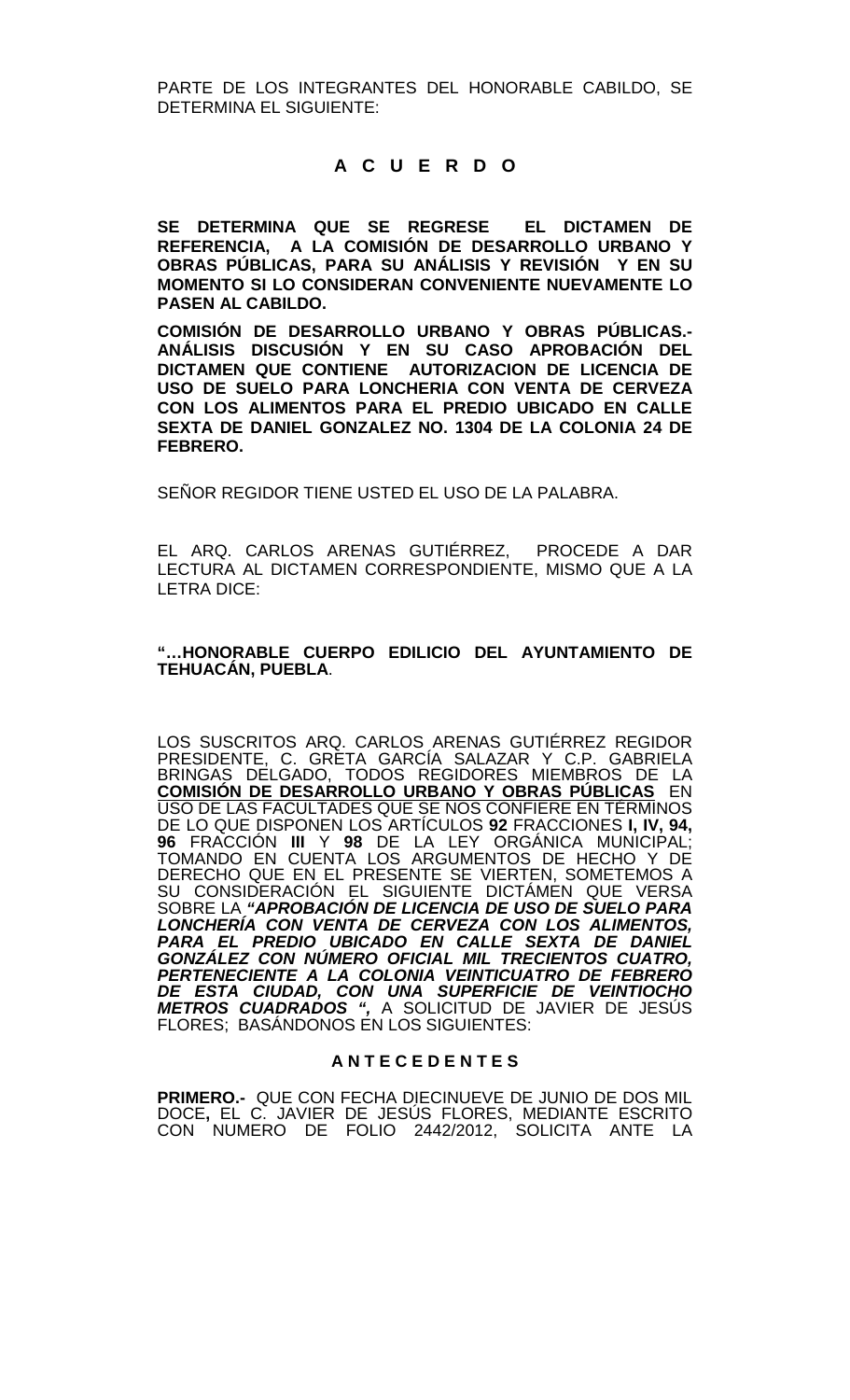DIRECCIÓN DE DESARROLLO URBANO LA OPINIÓN DE LICENCIA <u>DE USO DE SUELO</u> CON GIRO COMERCIAL DE UNA "LONCHERIA CON VENTA DE CERVEZA CON LOS ALIMENTOS", PARA EL PREDIO UBICADO EN CALLE SEXTA DE DANIEL GONZÁLEZ CON NÚMERO OFICIAL MIL TRESCIENTOS CUATRO, PERTENECIENTE A LA COLONIA VEINTICUATRO DE FEBRERO DE ESTA CIUDAD.

**SEGUNDO.-** QUE CON FECHA VEINTE DE MAYO DE DOS MIL DOCE Y NUMERO DE OFICIO 1412, LA DIRECCIÓN DE DESARROLLO URBANO, EMITIÓ RESPUESTA FAVORABLE A LA <u>SOLICITUD</u> DEL C. JAVIER DE JESUS FLORES, <u>EN OPINION</u> A LA LICENCIA DE USO DE SUELO SOLICITADA, POR ENCONTRARSE EN EL ÁREA ACTUAL DE ZONIFICACIÓN SECUNDARIA H2 , HABITACIONAL MEDIA, CON USO DE SUELO MIXTO, CON POLÍTICA DE CONSERVACIÓN Y MEJORAMIENTO, Y DE ACUERDO AL APROVECHAMIENTO QUE SE PRETENDE CONFORME AL USO DE SUELO ESPECÍFICAMENTE PARA "LONCHERÍA CON VENTA DE CERVEZA CON LOS ALIMENTOS", ES COMPATIBLE CONDICIONADO CON LA ZONIFICACIÓN EXISTENTE.

**TERCERO.-** QUE CON FECHA UNO DE SEPTIEMBRE DE DOS MIL DOCE Y NÚMERO DE FOLIO 004067, LA DIRECCIÓN DE DESARROLLO URBANO, RECIBE POR PARTE DEL C. JAVIER DE JESÚS FLORES**,** LA SOLICITUD PARA LA LICENCIA DE USO DE <u>SUELO CON GIRO COMERCIAL</u> PARA "LONCHERIA CON VENTA DE CERVEZA CON LOS ALIMENTOS", PARA EL PREDIO UBICADO EN CALLE SEXTA DE DANIEL GONZÁLEZ CON NÚMERO OFICIAL MIL TRESCIENTOS CUATRO, PERTENECIENTE A LA COLONIA VEINTICUATRO DE FEBRERO DE ESTA CIUDAD; ANEXANDO A SU PETICION, OFICIO DE RESPUESTA DE OPINION FAVORABLE DE USO DE SUELO, COPIA DE IDENTIFICACIÓN OFICIAL IFE, COPIA DEL IMPUESTO PREDIAL 2012, CROQUIS DE UBICACIÓN,<br>CROQUIS, DE DISTRIBUCIÓN INTERIOR, IMÁGENES FOTOGRÁFICAS INTERIORES Y EXTERIORES DEL LOCAL, DICTAMEN DE FACTIBILIDAD AMBIENTAL CON NUMERO DE<br>OFICIO CPEA-586/2012, ACTA CIRCUNSTANCIADA EMITIDA POR OFICIO CPEA-586/2012, ACTA CIRCUNSTANCIADA EMITIDA POR<br>LA DIRECCIÓN DE MEDIO AMBIENTE Y ECOLOGÍA, CONSTANCIA DE CAPACITACIÓN POR PARTE DE LA DIRECCIÓN DE PROTECCIÓN CIVIL Y BOMBEROS CON OFICIO NO. 771/2012, CARTA DE CONFORMIDAD EMITIDO POR EL DIRECTOR DE LA ESCUELA PRIMARIA BRAULIO RODRÍGUEZ, CARTA DE CONFORMIDAD SUSCRITA POR LOS VECINOS DE LA CALLE SEXTA DE DANIEL GONZÁLEZ DE LA COLONIA VEINTICUATRO DE FEBRERO, DONDE MANIFIESTAN QUE NO EXISTE INCONFORMIDAD PARA LA INSTALACIÓN DE UNA LONCHERÍA CON VENTA DE CERVEZA EN LOS ALIMENTOS, CONVENIO CON OOSELITE PARA LA DISPOSICIÓN DE RESIDUOS SÓLIDOS, RECIBOS DE COBRO DE SERVICIOS DE AGUA POTABLE Y ALCANTARILLADO DE OOSAPAT, RECIBO DE PAGO DE CFE A NOMBRE DE JAVIER DE JESÚS FLORES, COPIA DE LA <u>ESCRITURA A NOMBRE DEL SENOR AURELIO DE JESUS</u> <u>MONTALVO CON NOMBRAMIENTO DE JAVIER DE JESUS FLORES</u> <u>COMO ALBACEA PROVISIONAL DENTRO DE LA SUCESION</u> INTESTAMENTARIA.

**CUARTO.-** QUE CON FECHA CINCO DE NOVIEMBRE DE DOS MIL DOCE Y NUMERO DE OFICIO 2135, LA DIRECCIÓN DE DESARROLLO URBANO, <u>DA CONTESTACIÓN, EN RESPUESTA A</u> LA SOLICITUD DEL C. JAVIER DE JESÚS FLORES, INFORMANDO TODA VEZ QUE DEL ESTUDIO DEL EXPEDIENTE, SE ADVIERTE <u>QUE NO SE ANEXA LA ACREDITACIÓN DE PROPIEDAD,</u> YA QUE LOS DOCUMENTOS QUE PRESENTA SOLO LO ACREDITA COMO ALBACEA PROVISIONAL, POR LO QUE NO ESTA EN POSIBILIDAD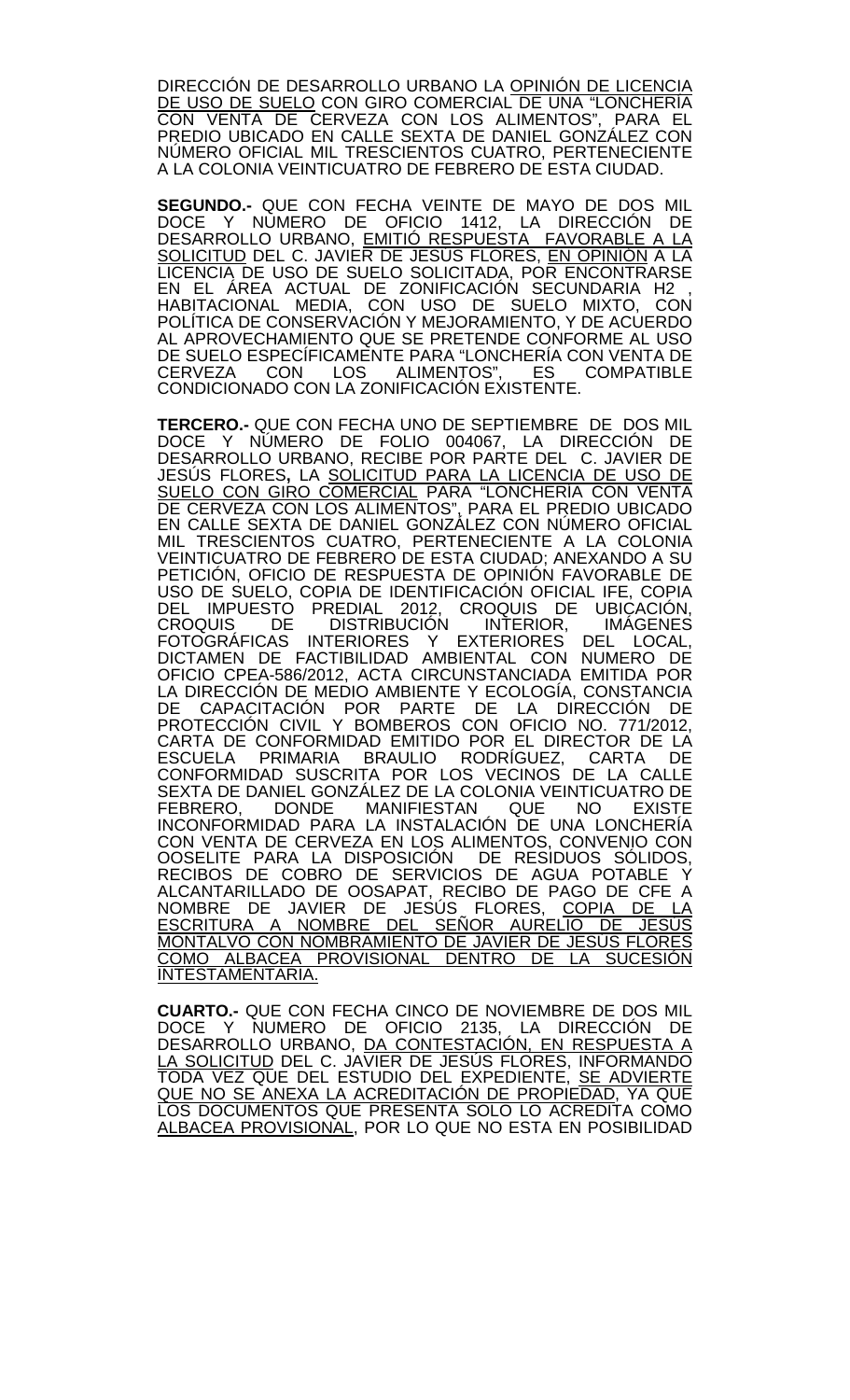DE DAR SEGUIMIENTO A SU SOLICITUD, HACIÉNDOLE LA DEVOLUCIÓN DE LOS DOCUMENTOS PRESENTADOS PARA ESTE FIN.

**QUINTO.-** QUE CON FECHA SEIS DE DICIEMBRE DE DOS MIL DOCE Y FOLIO NUMERO 002204 LA DIRECCIÓN DE DESARROLLO URBANO, RECIBE POR PARTE DEL C. JAVIER DE JESÚS FLORES**,** LA SOLICITUD PARA LA LICENCIA DE USO DE SUELO CON GIRO <u>COMERCIAL</u> DE UNA "LONCHERIA CON VENTA DE CERVEZA CON LOS ALIMENTOS", PARA EL PREDIO UBICADO EN CALLE SEXTA DE DANIEL GONZÁLEZ CON NÚMERO OFICIAL MIL TRESCIENTOS CUATRO, PERTENECIENTE A LA COLONIA VEINTICUATRO DE FEBRERO DE ESTA CIUDAD. <u>EXHIBIENDO COPIA CERTIFICADA</u> <u>ANTE EL NOTARIO PUBLICO LICENCIADO RAUL LANDINI</u> CISNEROS DE LA RESOLUCIÓN EN LA QUE SE LE NOMBRA <u>ALBACEA DEFINITIVO, </u>CON LO CUAL, UNA VEZ QUE HA CUMPLIDO CON LOS LINEAMIENTOS REQUERIDOS, EL EXPEDIENTE QUEDA POSIBILITADO PARA SEGUIR EN PROCEDIMIENTO.

### **C O N S I D E R A N D O**

**I.-** QUE ES OBLIGACIÓN DE ESTE HONORABLE AYUNTAMIENTO EN TÉRMINOS DE LO QUE DISPONEN LOS ARTÍCULOS **102, 103** Y **105** DE LA CONSTITUCIÓN POLÍTICA DEL ESTADO LIBRE Y SOBERANO DE PUEBLA, CUMPLIR Y HACER CUMPLIR LA CONSTITUCIÓN, LEYES Y REGLAMENTOS SECUNDARIOS QUE EMANEN DEL PACTO FEDERAL; ELLO EN ESTRICTO APEGO Y CONCORDANCIA EN LO DISPUESTO POR EL ARTÍCULO **115**  FRACCIÓN **V** DE LA PROPIA CONSTITUCIÓN POLÍTICA DE LOS ESTADOS UNIDOS MEXICANOS.

**II.-** QUE EN TÉRMINOS DE LO DISPUESTO POR EL ARTICULO **9**  FRACCIONES **I, III, X , XV** Y PÁRRAFO ÚLTIMO DE LA LEY GENERAL DE ASENTAMIENTOS HUMANOS; CORRESPONDE A ESTE MUNICIPIO EN EL ÁMBITO DE SU JURISDICCIÓN ENTRE OTROS, EL ADMINISTRAR LOS PLANES O PROGRAMAS DE DESARROLLO URBANO, DE CENTROS DE POBLACIÓN, ASÍ COMO EXPEDIR LAS AUTORIZACIONES, LICENCIAS O PERMISOS DE USO DE SUELO; EJERCIENDO SUS ATRIBUCIONES EN MATERIA DE DESARROLLO URBANO A TRAVÉS DE LOS CABILDOS DE LOS AYUNTAMIENTOS O CON EL CONTROL Y EVALUACIÓN DE ESTOS,

**III.-** QUE EL ARTÍCULO **92** EN SUS FRACCIONES **III, IV**, Y **V** DE LA LEY ORGÁNICA MUNICIPAL DEL ESTADO DE PUEBLA; ESTABLECE QUE SON FACULTADES Y OBLIGACIONES DE LOS REGIDORES DELIBERAR Y DECIDIR SOBRE LOS ASUNTOS QUE LE COMPETEN AL AYUNTAMIENTO, FORMAR PARTE DE LAS COMISIÓNES PARA LAS QUE FUEREN DESIGNADOS POR ÉSTE Y DICTAMINAR E INFORMAR SOBRE LOS ASUNTOS QUE SE LES ENCOMIENDE; DISPOSICIÓN QUE SE ARTICULA CON EL ARTICULO **96** FRACCIÓN **III** DE ESA PROPIA LEY, LA QUE ESTABLECE QUE DENTRO DE LAS COMISIÓNES PERMANENTES<br>DE REGIDORES SE ENCUENTRAN LAS DE DESARROLLO SE ENCUENTRAN LAS DE DESARROLLO URBANO Y OBRAS PÚBLICAS, MISMAS DE LAS QUE FORMAMOS PARTE LOS SUSCRITOS Y QUE DEBERÁ ANALIZAR, DISCUTIR Y PROPONER SOBRE LOS ASUNTOS COMPRENDIDOS EN ESAS MATERIAS.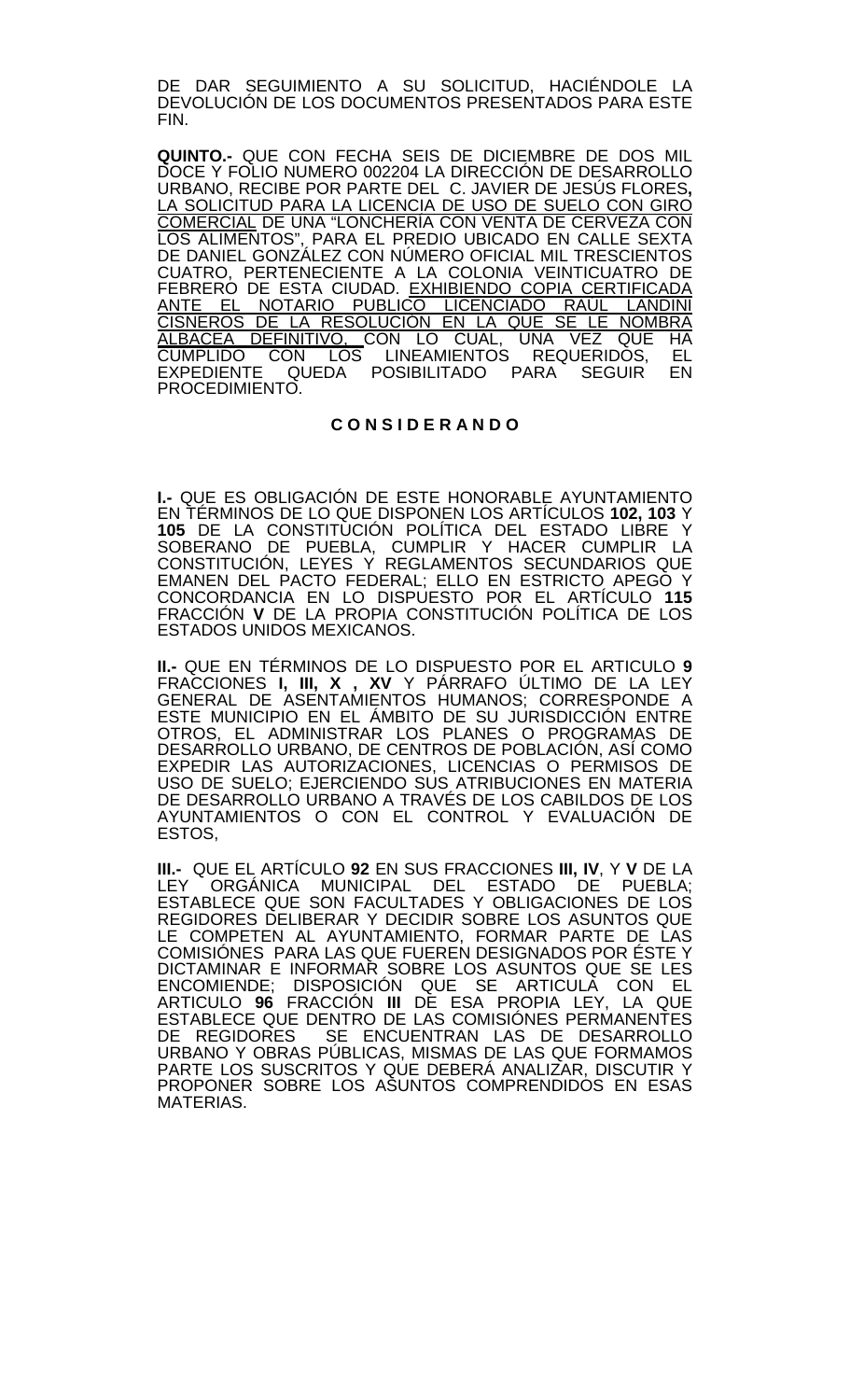**IV.-** Q U E LA DIRECCIÓN DE DESARROLLO URBANO, EN TERMINOS DE LAS FACULTADES QUE LE CONFIERE EL NUMERAL 18 DEL REGLAMENTO DE CONSTRUCCIONES DE ESTA CIUDAD, DE TEHUACÁN, PUEBLA; APEGÁNDOSE PARA ELLO EN LOS LINEAMIENTOS QUE EN MATERIA DE DESARROLLO URBANO RIGEN EN EL MUNICIPIO, ANALIZÓ EL EXPEDIENTE AFECTO A LA CAUSA, ENCONTRANDO QUE POR CUANTO HACE ÚNICA Y EXCLUSIVAMENTE AL **USO DE SUELO** PRETENDIDO PARA LA **"LICENCIA DE USO DE SUELO PARA LONCHERÍA CON VENTA DE CERVEZA EN LOS ALIMENTOS"**, **ES FACTIBLE**, CONFORME AL USO DE SUELO COMERCIAL, DE CONFORMIDAD CON LO CONTENIDO EN LA TABLA DE COMPATIBILIDAD DE USOS Y DESTINOS DEL PROGRAMA DE DESARROLLO URBANO SUSTENTABLE DEL CENTRO DE POBLACIÓN DE ESTA CIUDAD, ACTUALIZACIÓN DOS MIL ONCE, EN VIGENCIA; TODA VEZ QUE EL INMUEBLE UBICADO EN **CALLE SEXTA DE DANIEL GONZÁLEZ CON NÚMERO OFICIAL MIL TRESCIENTOS CUATRO, PERTENECIENTE A LA COLONIA VEINTICUATRO DE FEBRERO DE ESTA CIUDAD**, SE LOCALIZA EN UNA ÁREA ACTUAL DE ZONIFICACIÓN SECUNDARIA H2, HABITACIONAL MEDIA, CON USO DE SUELO MIXTO, CON POLÍTICA DE CONSERVACIÓN Y MEJORAMIENTO, Y DE ACUERDO AL APROVECHAMIENTO QUE SE PRETENDE, ES COMPATIBLE CONDICIONADO A CUMPLIR LOS SIGUIENTES LINEAMIENTOS:

1.- REGLAMENTO DE CONSTRUCCIONES PARA EL MUNICIPIO DE<br>TEHUACÁN, PUEBLA, CON ESPECIAL ATENCIÓN A LAS CON ESPECIAL ATENCIÓN A LAS SIGUIENTES DISPOSICIONES:

A).- SERVICIOS SANITARIOS QUE SE REQUIERAN.

B).- LAS CONEXIONES ELÉCTRICAS DEBERÁN SER REVISADAS COMO MÍNIMO UNA VEZ AL AÑO, PARA EVITAR SOBRECARGAS

2.- MEDIDAS DE PREVENCIÓN Y COMBATE A CONTINGENCIAS, QUE SEÑALE LA DIRECCIÓN DE PROTECCIÓN CIVIL DE ESTE MUNICIPIO.

3.- NORMATIVIDAD EN MATERIA DE SEGURIDAD E HIGIENE, EMITIDA POR LA SECRETARÍA DEL TRABAJO Y PREVISIÓN SOCIAL (S.T.P.S)

4.- CON AUTORIZACIÓN POR PARTE DE LA SECRETARÍA DE SALUBRIDAD Y ASISTENCIA.

5.- REGLAMENTO MUNICIPAL DE PROTECCIÓN AMBIENTAL PARA EL MUNICIPIO DE TEHUACÁN, PUEBLA.

6.- CONVENIO CON EL ORGANISMO OPERADOR DE LOS SERVICIOS, DE LIMPIA DE TEHUACAN (OOSELITE) PARA LA DISPOSICIÓN ADECUADA DE LOS RESIDUOS SÓLIDOS MUNICIPALES.

7.- FACTIBILIDAD DE CONSUMO DE AGUA POTABLE Y PERMISO DE DESCARGA, EMITIDA POR EL ORGANISMO OPERADOR DEL SERVICIO DE AGUA POTABLE Y ALCANTARILLADO DE TEHUACÁN (OOSAPAT)

8.- PARA TODA OBRA DE REMODELACION, INFRAESTRUCTURA,<br>Y COLOCACIÓN DE <sub>,</sub>ANUNCIOS, DEBERÁ CONTAR CON LICENCIA DE LA DIRECCIÓN DE DESARROLLO URBANO.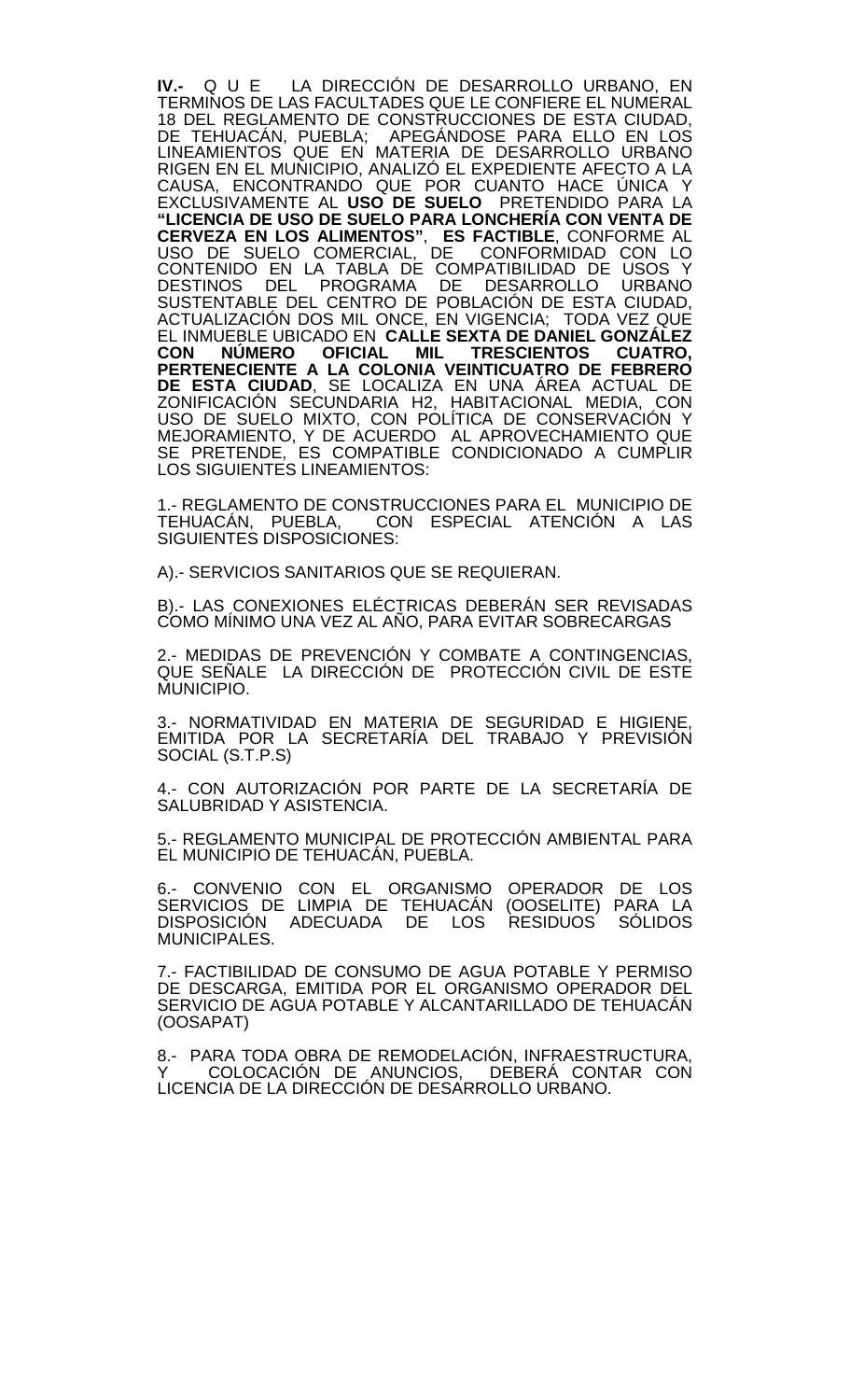9.- NO SE PERMITIRÁ LA EXHIBICIÓN O VENTA DE SU PRODUCTO EN LA VÍA PÚBLICA.

10.- REGLAMENTO PARA EL FUNCIONAMIENTO DE ESTABLECIMIENTOS CON VENTA DE BEBIDAS ALCOHÓLICAS, SERVICIO DE HOSPEDAJE Y CELEBRACIÓN DE ESPECTÁCULOS PÚBLICOS EN LA CIUDAD DE TEHUACÁN, PUE.

11.- NO SE PODRÁ DAR NINGÚN OTRO GIRO MÁS QUE EL ESPECIFICADO EN EL PRESENTE ACUERDO.

12.- Y LAS DEMÁS QUE CONFORME A LA REGLAMENTACIÓN URBANA SEAN NECESARIAS.

ES PRECISO DESTACAR QUE DE AUTORIZARSE LO SOLICITADO, ESTA CONSTANCIA NO ES DEFINITIVA Y NO CREA NINGÚN DERECHO REAL O ACCESORIO, QUEDANDO ENTENDIDO QUE DE EXISTIR MOLESTIAS Y/O DESACUERDO POR PARTE DE VECINOS, SE IMPONDRAN LAS MEDIDAS QUE EL INTERES SOCIAL ASÍ DETERMINE, RESULTANDO PROCEDENTE LA CANCELACIÓN DEL USO DE SUELO RESPECTIVO EN CASO DE SER OTORGADO. ASÍ MISMO, DICHA CONSTANCIA QUEDA SUJETA A QUE, DE NO CUMPLIR CON LAS CONDICIONANTES NUMERADAS ANTES DE SU VENCIMIENTO, LA MISMA NO PODRÁ SER RENOVADA, NI PRÓRROGADA, HACIÉNDOSE ACREEDORES LOS PARTICULARES A LAS SANCIONES PERTINENTES Y/O CANCELACIÓN DE LA CONSTANCIA EXPEDIDA.

**V**.- QUE EL ARTÍCULO 18 DEL REGLAMENTO DE CONSTRUCCIONES DEL MUNICIPIO DE TEHUACÁN, PUEBLA; DISPONE ADEMÁS, QUE ES FACULTAD DISCRECIONAL DE LA DIRECCIÓN DE DESARROLLO URBANO, FIJAR LA VIGENCIA DE LAS CONSTANCIAS DE USO DE SUELO; EN ESE CONTEXTO, ES DE PRECISAR QUE DE AUTORIZARSE LO SOLICITADO EN EL CUERPO DEL PRESENTE DICTAMEN, SE DEBERÁ FIJAR EN LA CONSTANCIA RESPECTIVA DE "*LICENCIA DE USO DE SUELO COMERCIAL PARA LONCHERÍA CON VENTA DE CERVEZA CON LOS ALIMENTOS"* UNA VIGENCIA POR *SEIS MESES;* PARA EL PREDIO UBICADO EN *CALLE SEXTA DE DANIEL GONZÁLEZ CON NÚMERO OFICIAL MIL TRESCIENTOS CUATRO, PERTENECIENTE A LA COLONIA VEINTICUATRO DE FEBRERO DE ESTA CIUDAD.*

POR LO ANTES EXPUESTO EN LOS PUNTOS DE HECHO Y DE DERECHO QUE EN EL CUERPO DEL PRESENTE DICTAMEN SE VIERTEN, EN USO DE LAS FACULTADES CONFERIDAS, SOMETEMOS A CONSIDERACIÓN DE ESTE HONORABLE CUERPO EDILICIO EL SIGUIENTE:

## **D I C T A M E N**

*ÚNICO.- SE APRUEBE EL OTORGAMIENTO Y EXPEDICIÓN DE LICENCIA DE USO DE SUELO, ESPECÍFICAMENTE PARA "LONCHERÍA CON VENTA DE CERVEZA CON LOS ALIMENTOS", CUYO FUNCIONAMIENTO SE PRETENDE EN EL PREDIO UBICADO EN CALLE SEXTA DE DANIEL GONZÁLEZ CON NÚMERO OFICIAL MIL TRESCIENTOS CUATRO, PERTENECIENTE A LA COLONIA VEINTICUATRO DE FEBRERO DE ESTA CIUDAD*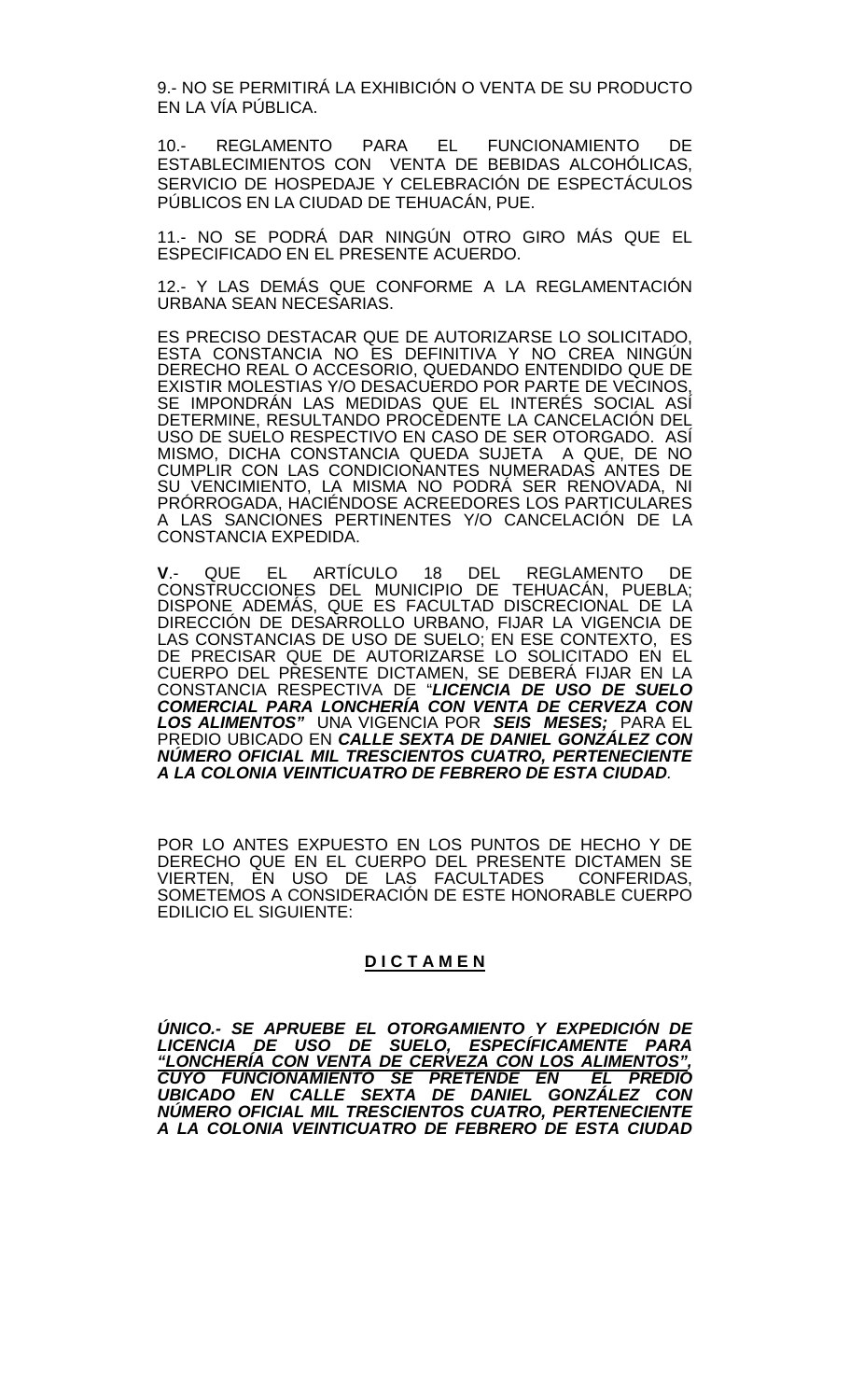*DE TEHUACÁN, PUEBLA; TODA VEZ QUE TAL Y COMO SE HA PLASMADO EN EL CUERPO DEL PRESENTE DICTAMEN, EL USO COMPATIBLE CON LA ESTABLECIDA EN EL PROGRAMA ACTUAL DE DESARROLLO URBANO SUSTENTABLE DEL CENTRO DE POBLACIÓN DE ESTA CIUDAD; CONDICIONANDO DICHA AUTORIZACIÓN, A CUMPLIR LOS LINEAMIENTOS QUE HAN QUEDADO VERTIDOS EN LOS PUNTOS CONSIDERATIVOS NÚMEROS IV Y V RECTORES DEL PRESENTE DICTAMEN, LOS QUE AQUÍ SE DAN POR REPRODUCIDOS COMO SI A LA LETRA SE INSERTAREN EN OBVIO DE REPETICIONES***.- COMISIÓN DE DESARROLLO URBANO Y OBRAS PÚBLICAS.- TEHUACAN, PUEBLA A VEINTICINCO DE FEBRERO DE DOS MIL TRECE.- ARQ. CARLOS ARENAS GUTIÉRREZ.- REGIDOR PRESIDENTE.- C. GRETA GARCÍA SALAZAR.- REGIDOR MIEMBRO.- C.P. GABRIELA BRIGADO.- REGIDOR MIEMBRO.-ILEGIBLES…"**

SEÑOR PRESIDENTE MUNICIPAL, REGIDORES Y SINDICO MUNICIPAL, EN VOTACIÓN SE LES CONSULTA SI SE APRUEBA LA PROPUESTA PRESENTADA EN CUESTIÓN, LOS QUE ESTÉN POR LA AFIRMATIVA SÍRVANSE MANIFESTARLO LEVANTANDO LA MANO.

HABIÉNDOSE ANALIZADO AMPLIAMENTE EL CONTENIDO DEL DICTAMEN DE REFERENCIA, POR MAYORÍA CON 10 VOTOS EN CONTRA POR PARTE DE LOS INTEGRANTES DEL HONORABLE CABILDO, Y UNA ABSTENCIÓN DEL REGIDOR CLOTILDE EFREN JUVENCIO PASTRANA, SE DETERMINA EL SIGUIENTE:

## **A C U E R D O**

**NO SE APRUEBA EL DICTAMEN DE REFERENCIA.**

**COMISIÓN DE DESARROLLO URBANO Y OBRAS PÚBLICAS.- ANÁLISIS, DISCUSIÓN Y EN SU CASO APROBACION DEL DICTAMEN QUE CONTIENE AUTORIZACIÓN DE LICENCIA DE USO DE SUELO COMERCIAL PARA MISCELÁNEA O ULTRAMARINOS CON VENTA DE BEBIDAS ALCOHÓLICAS EN ENVASE CERRADO, PARA EL PREDIO UBICADO EN CALLE 5 SUR NUM. 349, A SOLICITUD DE INMOBILIARIA MONTORI, S.A. DE C.V.** 

SEÑOR REGIDOR TIENE USTED EL USO DE LA PALABRA.

EL ARQ. CARLOS ARENAS GUTIÉRREZ, PROCEDE A DAR LECTURA AL DICTAMEN CORRESPONDIENTE, MISMO QUE A LA LETRA DICE: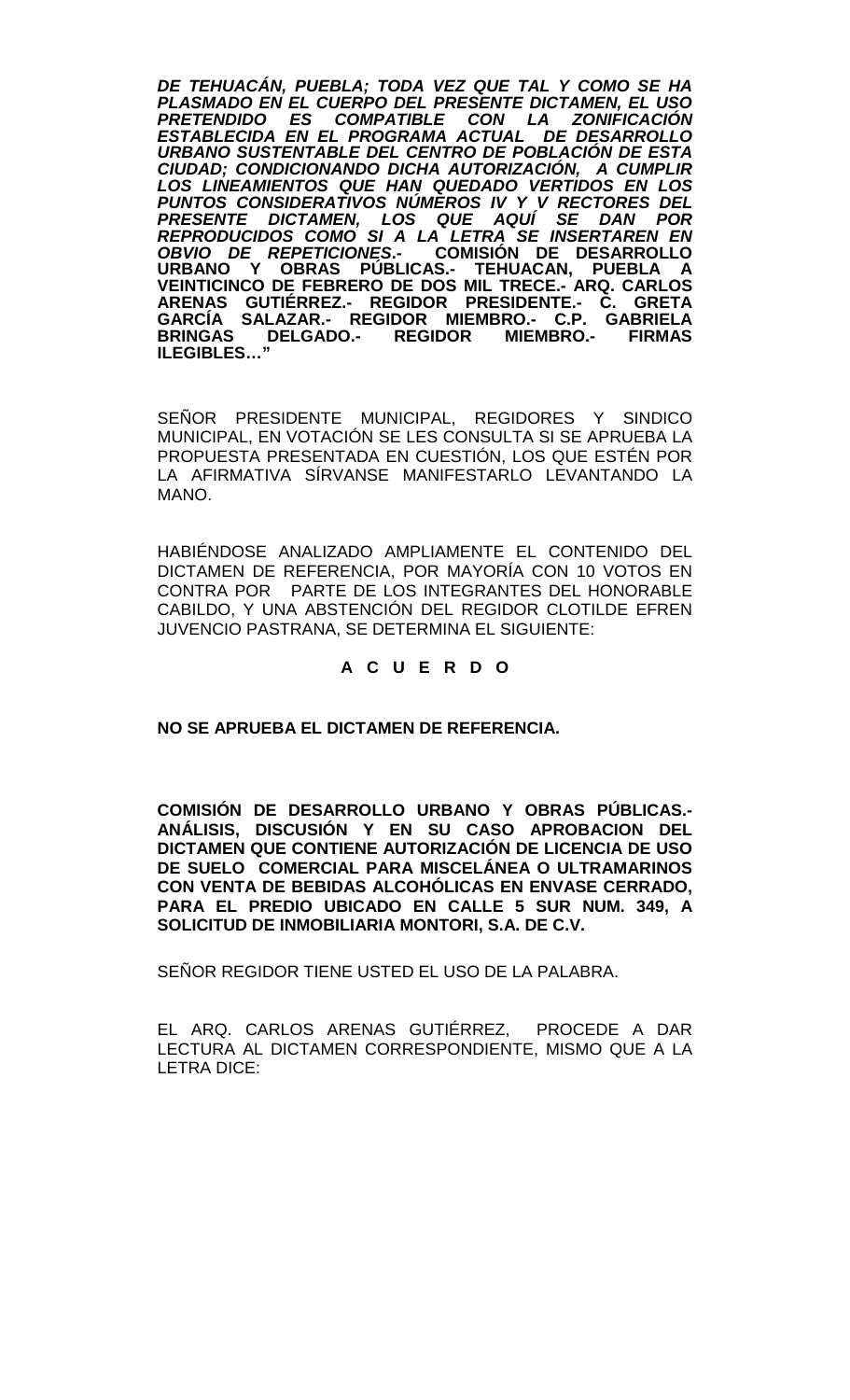## **"… HONORABLE CUERPO EDILICIO DEL AYUNTAMIENTO DE TEHUACÁN, PUEBLA**.

LOS SUSCRITOS ARQ. CARLOS ARENAS GUTIÉRREZ REGIDOR PRESIDENTE, C. GRETA GARCÍA SALAZAR Y C.P. GABRIELA BRINGAS DELGADO, TODOS REGIDORES MIEMBROS DE LA **COMISIÓN DE DESARROLLO URBANO Y OBRAS PÚBLICAS** EN USO DE LAS FACULTADES QUE SE NOS CONFIERE EN TÉRMINOS DE LO QUE DISPONEN LOS ARTÍCULOS **92** FRACCIONES **I, IV, 94, 96** FRACCIÓN **III** Y **98** DE LA LEY ORGÁNICA MUNICIPAL; TOMANDO EN CUENTA LOS ARGUMENTOS DE HECHO Y DE DERECHO QUE EN EL PRESENTE SE VIERTEN, SOMETEMOS A SU CONSIDERACIÓN EL SIGUIENTE DICTAMEN QUE VERSA SOBRE LA *"LICENCIA DE USO DE SUELO COMERCIAL PARA MISCELÁNEA O ULTRAMARINOS CON VENTA DE BEBIDAS ALCOHÓLICAS EN ENVASE CERRADO, PARA EL PREDIO UBICADO EN CALLE 5 SUR NO. 349, PERTENECIENTE AL CENTRO DE ESTA CIUDAD, A SOLICITUD DE LA INMOBILIARIA MONTORI S.A. DE C.V.";* BASÁNDONOS EN LOS SIGUIENTES:

## **A N T E C E D E N T E S**

**ÚNICO.-** QUE CON FECHA VEINTISIETE DE SEPTIEMBRE DE DOS MIL DOCE, ES RECIBIDA POR LA DIRECCIÓN DE DESARROLLO URBANO DE ESTE HONORABLE AYUNTAMIENTO MUNICIPAL DE TEHUACÁN, PUEBLA; DE LA EMPRESA **INMOBILIARIA MONTORI S.A. DE C.V.**, LA SOLICITUD PARA CONSTANCIA DE USO DE SUELO PARA EL FUNCIONAMIENTO DE UNA MISCELÁNEA O ULTRAMARINOS CON VENTA DE BEBIDAS ALCOHÓLICAS EN ENVASE CERRADO, EN EL PREDIO UBICADO EN CALLE 5 SUR NUMERO TRESCIENTOS CUARENTA Y NUEVE, PERTENECIENTE AL CENTRO DE ESTA CIUDAD DE TEHUACÁN, PUEBLA, TAL Y COMO SE DESPRENDE DEL TRÁMITE CON FOLIO DE INGRESO 004309; ANEXANDO A SU PETICIÓN COPIA SIMPLE DE CONSTANCIA DE PAGO PREDIAL ACTUALIZADA, UNA FOTOGRAFÍA DEL INMUEBLE, CROQUIS DE LOCALIZACIÓN,<br>CROQUIS DE DISTRIBUCIÓN INTERIOR, COPIA DE DISTRIBUCIÓN IDENTIFICACIÓN OFICIAL DEL ARRENDADOR, COPIA DEL CONTRATO DE ARRENDAMIENTO DEL INMUEBLE OBJETO DE LA PRESENTE PETICIÓN, COTEJADA POR EL CIUDADANO LICENCIADO RAMIRO RODRÍGUEZ MACLUB, DE LA NOTARIA PÚBLICA NÚMERO DOS DE LAS DE ESTE DISTRITO JUDICIAL; ASIMISMO, SE ANEXA, COPIA DE ESCRITURA DEL INMUEBLE, COPIA DE SEGREGACIÓN, COPIA DE TESTIMONIO DE CONSTITUCIÓN DE LA SOCIEDAD DENOMINADA INMOBILIARIA MONTORI, SOLICITUD DE FACTIBILIDAD DE SERVICIOS DE AGUA POTABLE, SOLICITUD DE FACTIBILIDAD DE SERVICIO DE LIMPIA, SOLICITUD DE FACTIBILIDAD DE NORMATIVIDAD COMERCIAL, SOLICITUD DE FACTIBILIDAD DE ECOLOGÍA Y MEDIO AMBIENTE Y SOLICITUD DE FACTIBILIDAD DE PROTECCIÓN CIVIL PARA DICHO ESTABLECIMIENTO.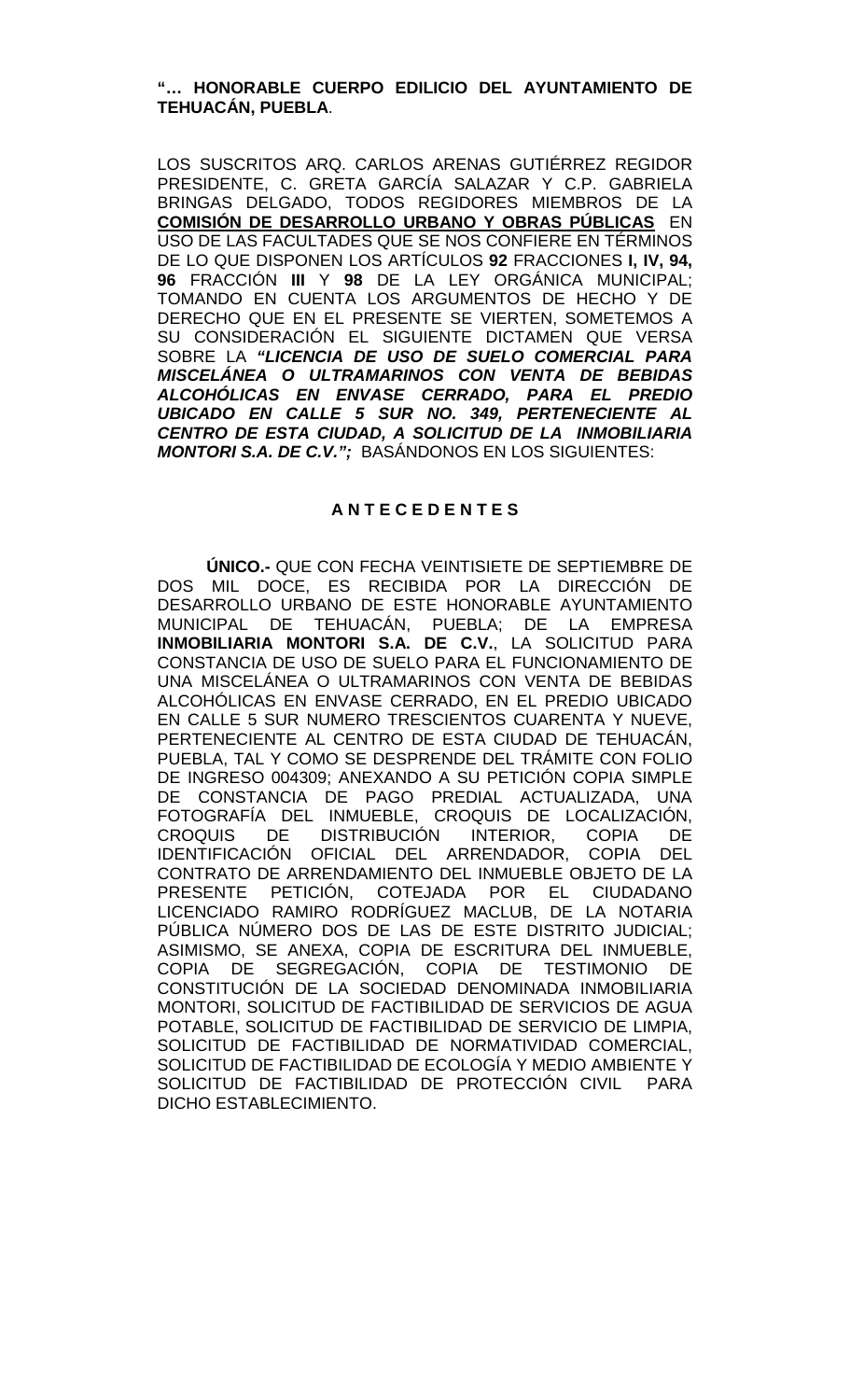**I.-** QUE ES OBLIGACIÓN DE ESTE HONORABLE AYUNTAMIENTO EN TÉRMINOS DE LO QUE DISPONEN LOS ARTÍCULOS **102, 103** Y **105** DE LA CONSTITUCIÓN POLÍTICA DEL ESTADO LIBRE Y SOBERANO DE PUEBLA, CUMPLIR Y HACER<br>CUMPLIR LA CONSTITUCIÓN. LEYES Y REGLAMENTOS CONSTITUCIÓN, LEYES Y REGLAMENTOS SECUNDARIOS QUE EMANEN DEL PACTO FEDERAL; ELLO EN ESTRICTO APEGO Y CONCORDANCIA EN LO DISPUESTO POR EL ARTÍCULO **115** FRACCIÓN **V** DE LA PROPIA CONSTITUCIÓN POLÍTICA DE LOS ESTADOS UNIDOS MEXICANOS.

**II.-** QUE EN TÉRMINOS DE LO DISPUESTO POR EL ARTICULO **9** FRACCIONES **I, III, X , XV** Y PÁRRAFO ÚLTIMO DE LA LEY GENERAL DE ASENTAMIENTOS HUMANOS; CORRESPONDE A ESTE MUNICIPIO EN EL ÁMBITO DE SU JURISDICCIÓN ENTRE OTROS, EL ADMINISTRAR LOS PLANES O PROGRAMAS DE DESARROLLO URBANO, DE CENTROS DE POBLACIÓN, ASÍ COMO EXPEDIR LAS AUTORIZACIONES, LICENCIAS O PERMISOS DE USO DE SUELO; EJERCIENDO SUS ATRIBUCIONES EN MATERIA DE DESARROLLO URBANO A TRAVÉS DE LOS CABILDOS DE LOS AYUNTAMIENTOS O CON EL CONTROL Y EVALUACIÓN DE ESTOS, DE IGUAL FORMA COMO LO DISPONE EL NUMERAL **78** FRACCIONES **XXXIX**, **XLI** DE LA LEY ORGÁNICA MUNICIPAL DEL ESTADO DE PUEBLA, ES FACULTAD DE LOS AYUNTAMIENTOS, EL ADMINISTRAR SUS PROGRAMAS DE DESARROLLO URBANO, ASÍ COMO EL CONTROLAR Y REGULAR EL SUELO DENTRO DE SU JURISDICCIÓN TERRITORIAL, RESPETANDO EL MARCO JURÍDICO ANTES CITADO, COMPRENDIÉNDOSE ACCIONES TENDIENTES A LA CONSERVACIÓN, MEJORAMIENTO Y CRECIMIENTO DE LOS CENTROS DE POBLACIÓN DEL MUNICIPIO; SIN DESCUIDAR EL MANTENIMIENTO DEL EQUILIBRIO ECOLÓGICO Y ADECUÁNDOSE A LOS PRINCIPIOS DE UN DESARROLLO EQUILIBRADO Y SUSTENTABLE.

**III.-** QUE EL ARTÍCULO **92** DEL ÚLTIMO DE LOS ORDENAMIENTOS LEGALES ARRIBA INVOCADO ESTIPULA EN SUS FRACCIONES **III, IV**, Y **V** DE LA LEY ORGÁNICA MUNICIPAL ESTADO DE PUEBLA; QUE SON FACULTADES Y OBLIGACIONES DE LOS REGIDORES DELIBERAR Y DECIDIR SOBRE LOS ASUNTOS QUE LE COMPETEN AL AYUNTAMIENTO, FORMAR PARTE DE LAS COMISIÓNES PARA LAS QUE FUEREN DESIGNADOS POR ESTE Y DICTAMINAR E INFORMAR SOBRE LOS ASUNTOS QUE SE LES ENCOMIENDE; DISPOSICIÓN QUE SE ARTICULA CON EL DISPOSITIVO **96** FRACCIÓN **III** DE ESA PROPIA LEY, LA QUE ESTABLECE QUE DENTRO DE LAS COMISIÓNES PERMANENTES DE REGIDORES SE ENCUENTRAN LAS DE DESARROLLO URBANO Y OBRAS PÚBLICAS, MISMAS DE LAS QUE FORMAMOS PARTE LOS SUSCRITOS Y QUE DEBERÁ ANALIZAR, DISCUTIR Y PROPONER SOBRE LOS ASUNTOS COMPRENDIDOS EN ESAS MATERIAS.

**IV.-** Q U E LA DIRECCIÓN DE DESARROLLO URBANO, EN TERMINOS DE LAS FACULTADES QUE LE CONFIERE EL NUMERAL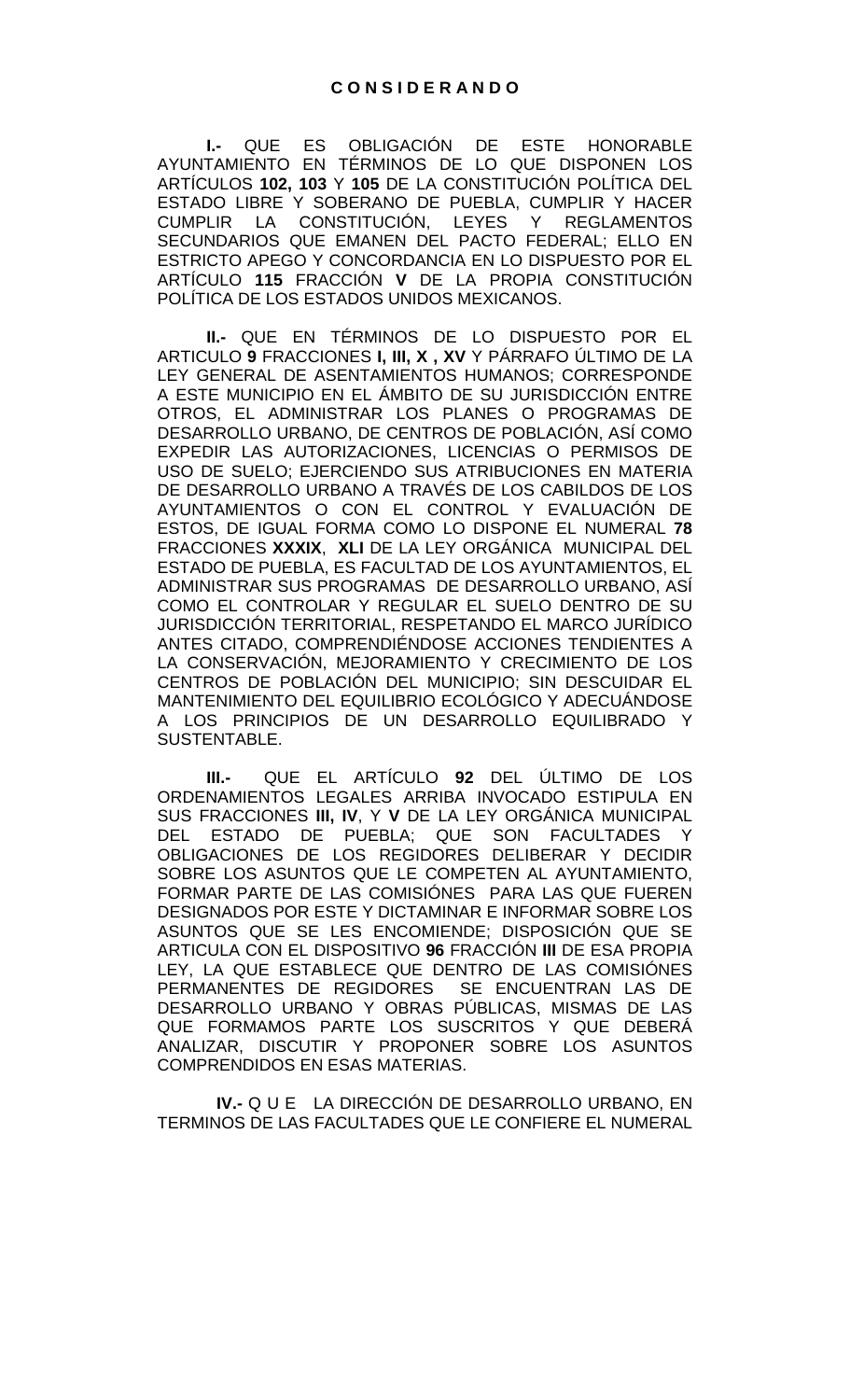18 DEL REGLAMENTO DE CONSTRUCCIONES DE ESTA CIUDAD, DE TEHUACÁN, PUEBLA; APEGÁNDOSE PARA ELLO EN LOS LINEAMIENTOS QUE EN MATERIA DE DESARROLLO URBANO RIGEN EN EL MUNICIPIO, ANALIZÓ EL EXPEDIENTE AFECTO A LA CAUSA, ENCONTRANDO QUE POR CUANTO HACE ÚNICA Y EXCLUSIVAMENTE AL **USO DE SUELO** PRETENDIDO PARA LA INSTALACIÓN Y FUNCIONAMIENTO DE **MISCELÁNEA O ULTRAMARINOS CON VENTA DE BEBIDAS ALCOHÓLICAS EN ENVASE CERRADO, ES FACTIBLE**; DE CONFORMIDAD CON LO CONTENIDO EN LA TABLA DE COMPATIBILIDAD DE USOS Y DESTINOS DEL PROGRAMA DE DESARROLLO URBANO SUSTENTABLE DEL CENTRO DE POBLACIÓN DE ESTA CIUDAD, ACTUALIZACIÓN DOS MIL ONCE, EN VIGENCIA; TODA VEZ QUE<br>EL INMUEBLE UBICADO EN CALLE 5 SUR, NUMERO EL INMUEBLE UBICADO EN TRESCIENTOS CUARENTA Y NUEVE, PERTENECIENTE AL CENTRO DE ESTA CIUDAD, SE LOCALIZA EN ÁREA URBANA ACTUAL, ZONIFICACIÓN SECUNDARIA CON USO DE SUELO DENOMINADO CU, ES DECIR, CENTRO URBANO; DE IGUAL FORMA DEBERÁ CUMPLIRSE LO ESTABLECIDO EN LOS SIGUIENTES LINEAMIENTOS:

1.- REGLAMENTO DE CONSTRUCCIONES PARA EL MUNICIPIO DE TEHUACÁN, PUEBLA, CON ESPECIAL ATENCIÓN A LAS SIGUIENTES DISPOSICIONES:

A).- SERVICIOS SANITARIOS QUE SE REQUIERAN.

B).- LAS CONEXIONES ELÉCTRICAS DEBERÁN SER REVISADAS COMO MÍNIMO UNA VEZ AL AÑO, PARA EVITAR SOBRECARGAS

C).- LAS SALIDAS DE EMERGENCIA DEBERÁN DE ESTAR DISTRIBUIDAS EN LUGAR, NÚMERO Y TAMAÑO SUFICIENTE DE ACUERDO A LA CAPACIDAD DEL LUGAR.

2.- CON AUTORIZACIÓN POR PARTE DE LA SECRETARÍA DE SALUBRIDAD Y ASISTENCIA.

3.- REGLAMENTO MUNICIPAL DE PROTECCIÓN AMBIENTAL PARA EL MUNICIPIO DE TEHUACÁN, PUEBLA.

4.- LINEAMIENTOS AMBIENTALES QUE EMITA LA DIRECCIÓN DE MEDIO AMBIENTE.

5.- MEDIDAS DE PREVENCIÓN Y COMBATE A CONTINGENCIAS, QUE SEÑALE LA DIRECCIÓN DE PROTECCIÓN CIVIL DE ESTE MUNICIPIO. EL DICTAMEN FAVORABLE QUE EMITA DICHA DIRECCIÓN DEBERÁ SER RENOVADO CADA SEIS MESES, INDEPENDIENTEMENTE DE LA VIGENCIA QUE SE OTORGUE AL USO DE SUELO.

6.- CONVENIO CON EL ORGANISMO OPERADOR DE LOS SERVICIOS DE LIMPIA DE TEHUACÁN (OOSELITE) PARA LA DISPOSICIÓN ADECUADA DE LOS RESIDUOS SÓLIDOS MUNICIPALES.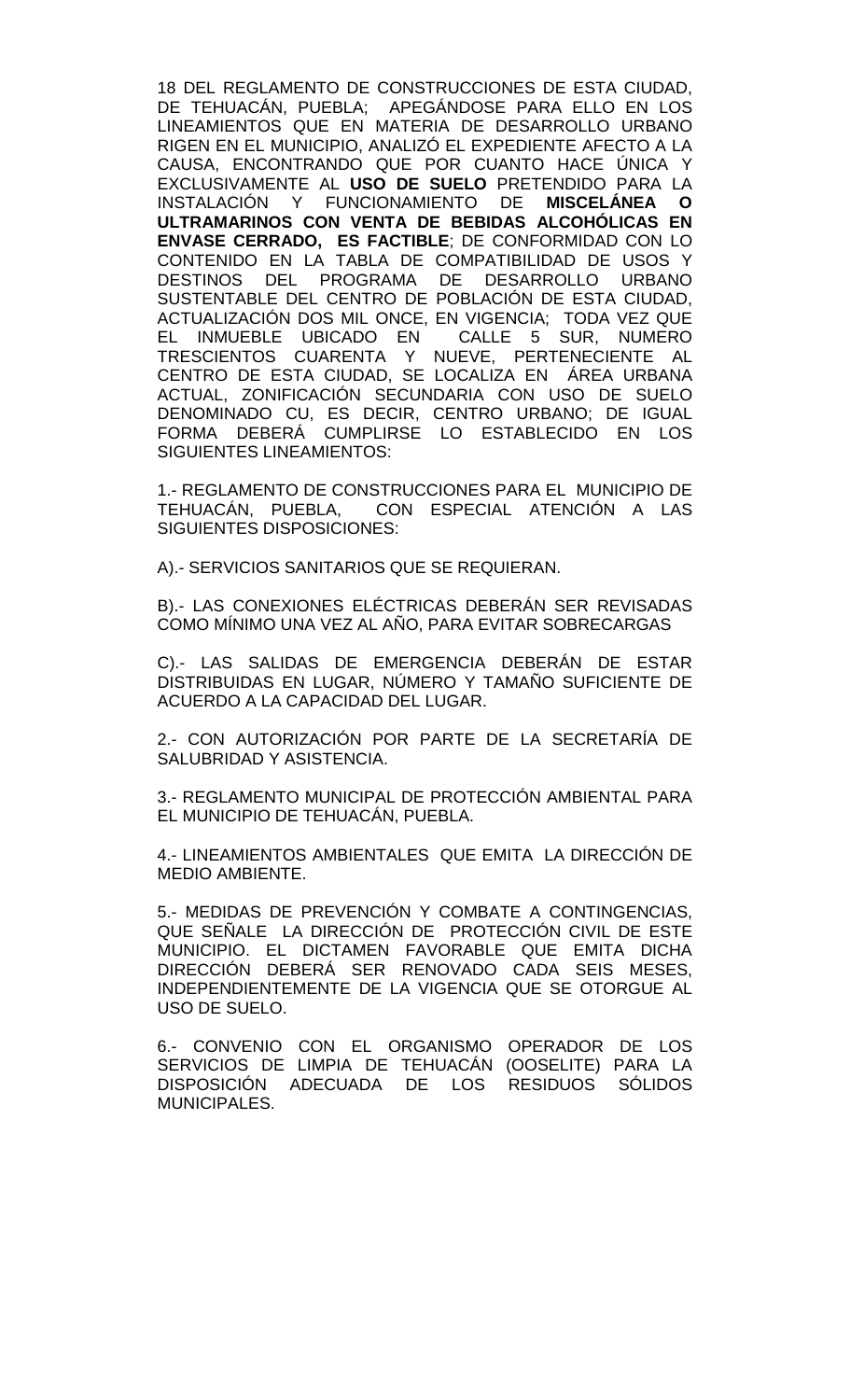7.- FACTIBILIDAD DE CONSUMO DE AGUA POTABLE Y PERMISO DE DESCARGA, EMITIDA POR EL ORGANISMO OPERADOR DEL SERVICIO DE AGUA POTABLE Y ALCANTARILLADO DE TEHUACÁN (OOSAPAT)

8.- NORMATIVIDAD EN MATERIA DE SEGURIDAD E HIGIENE, EMITIDA POR LA SECRETARÍA DEL TRABAJO Y PREVISIÓN SOCIAL (S.T.P.S)

9.- PROGRAMA DE MANEJO Y ALMACÉN DE RESIDUOS SÓLIDOS MUNICIPALES.

10.- PARA TODA OBRA DE REMODELACIÓN, INFRAESTRUCTURA, Y COLOCACIÓN DE ANUNCIOS, DEBERÁ CONTAR CON LICENCIA DE LA DIRECCIÓN DE DESARROLLO URBANO.

11.- NO PODRÁ INSTALARSE NINGÚN GIRO COMERCIAL CON ACTIVIDADES CONSIDERADAS DE RIESGO.

12.- POR NINGÚN MOTIVO SE PODRÁ DAR UN GIRO DISTINTO AL AUTORIZADO, POR LO QUE ÚNICAMENTE FUNCIONARIA COMO "*MISCELÁNEA O ULTRAMARINOS CON VENTA DE BEBIDAS ALCOHÓLICAS EN ENVASE CERRADO".*

13.- Y LAS DEMÁS QUE CONFORME A LA REGLAMENTACIÓN URBANA SEAN NECESARIAS.

ES PRECISO DESTACAR QUE DE AUTORIZARSE LO SOLICITADO, ÉSTA CONSTANCIA NO ES DEFINITIVA Y NO CREA NINGÚN DERECHO REAL O ACCESORIO, QUEDANDO ENTENDIDO QUE DE EXISTIR MOLESTIAS Y/O DESACUERDO POR PARTE DE VECINOS, SE IMPONDRÁN LAS MEDIDAS QUE EL INTERÉS SOCIAL ASÍ DETERMINE, RESULTANDO PROCEDENTE LA CANCELACIÓN DEL USO DE SUELO RESPECTIVO EN CASO DE SER OTORGADO. ASÍ MISMO, DICHA CONSTANCIA QUEDA SUJETA A QUE, DE NO CUMPLIR CON LAS CONDICIONANTES NUMERADAS ANTES DE SU VENCIMIENTO, LA MISMA NO PODRÁ SER RENOVADA, NI PRÓRROGADA, HACIÉNDOSE ACREEDORES LOS PARTICULARES A LAS SANCIONES PERTINENTES Y/O CANCELACIÓN DE LA CONSTANCIA EXPEDIDA.

**V**.- QUE EL ARTÍCULO 18 DEL REGLAMENTO DE CONSTRUCCIONES DEL MUNICIPIO DE TEHUACÁN, PUEBLA; DISPONE ADEMÁS, QUE ES FACULTAD DISCRECIONAL DE LA DIRECCIÓN DE DESARROLLO URBANO, FIJAR LA VIGENCIA DE LAS CONSTANCIAS DE USO DE SUELO; EN ESE CONTEXTO, ES DE PRECISAR QUE DE AUTORIZARSE LO SOLICITADO EN EL CUERPO DEL PRESENTE DICTAMEN, SE DEBERÁ FIJAR EN LA CONSTANCIA RESPECTIVA DE *USO DE SUELO PARA "MISCELÁNEA O ULTRAMARINOS CON VENTA DE BEBIDAS ALCOHÓLICAS EN ENVASE CERRADO"* UNA VIGENCIA POR *6 MESES*, PARA EL PREDIO UBICADO EN CALLE 5 SUR NUMERO TRESCIENTOS CUARENTA Y NUEVE, PERTENECIENTE AL CENTRO DE ESTA CIUDAD DE TEHUACÁN, PUEBLA.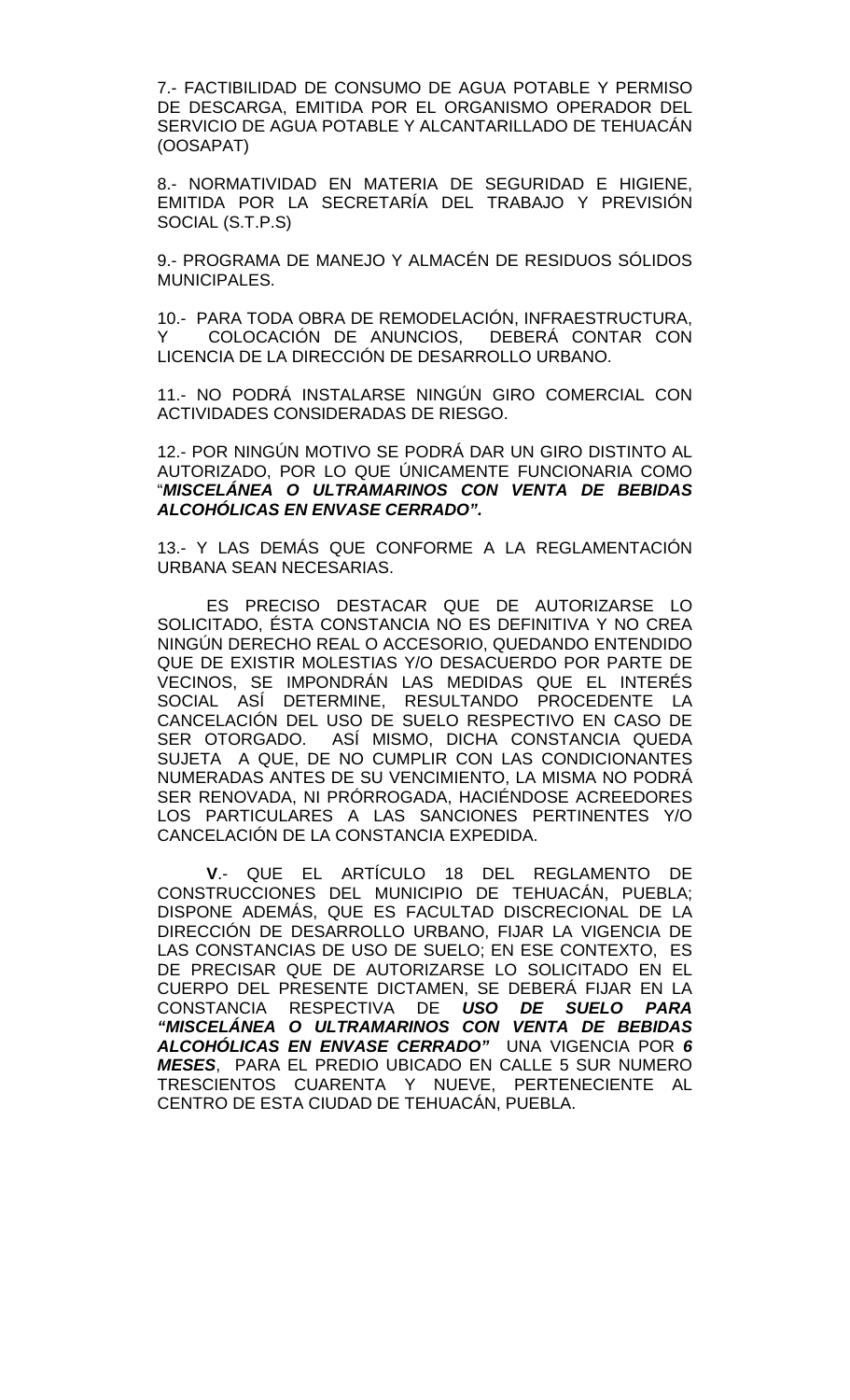POR LO ANTES EXPUESTO EN LOS PUNTOS DE HECHO Y DE DERECHO QUE EN EL CUERPO DEL PRESENTE DICTAMEN SE<br>VIERTEN. EN USO DE LAS FACULTADES CONFERIDAS. VIERTEN. EN USO DE LAS FACULTADES SOMETEMOS A CONSIDERACIÓN DE ESTE HONORABLE CUERPO EDILICIO EL SIGUIENTE:

# **D I C T Á M E N**

*ÚNICO.- SE APRUEBE EL OTORGAMIENTO Y EXPEDICIÓN DE LICENCIA DE USO DE SUELO, ESPECÍFICAMENTE PARA "MISCELÁNEA O ULTRAMARINOS CON VENTA DE BEBIDAS ALCOHÓLICAS EN ENVASE CERRADO", CUYA INSTALACIÓN Y FUNCIONAMIENTO SE PRETENDE EN EL PREDIO UBICADO EN CALLE 5 SUR NUMERO TRESCIENTOS CUARENTA Y NUEVE, PERTENECIENTE AL CENTRO DE ESTA CIUDAD DE TEHUACÁN, PUEBLA; TODA VEZ QUE TAL Y COMO SE HA PLASMADO EN EL CUERPO DEL PRESENTE DICTAMEN, EL USO PRETENDIDO ES COMPATIBLE CON LA ZONIFICACIÓN ESTABLECIDA EN EL PROGRAMA ACTUAL DE DESARROLLO URBANO SUSTENTABLE DEL CENTRO DE POBLACIÓN DE ESTA CIUDAD; CONDICIONANDO DICHA AUTORIZACIÓN, EN CASO DE APROBARSE, A CUMPLIR LOS LINEAMIENTOS QUE HAN QUEDADO VERTIDOS EN LOS PUNTOS CONSIDERATIVOS NÚMEROS IV Y V RECTORES DEL PRESENTE DICTAMEN, LOS QUE AQUÍ SE DAN POR REPRODUCIDOS COMO SI A LA LETRA SE INSERTAREN EN OBVIO DE REPETICIONES***. COMISIÓN DE DESARROLLO URBANO Y OBRAS PÚBLICAS.- TEHUACÁN, PUEBLA A VEINTICINCO DE JULIO DE DOS MIL TRECE.- ARQ. CARLOS ARENAS GUTIÉRREZ.- REGIDOR PRESIDENTE.- C. GRETA GARCÍA SALAZAR.- REGIDOR MIEMBRO.- C.P. GABRIELA BRINGAS DELGADO.- REGIDOR MIEMBRO.- FIRMAS ILEGIBLES..."**

SEÑOR PRESIDENTE MUNICIPAL, REGIDORES Y SINDICO MUNICIPAL, EN VOTACIÓN SE LES CONSULTA SI SE APRUEBA LA PROPUESTA PRESENTADA EN CUESTIÓN, LOS QUE ESTÉN POR LA AFIRMATIVA SÍRVANSE MANIFESTARLO LEVANTANDO LA MANO.

LA REGIDORA ALMA ROSA GARCÍA VEGA, MANIFIESTA QUE SE ABSTIENE EN EMITIR SU VOTO, DEBIDO A QUE HAN ESTADO FUNCIONANDO Y QUE ESTÁN VENDIENDO BEBIDAS ALCOHÓLICAS.

HABIÉNDOSE ANALIZADO AMPLIAMENTE EL CONTENIDO DEL DICTAMEN DE REFERENCIA, POR MAYORÍA CON 9 VOTOS A FAVOR Y 2 ABSTENCIONES POR PARTE DE LOS REGIDORES ALMA ROSA GARCÍA VEGA Y ENRIQUE BUSTOS FLORES; INTEGRANTES DEL HONORABLE CABILDO, SE DETERMINA EL SIGUIENTE: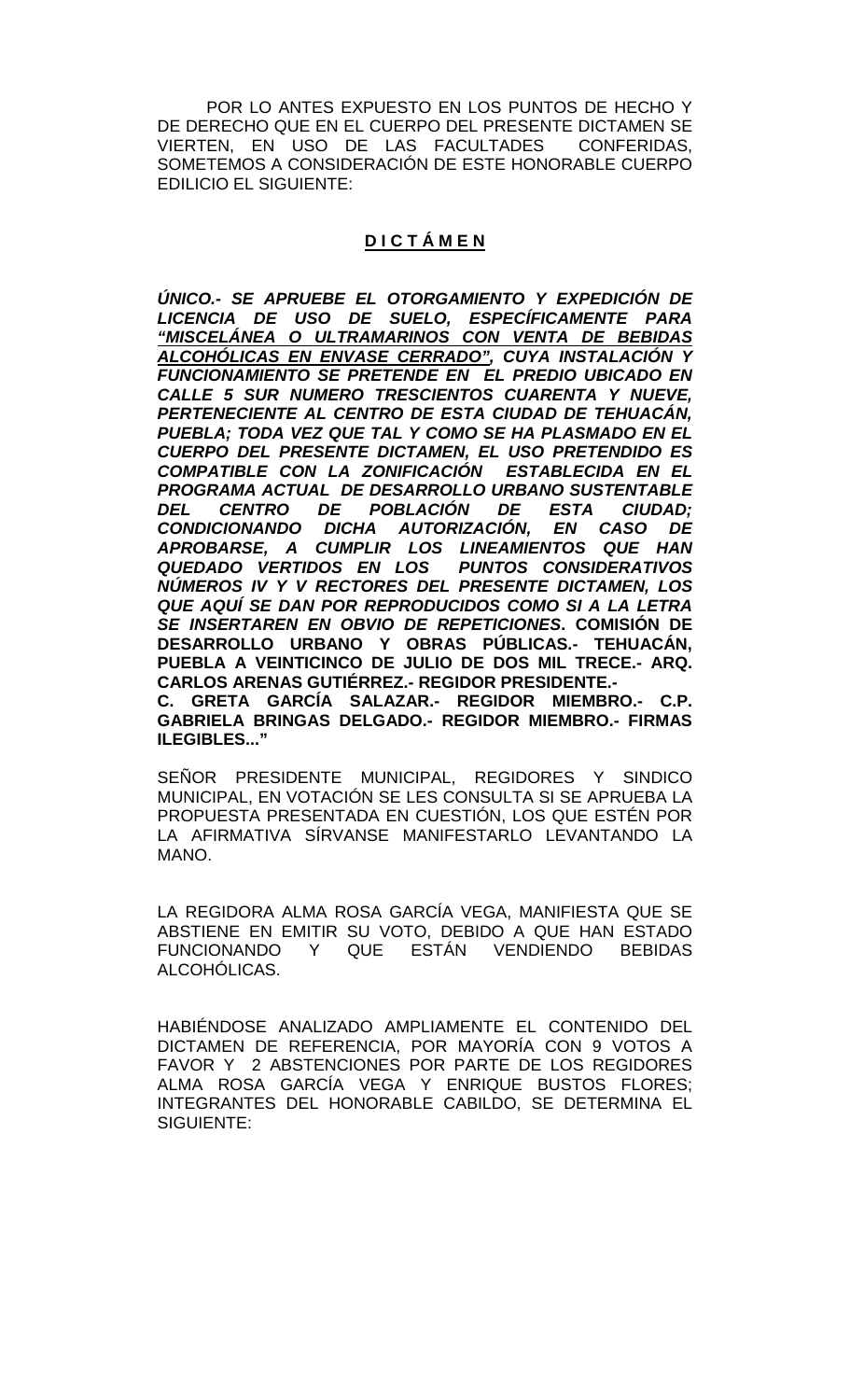# **A C U E R D O**

*ÚNICO.- SE APRUEBA EL OTORGAMIENTO Y EXPEDICIÓN DE LICENCIA DE USO DE SUELO, ESPECÍFICAMENTE PARA "MISCELÁNEA O ULTRAMARINOS CON VENTA DE BEBIDAS ALCOHÓLICAS EN ENVASE CERRADO", CUYA INSTALACIÓN Y FUNCIONAMIENTO SE PRETENDE EN EL PREDIO UBICADO EN CALLE 5 SUR NUMERO TRESCIENTOS CUARENTA Y NUEVE, PERTENECIENTE AL CENTRO DE ESTA CIUDAD DE TEHUACÁN, PUEBLA; TODA VEZ QUE TAL Y COMO SE HA PLASMADO EN EL CUERPO DEL PRESENTE DICTAMEN, EL USO PRETENDIDO ES COMPATIBLE CON LA ZONIFICACIÓN ESTABLECIDA EN EL PROGRAMA ACTUAL DE DESARROLLO URBANO SUSTENTABLE DEL CENTRO DE POBLACIÓN DE ESTA CIUDAD; CONDICIONANDO DICHA AUTORIZACIÓN, A CUMPLIR LOS LINEAMIENTOS QUE HAN QUEDADO VERTIDOS EN LOS PUNTOS CONSIDERATIVOS NÚMEROS IV Y V RECTORES DEL PRESENTE DICTAMEN, LOS QUE AQUÍ SE DAN POR REPRODUCIDOS COMO SI A LA LETRA SE INSERTAREN EN OBVIO DE REPETICIONES***.**

**LO ANTERIOR CON FUNDAMENTO EN LOS DISPOSITIVOS LEGALES INVOCADOS EN EL DICTAMEN DE REFERENCIA.**

**COMISIÓN DE DESARROLLO URBANO Y OBRAS PÚBLICAS.- ANÁLISIS, DISCUSIÓN Y EN SU CASO APROBACIÓN DEL DICTAMEN QUE CONTIENE AUTORIZACION DE LICENCIA DE USO DE SUELO PARA MISCELANEA O ULTRAMARINOS CON VENTA DE CERVEZA Y BEBIDAS REFRESCANTES CON GRADUACION ALCOHOLICAS DE HASTA 6º. GL. EN ENVASE CERRADO, PARA EL PREDIO UBICADO EN CALLE TECALI NO. 1926, COLONIA PUEBLA, A SOLICITUD DE LA C. JOSEFINA ESCOBAR HERNANDEZ.**

SEÑOR REGIDOR TIENE USTED EL USO DE LA PALABRA.

EL ARQ. CARLOS ARENAS GUTIÉRREZ, PROCEDE A DAR LECTURA AL DICTAMEN CORRESPONDIENTE, MISMO QUE A LA LETRA DICE:

### **"… HONORABLE CUERPO EDILICIO DEL AYUNTAMIENTO DE TEHUACÁN, PUEBLA**.

LOS SUSCRITOS ARQ. CARLOS ARENAS GUTIÉRREZ REGIDOR PRESIDENTE, C. GRETA GARCÍA SALAZAR Y C.P. GABRIELA BRINGAS DELGADO, TODOS REGIDORES MIEMBROS DE LA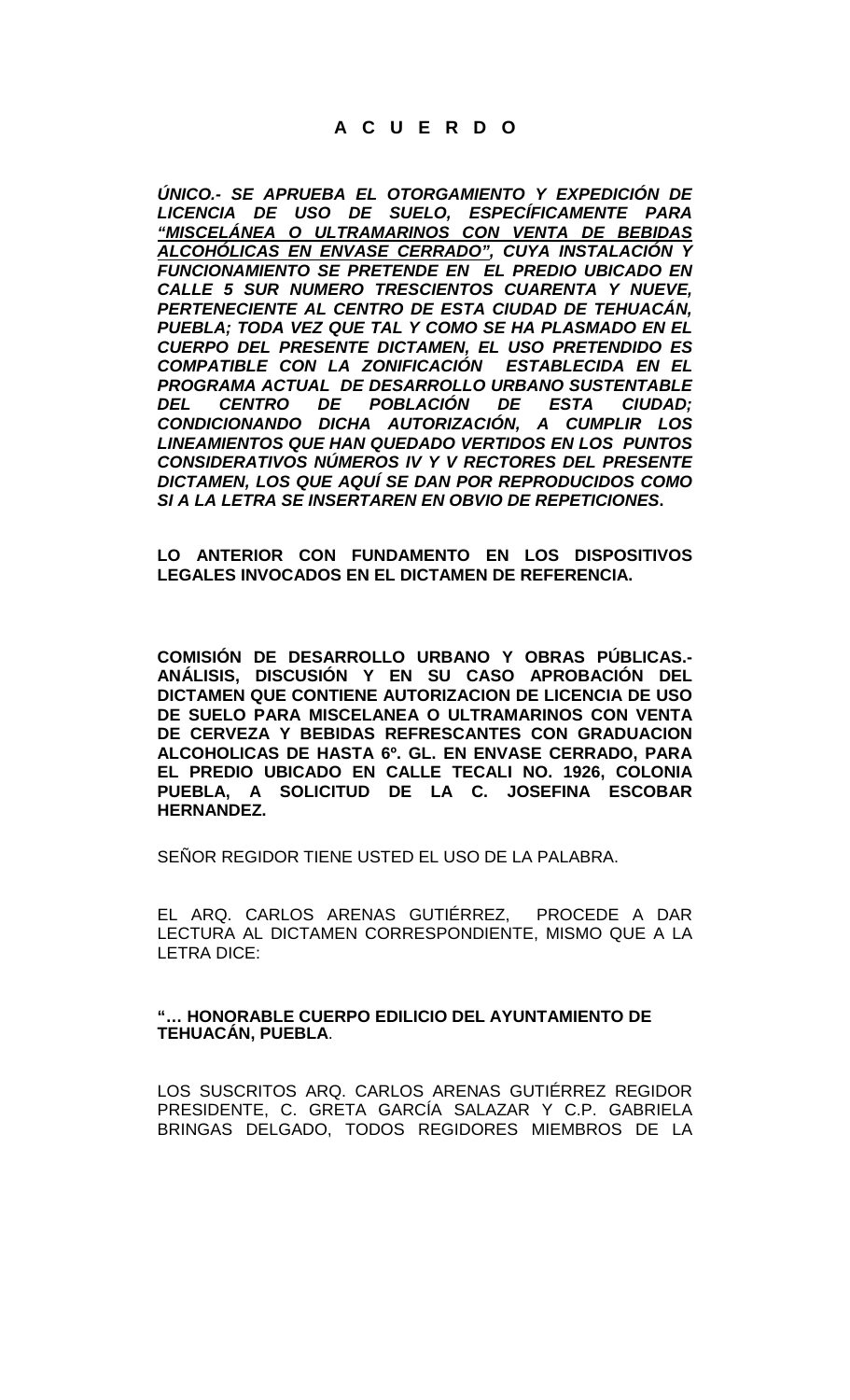**COMISIÓN DE DESARROLLO URBANO Y OBRAS PÚBLICAS** EN USO DE LAS FACULTADES QUE SE NOS CONFIERE EN TÉRMINOS DE LO QUE DISPONEN LOS ARTÍCULOS **92** FRACCIONES **I, IV, 94, 96** FRACCIÓN **III** Y **98** DE LA LEY ORGÁNICA MUNICIPAL; TOMANDO EN CUENTA LOS ARGUMENTOS DE HECHO Y DE DERECHO QUE EN EL PRESENTE SE VIERTEN, SOMETEMOS A SU CONSIDERACIÓN EL SIGUIENTE DICTAMEN QUE VERSA SOBRE LA *"LICENCIA DE USO DE SUELO PARA MISCELÁNEA O ULTRAMARINOS CON VENTA DE CERVEZA Y BEBIDAS REFRESCANTES CON UNA GRADUACIÓN ALCOHÓLICA DE HASTA SEIS GRADOS GL. EN ENVASE CERRADO", PARA EL PREDIO UBICADO EN CALLE TECALI NUMERO MIL NOVECIENTOS VEINTISÉIS DE LA COLONIA PUEBLA, BASÁNDONOS* EN LOS SIGUIENTES:

## **A N T E C E D E N T E S**

**PRIMERO.-**.- CON FECHA CUATRO DE JUNIO DE DOS MIL TRECE, LA C. JOSEFINA ESCOBAR HERNÁNDEZ INGRESA MEDIANTE ESCRITO RECEPCIONADO EN LA DIRECCIÓN DE DESARROLLO URBANO BAJO EL FOLIO DOS MIL DOSCIENTOS TREINTA LA SOLICITUD PARA EL OTORGAMIENTO DE LA LICENCIA DE USO DE SUELO PARA EL FUNCIONAMIENTO DE UNA MISCELÁNEA O ULTRAMARINOS CON VENTA DE CERVEZA Y BEBIDAS CON VENTA DE CERVEZA Y BEBIDAS REFRESCANTES CON UNA GRADUACIÓN ALCOHÓLICA DE HASTA SEIS GRADOS GL. EN ENVASE CERRADO, EN EL INMUEBLE UBICADO EN CALLE TECALI NUMERO MIL NOVECIENTOS VEINTISÉIS DE LA COLONIA PUEBLA

**SEGUNDO.-** CON FECHA DOCE DE JUNIO DE DOS MIL TRECE LA DIRECCIÓN DE DESARROLLO URBANO, NOTIFICO A LA SOLICITANTE EL OFICIO MIL DOSCIENTOS CINCUENTA Y DOS, EN EL CUAL SE LE INFORMÓ QUE SU EXPEDIENTE NO CONTABA CON TODOS LOS REQUISITOS NECESARIOS PARA SER TOMADO EN CONSIDERACIÓN, REQUIRIÉNDOSELE EN EL MISMO ACTO LA DOCUMENTACIÓN FALTANTE.

**TERCERO.-** CON FECHA VEINTISÉIS DE JUNIO DE DOS MIL TRECE LA C. JOSEFINA ESCOBAR HERNÁNDEZ INGRESA ESCRITO EN LA DIRECCIÓN DE DESARROLLO URBANO BAJO EL FOLIO MIL CUATROCIENTOS CUARENTA Y NUEVE, LA DOCUMENTACIÓN SOLICITADA EN RESPUESTA AL OFICIO MIL DOSCIENTOS CINCUENTA Y DOS, DANDO DE ESTA FORMA CUMPLIMIENTO A LO REQUERIDO.

# **C O N S I D E R A N D O**

**I.-** QUE ES OBLIGACIÓN DE ESTE HONORABLE AYUNTAMIENTO EN TÉRMINOS DE LO QUE DISPONEN LOS ARTÍCULOS **102, 103** Y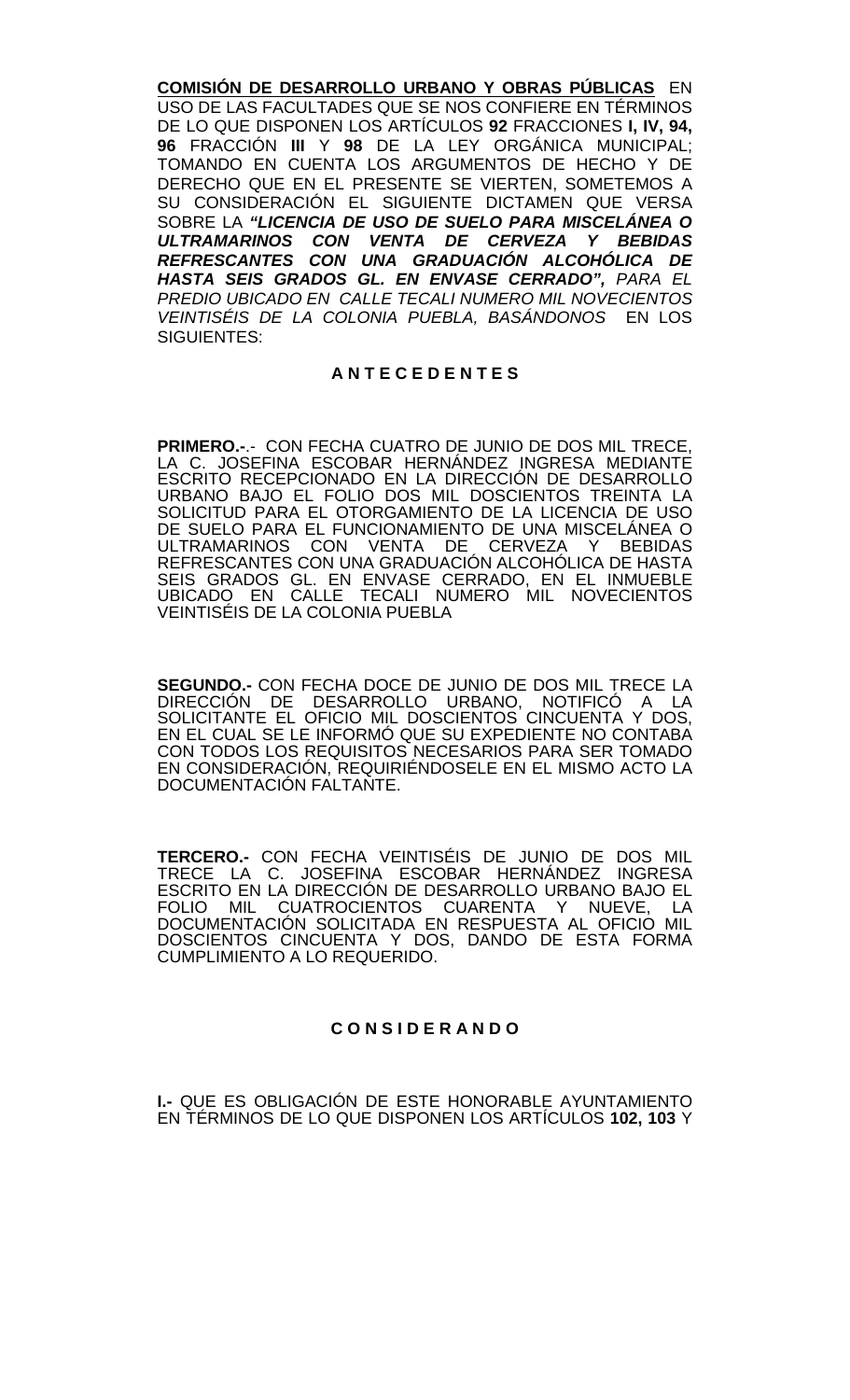**105** DE LA CONSTITUCIÓN POLÍTICA DEL ESTADO LIBRE Y SOBERANO DE PUEBLA, CUMPLIR Y HACER CUMPLIR LA CONSTITUCIÓN, LEYES Y REGLAMENTOS SECUNDARIOS QUE EMANEN DEL PACTO FEDERAL; ELLO EN ESTRICTO APEGO Y CONCORDANCIA EN LO DISPUESTO POR EL ARTÍCULO **115**  FRACCIÓN **V** DE LA PROPIA CONSTITUCIÓN POLÍTICA DE LOS ESTADOS UNIDOS MEXICANOS.

**II.-** QUE EN TÉRMINOS DE LO DISPUESTO POR LOS ARTICULOS **9**  FRACCIONES **I, III, X , XV,** Y PÁRRAFO ÚLTIMO DE LA LEY GENERAL DE ASENTAMIENTOS HUMANOS Y **78** FRACCIONES **XXXIX**, **XLI** DE LA LEY ORGÁNICA MUNICIPAL DEL ESTADO DE PUEBLA CORRESPONDE A ESTE MUNICIPIO EN EL ÁMBITO DE SU JURISDICCIÓN ENTRE OTROS, ADMINISTRAR LOS PLANES O PROGRAMAS DE DESARROLLO URBANO, DE CENTROS DE POBLACIÓN, ASÍ COMO EXPEDIR LAS AUTORIZACIONES, LICENCIAS O PERMISOS DE USO DE SUELO; EJERCIENDO SUS ATRIBUCIONES EN MATERIA DE DESARROLLO URBANO A TRAVÉS DE LOS CABILDOS DE LOS AYUNTAMIENTOS O CON EL CONTROL Y EVALUACIÓN DE ESTOS.

**III.-** QUE EL ARTÍCULO **92** EN SUS FRACCIONES **III, IV**, Y **V** DE LA LEY ORGÁNICA MUNICIPAL DEL ESTADO DE PUEBLA; ESTABLECE QUE SON FACULTADES Y OBLIGACIONES DE LOS REGIDORES DELIBERAR Y DECIDIR SOBRE LOS ASUNTOS QUE LE COMPETEN AL AYUNTAMIENTO, FORMAR PARTE DE LAS COMISIÓNES PARA LAS QUE FUEREN DESIGNADOS POR ÉSTE Y DICTAMINAR E INFORMAR SOBRE LOS ASUNTOS QUE SE LES ENCOMIENDE; DISPOSICIÓN QUE SE ARTICULA CON EL ARTICULO **96** FRACCIÓN **III** DE ESA PROPIA LEY, QUE ESTABLECE QUE DENTRO DE LAS COMISIÓNES PERMANENTES DE REGIDORES SE ENCUENTRAN LA DE DESARROLLO URBANO Y OBRAS PUBLICAS, MISMA DE LA QUE FORMAMOS PARTE LOS SUSCRITOS Y QUE DEBERÁ ANALIZAR, DISCUTIR Y PROPONER SOBRE LOS ASUNTOS COMPRENDIDOS EN ESAS MATERIAS.

**IV.-** Q U E LA DIRECCIÓN DE DESARROLLO URBANO, EN TERMINOS DE LAS FACULTADES QUE LE CONFIERE EL NUMERAL 18 DEL REGLAMENTO DE CONSTRUCCIONES DE ESTA CIUDAD,<br>DE TEHUACÁN, PUEBLA; APEGÁNDOSE PARA ELLO EN LOS LINEAMIENTOS QUE EN MATERIA DE DESARROLLO URBANO RIGEN EN EL MUNICIPIO, ANALIZÓ EL EXPEDIENTE AFECTO A LA CAUSA, ENCONTRANDO QUE POR CUANTO HACE ÚNICA Y EXCLUSIVAMENTE AL USO DE SUELO CON GIRO COMERCIAL PRETENDIDO PARA LA INSTALACION Y FUNCIONAMIENTO DE UNA **MISCELÁNEA O ULTRAMARINOS CON VENTA DE CERVEZA Y BEBIDAS REFRESCANTES CON UNA GRADUACIÓN ALCOHÓLICA DE HASTA SEIS GRADOS GL. EN ENVASE CERRADO, ES FACTIBLE** , CONFORME A LO CONTENIDO EN LA TABLA DE COMPATIBILIDAD DE USOS Y DESTINOS DEL PROGRAMA DE DESARROLLO URBANO SUSTENTABLE DEL CENTRO DE POBLACIÓN DE ESTA CIUDAD, ACTUALIZACIÓN DOS MIL ONCE, EN VIGENCIA; TODA VEZ QUE EL INMUEBLE UBICADO EN CALLE TECALI NUMERO MIL NOVECIENTOS VEINTISÉIS DE LA COLONIA PUEBLA, SE LOCALIZA EN UNA ZONIFICACIÓN PRIMARIA DENTRO DEL ÁREA URBANA ACTUAL CON ZONIFICACIÓN SECUNDARIA (H2) ES DECIR HABITACIONAL MEDIA Y DE ACUERDO AL APROVECHAMIENTO QUE SE PRETENDE, **DEBERÁ CUMPLIRSE** CON LO ESTABLECIDO EN LOS SIGUIENTES LINEAMIENTOS: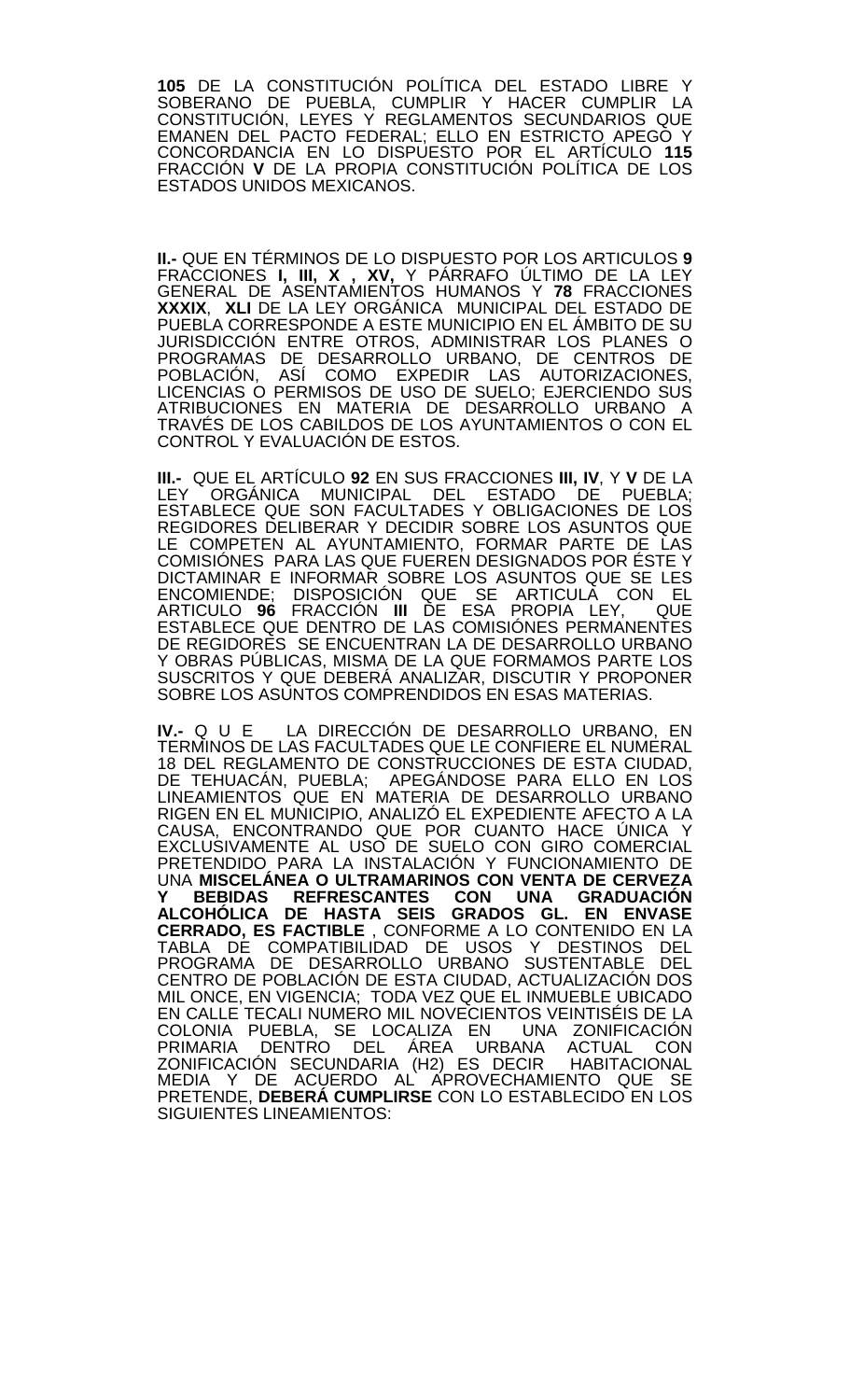1.-REGLAMENTO DE CONSTRUCCIONES PARA EL MUNICIPIO DE<br>TEHUACÁN. PUEBLA. CON ESPECIAL ATENCIÓN A LAS CON ESPECIAL ATENCIÓN A LAS SIGUIENTES DISPOSICIONES:

A).-PARA TODA OBRA DE REMODELACIÓN, INFRAESTRUCTURA, Y COLOCACIÓN DE ANUNCIOS, DEBERÁ CONTAR CON LICENCIA DE LA DIRECCIÓN DE DESARROLLO URBANO.

B).- NO COLOCAR NINGÚN TIPO DE ANUNCIO Y/O PROPAGANDA EN VÍA PUBLICA, EXCEPTO LOS QUE ESTA DIRECCIÓN AUTORICE POR ESCRITO. C.-NO SE PERMITIRÁ LA EXHIBICIÓN O VENTA DE SU PRODUCTO EN LA VÍA PÚBLICA.

D).-CON SERVICIOS SANITARIOS QUE SE REQUIERAN.

2.- REGLAMENTO PARA EL FUNCIONAMIENTO DE ESTABLECIMIENTOS CON VENTA DE BEBIDAS ALCOHÓLICAS, SERVICIO DE HOSPEDAJE Y CELEBRACION DE ESPECTACULOS PÚBLICOS EN LA CIUDAD DE TEHUACÁN, PUE.

3.- REGLAMENTO PARA EL MEJORAMIENTO Y PROTECCIÓN DE LA IMAGEN URBANA DE TEHUACÁN, PUEBLA.

4.- NORMATIVIDAD EN MATERIA DE SEGURIDAD E HIGIENE, DE LA SECRETARIA DEL TRABAJO Y PREVISION SOCIAL (S.T.P.S), ASÍ COMO DE LA SECRETARIA DE SALUD.

5.- REGLAMENTO MUNICIPAL DE PROTECCIÓN AMBIENTAL PARA EL MUNICIPIO DE TEHUACÁN, PUEBLA. ASÍ COMO LOS LINEAMIENTOS AMBIENTALES QUE DETERMINE LA DIRECCIÓN DE ECOLOGÍA.

6.-RESPETAR LA NOM-081-ECOL-1994, QUE ESTABLECE LOS LIMITES MÁXIMOS PERMISIBLES DE EMISIÓN DE RUIDO.

TOMANDO EN CUENTA LAS SIGUIENTES ENCOMIENDAS

1.- LICENCIA DE FUNCIONAMIENTO Y CEDULA DE EMPADRONAMIENTO ACTUALIZADA.

2.- NO PODRÁ SER UTILIZADA LA LICENCIA DE FUNCIONAMIENTO POR DOS LOCALES AL MISMO TIEMPO POR LO QUE, EN SU CASO DEBERÁ REGULARIZAR Y/O ACTUALIZAR SU CONSTANCIA PARA EVITAR SANCIONES DE ACUERDO AL REGLAMENTO EN MATERIA.

3.- NO SE PERMITIRÁ EL CONSUMO DE CERVEZA DENTRO DEL LOCAL.

4.- NO SE PERMITIRÁ QUE LOS CLIENTES PERMANEZCAN EN EL INTERIOR DEL LOCAL DESPUÉS DEL HORARIO AUTORIZADO.

5.- RESPETAR LAS MEDIDAS DE PREVENCIÓN Y COMBATE A CONTINGENCIAS, ASI COMO LOS LINEAMIENTOS QUE SENALE LA DIRECCIÓN DE PROTECCIÓN CIVIL DE ESTE MUNICIPIO.

6.- DEBERÁ CONTAR CON CONVENIO DEL ORGANISMO OPERADOR DE LOS SERVICIOS DE LIMPIA DE TEHUACÁN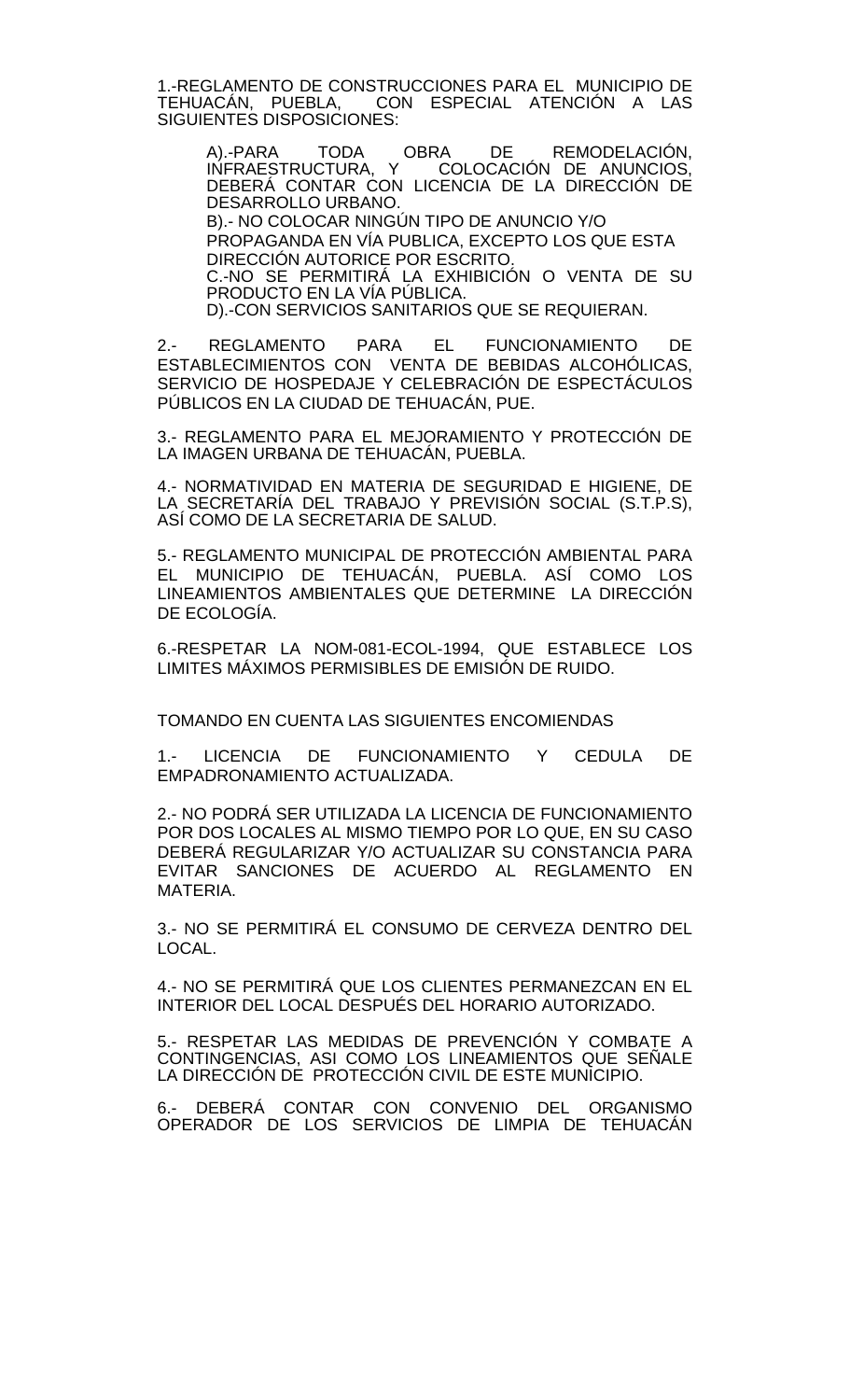(OOSELITE) PARA LA DISPOSICIÓN ADECUADA DE LOS RESIDUOS SÓLIDOS MUNICIPALES.

7.- TENER LA FACTIBILIDAD DE CONSUMO DE AGUA POTABLE Y PERMISO DE DESCARGA, EMITIDA POR EL ORGANISMO OPERADOR DEL SERVICIO DE AGUA POTABLE Y ALCANTARILLADO DE TEHUACÁN (OOSAPAT)

ES PRECISO DESTACAR QUE LA CONSTANCIA QUE EN SU MOMENTO EXPIDA LA DIRECCIÓN DE DESARROLLO URBANO, NO ES DEFINITIVA Y NO CREA NINGÚN DERECHO REAL O ACCESORIO, QUEDANDO ENTENDIDO QUE DE EXISTIR MOLESTIAS Y/O DESACUERDO POR PARTE DE VECINOS, SE IMPONDRÁN LAS MEDIDAS QUE EL INTERÉS SOCIAL ASÍ DETERMINE, RESULTANDO PROCEDENTE LA CANCELACIÓN DEL USO DE SUELO RESPECTIVO. ASÍ MISMO, SE HACE EL APERCIBIMIENTO QUE EN CASO DE NO CUMPLIR CON LAS CONDICIONANTES ESTABLECIDAS, LA CONSTANCIA DE USO DE SUELO NO PODRÁ SER RENOVADA NI PRORROGADA, HACIÉNDOSE ACREEDORES LOS PARTICULARES A LAS SANCIONES PERTINENTES Y/O CANCELACIÓN DE LA CONSTANCIA EXPEDIDA.

**V**.- QUE EL ARTÍCULO 18 DEL REGLAMENTO DE CONSTRUCCIONES DEL MUNICIPIO DE TEHUACÁN, PUEBLA; DISPONE ADEMÁS, QUE ES FACULTAD DISCRECIONAL DE LA DIRECCIÓN DE DESARROLLO URBANO, ESTABLECER LA VIGENCIA DE LAS CONSTANCIAS DE USO DE SUELO; EN ESE CONTEXTO SE DEBERÁ FIJAR EN LA CONSTANCIA RESPECTIVA DE *"LICENCIA DE USO DE SUELO PARA MISCELÁNEA O ULTRAMARINOS CON VENTA DE CERVEZA Y BEBIDAS REFRESCANTES CON UNA GRADUACIÓN ALCOHÓLICA DE HASTA SEIS GRADOS GL. EN ENVASE CERRADO", UNA VI*GENCIA DE *DOCE MESES*, PARA EL INMUEBLE UBICADO EN *CALLE TECALI NUMERO MIL NOVECIENTOS VEINTISÉIS DE LA COLONIA PUEBLA***.** POR LO ANTES EXPUESTO EN LOS PUNTOS DE HECHO Y DE DERECHO QUE EN EL CUERPO DEL PRESENTE DICTAMEN SE VIERTEN, EN USO DE LAS FACULTADES CONFERIDAS, SOMETEMOS A CONSIDERACIÓN DE ESTE HONORABLE CUERPO EDILICIO EL SIGUIENTE:

## **D I C T A M E N**

*ÚNICO.- SE APRUEBE EL OTORGAMIENTO Y EXPEDICIÓN DE LICENCIA DE USO DE SUELO, ESPECÍFICAMENTE PARA MISCELÁNEA O ULTRAMARINOS CON VENTA DE CERVEZA Y BEBIDAS REFRESCANTES CON UNA GRADUACIÓN ALCOHÓLICA DE HASTA SEIS GRADOS GL. EN ENVASE CERRADO", UNA VI***GENCIA DE** *DOCE MESES, CUYA INSTALACIÓN Y FUNCIONAMIENTO SE PRETENDE EN EL INMUEBLE UBICADO EN CALLE TECALI NUMERO MIL NOVECIENTOS VEINTISÉIS DE LA COLONIA PUEBLA; TODA VEZ QUE TAL Y COMO SE HA PLASMADO EN EL CUERPO DEL PRESENTE DICTAMEN, EL USO PRETENDIDO ES COMPATIBLE CON LA ZONIFICACIÓN DE ACUERDO A LO ESTABLECIDO EN EL PROGRAMA ACTUAL DE DESARROLLO URBANO SUSTENTABLE DEL CENTRO DE POBLACIÓN DE ESTA CIUDAD.-* **COMISIÓN DE DESARROLLO URBANO Y OBRAS PÚBLICAS.- TEHUACÁN, PUEBLA A VEINTICINCO DE JULIO DE DOS MIL TRECE.- ARQ. CARLOS**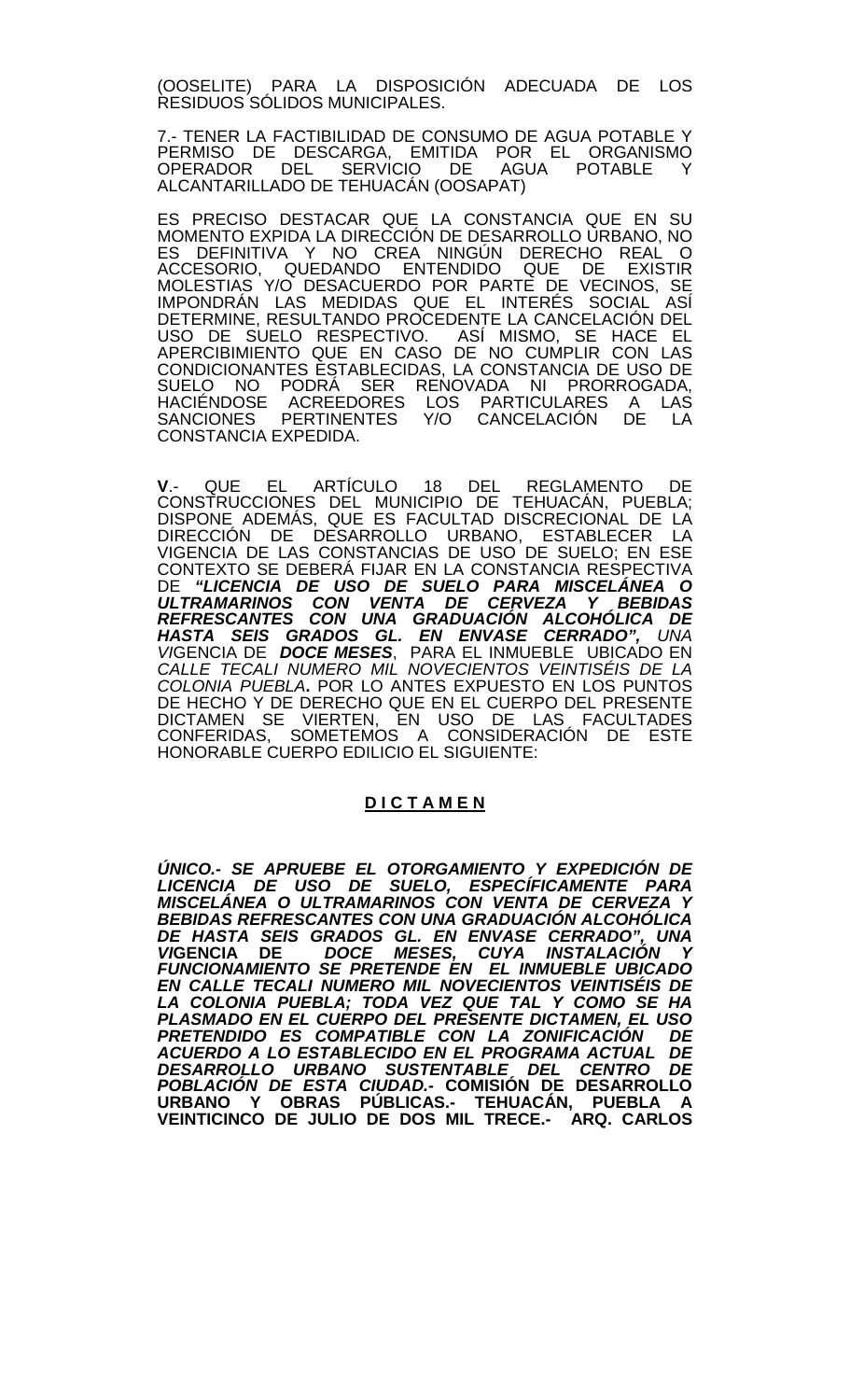**ARENAS GUTIÉRREZ.- REGIDOR PRESIDENTE.- C. GRETA GARCÍA SALAZAR.- REGIDOR MIEMBRO.- C.P. GABRIELA BRINGAS DELGADO.- REGIDOR MIEMBRO.- FIRMAS ILEGIBLES..."**

SEÑOR PRESIDENTE MUNICIPAL, REGIDORES Y SINDICO MUNICIPAL, EN VOTACIÓN SE LES CONSULTA SI SE APRUEBA LA PROPUESTA PRESENTADA EN CUESTIÓN, LOS QUE ESTÉN POR LA AFIRMATIVA SÍRVANSE MANIFESTARLO LEVANTANDO LA MANO.

HABIÉNDOSE ANALIZADO AMPLIAMENTE EL CONTENIDO DEL DICTAMEN DE REFERENCIA, POR MAYORÍA CON 11 VOTOS A FAVOR, POR PARTE DE LOS INTEGRANTES DEL HONORABLE CABILDO, SE DETERMINA EL SIGUIENTE:

# **A C U E R D O**

**ÚNICO.- SE APRUEBA EL OTORGAMIENTO Y EXPEDICIÓN DE LICENCIA DE USO DE SUELO, ESPECÍFICAMENTE PARA MISCELÁNEA O ULTRAMARINOS CON VENTA DE CERVEZA Y BEBIDAS REFRESCANTES CON UNA GRADUACIÓN ALCOHÓLICA DE HASTA SEIS GRADOS GL. EN ENVASE CERRADO", UNA VIGENCIA DE DOCE MESES, CUYA INSTALACIÓN Y FUNCIONAMIENTO SE PRETENDE EN EL INMUEBLE UBICADO EN CALLE TECALI NUMERO MIL NOVECIENTOS VEINTISÉIS DE LA COLONIA PUEBLA; TODA VEZ QUE TAL Y COMO SE HA PLASMADO EN EL CUERPO DEL PRESENTE DICTAMEN, EL USO PRETENDIDO ES COMPATIBLE CON LA ZONIFICACIÓN DE ACUERDO A LO ESTABLECIDO EN EL PROGRAMA ACTUAL DE DESARROLLO URBANO SUSTENTABLE DEL CENTRO DE POBLACIÓN DE ESTA CIUDAD.**

**LO ANTERIOR CON FUNDAMENTO EN LOS DISPOSITIVOS LEGALES INVOCADOS EN EL DICTAMEN DE REFERENCIA.**

**COMISIÓN DE DESARROLLO URBANO Y OBRAS PUBLICAS.- ANÁLISIS, DISCUSIÓN Y EN SU CASO APROBACIÓN DEL DICTAMEN QUE CONTIENE AUTORIZACION DE LICENCIA DE USO DE SUELO PARA MISCELANEA O ULTRAMARINOS CON VENTA DE CERVEZA Y BEBIDAS REFRESCANTES CON GRADUACION ALCOHOLICAS DE HASTA 6º. GL. EN ENVASE CERRADO, PARA EL PREDIO UBICADO EN CALLE FRANCISCO I. MADERO NUM. 2510, COLONIA 3 DE MAYO, A SOLICITUD DEL C. EMMANUEL HERNANDEZ VALENCIA.**

SEÑOR REGIDOR TIENE USTED EL USO DE LA PALABRA.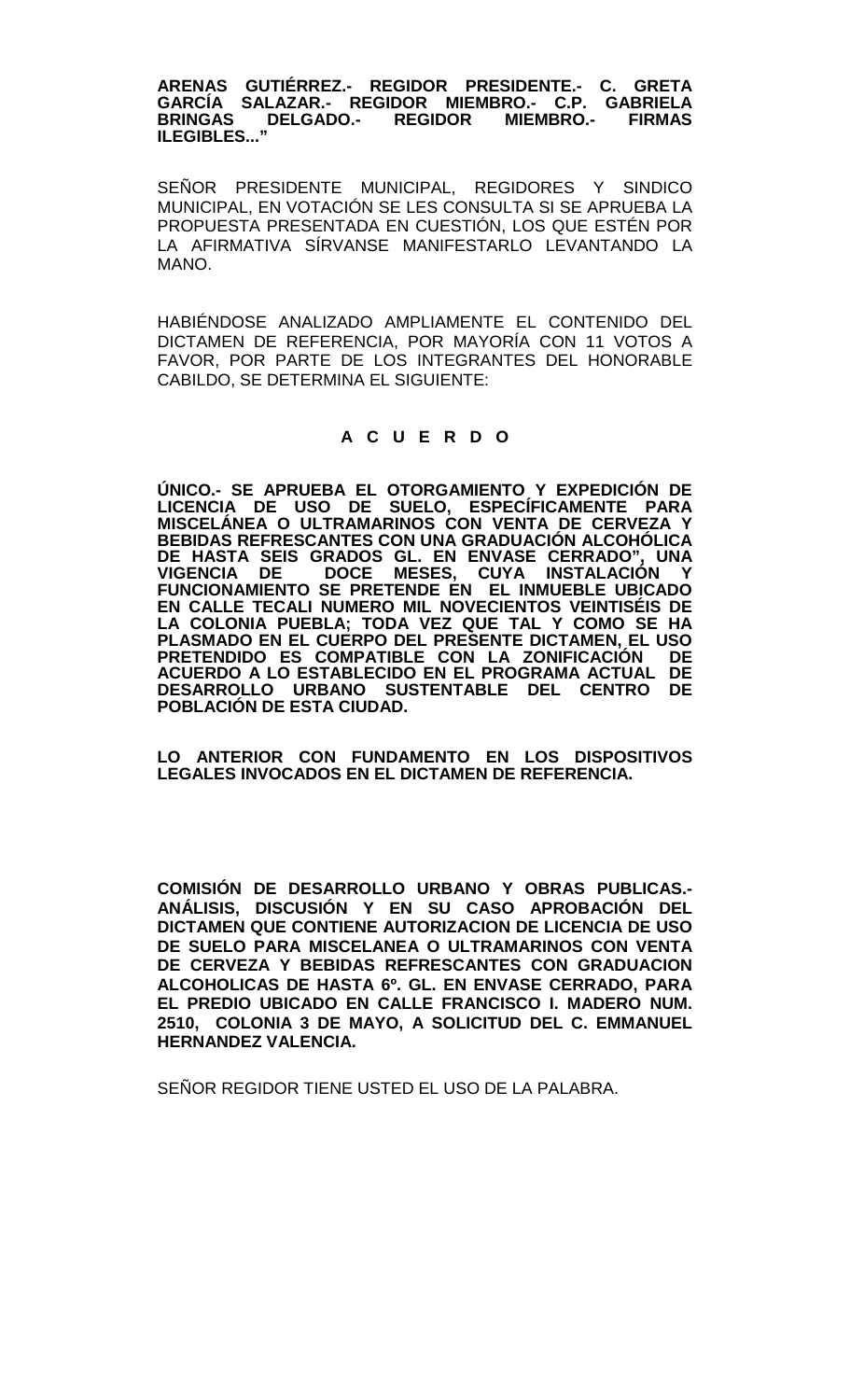EL ARQ. CARLOS ARENAS GUTIÉRREZ, PROCEDE A DAR LECTURA AL DICTAMEN CORRESPONDIENTE, MISMO QUE A LA LETRA DICE:

## **"… HONORABLE CUERPO EDILICIO DEL AYUNTAMIENTO DE TEHUACÁN, PUEBLA.**

LOS SUSCRITOS ARQ. CARLOS ARENAS GUTIÉRREZ REGIDOR PRESIDENTE, C. GRETA GARCÍA SALAZAR Y C.P. GABRIELA BRINGAS DELGADO, TODOS REGIDORES MIEMBROS DE LA **COMISIÓN DE DESARROLLO URBANO Y OBRAS PÚBLICAS** EN USO DE LAS FACULTADES QUE SE NOS CONFIERE EN TÉRMINOS DE LO QUE DISPONEN LOS ARTÍCULOS 92 FRACCIONES I, IV, 94, 96 FRACCIÓN III Y 98 DE LA LEY ORGÁNICA MUNICIPAL; TOMANDO EN CUENTA LOS ARGUMENTOS DE HECHO Y DE DERECHO QUE EN EL PRESENTE SE VIERTEN, SOMETEMOS A SU CONSIDERACIÓN EL SIGUIENTE DICTAMEN QUE VERSA SOBRE LA **"LICENCIA DE USO DE SUELO PARA MISCELÁNEA O ULTRAMARINOS CON VENTA DE CERVEZA Y BEBIDAS REFRESCANTES CON UNA GRADUACIÓN ALCOHÓLICA DE HASTA SEIS GRADOS GL. EN ENVASE CERRADO", PARA EL PREDIO UBICADO EN CALLE FRANCISCO I. MADERO NUMERO DOS MIL QUINIENTOS DIEZ DE LA COLONIA TRES DE MAYO, BASÁNDONOS EN LOS SIGUIENTES:** 

# **A N T E C E D E N T E S**

PRIMERO.- CON FECHA TRECE DE MAYO DE DOS MIL TRECE EL C. EMMANUEL HERNANDEZ VALENCIA INGRESA EN LA DIRECCIÓN DE DESARROLLO URBANO BAJO EL FOLIO MIL NOVECIENTOS CUARENTA, LA SOLICITUD DE OPINIÓN DE USO DE SUELO PARA EL FUNCIONAMIENTO DE UNA MISCELÁNEA O ULTRAMARINOS CON VENTA DE CERVEZA Y BEBIDAS REFRESCANTES CON UNA GRADUACIÓN ALCOHÓLICA DE HASTA SEIS GRADOS GL. EN ENVASE CERRADO, PARA EL INMUEBLE UBICADO EN CALLE FRANCISCO I. MADERO NUMERO DOS MIL QUINIENTOS DIEZ DE LA COLONIA TRES DE MAYO. SOLICITUD QUE FUE CONTESTADA CON EL OFICIO MIL CINCUENTA Y CINCO, EN EL CUAL SE LE INFORMÓ QUE CONFORME A LO ESTABLECIDO POR EL PROGRAMA DE DESARROLLO URBANO SUSTENTABLE DE LA CIUDAD DE TEHUACAN PUEBLA,<br>ACTUALIZACIÓN DOS MIL ONCE EN VIGENCIA, EL GIRO SOLICITADO EN LA DIRECCIÓN MENCIONADA RESULTA COMPATIBLE, INDICANDO LOS REQUISITOS NECESARIOS EN CASO DE SOLICITUD DE LA LICENCIA.

SEGUNDO.- CON FECHA ONCE DE JULIO DE DOS MIL TRECE EL C. EMMANUEL HERNÁNDEZ VALENCIA, INGRESA ESCRITO EN LA DIRECCIÓN DE DESARROLLO URBANÓ BAJO EL FOLIO DOS MIL<br>SEISCIENTOS DIOVENTA POCHO, ANEXANDO LA **SEISCIENTOS** DOCUMENTACIÓN SOLICITADA EN RESPUESTA AL OFICIO MIL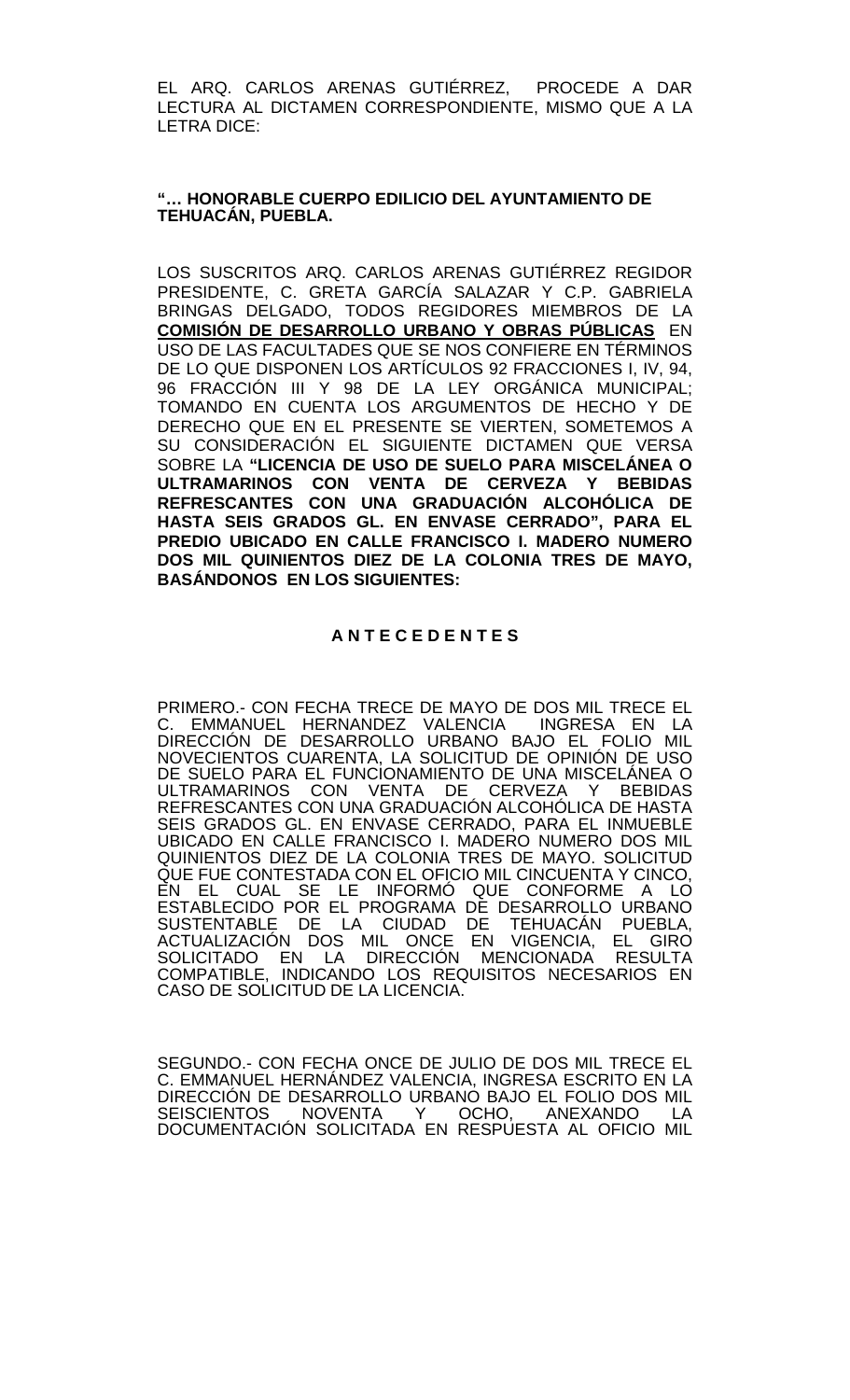CINCUENTA Y CINCO, DANDO DE ESTA FORMA CUMPLIMIENTO A LO REQUERIDO.

### **C O N S I D E R A N D O**

I.- QUE ES OBLIGACIÓN DE ESTE HONORABLE AYUNTAMIENTO EN TÉRMINOS DE LO QUE DISPONEN LOS ARTÍCULOS 102, 103 Y 105 DE LA CONSTITUCIÓN POLÍTICA DEL ESTADO LIBRE Y SOBERANO DE PUEBLA, CUMPLIR Y HACER CUMPLIR LA CONSTITUCIÓN, LEYES Y REGLAMENTOS SECUNDARIOS QUE EMANEN DEL PACTO FEDERAL; ELLO EN ESTRICTO APEGO Y CONCORDANCIA EN LO DISPUESTO POR EL ARTÍCULO 115 FRACCIÓN V DE LA PROPIA CONSTITUCIÓN POLÍTICA DE LOS ESTADOS UNIDOS MEXICANOS.

II.- QUE EN TÉRMINOS DE LO DISPUESTO POR LOS ARTICULOS 9 FRACCIONES I, III, X , XV, Y PÁRRAFO ÚLTIMO DE LA LEY GENERAL DE ASENTAMIENTOS HUMANOS Y 78 FRACCIONES XXXIX, XLI DE LA LEY ORGÁNICA MUNICIPAL DEL ESTADO DE PUEBLA CORRESPONDE A ESTE MUNICIPIO EN EL ÁMBITO DE SU JURISDICCIÓN ENTRE OTROS, ADMINISTRAR LOS PLANES O PROGRAMAS DE DESARROLLO URBANO, DE CENTROS DE POBLACIÓN, ASÍ COMO EXPEDIR LAS AUTORIZACIONES, LICENCIAS O PERMISOS DE USO DE SUELO; EJERCIENDO SUS ATRIBUCIONES EN MATERIA DE DESARROLLO URBANO A TRAVÉS DE LOS CABILDOS DE LOS AYUNTAMIENTOS O CON EL CONTROL Y EVALUACIÓN DE ESTOS.

III.- QUE EL ARTÍCULO 92 EN SUS FRACCIONES III, IV, Y V DE LA LEY ORGÁNICA MUNICIPAL DEL ESTADO DE PUEBLA; ESTABLECE QUE SON FACULTADES Y OBLIGACIONES DE LOS REGIDORES DELIBERAR Y DECIDIR SOBRE LOS ASUNTOS QUE<br>LE COMPETEN AL AYUNTAMIENTO, FORMAR PARTE DE LAS COMISIÓNES PARA LAS QUE FUEREN DESIGNADOS POR ÉSTE Y DICTAMINAR E INFORMAR SOBRE LOS ASUNTOS QUE SE LES ENCOMIENDE; DISPOSICIÓN QUE SE ARTICULA CON EL ARTICULO 96 FRACCIÓN III DE ESA PROPIA LEY, QUE ESTABLECE QUE DENTRO DE LAS COMISIÓNES PERMANENTES DE REGIDORES SE ENCUENTRAN LA DE DESARROLLO URBANO Y OBRAS PUBLICAS, MISMA DE LA QUE FORMAMOS PARTE LOS SUSCRITOS Y QUE DEBERÁ ANALIZAR, DISCUTIR Y PROPONER SOBRE LOS ASUNTOS COMPRENDIDOS EN ESAS MATERIAS.

IV.- Q U E LA DIRECCIÓN DE DESARROLLO URBANO, EN TERMINOS DE LAS FACULTADES QUE LE CONFIERE EL NUMERAL 18 DEL REGLAMENTO DE CONSTRUCCIONES DE ESTA CIUDAD, DE TEHUACÁN, PUEBLA; APEGÁNDOSE PARA ELLO EN LOS LINEAMIENTOS QUE EN MATERIA DE DESARROLLO URBANO RIGEN EN EL MUNICIPIO, ANALIZÓ EL EXPEDIENTE AFECTO A LA CAUSA, ENCONTRANDO QUE POR CUANTO HACE ÚNICA Y EXCLUSIVAMENTE AL USO DE SUELO CON GIRO COMERCIAL PRETENDIDO PARA LA INSTALACIÓN Y FUNCIONAMIENTO DE UNA MISCELÁNEA O ULTRAMARINOS CON VENTA DE CERVEZA Y BEBIDAS REFRESCANTES CON UNA GRADUACIÓN ALCOHÓLICA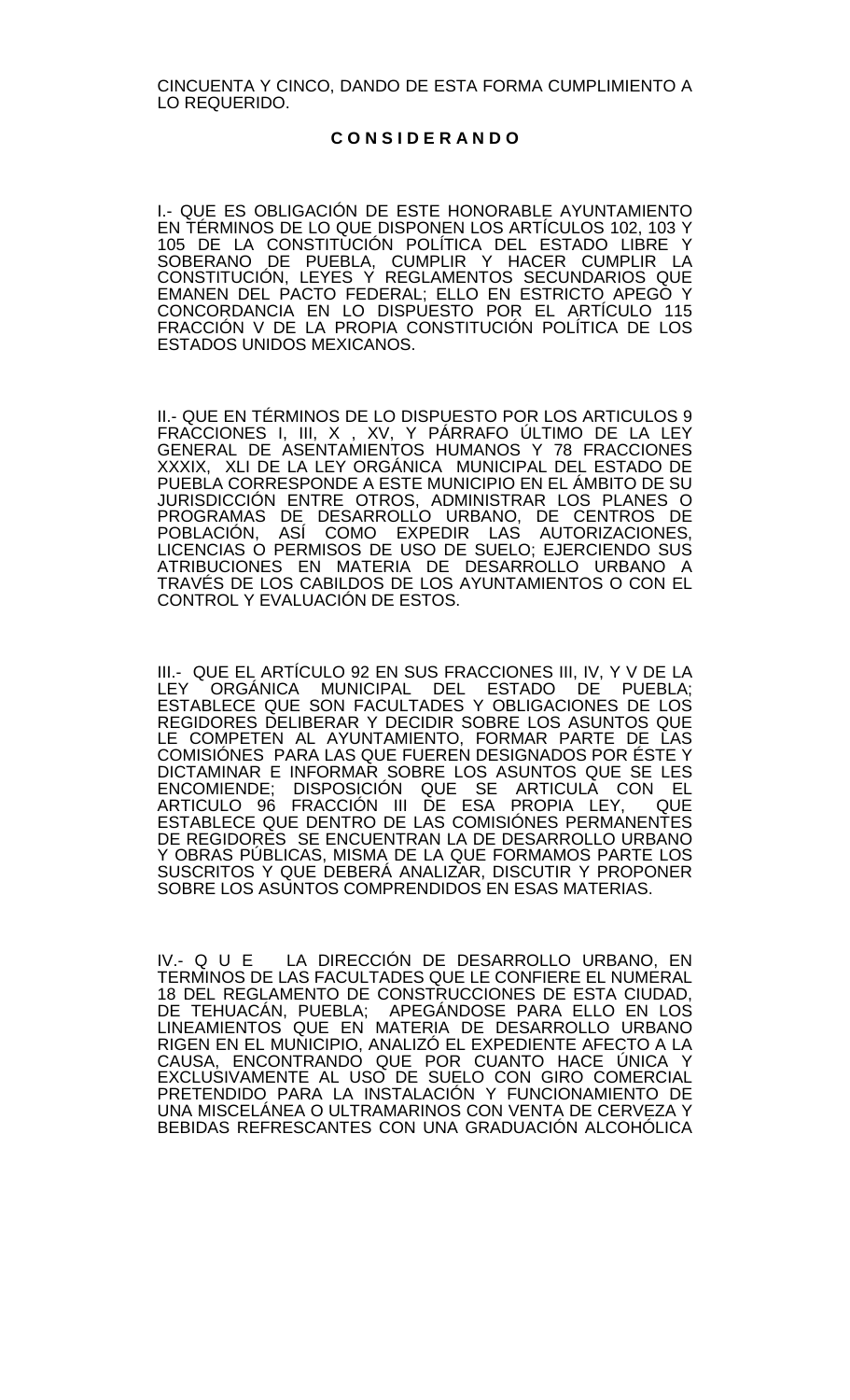DE HASTA SEIS GRADOS GL. EN ENVASE CERRADO, ES FACTIBLE , CONFORME A LO CONTENIDO EN LA TABLA DE COMPATIBILIDAD DE USOS Y DESTINOS DEL PROGRAMA DE DESARROLLO URBANO SUSTENTABLE DEL CENTRO DE POBLACIÓN DE ESTA CIUDAD, ACTUALIZACIÓN DOS MIL ONCE, EN VIGENCIA; TODA VEZ QUE EL INMUEBLE UBICADO EN CALLE FRANCISCO I. MADERO NUMERO DOS MIL QUINIENTOS DIEZ DE LA COLONIA TRES DE MAYO SE LOCALIZA EN UNA ZONIFICACIÓN PRIMARIA DENTRO DEL ÁREA URBANA ACTUAL CON ZONIFICACIÓN SECUNDARIA (H2) ES DECIR HABITACIONAL MEDIA Y DE ACUERDO AL APROVECHAMIENTO QUE SE PRETENDE, DEBERÁ CUMPLIRSE CON LO ESTABLECIDO EN LOS SIGUIENTES LINEAMIENTOS:

1.-REGLAMENTO DE CONSTRUCCIONES PARA EL MUNICIPIO DE<br>TEHUACÁN, PUEBLA, CON ESPECIAL ATENCIÓN A LAS CON ESPECIAL ATENCIÓN A LAS SIGUIENTES DISPOSICIONES:

A).-PARA TODA OBRA DE REMODELACIÓN, INFRAESTRUCTURA, Y COLOCACIÓN DE ANUNCIOS, DEBERÁ CONTAR CON LICENCIA DE LA DIRECCIÓN DE DESARROLLO URBANO.

B).- NO COLOCAR NINGÚN TIPO DE ANUNCIO Y/O PROPAGANDA EN VÍA PUBLICA, EXCEPTO LOS QUE ESTA DIRECCIÓN AUTORICE POR ESCRITO.

C.-NO SE PERMITIRÁ LA EXHIBICIÓN O VENTA DE SU PRODUCTO EN LA VÍA PÚBLICA.

D).-CON SERVICIOS SANITARIOS QUE SE REQUIERAN.

2.- REGLAMENTO PARA EL FUNCIONAMIENTO DE ESTABLECIMIENTOS CON VENTA DE BEBIDAS ALCOHÓLICAS, SERVICIO DE HOSPEDAJE Y CELEBRACIÓN DE ESPECTÁCULOS PÚBLICOS EN LA CIUDAD DE TEHUACÁN, PUE.

3.- REGLAMENTO PARA EL MEJORAMIENTO Y PROTECCIÓN DE LA IMAGEN URBANA DE TEHUACÁN, PUEBLA.

4.- NORMATIVIDAD EN MATERIA DE SEGURIDAD E HIGIENE, DE LA SECRETARIA DEL TRABAJO Y PREVISION SOCIAL (S.T.P.S), ASÍ COMO DE LA SECRETARIA DE SALUD.

5.- REGLAMENTO DE PROTECCIÓN AMBIENTAL PARA EL MUNICIPIO DE TEHUACÁN, PUEBLA. ASÍ COMO LOS LINEAMIENTOS AMBIENTALES QUE DETERMINE LA DIRECCIÓN DE ECOLOGÍA.

6.-RESPETAR LA NOM-081-ECOL-1994, QUE ESTABLECE LOS LÍMITES MÁXIMOS PERMISIBLES DE EMISIÓN DE RUIDO.

TOMANDO EN CUENTA LAS SIGUIENTES ENCOMIENDAS

1.- LICENCIA DE FUNCIONAMIENTO Y CEDULA DE EMPADRONAMIENTO ACTUALIZADA.

2.- NO PODRÁ SER UTILIZADA LA LICENCIA DE FUNCIONAMIENTO POR DOS LOCALES AL MISMO TIEMPO POR LO QUE, EN SU CASO DEBERÁ REGULARIZAR Y/O ACTUALIZAR SU CONSTANCIA PARA EVITAR SANCIONES DE ACUERDO AL REGLAMENTO EN MATERIA.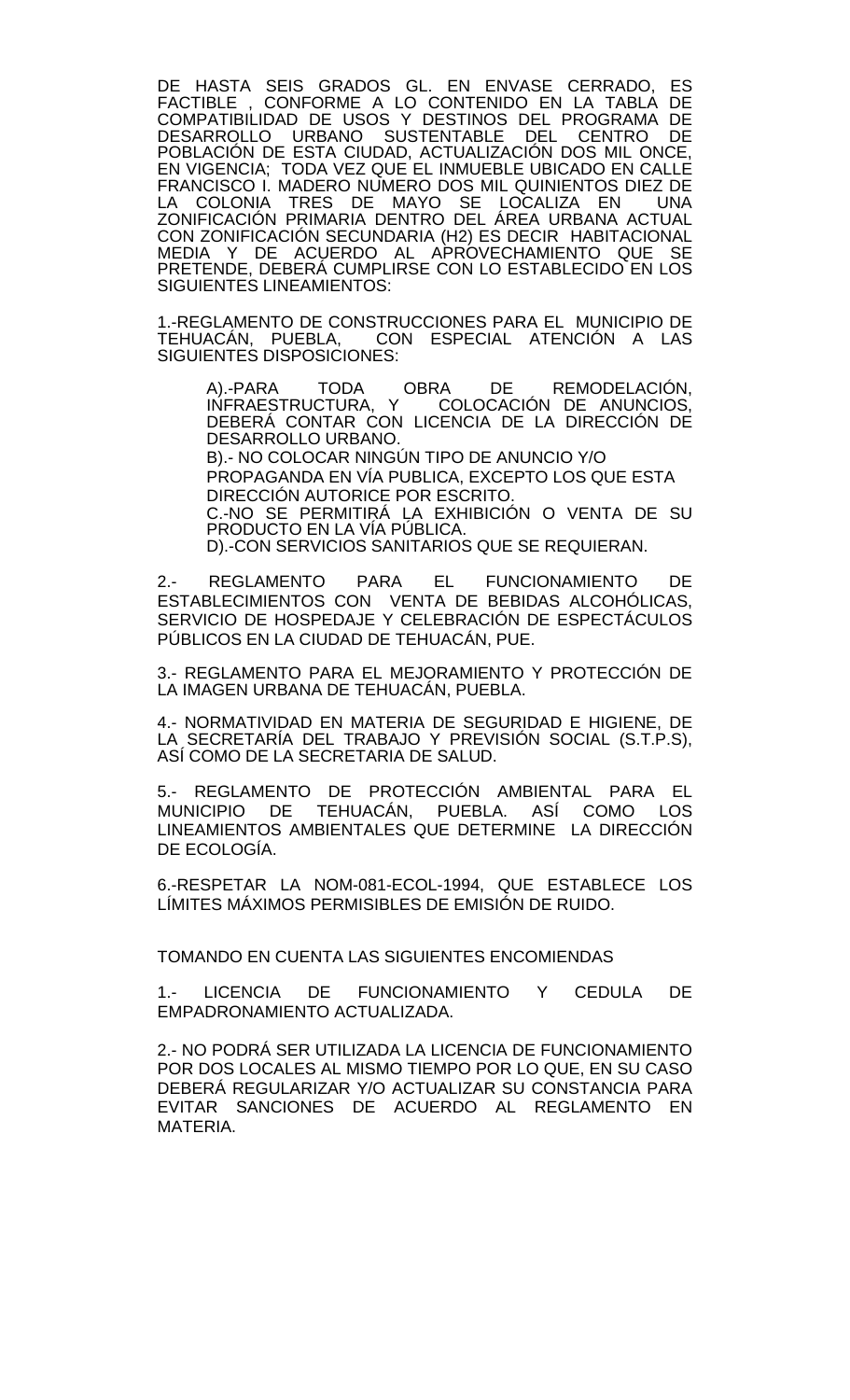3.- NO SE PERMITIRÁ EL CONSUMO DE CERVEZA DENTRO DEL LOCAL.

4.- NO SE PERMITIRÁ QUE LOS CLIENTES PERMANEZCAN EN EL INTERIOR DEL LOCAL DESPUÉS DEL HORARIO AUTORIZADO.

5.- RESPETAR LAS MEDIDAS DE PREVENCIÓN Y COMBATE A CONTINGENCIAS, ASÍ COMO LOS LINEAMIENTOS QUE SENALE LA DIRECCIÓN DE PROTECCIÓN CIVIL DE ESTE MUNICIPIO.

6.- DEBERÁ CONTAR CON CONVENIO DEL ORGANISMO OPERADOR DE LOS SERVICIOS DE LIMPIA DE TEHUACÁN (OOSELITE) PARA LA DISPOSICIÓN ADECUADA DE LOS RESIDUOS SÓLIDOS MUNICIPALES.

7.- TENER LA FACTIBILIDAD DE CONSUMO DE AGUA POTABLE Y PERMISO DE DESCARGA, EMITIDA POR EL ORGANISMO OPERADOR DEL SERVICIO DE AGUA POTABLE Y ALCANTARILLADO DE TEHUACÁN (OOSAPAT)

8.- NO SE PODRÁ DAR NINGÚN OTRO GIRO MÁS QUE EL ESPECIFICADO EN EL PRESENTE ACUERDO.

9.- Y LAS DEMÁS QUE CONFORME A LA REGLAMENTACIÓN URBANA SEAN NECESARIAS.

ES PRECISO DESTACAR QUE LA CONSTANCIA QUE EN SU MOMENTO EXPIDA LA DIRECCIÓN DE DESARROLLO URBANO, NO ES DEFINITIVA Y NO CREA NINGÚN DERECHO REAL O ACCESORIO, QUEDANDO ENTENDIDO QUE DE EXISTIR MOLESTIAS Y/O DESACUERDO POR PARTE DE VECINOS, SE IMPONDRÁN LAS MEDIDAS QUE EL INTERÉS SOCIAL ASÍ DETERMINE, RESULTANDO PROCEDENTE LA CANCELACIÓN DEL USO DE SUELO RESPECTIVO. ASÍ MISMO, SE HACE EL APERCIBIMIENTO QUE EN CASO DE NO CUMPLIR CON LAS CONDICIONANTES ESTABLECIDAS, LA CONSTANCIA DE USO DE SUELO NO PODRA SER RENOVADA NI PRORROGADA,<br>HACIÉNDOSE ACREEDORES LOS PARTICULAŖES A LAS SANCIONES PERTINENTES Y/O CANCELACIÓN DE LA CONSTANCIA EXPEDIDA.

V.- QUE EL ARTÍCULO 18 DEL REGLAMENTO DE CONSTRUCCIONES DEL MUNICIPIO DE TEHUACÁN, PUEBLA; DISPONE ADEMÁS, QUE ES FACULTAD DISCRECIONAL DE LA DIRECCIÓN DE DESARROLLO URBANO, ESTABLECER LA VIGENCIA DE LAS CONSTANCIAS DE USO DE SUELO; EN ESE CONTEXTO SE DEBERÁ FIJAR EN LA CONSTANCIA RESPECTIVA DE **"LICENCIA DE USO DE SUELO PARA MISCELÁNEA O ULTRAMARINOS CON VENTA DE CERVEZA Y BEBIDAS REFRESCANTES CON UNA GRADUACIÓN ALCOHÓLICA DE HASTA SEIS GRADOS GL. EN ENVASE CERRADO", UNA VIGENCIA DE DOCE MESES,** PARA EL INMUEBLE UBICADO EN CALLE FRANCISCO I. MADERO NUMERO DOS MIL QUINIENTOS DIEZ DE LA COLONIA TRES DE MAYO. POR LO ANTES EXPUESTO EN LOS PUNTOS DE HECHO Y DE DERECHO QUE EN EL CUERPO DEL PRESENTE DICTAMEN SE VIERTEN, EN USO DE LAS FACULTADES CONFERIDAS, SOMETEMOS A CONSIDERACIÓN DE ESTE HONORABLE CUERPO EDILICIO EL SIGUIENTE: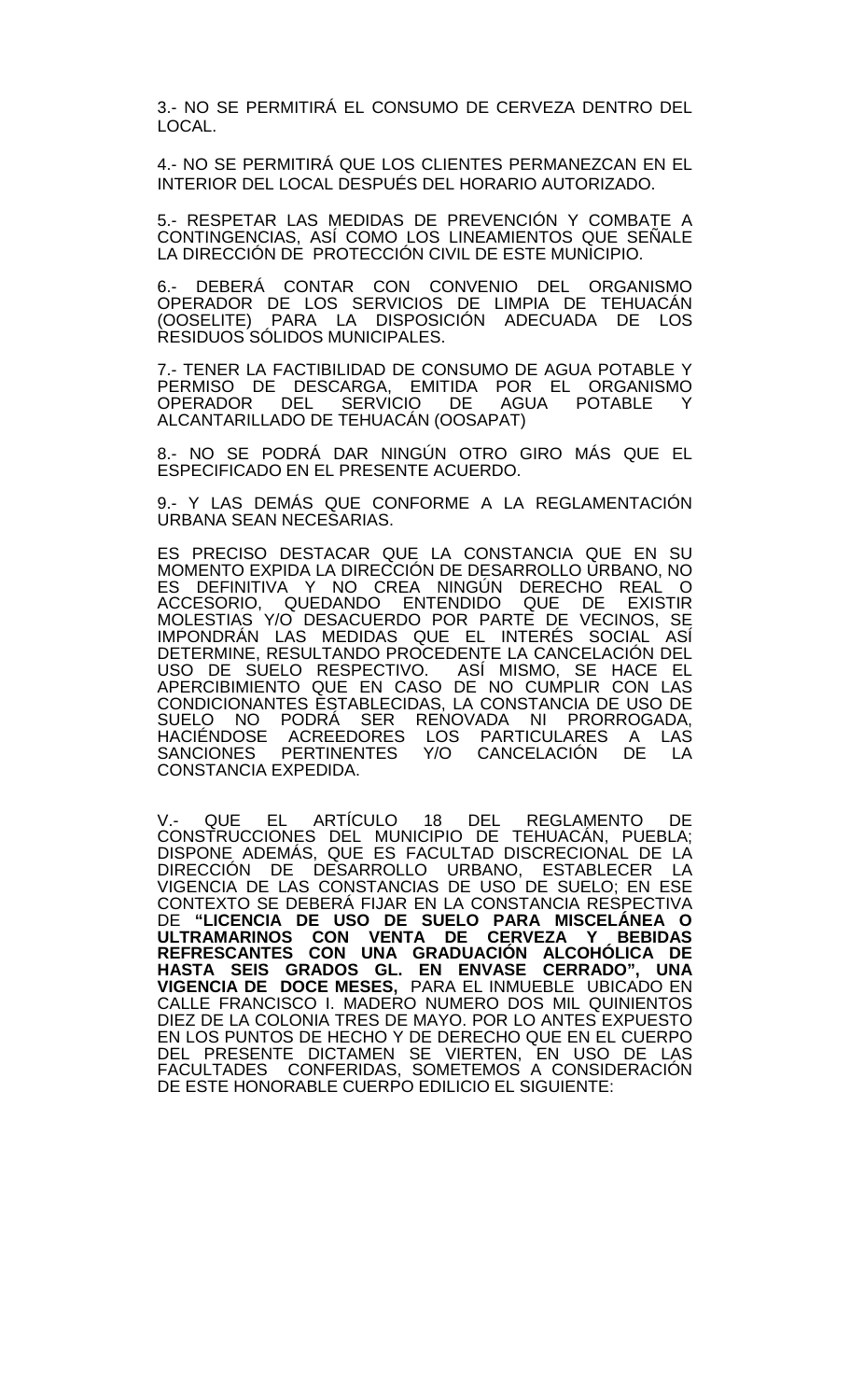**ÚNICO.- SE APRUEBE EL OTORGAMIENTO Y EXPEDICIÓN DE LICENCIA DE USO DE SUELO, ESPECÍFICAMENTE PARA MISCELÁNEA O ULTRAMARINOS CON VENTA DE CERVEZA Y BEBIDAS REFRESCANTES CON UNA GRADUACIÓN ALCOHÓLICA DE HASTA SEIS GRADOS GL. EN ENVASE CERRADO", UNA VIGENCIA DE DOCE MESES, CUYA INSTALACIÓN Y FUNCIONAMIENTO SE PRETENDE EN EL INMUEBLE UBICADO EN CALLE FRANCISCO I. MADERO NUMERO DOS MIL QUINIENTOS DIEZ DE LA COLONIA TRES DE MAYO; TODA VEZ QUE TAL Y COMO SE HA PLASMADO EN EL CUERPO DEL PRESENTE DICTAMEN, EL USO PRETENDIDO ES COMPATIBLE CON LA ZONIFICACIÓN DE ACUERDO A LO ESTABLECIDO EN EL PROGRAMA ACTUAL DE DESARROLLO URBANO SUSTENTABLE DEL CENTRO DE POBLACIÓN DE ESTA CIUDAD. COMISIÓN DE DESARROLLO URBANO Y OBRAS PÚBLICAS.- TEHUACÁN, PUEBLA A VEINTICINCO DE JULIO DE DOS MIL TRECE.- ARQ. CARLOS ARENAS GUTIÉRREZ.- REGIDOR PRESIDENTE.- C. GRETA GARCÍA SALAZAR.- REGIDOR MIEMBRO.- C.P. GABRIELA BRINGAS DELGADO.- REGIDOR MIEMBRO.-ILEGIBLES..."**

SEÑOR PRESIDENTE MUNICIPAL, REGIDORES Y SINDICO MUNICIPAL, EN VOTACIÓN SE LES CONSULTA SI SE APRUEBA LA PROPUESTA PRESENTADA EN CUESTIÓN, LOS QUE ESTÉN POR LA AFIRMATIVA SÍRVANSE MANIFESTARLO LEVANTANDO LA MANO.

HABIÉNDOSE ANALIZADO AMPLIAMENTE EL CONTENIDO DEL DICTAMEN DE REFERENCIA, POR MAYORÍA CON 11 VOTOS A FAVOR, POR PARTE DE LOS INTEGRANTES DEL HONORABLE CABILDO, SE DETERMINA EL SIGUIENTE:

# **A C U E R D O**

**ÚNICO.- SE APRUEBE EL OTORGAMIENTO Y EXPEDICIÓN DE LICENCIA DE USO DE SUELO, ESPECÍFICAMENTE PARA MISCELÁNEA O ULTRAMARINOS CON VENTA DE CERVEZA Y BEBIDAS REFRESCANTES CON UNA GRADUACIÓN ALCOHÓLICA DE HASTA SEIS GRADOS GL. EN ENVASE CERRADO", UNA VIGENCIA DE DOCE MESES, CUYA INSTALACIÓN Y FUNCIONAMIENTO SE PRETENDE EN EL INMUEBLE UBICADO EN CALLE FRANCISCO I. MADERO NUMERO DOS MIL QUINIENTOS DIEZ DE LA COLONIA TRES DE MAYO; TODA VEZ QUE TAL Y COMO SE HA PLASMADO EN EL CUERPO DEL PRESENTE DICTAMEN, EL USO PRETENDIDO ES COMPATIBLE CON LA ZONIFICACIÓN DE ACUERDO A LO ESTABLECIDO EN EL PROGRAMA ACTUAL DE DESARROLLO URBANO SUSTENTABLE DEL CENTRO DE POBLACIÓN DE ESTA CIUDAD.**

**LO ANTERIOR CON FUNDAMENTO EN LOS DISPOSITIVOS LEGALES INVOCADOS EN EL DICTAMEN DE REFERENCIA.**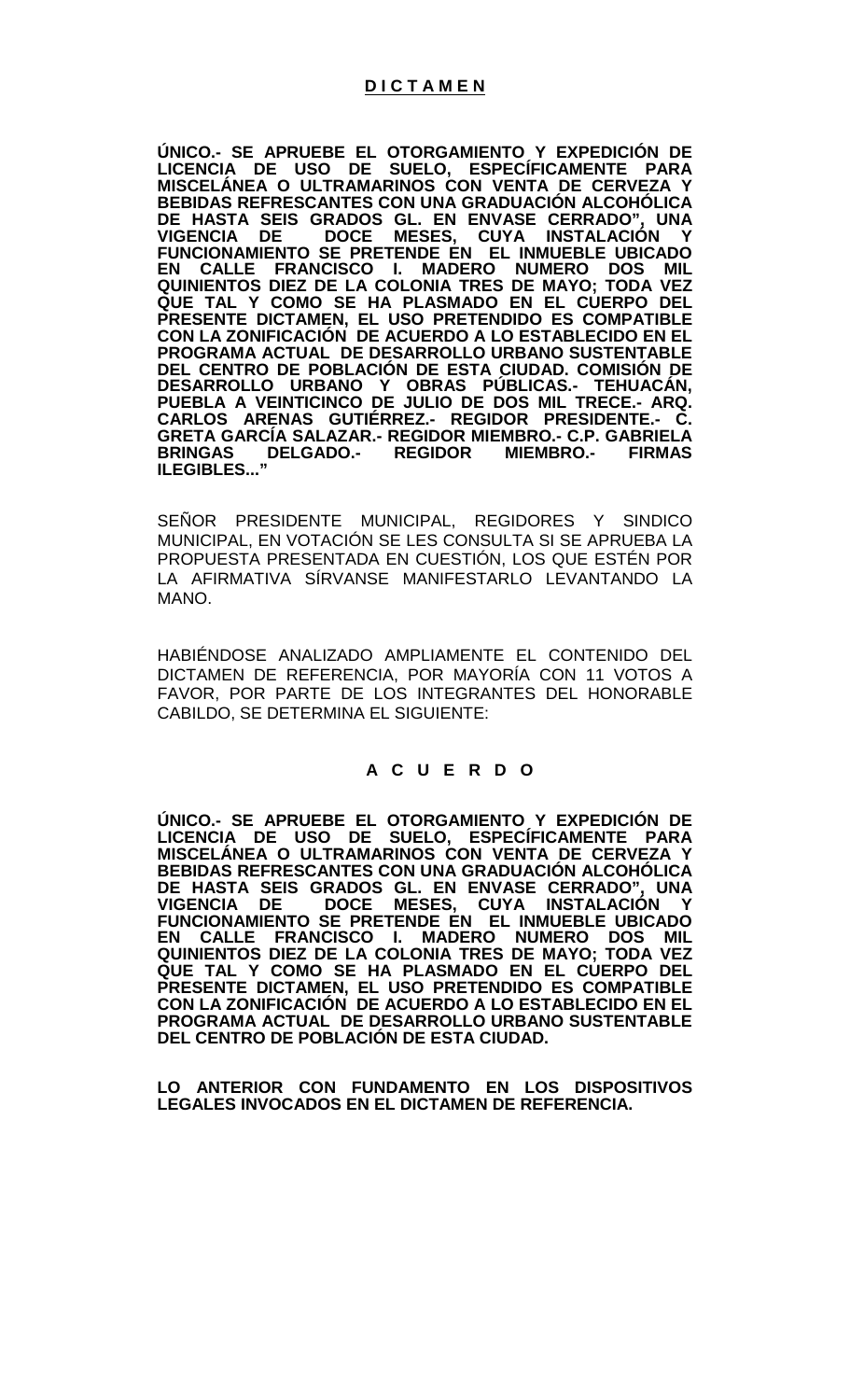**COMISIÓN DE DESARROLLO URBANO Y OBRAS PUBLICAS.- ANÁLISIS, DISCUSIÓN Y EN SU CASO APROBACIÓN DEL DICTAMEN QUE CONTIENE AUTORIZACION DE LICENCIA DE USO DE SUELO PARA LONCHERIA CON VENTA DE CERVEZA EN LOS ALIMENTOS, PARA EL PREDIO UBICADO EN CALLE 3 SUR NUM. 107, LOCALES B, C, D, y E, DE LA COLONIA CENTRO, A SOLICITUD DE MARIA ELENA ROMERO LUNA.** 

SEÑOR REGIDOR TIENE USTED EL USO DE LA PALABRA.

EL ARQ. CARLOS ARENAS GUTIÉRREZ, PROCEDE A DAR LECTURA AL DICTAMEN CORRESPONDIENTE, MISMO QUE A LA LETRA DICE:

## **"… HONORABLE CUERPO EDILICIO DEL AYUNTAMIENTO DE TEHUACÁN, PUEBLA**.

LOS SUSCRITOS ARQ. CARLOS ARENAS GUTIÉRREZ REGIDOR PRESIDENTE, C. GRETA GARCÍA SALAZAR Y C.P. GABRIELA BRINGAS DELGADO, TODOS REGIDORES MIEMBROS DE LA **COMISIÓN DE DESARROLLO URBANO Y OBRAS PÚBLICAS** EN USO DE LAS FACULTADES QUE SE NOS CONFIERE EN TÉRMINOS DE LO QUE DISPONEN LOS ARTÍCULOS **92** FRACCIONES **I, IV, 94, 96** FRACCIÓN **III** Y **98** DE LA LEY ORGÁNICA MUNICIPAL; TOMANDO EN CUENTA LOS ARGUMENTOS DE HECHO Y DE DERECHO QUE EN EL PRESENTE SE VIERTEN, SOMETEMOS A SU CONSIDERACIÓN EL SIGUIENTE DICTAMEN QUE VERSA SOBRE LA *"LICENCIA DE USO DE SUELO PARA LONCHERÍA CON VENTA DE CERVEZA EN LOS ALIMENTOS",* PARA EL ESTABLECIMIENTO CONSTITUIDO POR LOS *LOCALES "B" ",C", "D" Y "E" DEL* INMUEBLE UBICADO EN *CALLE TRES SUR NUMERO CIENTO SIETE, DE LA COLONIA CENTRO DE ESTA CIUDAD. BASÁNDONOS* EN LOS SIGUIENTES:

## **A N T E C E D E N T E S**

**PRIMERO.-** CON FECHA NUEVE DE MAYO DE DOS MIL TRECE, LA C. MARÍA ELENA ROMERO LUNA, INGRESA A LA DIRECCIÓN DE DESARROLLO URBANO BAJO EL FOLIO MIL ONCE LA SOLICITUD DE OPINIÓN DE USO DE SUELO PARA EL FUNCIONAMIENTO DE UNA LONCHERÍA CON VENTA DE CERVEZA EN LOS ALIMENTOS, EN EL INMUEBLE UBICADO EN CALLE TRES SUR NUMERO CIENTO SIETE LOCALES "B" ",C", "D" Y "E" DE LA COLONIA CENTRO DE ESTA CIUDAD.

**SEGUNDO.-** CON FECHA VEINTICUATRO DE MAYO DE DOS MIL TRECE LA DIRECCIÓN DE DESARROLLO URBANO, DIO RESPUESTA A LA SOLICITANTE CON OFICIO MIL CUARENTA Y OCHO, EN EL CUAL SE LE INFORMÓ QUE CONFORME A LO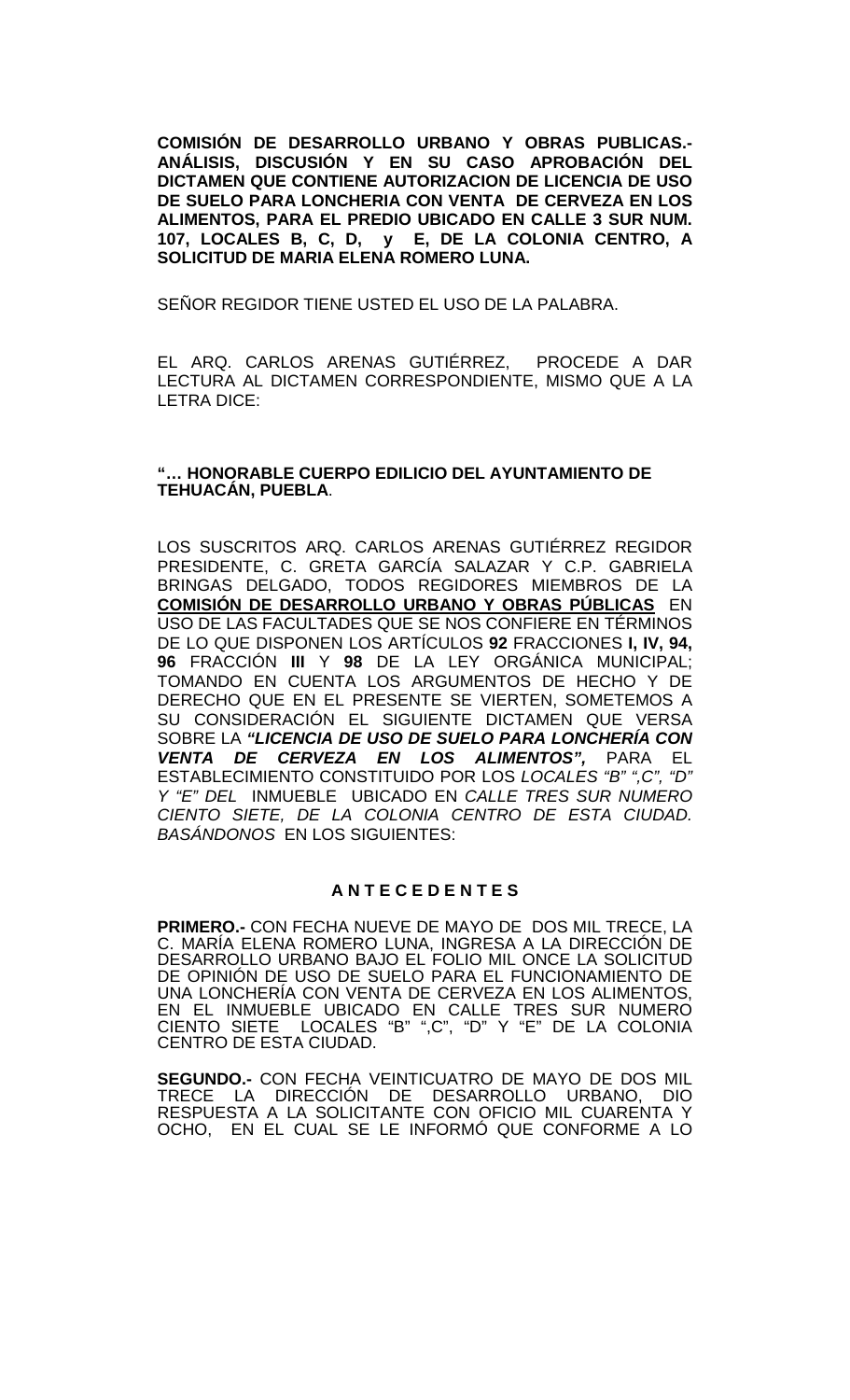ESTABLECIDO POR EL PROGRAMA DE DESARROLLO URBANO SUSTENTABLE DE LA CIUDAD DE TEHUACAN PUEBLA, ACTUALIZACIÓN DOS MIL ONCE EN VIGENCIA, EL GIRO SOLICITADO PARA LA DIRECCIÓN MENCIONADA RESULTA COMPATIBLE, ASÍ MISMO SE INDICARON LOS REQUISITOS NECESARIOS A INGRESAR EN CASO DE SOLICITUD DE LA LICENCIA.

**TERCERO.-** CON FECHA VEINTICUATRO DE JUNIO DE DOS MIL TRECE LA C. MARÍA ELENA ROMERO LUNA INGRESA ESCRITO EN LA DIRECCIÓN DE DESARROLLO URBANO BAJO EL FOLIO DOS MIL CUATROCIENTOS SETENTA Y DOS, ANEXANDO LA DOCUMENTACIÓN SOLICITADA EN RESPUESTA AL OFICIO MIL CUARENTA Y OCHO, DANDO DE ESTA FORMA CUMPLIMIENTO A LO REQUERIDO.

## **C O N S I D E R A N D O**

**I.-** QUE ES OBLIGACIÓN DE ESTE HONORABLE AYUNTAMIENTO EN TÉRMINOS DE LO QUE DISPONEN LOS ARTÍCULOS **102, 103** Y **105** DE LA CONSTITUCIÓN POLÍTICA DEL ESTADO LIBRE Y SOBERANO DE PUEBLA, CUMPLIR Y HACER CUMPLIR LA CONSTITUCIÓN, LEYES Y REGLAMENTOS SECUNDARIOS QUE EMANEN DEL PACTO FEDERAL; ELLO EN ESTRICTO APEGO Y CONCORDANCIA EN LO DISPUESTO POR EL ARTÍCULO **<sup>115</sup>** FRACCIÓN **V** DE LA PROPIA CONSTITUCIÓN POLÍTICA DE LOS ESTADOS UNIDOS MEXICANOS.

**II.-** QUE EN TÉRMINOS DE LO DISPUESTO POR LOS ARTÍCULOS **9**  FRACCIONES **I, III, X , XV,** Y PÁRRAFO ÚLTIMO DE LA LEY GENERAL DE ASENTAMIENTOS HUMANOS Y **78** FRACCIONES **XXXIX**, **XLI** DE LA LEY ORGÁNICA MUNICIPAL DEL ESTADO DE PUEBLA CORRESPONDE A ESTE MUNICIPIO EN EL ÁMBITO DE SU JURISDICCIÓN ENTRE OTROS, ADMINISTRAR LOS PLANES O PROGRAMAS DE DESARROLLO URBANO, DE CENTROS DE POBLACIÓN, ASÍ COMO EXPEDIR LAS AUTORIZACIONES, LICENCIAS O PERMISOS DE USO DE SUELO; EJERCIENDO SUS ATRIBUCIONES EN MATERIA DE DESARROLLO URBANO A TRAVÉS DE LOS CABILDOS DE LOS AYUNTAMIENTOS O CON EL CONTROL Y EVALUACIÓN DE ESTOS.

**III.-** QUE EL ARTÍCULO **92** EN SUS FRACCIONES **III, IV**, Y **V** DE LA LEY ORGÁNICA MUNICIPAL DEL ESTADO DE PUEBLA; ESTABLECE QUE SON FACULTADES Y OBLIGACIONES DE LOS REGIDORES DELIBERAR Y DECIDIR SOBRE LOS ASUNTOS QUE LE COMPETEN AL AYUNTAMIENTO, FORMAR PARTE DE LAS COMISIÓNES PARA LAS QUE FUEREN DESIGNADOS POR ÉSTE Y DICTAMINAR E INFORMAR SOBRE LOS ASUNTOS QUE SE LES ENCOMIENDE; DISPOSICIÓN QUE SE ARTICULA CON EL ARTICULO **96** FRACCIÓN **III** DE ESA PROPIA LEY, QUE ESTABLECE QUE DENTRO DE LAS COMISIÓNES PERMANENTES DE REGIDORES SE ENCUENTRAN LA DE DESARROLLO URBANO Y OBRAS PÚBLICAS, MISMA DE LA QUE FORMAMOS PARTE LOS SUSCRITOS Y QUE DEBERÁ ANALIZAR, DISCUTIR Y PROPONER SOBRE LOS ASUNTOS COMPRENDIDOS EN ESAS MATERIAS.

**IV.-** Q U E LA DIRECCIÓN DE DESARROLLO URBANO, EN TERMINOS DE LAS FACULTADES QUE LE CONFIERE EL NUMERAL 18 DEL REGLAMENTO DE CONSTRUCCIONES DE ESTA CIUDAD, DE TEHUACÁN, PUEBLA; APEGÁNDOSE PARA ELLO EN LOS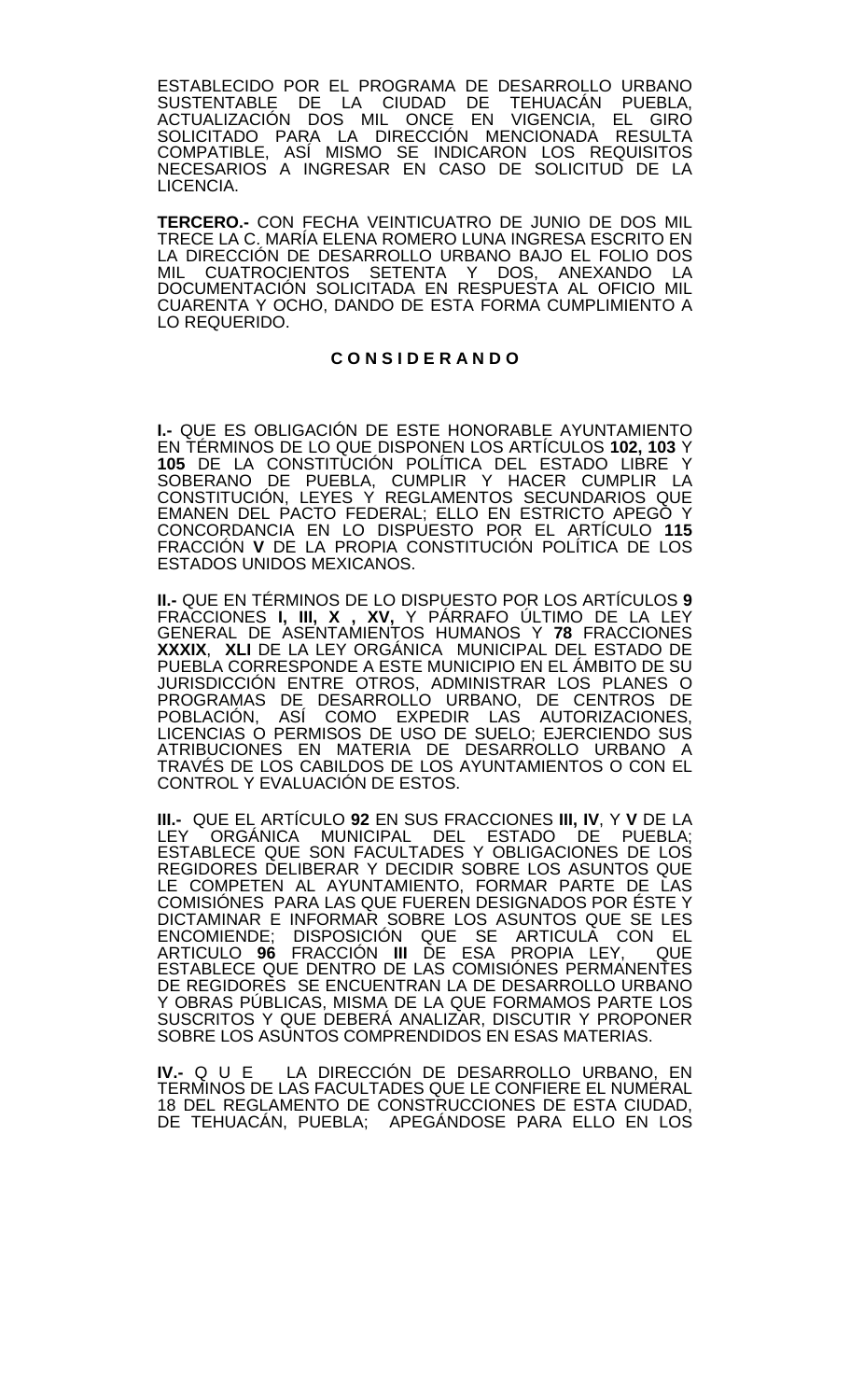LINEAMIENTOS QUE EN MATERIA DE DESARROLLO URBANO RIGEN EN EL MUNICIPIO, ANALIZÓ EL EXPEDIENTE AFECTO A LA CAUSA, ENCONTRANDO QUE POR CUANTO HACE ÚNICA Y EXCLUSIVAMENTE AL USO DE SUELO CON GIRO COMERCIAL PRETENDIDO PARA LA INSTALACIÓN Y FUNCIONAMIENTO DE UNA *LONCHERÍA CON VENTA DE CERVEZA EN LOS ALIMENTOS***, ES FACTIBLE** , CONFORME CON LO CONTENIDO EN LA TABLA DE COMPATIBILIDAD DE USOS Y DESTINOS DEL PROGRAMA DE DESARROLLO URBANO SUSTENTABLE DEL CENTRO DE POBLACIÓN DE ESTA CIUDAD, ACTUALIZACIÓN DOS MIL ONCE, EN VIGENCIA; TODA VEZ QUE EL ESTABLECIMIENTO CONSTITUIDO POR LOS *LOCALES "B" ",C", "D" Y "E" DEL*  INMUEBLE UBICADO EN *CALLE TRES SUR NUMERO CIENTO SIETE, S*E LOCALIZA EN UNA ZONIFICACIÓN PRIMARIA DENTRO DEL ÁREA URBANA ACTUAL CON ZONIFICACIÓN SECUNDARIA (CU) ES DECIR CENTRO URBANO Y DE ACUERDO AL APROVECHAMIENTO QUE SE PRETENDE, DEBERÁ CUMPLIRSE CON LO ESTABLECIDO EN LOS SIGUIENTES LINEAMIENTOS:

1.- REGLAMENTO DE CONSTRUCCIONES PARA EL MUNICIPIO DE<br>TEHUACÁN, PUEBLA, CON ESPECIAL ATENCIÓN A LAS TEHUACÁN, PUEBLA, CON ESPECIAL ATENCIÓN A LAS SIGUIENTES DISPOSICIONES:

A).-COEFICIENTE DE OCUPACIÓN DE SUELO (COS) DE 0.8 Y COEFICIENTE DE UTILIZACIÓN DE SUELO (CUS) DE 3.2 MÁXIMO

B).-PARA TODA OBRA DE REMODELACIÓN,<br>INFRAESTRUCTURA, Y COLOCACIÓN DE ANUNCIOS, COLOCACIÓN DE ANUNCIOS. DEBERÁ CONTAR CON LICENCIA DE LA DIRECCIÓN DE DESARROLLO URBANO.

C).- NO COLOCAR NINGÚN TIPO DE ANUNCIO Y/O

PROPAGANDA EN VÍA PUBLICA, EXCEPTO LOS QUE ESTA DIRECCIÓN AUTORICE POR ESCRITO.

D).-NO SE PERMITIRÁ LA EXHIBICIÓN O VENTA DE SU PRODUCTO EN LA VÍA PÚBLICA.

E).- SERVICIOS SANITARIOS QUE SE REQUIERAN TANTO PARA HOMBRES COMO PARA MUJERES

F).- NO SE PERMITIRÁ REALIZAR MANIOBRAS DE CARGA Y/O DESCARGA EN LA VÍA PUBLICA

2.- REGLAMENTO PARA EL MEJORAMIENTO Y PROTECCIÓN DE LA IMAGEN URBANA DE TEHUACÁN, PUEBLA.

3.- NORMATIVIDAD EN MATERIA DE SEGURIDAD E HIGIENE, EMITIDA POR LA SECRETARÍA DEL TRABAJO Y PREVISIÓN SOCIAL (S.T.P.S), ASÍ COMO DE LA SECRETARIA DE SALUD.

4.- REGLAMENTO PARA EL FUNCIONAMIENTO DE ESTABLECIMIENTOS CON VENTA DE BEBIDAS ALCOHÓLICAS, SERVICIO DE HOSPEDAJE Y CELEBRACIÓN DE ESPECTÁCULOS PÚBLICOS EN LA CIUDAD DE TEHUACÁN, PUE.

5.- REGLAMENTO MUNICIPAL DE PROTECCIÓN AMBIENTAL PARA EL MUNICIPIO DE TEHUACÁN, PUEBLA. ASÍ COMO LINEAMIENTOS AMBIENTALES QUE DETERMINE LA DIRECCIÓN DE ECOLOGÍA.

6.-RESPETAR NOM-081-ECOL-1994, QUE ESTABLECE LOS LIMITES MÁXIMOS PERMISIBLES DE EMISIÓN DE RUIDO.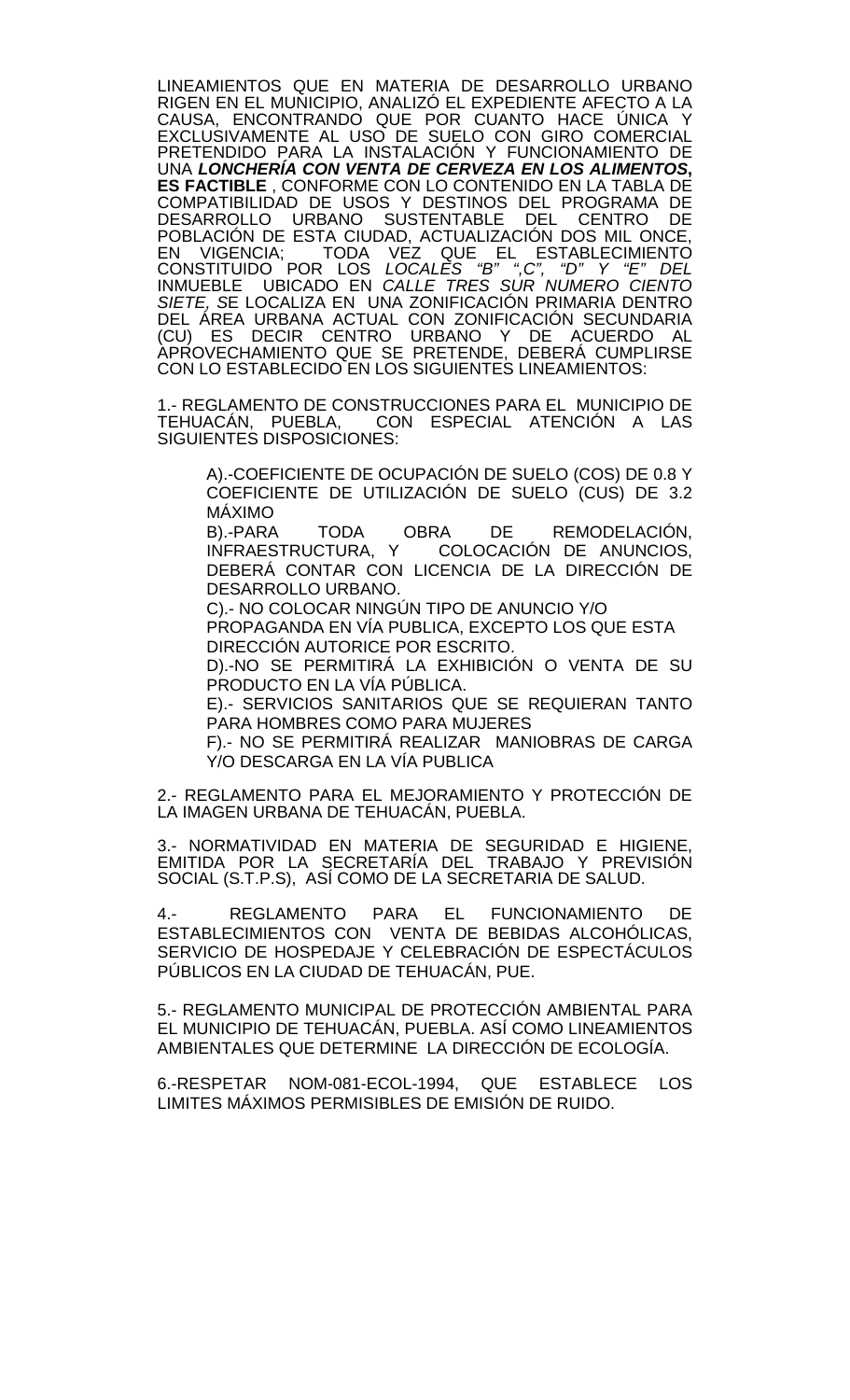TOMANDO EN CUENTA LAS SIGUIENTES ENCOMIENDAS

1.- LICENCIA DE FUNCIONAMIENTO Y CEDULA DE EMPADRONAMIENTO ACTUALIZADO.

2.- NO PODRÁ SER UTILIZADA LA LICENCIA DE FUNCIONAMIENTO POR DOS LOCALES AL MISMO TIEMPO, 3.- AVISO DE FUNCIONAMIENTO ANTE LA SECRETARIA DE SALUD. ASÍ COMO LLEVAR A EFECTO LO QUE EN MATERIA ESTIPULA LA LEY GENERAL DE SALUD.

4.- NO PODRÁ FUNCIONAR COMO CANTINA O CABARET.

5.- NO DEBERÁ HABER PUERTA QUE COMUNIQUE AL INTERIOR DE ALGÚN OTRO INMUEBLE.

6.- RESPETAR LAS MEDIDAS DE PREVENÇION Y COMBATE A CONTINGENCIAS, QUE SENALE\_LA DIRECCIÓN DE PROTECCIÓN CIVIL DE ESTE MUNICIPIO. CON ESPECIAL ATENCIÓN A LAS SIGUIENTES DISPOSICIONES:

A).- LAS SALIDAS DE EMERGENCIA DEBERÁN ESTAR DISTRIBUIDAS EN LUGAR, NÚMERO Y TAMAÑO SUFICIENTE, DE ACUERDO A LA CAPACIDAD DEL LUGAR, PARA QUE ESTE PUEDA SER DESALOJADO TOTALMENTE EN 3 MINUTOS.

B).- SUPERFICIES DE CIRCULACIÓN BIEN DELIMITADOS CON SEÑALES.

C).- LAS CONEXIONES ELÉCTRICAS DEBERÁN SER REVISADAS COMO MÍNIMO UNA VEZ AL AÑO, PARA EVITAR SOBRECARGAS.

D).-CONDICIONES DE SEGURIDAD EN INSTALACIÓN DE GAS L.P.

E).-SUFICIENTE VENTILACIÓN NATURAL Y/O ARTIFICIAL, NO SE PERMITIRÁN CONCENTRACIONES DE BIÓXIDO DE CARBONO MAYORES A 500 PARTES POR MILLÓN.

7.- DEBERÁ CONTAR CON UN CONVENIO CON EL ORGANISMO OPERADOR DE LOS SERVICIOS DE LIMPIA DE TEHUACÁN (OOSELITE) PARA LA DISPOSICIÓN ADECUADA DE LOS RESIDUOS SÓLIDOS MUNICIPALES.

8.- TENER LA FACTIBILIDAD DE CONSUMO DE AGUA POTABLE Y PERMISO DE DESCARGA, EMITIDA POR EL ORGANISMO OPERADOR DEL SERVICIO DE AGUA POTABLE Y ALCANTARILLADO DE TEHUACÁN (OOSAPAT)

9.-CON ÁREA DE ESTACIONAMIENTO EN CASO DE NO CONTAR CON EL SERVICIO DEBERÁ REALIZAR CONTRATO CON EL ESTACIONAMIENTO MÁS CERCANO PARA PRESTAR DICHO SERVICIO.

10.- NO SE PODRÁ DAR NINGÚN OTRO GIRO MÁS QUE EL ESPECIFICADO EN EL PRESENTE ACUERDO. (LONCHERÍA CON VENTA DE CERVEZA CON LOS ALIMENTOS)

11.- Y LAS DEMÁS QUE CONFORME A LA REGLAMENTACIÓN URBANA SEAN NECESARIAS.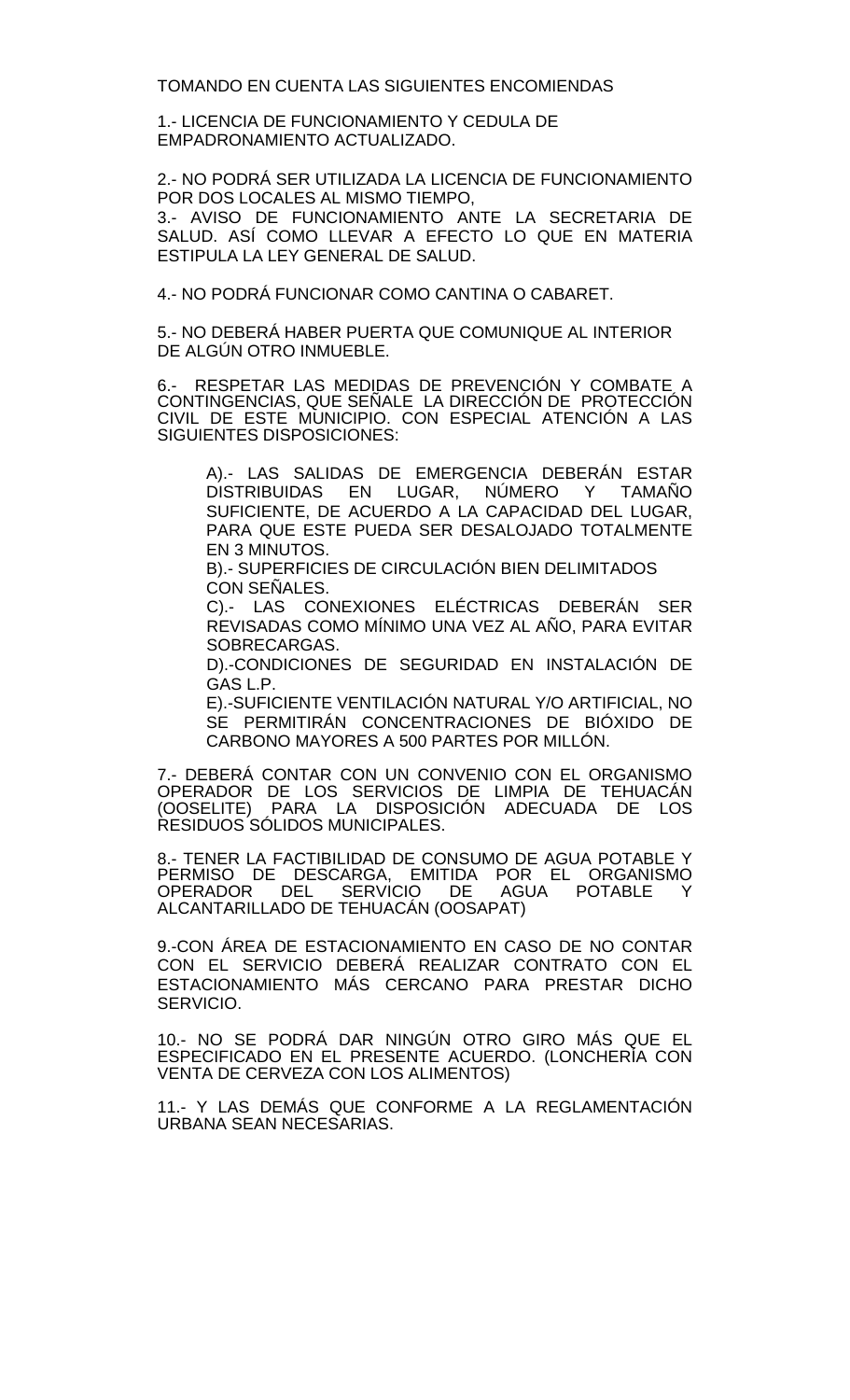ES PRECISO DESTACAR QUE LA CONSTANCIA QUE EN SU MOMENTO EXPIDA LA DIRECCIÓN DE DESARROLLO URBANO, NO ES DEFINITIVA Y NO CREA NINGÚN DERECHO REAL O<br>ACCESORIO. QUEDANDO ENTENDIDO QUE DE EXISTIR ACCESORIO, QUEDANDO ENTENDIDO QUE DE EXISTIR MOLESTIAS Y/O DESACUERDO POR PARTE DE VECINOS, SE IMPONDRÁN LAS MEDIDAS QUE EL INTERES SOCIÁL ASÍ DETERMINE, RESULTANDO PROCEDENTE LA CANCELACIÓN DEL USO DE SUELO RESPECTIVO. ASÍ MISMO, SE HACE EL APERCIBIMIENTO QUE EN CASO DE NO CUMPLIR CON LAS CONDICIONANTES ESTABLECIDAS, LA CONSTANCIA DE USO DE SUELO NO PODRÁ SER RENOVADA NI PRORROGADA, HACIÉNDOSE ACREEDORES LOS PARTICULARES A LAS SANCIONES PERTINENTES Y/O CANCELACIÓN DE LA CONSTANCIA EXPEDIDA.

**V**.- QUE EL ARTÍCULO 18 DEL REGLAMENTO DE CONSTRUCCIONES DEL MUNICIPIO DE TEHUACÁN, PUEBLA; DISPONE ADEMÁS, QUE ES FACULTAD DISCRECIONAL DE LA DIRECCIÓN DE DESARROLLO URBANO, FIJAR LA VIGENCIA DE LAS CONSTANCIAS DE USO DE SUELO; EN ESE CONTEXTO SE DEBERÁ FIJAR EN LA CONSTANCIA RESPECTIVA DE *"LICENCIA DE USO DE SUELO PARA LONCHERÍA CON VENTA DE CERVEZA EN LOS ALIMENTOS", UNA VI*GENCIA DE *SEIS MESES*, PARA EL ESTABLECIMIENTO CONSTITUIDO POR LOS *LOCALES "B" ",C", "D" Y "E" DEL* INMUEBLE UBICADO EN *CALLE TRES SUR NUMERO CIENTO.* POR LO ANTES EXPUESTO EN LOS PUNTOS DE HECHO Y DE DERECHO QUE EN EL CUERPO DEL PRESENTE DICTAMEN<br>SE VIERTEN, EN USO DE LAS FACULTADES CONFERIDAS, SE VIERTEN, EN USO DE LAS FACULTADES SOMETEMOS A CONSIDERACIÓN DE ESTE HONORABLE CUERPO EDILICIO EL SIGUIENTE:

## **D I C T A M E N**

*ÚNICO.- SE APRUEBE EL OTORGAMIENTO Y EXPEDICIÓN DE LICENCIA DE USO DE SUELO, PARA "LONCHERÍA CON VENTA DE CERVEZA EN LOS ALIMENTOS", UNA VI***GENCIA DE** *SEIS MESES, CUYA INSTALACIÓN Y FUNCIONAMIENTO SE PRETENDE PARA EL ESTABLECIMIENTO CONSTITUIDO POR LOS LOCALES "B" ",C", "D" Y "E" DEL INMUEBLE UBICADO EN CALLE TRES SUR NUMERO CIENTO SIETE; TODA VEZ QUE TAL Y COMO SE HA PLASMADO EN EL CUERPO DEL PRESENTE DICTAMEN, EL USO PRETENDIDO ES COMPATIBLE CON LA ZONIFICACIÓN DE ACUERDO A LO ESTABLECIDO EN EL PROGRAMA ACTUAL DE DESARROLLO URBANO SUSTENTABLE DEL CENTRO DE POBLACIÓN DE ESTA CIUDAD.-* **COMISIÓN DE DESARROLLO**  URBANO Y OBRAS PUBLICAS TEHUACAN, PUEBLA A **VEINTICINCO DE JULIO DE DOS MIL TRECE.- ARQ. CARLOS ARENAS GUTIÉRREZ.- REGIDOR PRESIDENTE.- C. GRETA GARCÍA SALAZAR.- REGIDOR MIEMBRO.- C.P. GABRIELA BRINGAS DELGADO.- REGIDOR MIEMBRO.- FIRMAS ILEGIBLES...".**

SENOR PRESIDENTE MUNICIPAL, REGIDORES Y SINDICO MUNICIPAL, EN VOTACIÓN SE LES CONSULTA SI SE APRUEBA LA PROPUESTA PRESENTADA EN CUESTIÓN, LOS QUE ESTÉN POR LA AFIRMATIVA SÍRVANSE MANIFESTARLO LEVANTANDO LA MANO.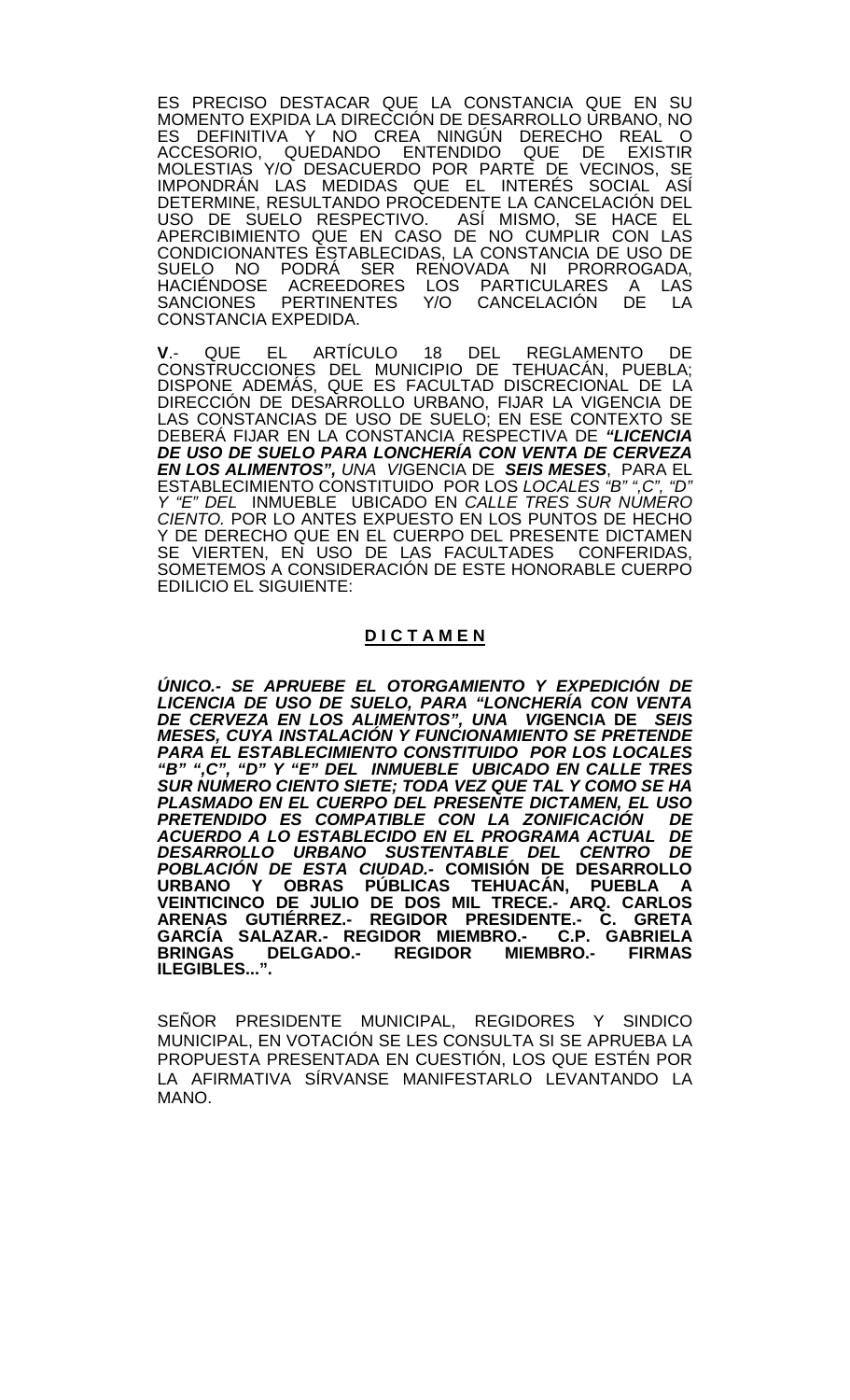HABIÉNDOSE ANALIZADO AMPLIAMENTE EL CONTENIDO DEL DICTAMEN DE REFERENCIA, POR MAYORÍA CON 11 VOTOS A FAVOR, POR PARTE DE LOS INTEGRANTES DEL HONORABLE CABILDO, SE DETERMINA EL SIGUIENTE:

# **A C U E R D O**

**ÚNICO.- SE APRUEBA EL OTORGAMIENTO Y EXPEDICIÓN DE LICENCIA DE USO DE SUELO, PARA "LONCHERÍA CON VENTA DE CERVEZA EN LOS ALIMENTOS", UNA VIGENCIA DE SEIS MESES, CUYA INSTALACIÓN Y FUNCIONAMIENTO SE PRETENDE PARA EL ESTABLECIMIENTO CONSTITUIDO POR LOS LOCALES "B" ",C", "D" Y "E" DEL INMUEBLE UBICADO EN CALLE TRES SUR NUMERO CIENTO SIETE; TODA VEZ QUE TAL Y COMO SE HA PLASMADO EN EL CUERPO DEL PRESENTE DICTAMEN, EL USO PRETENDIDO ES COMPATIBLE CON LA ZONIFICACIÓN DE ACUERDO A LO ESTABLECIDO EN EL PROGRAMA ACTUAL DE DESARROLLO URBANO SUSTENTABLE DEL CENTRO DE POBLACIÓN DE ESTA CIUDAD.**

**LO ANTERIOR CON FUNDAMENTO EN LOS DISPOSITIVOS LEGALES INVOCADOS EN EL DICTAMEN DE REFERENCIA.**

**COMISIÓN DE DESARROLLO URBANO Y OBRAS PUBLICAS.- ANÁLISIS, DISCUSIÓN Y EN SU CASO APROBACIÓN DEL DICTAMEN QUE CONTIENE AUTORIZACION DE LICENCIA DE USO DE SUELO PARA RESTAURANTE BAR, PARA EL PREDIO UBICADO EN CALLE REFORMA NORTE NUM. 808 COLONIA BUENOS AIRES, A SOLICITUD DEL C. EDGAR SANCHEZ OSORIO EN REPRESENTACION DEL C. FERNANDO TERCERO TERCERO.**

SEÑOR REGIDOR TIENE USTED EL USO DE LA PALABRA.

EL ARQ. CARLOS ARENAS GUTIÉRREZ, PROCEDE A DAR LECTURA AL DICTAMEN CORRESPONDIENTE, MISMO QUE A LA LETRA DICE:

**"… HONORABLE CUERPO EDILICIO DEL AYUNTAMIENTO DE TEHUACÁN, PUEBLA**.

LOS SUSCRITOS ARQ. CARLOS ARENAS GUTIÉRREZ REGIDOR PRESIDENTE, C. GRETA GARCÍA SALAZAR Y C.P. GABRIELA BRINGAS DELGADO, TODOS REGIDORES MIEMBROS DE LA **COMISIÓN DE DESARROLLO URBANO Y OBRAS PÚBLICAS** EN USO DE LAS FACULTADES QUE SE NOS CONFIERE EN TÉRMINOS DE LO QUE DISPONEN LOS ARTÍCULOS **92** FRACCIONES **I, IV, 94,**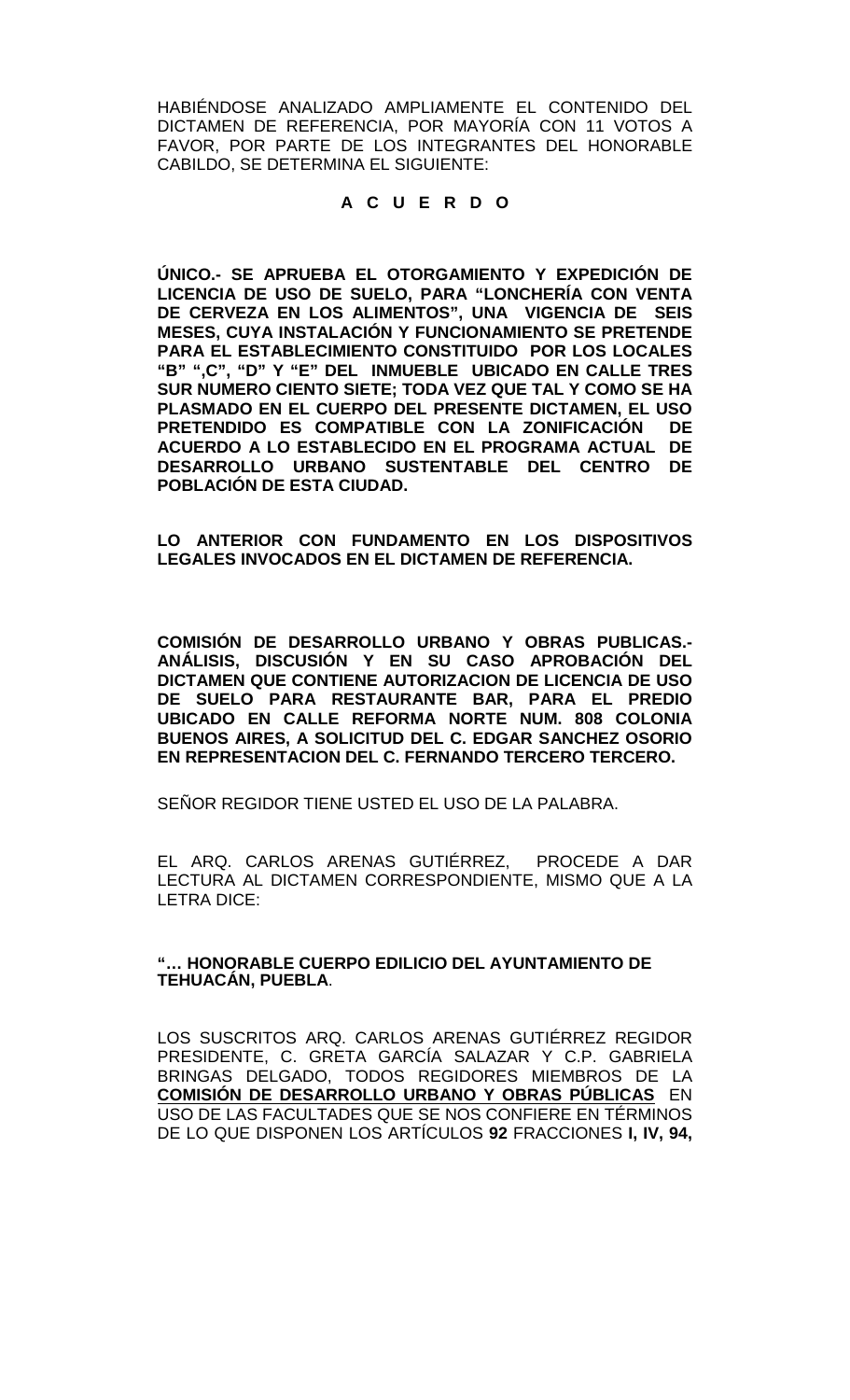**96** FRACCIÓN **III** Y **98** DE LA LEY ORGÁNICA MUNICIPAL; TOMANDO EN CUENTA LOS ARGUMENTOS DE HECHO Y DE DERECHO QUE EN EL PRESENTE SE VIERTEN, SOMETEMOS A SU CONSIDERACIÓN EL SIGUIENTE DICTAMEN QUE VERSA SOBRE LA *"LICENCIA DE USO DE SUELO PARA RESTAURANTE BAR", PARA EL PREDIO UBICADO EN CALLE REFORMA NORTE NUMERO OCHOCIENTOS OCHO COLONIA BUENOS AIRES, BASÁNDONOS* EN LOS SIGUIENTES:

## **A N T E C E D E N T E S**

**PRIMERO.-** CON FECHA TRES DE MAYO EL C. EDGAR SÁNCHEZ OSORIO EN REPRESENTACIÓN DEL C. FERNANDO TERCERO TERCERO INGRESA EN LA DIRECCIÓN DE DESARROLLO URBANO BAJO EL FOLIO DOS MIL SETENTA LA SOLICITUD DE OPINIÓN DE USO DE SUELO PARA EL FUNCIONAMIENTO DE UN RESTAURANTE BAR PARA EL PREDIO UBICADO EN CALLE REFORMA NORTE NUMERO OCHOCIENTOS OCHO COLONIA BUENOS AIRES; SOLICITUD QUE FUE CONTESTADA CON EL OFICIO MIL CIENTO CINCUENTA, EN EL CUAL SE LE INFORMO QUE CONFORME A LO ESTABLECIDO POR EL PROGRAMA DE DESARROLLO URBANO SUSTENTABLE DE LA CIUDAD DE TEHUACAN PUEBLA, ACTUALIZACIÓN DOS MIL ONCE EN VIGENCIA, PARA EL GIRO SOLICITADO EN LA DIRECCIÓN MENCIONADA RESULTA COMPATIBLE, ASÍ MISMO SE INDICARON LOS REQUISITOS NECESARIOS A INGRESAR EN CASO DE SOLICITUD DE LA LICENCIA.

**SEGUNDO.-** CON FECHA VEINTE DE JUNIO DE DOS MIL TRECE EL C. EDGAR SÁNCHEZ OSORIO INGRESA ESCRITO RECEPCIONADO EN LA DIRECCIÓN DE DESARROLLO URBANO BAJO EL FOLIO DOS MIL CUATROCIENTOS CINCUENTA Y CUATRO, EN EL CUAL SOLICITA LICENCIA DE USO DE SUELO CON GIRO Y DOMICILIO ANTES REFERIDOS. SOLICITUD QUE FUE CONTESTADA CON EL OFICIO MIL CUATROCIENTOS VEINTINUEVE, EN EL CUAL SE LE INFORMO QUE SU EXPEDIENTE NO CONTABA CON TODOS LOS REQUISITOS NECESARIOS PARA SER TOMADO EN CONSIDERACIÓN, REQUIRIÉNDOSELE EN EL MISMO ACTO LA DOCUMENTACIÓN FALTANTE.

**TERCERO.-** CON FECHA CINCO DE JULIO DE DOS MIL TRECE, EL SOLICITANTE INGRESA LA DOCUMENTACIÓN FALTANTE, EN RESPUESTA AL OFICIO MIL CUATROCIENTOS VEINTINUEVE, DANDO DE ESTA FORMA CUMPLIMIENTO A LO REQUERIDO.

## **C O N S I D E R A N D O**

**I.-** QUE ES OBLIGACIÓN DE ESTE HONORABLE AYUNTAMIENTO EN TÉRMINOS DE LO QUE DISPONEN LOS ARTÍCULOS **102, 103** Y **105** DE LA CONSTITUCIÓN POLÍTICA DEL ESTADO LIBRE Y SOBERANO DE PUEBLA, CUMPLIR Y HACER CUMPLIR LA CONSTITUCIÓN, LEYES Y REGLAMENTOS SECUNDARIOS QUE EMANEN DEL PACTO FEDERAL; ELLO EN ESTRICTO APEGO Y CONCORDANCIA EN LO DISPUESTO POR EL ARTÍCULO **115**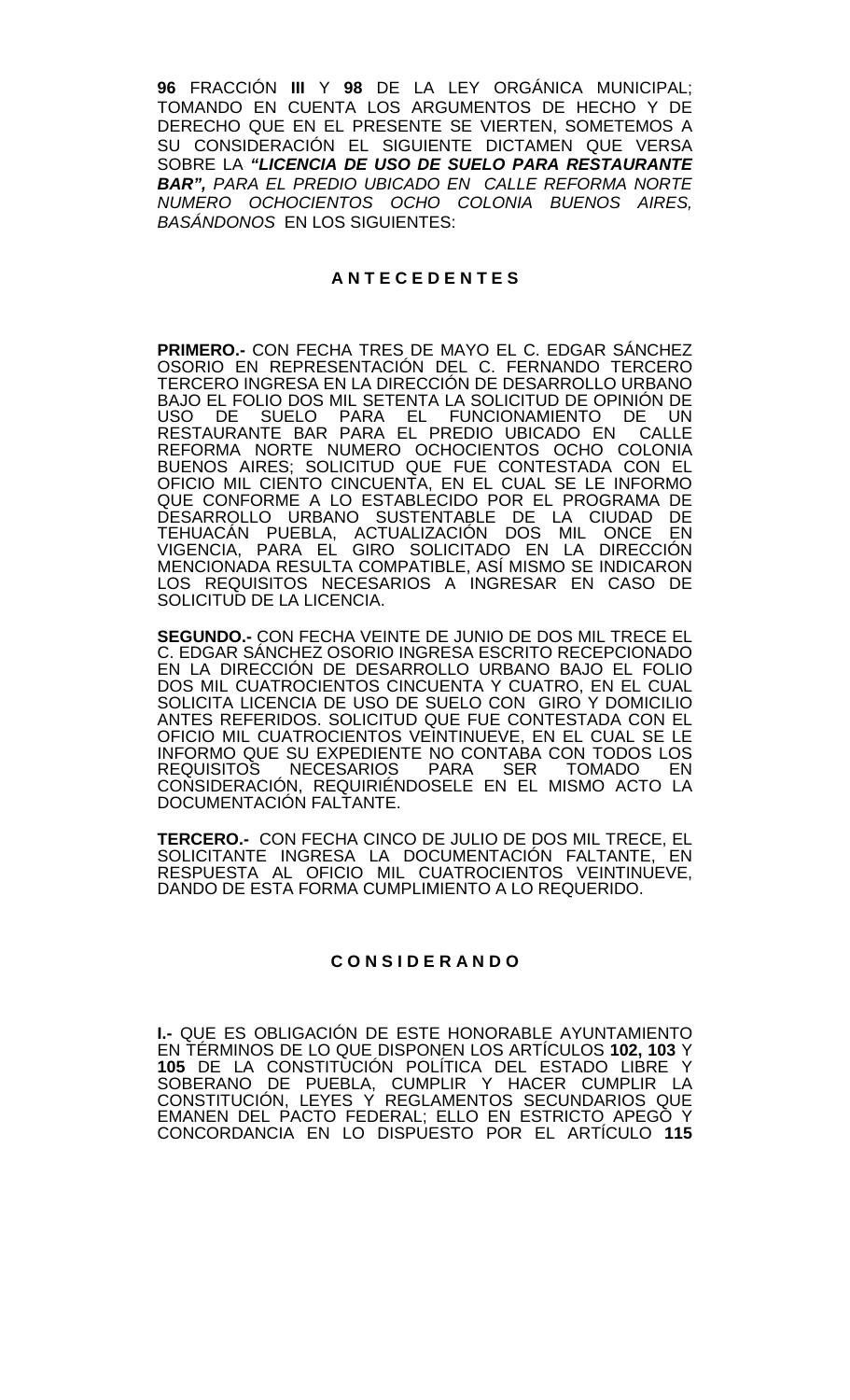FRACCIÓN **V** DE LA PROPIA CONSTITUCIÓN POLÍTICA DE LOS ESTADOS UNIDOS MEXICANOS.

**II.-** QUE EN TÉRMINOS DE LO DISPUESTO POR LOS ARTICULOS **9**  FRACCIONES **I, III, X , XV,** Y PÁRRAFO ÚLTIMO DE LA LEY GENERAL DE ASENTAMIENTOS HUMANOS Y **78** FRACCIONES **XXXIX**, **XLI** DE LA LEY ORGÁNICA MUNICIPAL DEL ESTADO DE PUEBLA CORRESPONDE A ESTE MUNICIPIO EN EL ÁMBITO DE SU JURISDICCIÓN ENTRE OTROS, ADMINISTRAR LOS PLANES O PROGRAMAS DE DESARROLLO URBANO, DE CENTROS DE POBLACIÓN, ASÍ COMO EXPEDIR LAS AUTORIZACIONES, LICENCIAS O PERMISOS DE USO DE SUELO; EJERCIENDO SUS ATRIBUCIONES EN MATERIA DE DESARROLLO URBANO A TRAVÉS DE LOS CABILDOS DE LOS AYUNTAMIENTOS O CON EL CONTROL Y EVALUACIÓN DE ESTOS.

**III.-** QUE EL ARTÍCULO **92** EN SUS FRACCIONES **III, IV**, Y **V** DE LA LEY ORGÁNICA MUNICIPAL DEL ESTADO DE PUEBLA; ESTABLECE QUE SON FACULTADES Y OBLIGACIONES DE LOS REGIDORES DELIBERAR Y DECIDIR SOBRE LOS ASUNTOS QUE LE COMPETEN AL AYUNTAMIENTO, FORMAR PARTE DE LAS COMISIÓNES PARA LAS QUE FUEREN DESIGNADOS POR ÉSTE Y DICTAMINAR E INFORMAR SOBRE LOS ASUNTOS QUE SE LES ENCOMIENDE; DISPOSICIÓN QUE SE ARTICULA CON EL ARTICULO **96** FRACCIÓN **III** DE ESA PROPIA LEY, QUE ESTABLECE QUE DENTRO DE LAS COMISIÓNES PERMANENTES DE REGIDORES SE ENCUENTRAN LA DE DESARROLLO URBANO Y OBRAS PUBLICAS, MISMA DE LA QUE FORMAMOS PARTE LOS SUSCRITOS Y QUE DEBERÁ ANALIZAR, DISCUTIR Y PROPONER SOBRE LOS ASUNTOS COMPRENDIDOS EN ESAS MATERIAS.

**IV.-** Q U E LA DIRECCIÓN DE DESARROLLO URBANO, EN TERMINOS DE LAS FACULTADES QUE LE CONFIERE EL NUMERAL 18 DEL REGLAMENTO DE CONSTRUCCIONES DE ESTA CIUDAD, DE TEHUACÁN, PUEBLA; APEGÁNDOSE PARA ELLO EN LOS LINEAMIENTOS QUE EN MATERIA DE DESARROLLO URBANO RIGEN EN EL MUNICIPIO, ANALIZÓ EL EXPEDIENTE AFECTO A LA CAUSA, ENCONTRANDO QUE POR CUANTO HACE ÚNICA Y EXCLUSIVAMENTE AL USO DE SUELO CON GIRO COMERCIAL PRETENDIDO PARA LA INSTALACIÓN Y FUNCIONAMIENTO DE UN **RESTAURANTE BAR, ES FACTIBLE** , CONFORME A LO CONTENIDO EN LA TABLA DE COMPATIBILIDAD DE USOS Y DESTINOS DEL PROGRAMA DE DESARROLLO URBANO SUSTENTABLE DEL CENTRO DE POBLACIÓN DE ESTA CIUDAD, ACTUALIZACIÓN DOS MIL ONCE, EN VIGENCIA; TODA VEZ QUE EL INMUEBLE UBICADO EN CALLE REFORMA NORTE NUMERO OCHOCIENTOS OCHO COLONIA BUENOS AIRES, SE LOCALIZA EN UNA ZONIFICACIÓN PRIMARIA DENTRO DEL ÁREA URBANA ACTUAL CON ZONIFICACIÓN SECUNDARIA (H2) ES DECIR HABITACIONAL MEDIA Y DE ACUERDO AL APROVECHAMIENTO QUE SE PRETENDE, **DEBERÁ CUMPLIRSE** CON LO ESTABLECIDO EN LOS SIGUIENTES LINEAMIENTOS:

1.- REGLAMENTO DE CONSTRUCCIONES PARA EL MUNICIPIO DE CON ESPECIAL ATENCIÓN A LAS TEHUACÁN, PUEBLA, CO<br>SIGUIENTES DISPOSICIONES:

A).- COEFICIENTE DE OCUPACIÓN DE SUELO (COS) DE 0.8 Y COEFICIENTE DE UTILIZACIÓN DE SUELO (CUS) DE 2.4

B).-PARA TODA OBRA DE REMODELACIÓN, INFRAESTRUCTURA, Y COLOCACIÓN DE ANUNCIOS,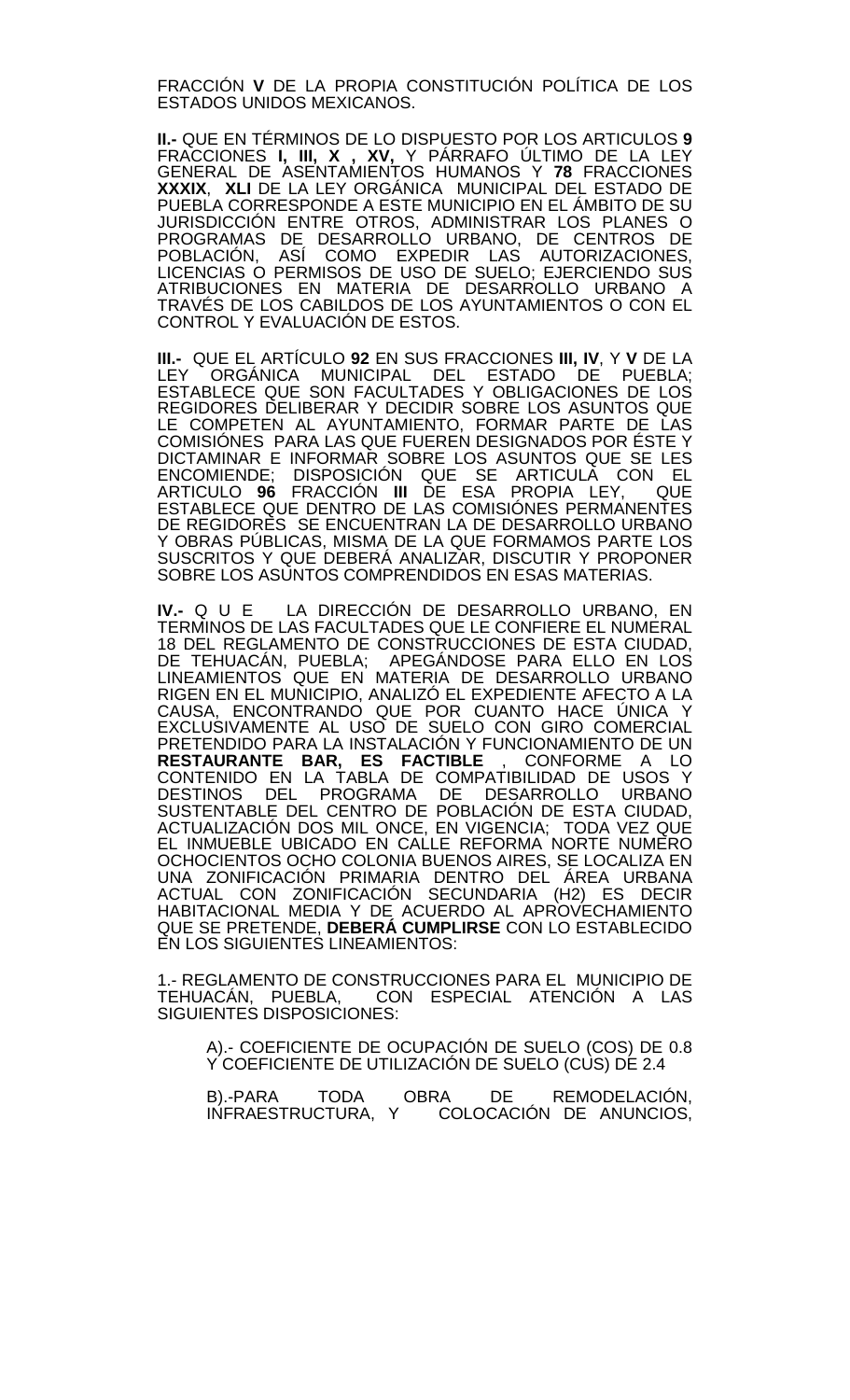DEBERÁ CONTAR CON LICENCIA DE LA DIRECCIÓN DE DESARROLLO URBANO.

C).- NO COLOCAR NINGÚN TIPO DE ANUNCIO Y/O PROPAGANDA EN VÍA PUBLICA, EXCEPTO LOS QUE ESTA DIRECCIÓN AUTORICE POR ESCRITO.

D).-NO SE PERMITIRÁ LA EXHIBICIÓN O VENTA DE SU PRODUCTO EN LA VÍA PÚBLICA.

E).- SERVICIOS SANITARIOS QUE SE REQUIERAN TANTO PARA HOMBRES COMO PARA MUJERES DE ACUERDO A LA SUPERFICIE POR PISO

F).- NO SE PERMITIRÁ REALIZAR MANIOBRAS DE CARGA Y/O DESCARGA EN LA VÍA PUBLICA

2.- REGLAMENTO PARA EL MEJORAMIENTO Y PROTECCIÓN DE LA IMAGEN URBANA DE TEHUACÁN, PUEBLA.

3.- NORMATIVIDAD EN MATERIA DE SEGURIDAD E HIGIENE, EMITIDA POR LA SECRETARÍA DEL TRABAJO Y PREVISIÓN SOCIAL (S.T.P.S), ASÍ COMO DE LA SECRETARIA DE SALUD.

4.- REGLAMENTO PARA EL FUNCIONAMIENTO DE ESTABLECIMIENTOS CON VENTA DE BEBIDAS ALCOHÓLICAS, SERVICIO DE HOSPEDAJE Y CELEBRACIÓN DE ESPECTÁCULOS PÚBLICOS EN LA CIUDAD DE TEHUACÁN, PUE.

5.- REGLAMENTO MUNICIPAL DE PROTECCIÓN AMBIENTAL PARA EL MUNICIPIO DE TEHUACÁN, PUEBLA. ASÍ COMO LINEAMIENTOS AMBIENTALES QUE DETERMINE LA DIRECCIÓN DE ECOLOGÍA.

6.-RESPETAR NOM-081-ECOL-1994, QUE ESTABLECE LOS LÍMITES MÁXIMOS PERMISIBLES DE EMISIÓN DE RUIDO.

TOMANDO EN CUENTA LAS SIGUIENTES ENCOMIENDAS

1.- LICENCIA DE FUNCIONAMIENTO Y CEDULA DE EMPADRONAMIENTO ACTUALIZADA.

2.- NO PODRÁ SER UTILIZADA LA LICENCIA DE FUNCIONAMIENTO POR DOS LOCALES AL MISMO TIEMPO,

3.- AVISO DE FUNCIONAMIENTO ANTE LA SECRETARIA DE SALUD. ASÍ COMO LLEVAR A EFECTO LO QUE EN MATERIA ESTIPULA LA LEY GENERAL DE SALUD.

4.- NO PODRÁ FUNCIONAR COMO CANTINA O CABARET.

5.- NO DEBERÁ HABER PUERTA QUE COMUNIQUE AL INTERIOR DE ALGÚN OTRO INMUEBLE.

6.- RESPETAR LAS MEDIDAS DE PREVENCIÓN Y COMBATE A CONTINGENCIAS, QUE SEÑALE LA DIRECCIÓN DE PROTECCIÓN CIVIL DE ESTE MUNICIPIO. CON ESPECIAL ATENCIÓN A LAS SIGUIENTES DISPOSICIONES: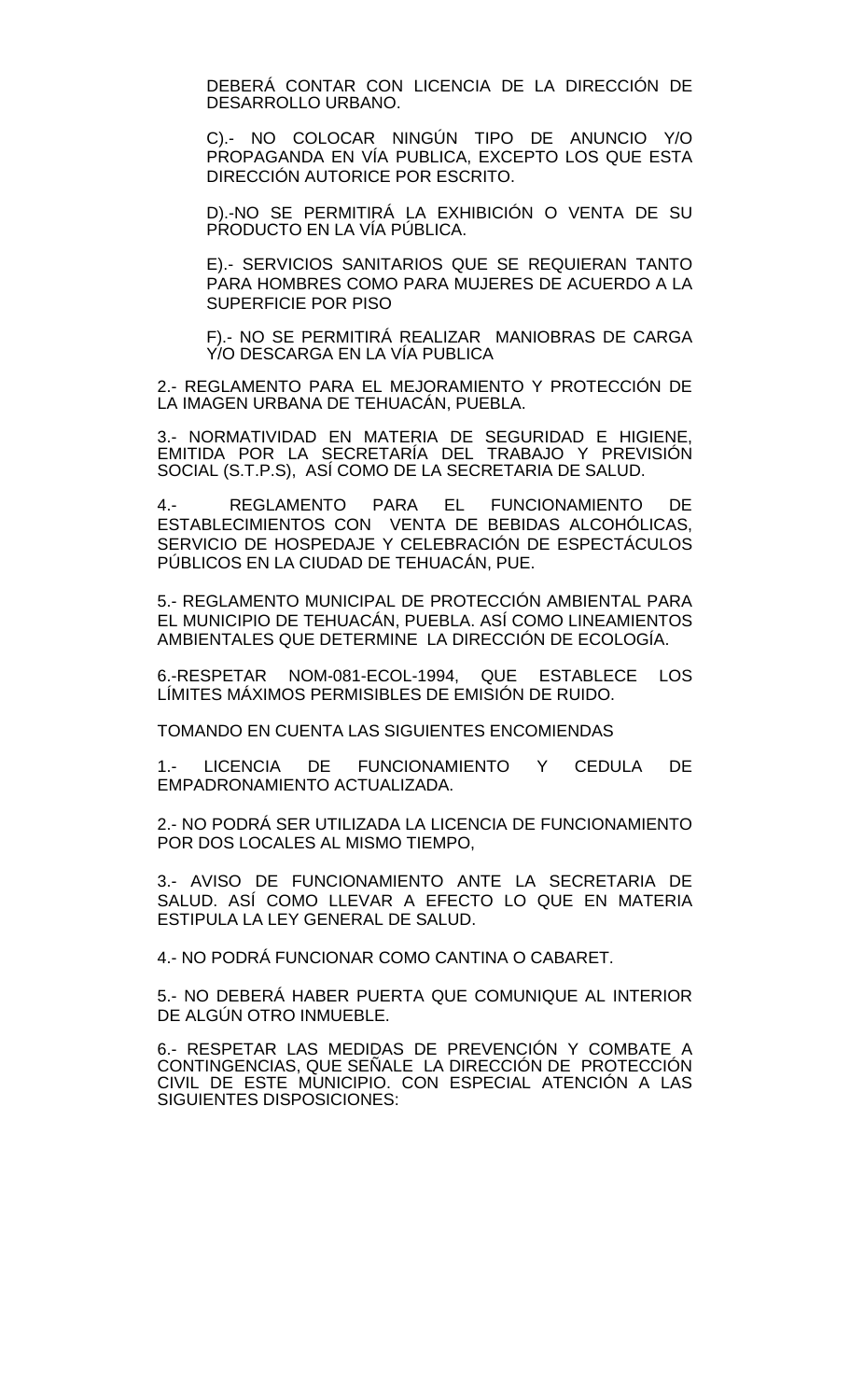A).- LAS SALIDAS DE EMERGENCIA DEBERÁN ESTAR DISTRIBUIDAS EN LUGAR, NÚMERO Y TAMAÑO SUFICIENTE, DE ACUERDO A LA CAPACIDAD DEL LUGAR, PARA QUE ESTE PUEDA SER DESALOJADO TOTALMENTE EN 3 MINUTOS.

B).- SUPERFICIES DE CIRCULACIÓN BIEN DELIMITADOS CON SEÑALES.

C).- LAS CONEXIONES ELÉCTRICAS DEBERÁN SER REVISADAS COMO MÍNIMO UNA VEZ AL AÑO, PARA EVITAR SOBRECARGAS.

D).-CONDICIONES DE SEGURIDAD EN INSTALACIÓN DE GAS L.P.

E).-SUFICIENTE VENTILACIÓN NATURAL Y/O ARTIFICIAL, NO SE PERMITIRÁN CONCENTRACIONES DE BIÓXIDO DE CARBONO MAYORES A 500 PARTES POR MILLÓN.

7.- DEBERÁ CONTAR CON UN CONVENIO CON EL ORGANISMO OPERADOR DE LOS SERVICIOS DE LIMPIA DE TEHUACÁN (OOSELITE) PARA LA DISPOSICIÓN ADECUADA DE LOS RESIDUOS SÓLIDOS MUNICIPALES.

8.- TENER LA FACTIBILIDAD DE CONSUMO DE AGUA POTABLE Y PERMISO DE DESCARGA, EMITIDA POR EL ORGANISMO OPERADOR DEL SERVICIO DE AGUA POTABLE Y ALCANTARILLADO DE TEHUACÁN (OOSAPAT)

9.-CON ÁREA DE ESTACIONAMIENTO EN CASO DE NO CONTAR CON EL SERVICIO DEBERÁ REALIZAR CONTRATO CON EL ESTACIONAMIENTO MÁS CERCANO PARA PRESTAR DICHO SERVICIO.

10.- NO SE PODRÁ DAR NINGÚN OTRO GIRO MÁS QUE EL ESPECIFICADO EN EL PRESENTE ACUERDO. (LONCHERÍA CON VENTA DE CERVEZA CON LOS ALIMENTOS)

11.- Y LAS DEMÁS QUE CONFORME A LA REGLAMENTACIÓN URBANA SEAN NECESARIAS.

ES PRECISO DESTACAR QUE LA CONSTANCIA QUE EN SU MOMENTO EXPIDA LA DIRECCIÓN DE DESARROLLO URBANO, NO ES DEFINITIVA Y NO CREA NINGÚN DERECHO REAL O ACCESORIO, QUEDANDO ENTENDIDO QUE DE EXISTIR MOLESTIAS Y/O DESACUERDO POR PARTE DE VECINOS, SE IMPONDRÁN LAS MEDIDAS QUE EL INTERÉS SOCIAL ASÍ DETERMINE, RESULTANDO PROCEDENTE LA CANCELACIÓN DEL USO DE SUELO RESPECTIVO. ASÍ MISMO, SE HACE EL APERCIBIMIENTO QUE EN CASO DE NO CUMPLIR CON LAS CONDICIONANTES ESTABLECIDAS, LA CONSTANCIA DE USO DE SUELO NO PODRÁ SER RENOVADA NI PRORROGADA, HACIÉNDOSE ACREEDORES LOS PARTICULARES A LAS SANCIONES PERTINENTES Y/O CANCELACIÓN DE LA CONSTANCIA EXPEDIDA.

**V**.- QUE EL ARTÍCULO 18 DEL REGLAMENTO DE CONSTRUCCIONES DEL MUNICIPIO DE TEHUACAN, PUEBLA;<br>DISPONE ADEMÁS, QUE ES FACULTAD DISCRECIONAL DE LA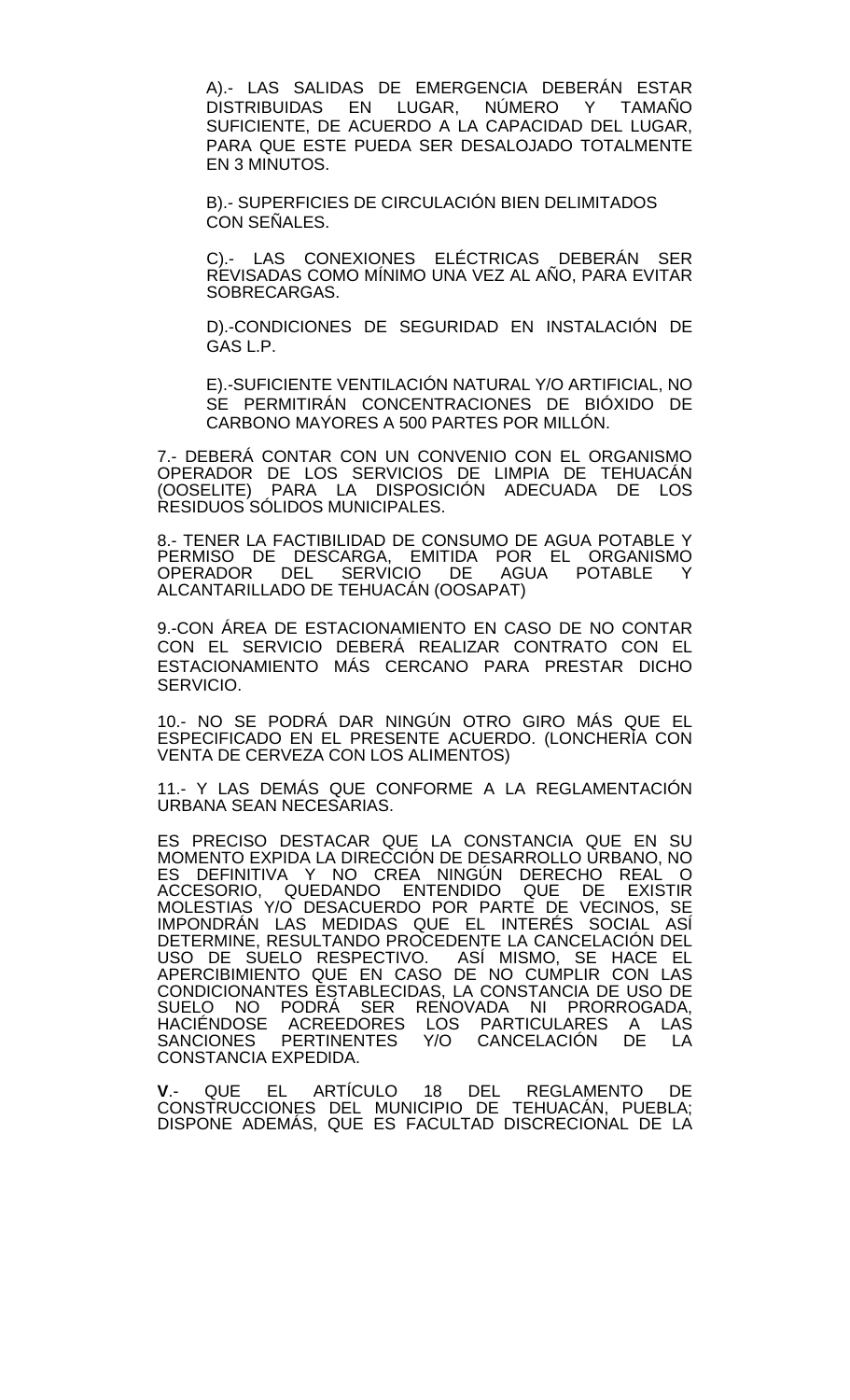DIRECCIÓN DE DESARROLLO URBANO, ESTABLECER LA VIGENCIA DE LAS CONSTANCIAS DE USO DE SUELO; EN ESE CONTEXTO SE DEBERÁ FIJAR EN LA CONSTANCIA RESPECTIVA DE *"LICENCIA DE USO DE SUELO PARA RESTAURANTE BAR", UNA VI*GENCIA DE *SEIS MESES*, PARA EL INMUEBLE UBICADO EN REFORMA NORTE NUMERO OCHOCIENTOS OCHO COLONIA BUENOS AIRES**.** POR LO ANTES EXPUESTO EN LOS PUNTOS DE HECHO Y DE DERECHO QUE EN EL CUERPO DEL PRESENTE DICTAMEN SE VIERTEN, EN USO DE LAS FACULTADES CONFERIDAS, SOMETEMOS A CONSIDERACIÓN DE ESTE HONORABLE CUERPO EDILICIO EL SIGUIENTE:

## **D I C T A M E N**

*ÚNICO.- SE APRUEBE EL OTORGAMIENTO Y EXPEDICIÓN DE LICENCIA DE USO DE SUELO, ESPECÍFICAMENTE PARA "RESTAURANTE BAR", CON VIGENCIA DE SEIS MESES, CUYA INSTALACIÓN Y FUNCIONAMIENTO SE PRETENDE EN EL INMUEBLE UBICADO EN CALLE REFORMA NORTE NUMERO OCHOCIENTOS OCHO COLONIA BUENOS AIRES; TODA VEZ QUE TAL Y COMO SE HA PLASMADO EN EL CUERPO DEL PRESENTE DICTAMEN, EL USO PRETENDIDO ES COMPATIBLE CON LA ZONIFICACIÓN DE ACUERDO A LO ESTABLECIDO EN EL PROGRAMA ACTUAL DE DESARROLLO URBANO SUSTENTABLE DEL CENTRO DE POBLACIÓN DE ESTA CIUDAD.-* **COMISIÓN DE DESARROLLO URBANO Y OBRAS PÚBLICAS.- TEHUACÁN, PUEBLA A VEINTICINCO DE JULIO DE DOS MIL TRECE.- ARQ. CARLOS ARENAS GUTIÉRREZ.- REGIDOR PRESIDENTE.- C. GRETA GARCÍA SALAZAR.- REGIDOR MIEMBRO.- C.P. GABRIELA BRINGAS DELGADO.- REGIDOR MIEMBRO.- FIRMAS ILEGIBLES..."**

SEÑOR PRESIDENTE MUNICIPAL, REGIDORES Y SINDICO MUNICIPAL, EN VOTACIÓN SE LES CONSULTA SI SE APRUEBA LA PROPUESTA PRESENTADA EN CUESTIÓN, LOS QUE ESTÉN POR LA AFIRMATIVA SÍRVANSE MANIFESTARLO LEVANTANDO LA MANO.

HABIÉNDOSE ANALIZADO AMPLIAMENTE EL CONTENIDO DEL DICTAMEN DE REFERENCIA, POR MAYORÍA CON 11 VOTOS A FAVOR, POR PARTE DE LOS INTEGRANTES DEL HONORABLE CABILDO, SE DETERMINA EL SIGUIENTE:

# **A C U E R D O**

**ÚNICO.- SE APRUEBA EL OTORGAMIENTO Y EXPEDICIÓN DE LICENCIA DE USO DE SUELO, ESPECÍFICAMENTE PARA "RESTAURANTE BAR", CON VIGENCIA DE SEIS MESES, CUYA INSTALACIÓN Y FUNCIONAMIENTO SE PRETENDE EN EL INMUEBLE UBICADO EN CALLE REFORMA NORTE NUMERO OCHOCIENTOS OCHO COLONIA BUENOS AIRES; TODA VEZ QUE TAL Y COMO SE HA PLASMADO EN EL CUERPO DEL PRESENTE DICTAMEN, EL USO PRETENDIDO ES COMPATIBLE CON LA ZONIFICACIÓN DE ACUERDO A LO ESTABLECIDO EN EL**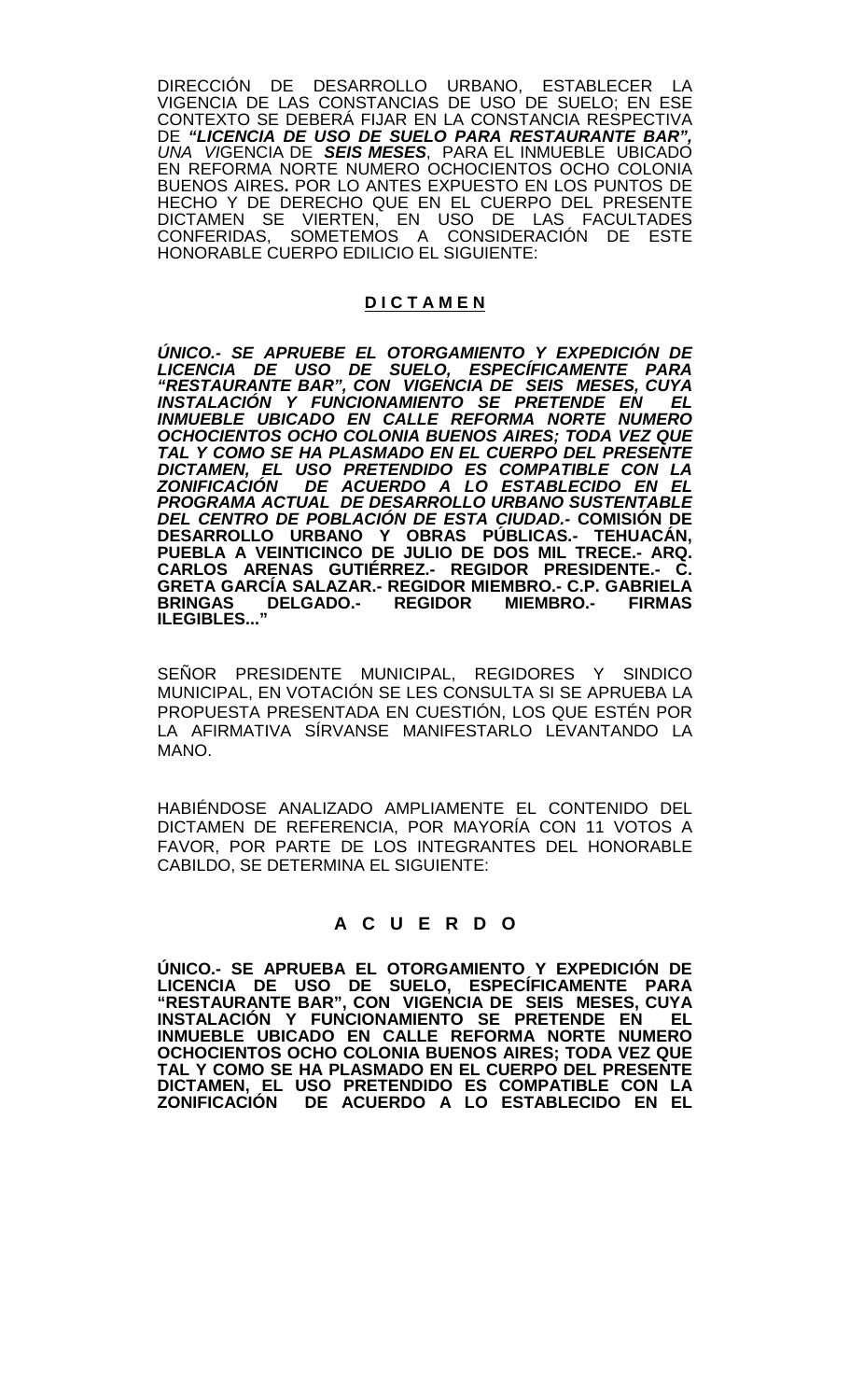#### **PROGRAMA ACTUAL DE DESARROLLO URBANO SUSTENTABLE DEL CENTRO DE POBLACIÓN DE ESTA CIUDAD.-**

#### **LO ANTERIOR CON FUNDAMENTO EN LOS DISPOSITIVOS LEGALES INVOCADOS EN EL DICTAMEN DE REFERENCIA.**

**COMISIÓN DE DESARROLLO URBANO Y OBRAS PÚBLICAS.- ANÁLISIS, DISCUSIÓN Y EN SU CASO APROBACIÓN DEL DICTAMEN QUE VERSA SOBRE LA AUTORIZACIÓN DE SUPRIMIR LAS RESTRICCIONES POR PROLONGACIÓN DE LAS CALLES DENOMINADAS MORELOS Y LIBERTAD INDICADAS EN EL ALINEAMIENTO NUMERO 488/2012 PARA LA PARCELA 46 Z – 1 P¼ UBICADA EN SAN NICOLAS TETITZINTLA, PROPIEDAD DE CASAS HERRERO S.A. DE C.V.**

SEÑOR REGIDOR TIENE USTED EL USO DE LA PALABRA.

EL ARQ. CARLOS ARENAS GUTIÉRREZ, PROCEDE A DAR LECTURA AL DICTAMEN CORRESPONDIENTE, MISMO QUE A LA LETRA DICE:

"… HONORABLE CUERPO EDILICIO DEL AYUNTAMIENTO DE TEHUACÁN, PUEBLA.

LOS SUSCRITOS **CARLOS ARENAS GUTIÉRREZ** REGIDOR PRESIDENTE, **GRETA GARCIA SALAZAR** Y **GABRIELA BRINGAS DELGADO**, REGIDORES MIEMBROS DE LA **COMISIÓN DE DESARROLLO URBANO Y OBRAS PÚBLICAS;** EN USO DE LAS FACULTADES QUE SE NOS CONFIEREN EN TÉRMINOS DE LO QUE DISPONEN LOS ARTÍCULOS **92** FRACCIONES **I, IV; 94; 96** FRACCIÓN **III** Y **98** DE LA LEY ORGÁNICA MUNICIPAL; Y TOMANDO EN CONSIDERACIÓN LOS ARGUMENTOS QUE EN EL PRESENTE SE VIERTEN, SOMETEMOS A LA CONSIDERACIÓN DE USTEDES EL PRESENTE DICTAMEN QUE VERSA SOBRE LA **AUTORIZACIÓN DE SUPRIMIR LAS RESTRICCIONES POR PROLONGACION DE VIALIDAD DE LAS CALLES DENOMINADAS MORELOS Y LIBERTAD INDICADAS EN EL ALINEAMIENTO NUMERO 488/2012 PARA LA PARCELA 46 Z – 1 P ¼ UBICADA EN SAN NICOLAS TETITZINTLA, PROPIEDAD DE CASAS HERRERO S.A. DE C.V.** CON BASE EN LOS SIGUIENTES:

## **A N T E C E D E N T E S**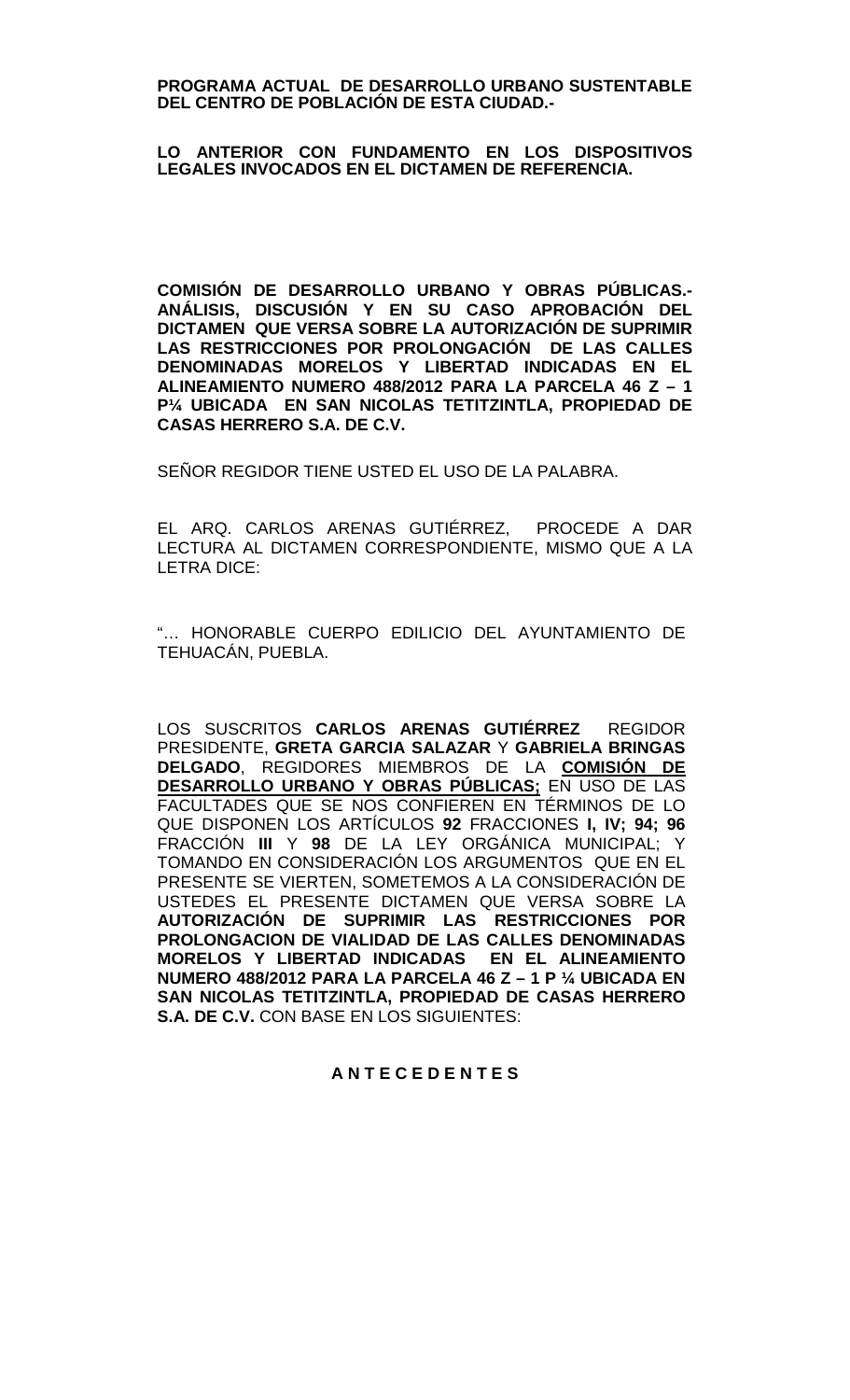**PRIMERO.-** QUE CON FECHA VEINTIOCHO DE MARZO DEL DOS MIL DOCE SE EXPIDE A RAFAEL GASPAR VELAZQUEZ LUNA CONSTANCIA DE NUMERO OFICIAL NUMERO DE FOLIO 447 Y DE ALINEAMIENTO NUMERO DE FOLIO 488, EN LA QUE SE INDICA UNA SUPERFICIE TOTAL DE 17419.92 M², UNA SUPERFICIE RESTRINGIDA DE 3,013.48 M², UNA SUPERFICIE RESTANTE DE 14,406.44 M² Y UN FRENTE A VIA PUBLICA DE 546.34 M. PARA LA PARCELA 46 Z – 1 P ¼ UBICADA EN SAN NICOLAS TETITZINTLA.

**SEGUNDO.-** CON FECHA VEINTISEIS DE ABRIL DE DOS MIL DOCE, EL COMITÉ TÉCNICO DE AGUAS SUBTERRÁNEAS DEL ACUÍFERO DEL VALLE DE TEHUACÁN A.C. EMITIÓ EL OFICIO NÚMERO COTAS-025-MD /2012 EN EL CUAL DETERMINA QUE EN SU OPINIÓN TÉCNICA NO EXISTE TRAYECTO DE CANAL DE CONDUCCIÓN DE AGUAS DE RIEGO O GALERÍA FILTRANTE DENTRO DEL PREDIO UBICADO EN BATALLON DE SAN PATRICIO NÚMERO 600 DE LA POBLACIÓN DE SAN NICOLÁS TETITZINTLA.

**TERCERO.-** CON FECHA PRIMERO DE MARZO DEL AÑO DOS MIL DOCE EL LICENCIADO JOSÉ LUIS SALGADO VÁZQUEZ, TITULAR DE LA NOTARIA PÚBLICA NÚMERO SIETE DE ESTE DISTRITO JUDICIAL EN EJERCICIO, PROCEDIÓ A REDACTAR LA ESCRITURA<br>DE COMPRA VENTA. CON VOLUMEN NÚMERO 149. DE COMPRA VENTA, CON VOLUMEN NÚMERO 149, INSTRUMENTO NÚMERO 7899, QUE CELEBRAN COMO VENDEDOR EL SEÑOR RAFAEL GASPAR VELAZQUEZ LUNA, Y DE LA OTRA PARTE COMO COMPRADORA, LA PERSONA MORAL DENOMINADA "CASAS HERRERO" SOCIEDAD ANÓNIMA DE CAPITAL VARIABLE, REPRESENTADA EN ESTE ACTO POR SU ADMINISTRADOR UNICO EL JOSÉ MANUEL HERRERO ARANDIA, RESPECTO A LA FRACCIÓN DE LA PARCELA NÚMERO 46 Z-1 P1/4 DEL EJIDO DE SAN NICOLÁS TETITZINTLA.

**CUARTO.-** CON FECHA PRIMERO DE MARZO DEL AÑO DOS MIL TRECE "CASAS HERRERO" SOCIEDAD ANÓNIMA DE CAPITAL VARIABLE SOLICITA A LA DIRECCION DE DESARROLLO URBANO SE ANULE LA CONTINUIDAD DE VIALIDAD DE LA CALLE MORELOS Y LIBERTAD QUE SE INDICO EN EL ALINEAMIENTO OFICIAL NUMERO 488, DE MARZO 2012, PARA LA PARCELA NUMERO 46 Z-1 P1/4. DE LA JTA. AUX, DE SAN NICOLAS TETITZINTLA; ESTO PARA CONSTRUIR UN FRACCIONAMIENTO HABITACIONAL EN REGIMEN DE PROPIEDAD EN CONDOMINIO; ESTANDO EN LA MEJOR DISPOSICION DE DONAR LA SUPERFICIE RESTRINGIDA POR VIALIDAD SOBRE LA CALLE BATALLON DE SAN PATRICIO.

**QUINTO.-** CON FECHA VEINTE DE MAYO DEL AÑO DOS MIL TRECE "CASAS HERRERO" SOCIEDAD ANÓNIMA DE CAPITAL VARIABLE SOLICITA A LA DIRECCION DE PROTECCION CIVIL DICTAMEN EN QUE SE DETERMINE QUE LA ZONA Y EL PROYECTO QUE SE PRETENDE REALIZAR EN BATALLON DE SAN PATRICIO NÚMERO 600 DE LA POBLACIÓN DE SAN NICOLÁS TETITZINTLA ESTAN LIBRES DE TODO TIPO DE RIESGO.

# **C O N S I D E R A N D O**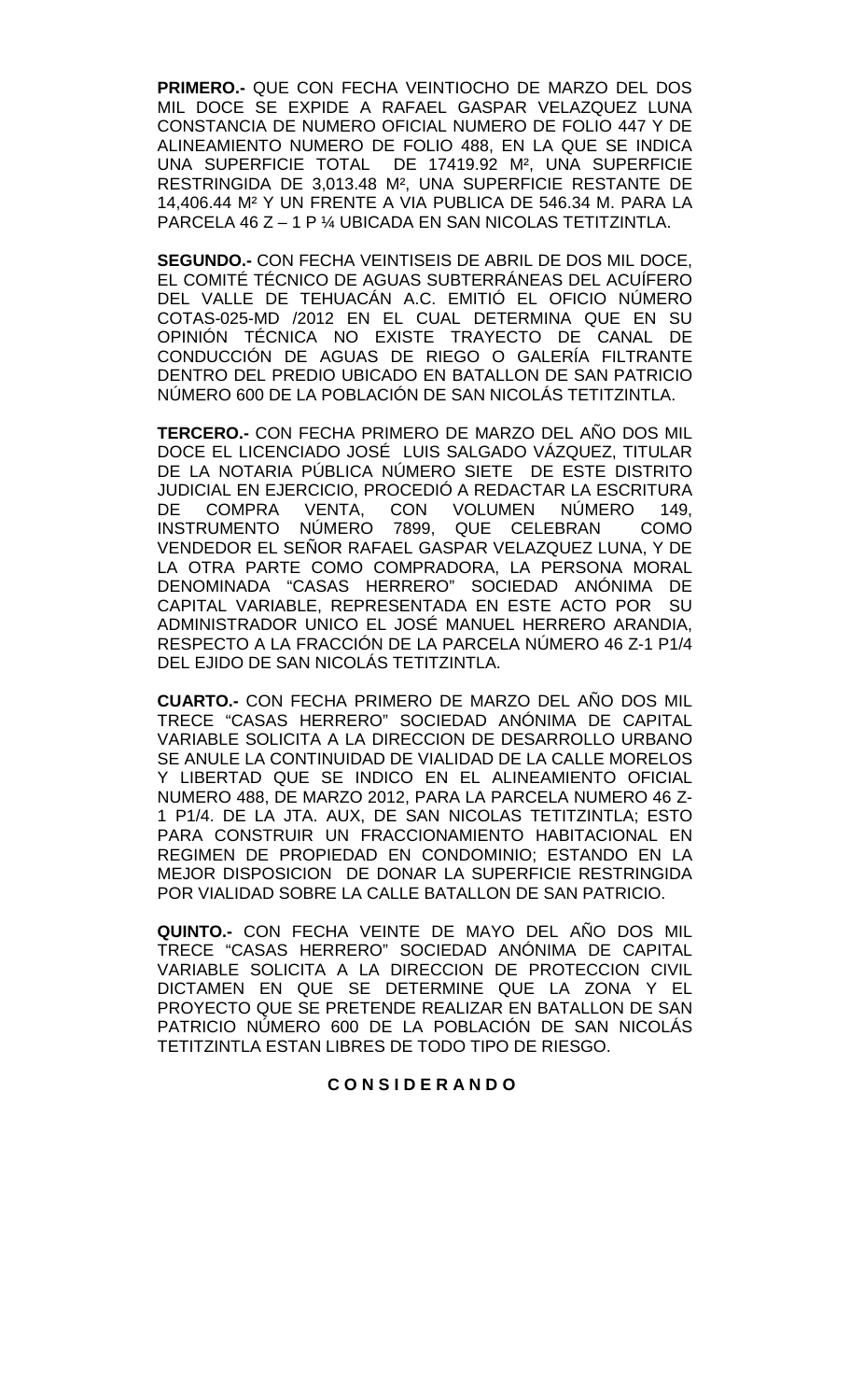I.- QUE EL PÁRRAFO PRIMERO DE LA FRACCIÓN II DEL ARTÍCULO 115 DE LA CONSTITUCIÓN POLÍTICA DE LOS ESTADOS UNIDOS MEXICANOS, DETERMINA QUE LOS AYUNTAMIENTOS TENDRÁN FACULTADES PARA APROBAR, DE ACUERDO CON LAS LEYES EN MATERIA MUNICIPAL QUE DEBERÁN EXPEDIR LAS LEGISLATURAS DE LOS ESTADOS, LOS BANDOS DE POLICÍA Y GOBIERNO, LOS REGLAMENTOS, CIRCULARES Y DISPOSICIONES ADMINISTRATIVAS DE OBSERVANCIA GENERAL DENTRO DE SUS RESPECTIVAS JURISDICCIONES, QUE ORGANICEN LA ADMINISTRACIÓN PÚBLICA MUNICIPAL, REGULEN LAS MATERIAS, PROCEDIMIENTOS, FUNCIONES Y SERVICIOS PÚBLICOS DE SU COMPETENCIA Y ASEGUREN LA PARTICIPACIÓN CIUDADANA Y VECINAL; MISMA DISPOSICIÓN QUE ES TRASLADADA A LA FRACCIÓN III DEL ARTICULO 105 DE LA CONSTITUCIÓN POLÍTICA DEL ESTADO LIBRE Y SOBERANO DE PUEBLA.

II.- QUE ES OBLIGACIÓN DE ESTE HONORABLE AYUNTAMIENTO EN TÉRMINOS DE LO QUE DISPONEN LOS DIVERSOS 102, 103 Y 105 DE LA CONSTITUCIÓN POLÍTICA DEL ESTADO LIBRE Y SOBERANO DE PUEBLA CUMPLIR Y HACER CUMPLIR LA CONSTITUCIÓN, LEYES Y REGLAMENTOS SECUNDARIOS QUE EMANEN DEL PACTO FEDERAL.

III.- QUE EN TÉRMINOS DE LOS ARTÍCULOS 115 FRACCIÓN V INCISO A), D) Y F) DE LA CONSTITUCIÓN POLÍTICA DE LOS ESTADOS UNIDOS MEXICANOS, LOS MUNICIPIOS ESTÁN FACULTADOS, ENTRE OTRAS MATERIAS, PARA FORMULAR, APROBAR Y ADMINISTRAR LA ZONIFICACIÓN Y PLANES DE DESARROLLO URBANO MUNICIPAL, CONTROLAR Y VIGILAR LA UTILIZACIÓN DEL SUELO, EN EL ÁMBITO DE LA COMPETENCIA DE SUS JURISDICCIONES TERRITORIALES; ASÍ COMO, EL IMPERATIVO NORMATIVO JURÍDICO 105 FRACCIÓN IV INCISO A), D) Y F) DE LA CONSTITUCIÓN POLÍTICA DEL ESTADO DE PUEBLA Y DE ACUERDO A LA LEY DE DESARROLLO URBANO SUSTENTABLE DEL ESTADO LIBRE Y SOBERANO DE PUEBLA EL ARTICULO 9 FRACCIONES IV, V Y VI, ARTICULO 13 FRACCIÓN VI, CORRESPONDE AL AYUNTAMIENTO EN SU RESPECTIVA JURISDICCIÓN EXPEDIR LAS AUTORIZACIONES DE LICENCIAS, CONSTANCIAS DE USO DE SUELO Y DE COMPATIBILIDAD URBANÍSTICA PARA CONSTRUCCIONES, FRACCIONAMIENTOS,<br>SUBDIVISIONES, FUSIONES, RELOTIFICACIONES Y SUBDIVISIONES, FUSIONES, CONDOMINIOS.

IV.- EL ARTÍCULO 9º EN SUS FRACCIONES I, III, V, X Y XV Y EL ÚLTIMO PÁRRAFO DE LA LEY GENERAL DE ASENTAMIENTOS HUMANOS, LE CORRESPONDE AL MUNICIPIO EN EL ÁMBITO DE SU JURISDICCIÓN, ADMINISTRAR LOS PLANES O PROGRAMAS DE DESARROLLO URBANO, DE CENTROS DE POBLACIÓN, ASÍ COMO EXPEDIR LAS AUTORIZACIONES, LICENCIAS O PERMISOS DE USO DE SUELO Y CONSTRUCCIÓN, FRACCIONAMIENTOS SUBDIVISIONES, FUSIONES, RELOTIFICACIONES Y CONDOMINIOS; EJERCIENDO SUS ATRIBUCIONES EN MATERIA DE DESARROLLO URBANO A TRAVÉS DE LOS CABILDOS DE LOS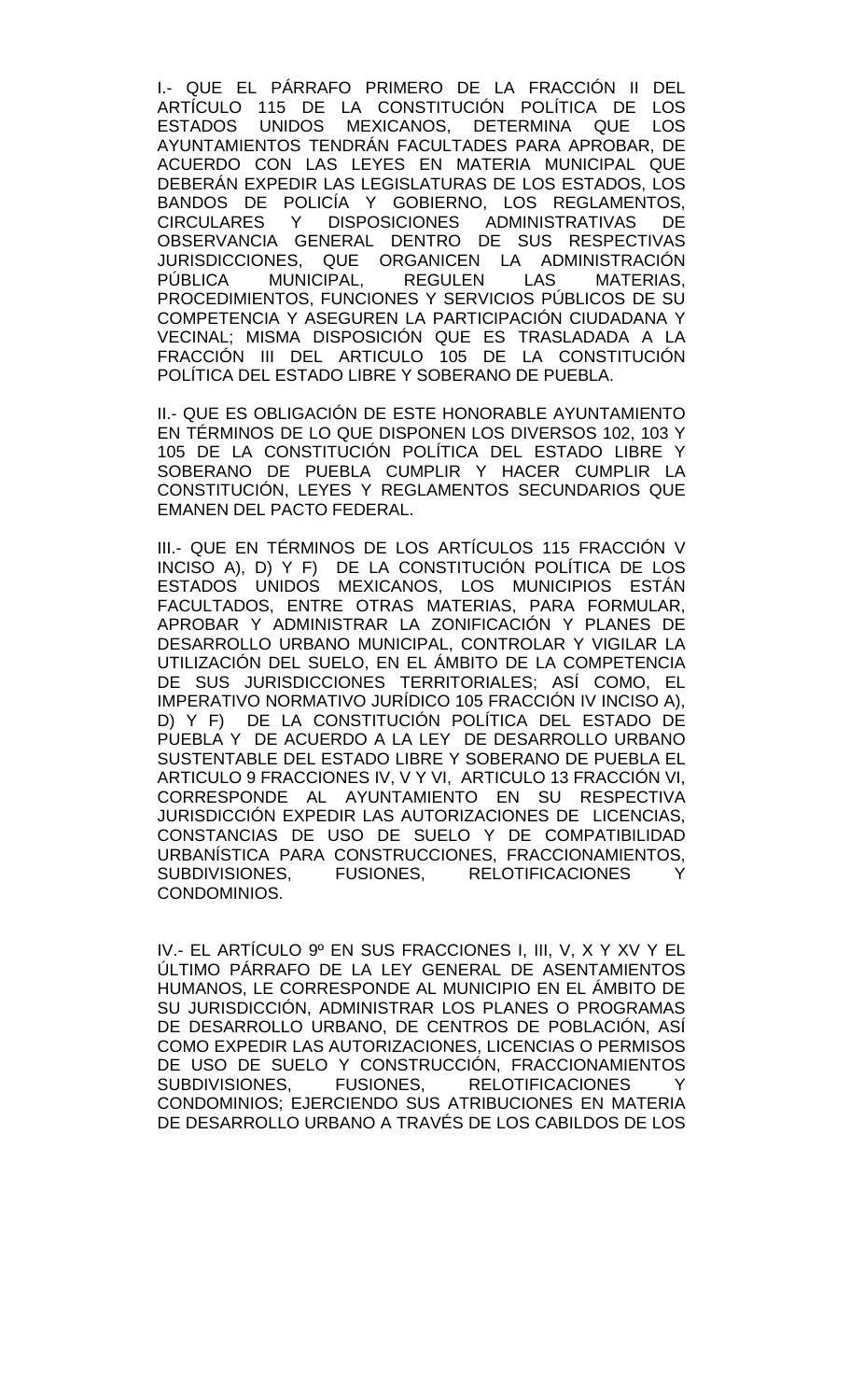AYUNTAMIENTOS O CON EL CONTROL Y EVALUACIÓN DE ÉSTOS, DE IGUAL FORMA LO DISPONE EL NUMERAL 78 FRACCIONES XXXIX, XLI Y XLIII DE LA LEY ORGÁNICA MUNICIPAL, COMO FACULTAD DE LOS AYUNTAMIENTOS, EL ADMINISTRAR SUS PROGRAMAS DE DESARROLLO URBANO, ASÍ COMO EL CONTROLAR Y REGULAR EL SUELO DENTRO DE SU JURISDICCIÓN TERRITORIAL, DESDE LUEGO RESPETANDO EL MARCO JURÍDICO ANTES CITADO, COMPRENDIENDO ACCIONES TENDIENTES A LA CONSERVACIÓN, MEJORAMIENTO Y CRECIMIENTO DE LOS CENTROS DE POBLACIÓN DEL MUNICIPIO, SIN DESCUIDAR DESDE LUEGO EL MANTENIMIENTO DEL EQUILIBRIO ECOLÓGICO Y ADECUÁNDOSE A LOS PRINCIPIOS DE UN DESARROLLO EQUILIBRADO Y SUSTENTABLE.

V.- EL ARTÍCULO 23 DEL REGLAMENTO DE CONSTRUCCIONES PARA EL MUNICIPIO DE TEHUACÁN, PUEBLA ESTABLECE QUE POR RAZONES DE PLANEACIÓN DEL DESARROLLO URBANO DEL MUNICIPIO DE TEHUACÁN, EL HONORABLE AYUNTAMIENTO TIENE LA FACULTAD DE FIJAR ÁREAS PARA CRECIMIENTO URBANO Y ÁREAS DE PRESERVACIÓN ECOLÓGICA, ASÍ COMO AGRÍCOLAS, FORESTALES, AGROPECUARIAS Y LAS DEMÁS ESPECIFICADAS POR EL PROGRAMA DIRECTOR URBANO DE LA CIUDAD DE TEHUACÁN.

VI.- EL ARTÍCULO 24 DEL REGLAMENTO DE CONSTRUCCIONES PARA EL MUNICIPIO DE TEHUACÁN, PUEBLA INDICA QUE LA DIRECCIÓN DE DESARROLLO URBANO ESTABLECERÁ LAS RESTRICCIONES QUE JUZGUE NECESARIAS PARA LA CONSTRUCCIÓN O PARA USO DE LOS BIENES INMUEBLES, YA SEA EN FORMA GENERAL O EN FORMA DETERMINADA, EN FRACCIONAMIENTOS, EN LUGARES O PREDIOS ESPECÍFICOS Y LAS HARÁ CONSTAR EN LOS PERMISOS, LICENCIAS O CONSTANCIAS DE ALINEAMIENTO QUE EXPIDA, QUEDANDO OBLIGADOS A RESPETARLAS LOS PROPIETARIOS DE INMUEBLES.

VII.- LAS NORMAS DE VIALIDAD DETERMINAN LAS CARACTERISTICAS, ESPECIFICACIONES Y DIMENSIONES DE LOS DISTINTOS CONDUCTOS O ESPACIOS GEOGRAFICOS DESTINADOS A LA CIRCULACION O DESPLAZAMIENTO DE VEHICULOS Y PEATONES, LOS QUE ORDENADOS SEGUN SU FUNCION Y JERARQUIA INTEGRAN LA ESTRUCTURA VIAL DEL ESPACIO URBANO, O DE UN ESPACIO NATURAL DADO.

VIII.- LAS CALLES LIBERTAD Y MORELOS INDICADAS COMO RESTRICCION EN EL ALINEAMIENTO OFICIAL NUMERO 488, DE MARZO 2012, PARA LA PARCELA NUMERO 46 Z- 1 P1/4. DE LA JTA. AUX, DE SAN NICOLAS TETITZINTLA SON CONSIDERADAS DENTRO DEL PROGRAMA DE DESARROLLO URBANO PARA LA CIUDAD DE TEHUACAN ACTUALIZACION 2011 COMO VIALIDADES LOCALES DESTINADAS PRINCIPALMENTE PARA DAR ACCESO A LOS LOTES DE LAS MANZANAS DE UNA COLONIA, BARRIO O FRACCIONAMIENTO; ASI MISMO DENTRO DEL MISMO PROGRAMA SE TIENE A LA CALLE BATALLON DE SAN PATRICIO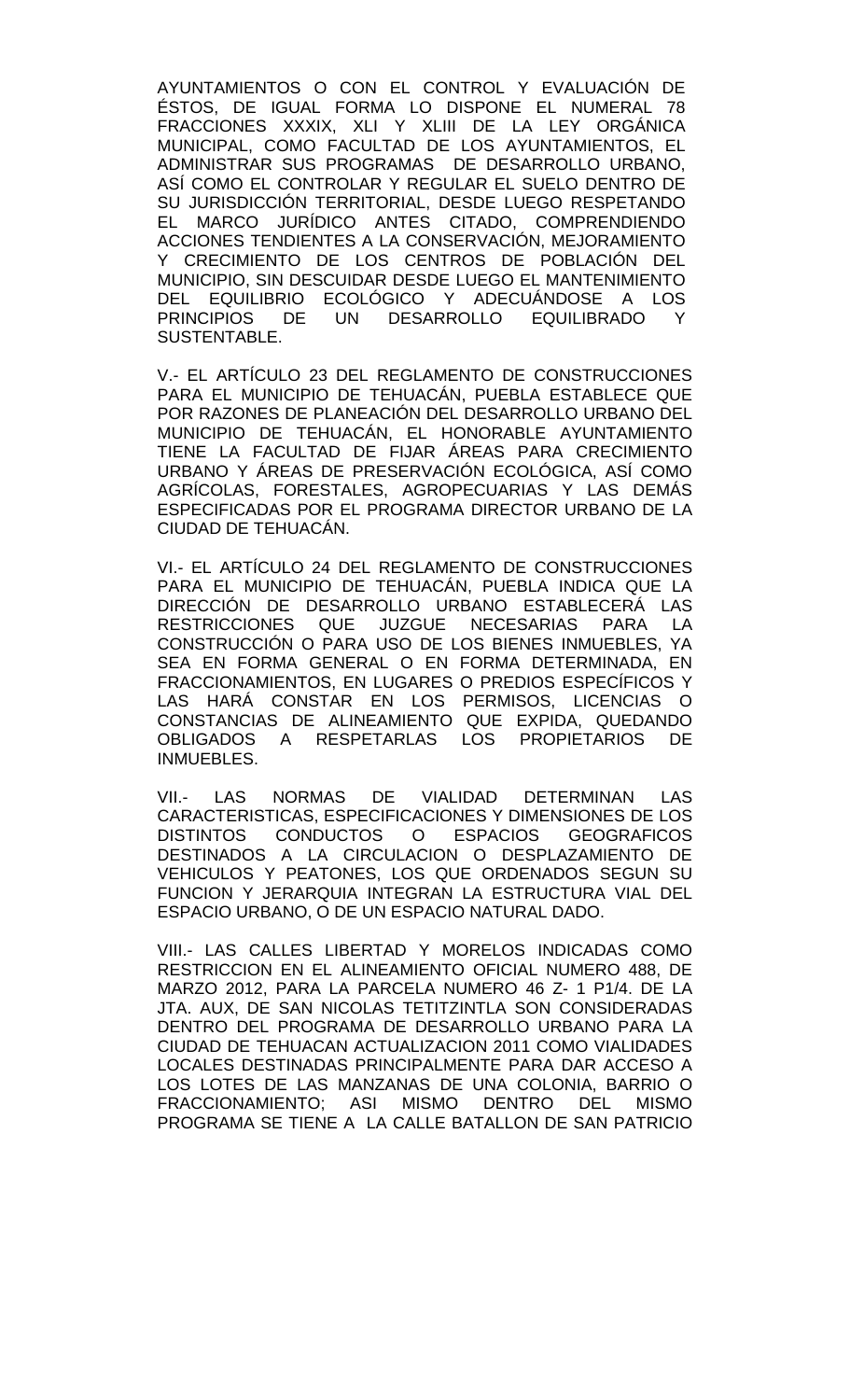COMO VIALIDAD SECUNDARIA O DISTRIBUIDORA, QUE ES EL CONJUNTO DE CALLES O VIAS DESTINADAS A COMUNICAR DETERMINADOS SECTORES O DISTRITOS DE UN CENTRO DE POBLACION. COMO VIA DISTRIBUIDORA PRINCIPAL DE UN SECTOR, CONDUCE EL TRAFICO DE LAS CALLES LOCALES HACIA OTRAS ZONAS DEL DISTRITO, O HACIA OTRAS PRIMARIAS. POR SU MODO DE OPERACIÓN PUEDEN SER AVENIDAS, CIRCUITOS Y PARES VIALES.

IX.- CASAS HERRERO S.A. DE C.V. PRESENTA UNA PROPUESTA TECNICA PARA EVITAR ESTANCAMIENTO DE AGUA PLUVIAL EN LAS CALLES JOSEFA ORTIZ DE DOMINGUEZ, BENITO JUAREZ Y MORELOS, ESTO PARA QUE NO SE SIGA PERJUICIO AL INTERÉS SOCIAL O SE CONTRAVENGAN DISPOSICIONES DE ORDEN PÚBLICO YA QUE SE OBSERVA EN EL PLANO TOPOGRAFICO UNA DIFERENCIA DE NIVEL SOBRE LA CALLE MORELOS A LA COLINDANCIA NORTE DEL PREDIO (125.00 M) DE 4.00 M Y HASTA LA CALLE BATALLON DE SAN PATRICIO (260.00 M) DE 5.00 M. PUDIENDO OCASIONAR ESTANCAMIENTO DE AGUA PLUVIAL SI NO SE LE DA CONTINUIDAD A LAS CALLES, POR LO QUE DEBERA PRESENTAR DICTAMEN DE PROTECCION CIVIL Y BOMBEROS EN QUE SE DETERMINE QUE LA ZONA Y EL PROYECTO ESTAN LIBRES DE TODO TIPO DE RIESGO

POR LO EXPUESTO EN LOS CONSIDERANDOS QUE ANTECEDEN Y EN USO DE LAS FACULTADES CONFERIDAS, SE PONE A CONSIDERACIÓN DE ESTE HONORABLE CABILDO EL SIGUIENTE:

## **D I C T A M E N**

**PRIMERO.- SE AUTORIZA SUPRIMIR LAS RESTRICCIONES POR PROLONGACION DE VIALIDAD DE LAS CALLES DENOMINADAS MORELOS Y LIBERTAD INDICADAS EN EL ALINEAMIENTO NUMERO 488/2012 PARA LA PARCELA 46 Z – 1 P ¼ UBICADA EN SAN NICOLAS TETITZINTLA, PROPIEDAD DE CASAS HERRERO S.A. DE C.V. DEBIENDO RESPETAR LA RESTRICCION POR AMPLIACION DE VIALIDAD DENOMINADA BATALLON DE SAN PATRICIO DE 789.15 M2, LA CUAL DEBERA SER ESCRITURADA A FAVOR DEL HONORABLE AYUNTAMIENTO DE TEHUACAN PUEBLA; ASI MISMO DEBERA ESCRITURAR LA FRANJA DE TERRENO DE 5.00 METROS DE ANCHO QUE PROPONE, PARA ENCAUSAR EL AGUA PLUVIAL Y QUE SE UBICA EN LA COLINDANCIA NORTE DEL PREDIO.** 

**SEGUNDO.- QUEDA CONDICIONADA DICHA AUTORIZACION A PRESENTAR EN UN PLAZO NO MAYOR A TREINTA DIAS NATURALES PRESENTE EL DICTAMEN FAVORABLE DE LA DIRECCION DE PROTECCION CIVIL, EN QUE SE DETERMINE QUE LA ZONA Y EL PROYECTO ESTAN LIBRES DE TODO TIPO DE RIESGO.- ATENTAMENTE.- TEHUACÁN, PUEBLA; A 26 DE JULIO DEL AÑO DOS MIL TRECE.- "COMISIÓN DE DESARROLLO**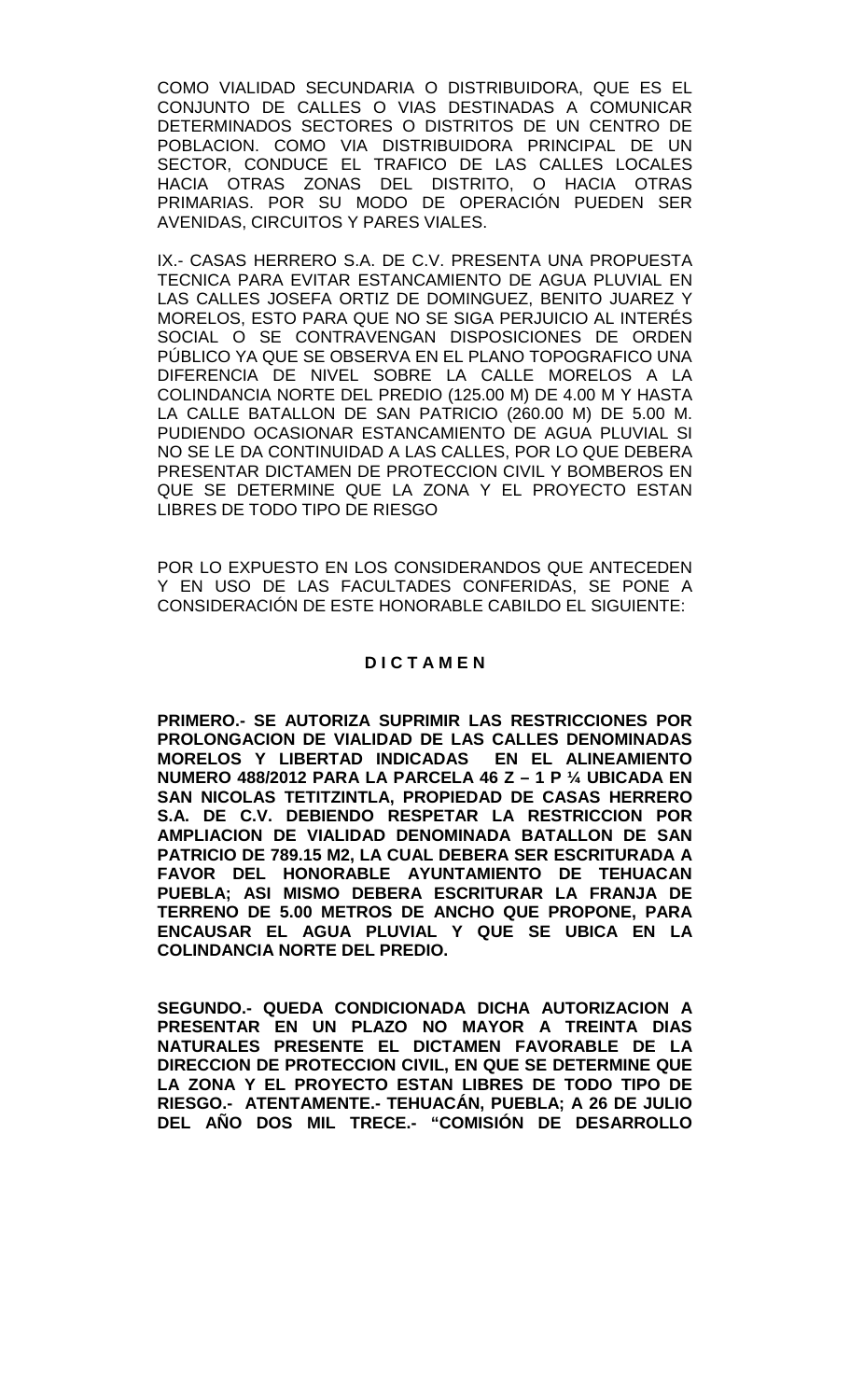**URBANO Y OBRAS PÚBLICAS".- CARLOS ARENAS GUTIÉRREZ.- REGIDOR PRESIDENTE.- GRETA GARCÍA SALAZAR.- REGIDOR MIEMBRO.- GABRIELA BRINGAS DELGADO.-MIEMBRO.- FIRMAS ILEGIBLES…".**

EL LIC. ROBERTO IVAN LINARES CHAVEZ, PREGUNTA SI TIENEN SU EXPEDIENTE COMPLETO.

A LO QUE EL REGIDOR CARLOS ARENAS GUTIERREZ, RESPONDE QUE SÍ.

EL SÍNDICO NUEVAMENTE PREGUNTA SI TIENEN EL DICTAMEN DE PROTECCIÓN CIVIL.

EL REGIDOR CARLOS ARENAS GUTIERREZ, COMENTA QUE EN CUANTO A ESE PUNTO, SE ESTARÍA OTORGANDO CONDICIONADO A QUE EN UN TÉRMINO DE 30 DÍAS EL INTERESADO PRESENTE UN DICTAMEN EN QUE ESPECIFIQUE QUE LA ZONA ESTA LIBRE DE RIESGO.

EL SINDICO MANIFIESTA QUE PASARÁ SI NO LO ENTREGAN

EL REGIDOR MANUEL MARCELINO JIMÉNEZ LÓPEZ, MANIFIESTA QUE HAY QUE DARLE LA CONFIANZA AL ÁREA DE DESARROLLO URBANO, PUÉS ELLOS YA HAN REALIZADO UN ESTUDIO Y HAY QUE CONFIAR.

EL REGIDOR CARLOS ARENAS, REFIERE QUE LOS PROPIETARIOS SON UNA EMPRESA TEHUACANERA Y QUE ELLOS MISMOS SE COMPROMETEN A NO FALLAR, PUES SON DE AQUÍ Y QUIEREN TENER LA CONFIANZA PARA SEGUIR TRABAJANDO.

SEÑOR PRESIDENTE MUNICIPAL, REGIDORES Y SINDICO MUNICIPAL, EN VOTACIÓN SE LES CONSULTA SI SE APRUEBA LA PROPUESTA PRESENTADA EN CUESTIÓN, LOS QUE ESTÉN POR LA AFIRMATIVA SÍRVANSE MANIFESTARLO LEVANTANDO LA MANO.

HABIÉNDOSE ANALIZADO AMPLIAMENTE EL CONTENIDO DEL DICTAMEN DE REFERENCIA, POR MAYORÍA CON 8 VOTOS A FAVOR, 2 VOTOS EN CONTRA POR PARTE DEL LIC. ROBERTO IVAN LINARES CHAVEZ Y LA REGIDORA LAURA DEL ROSARIO WUOTTO DIAZ CEBALLOS Y UNA ABSTENCIÓN POR PARTE DE LA REGIDORA ALMA ROSA GARCÍA VEGA; SE DETERMINA EL SIGUIENTE: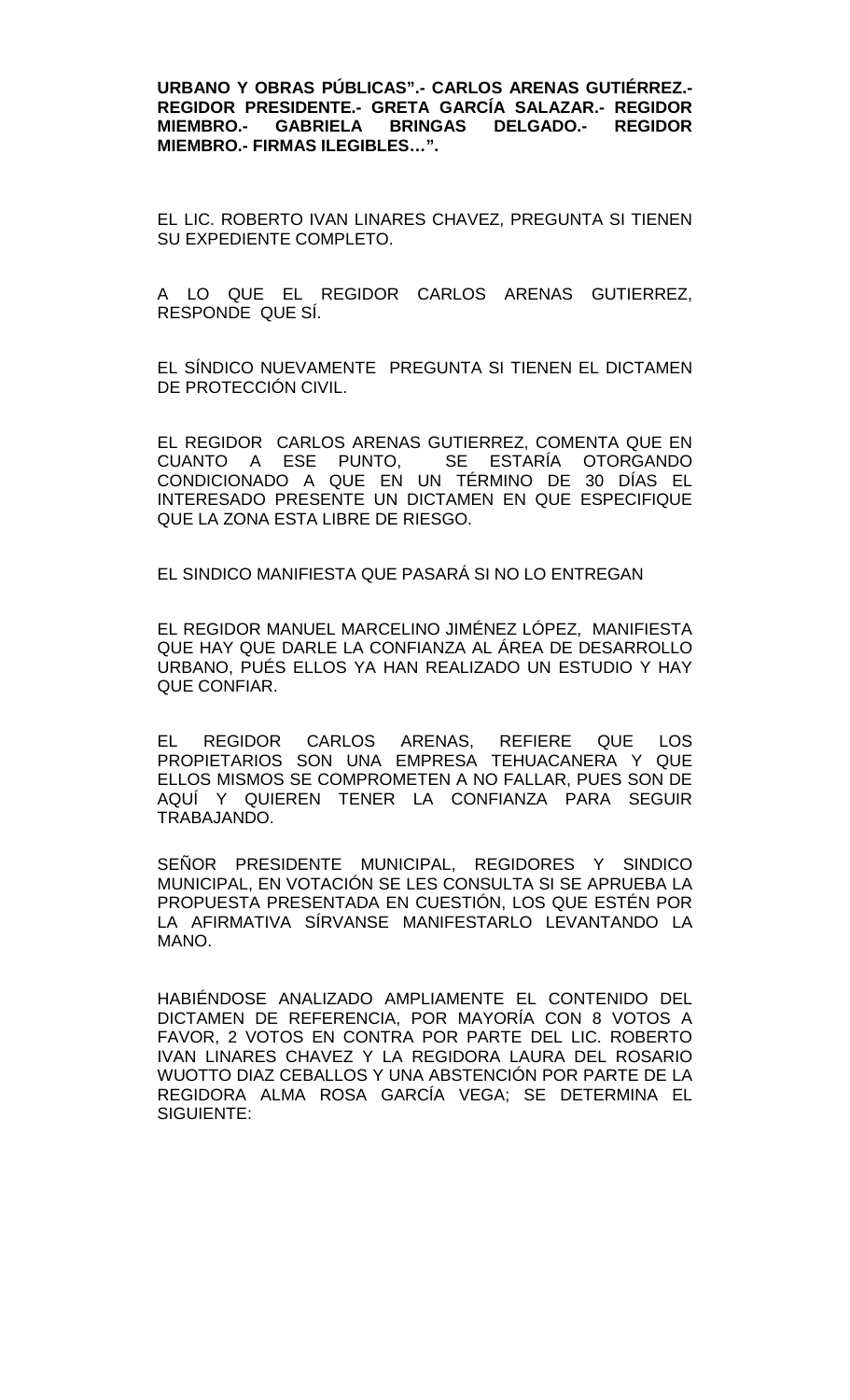# **A C U E R D O**

**PRIMERO.- SE AUTORIZA SUPRIMIR LAS RESTRICCIONES POR PROLONGACION DE VIALIDAD DE LAS CALLES DENOMINADAS MORELOS Y LIBERTAD INDICADAS EN EL ALINEAMIENTO NUMERO 488/2012 PARA LA PARCELA 46 Z – 1 P ¼ UBICADA EN SAN NICOLAS TETITZINTLA, PROPIEDAD DE CASAS HERRERO S.A. DE C.V. DEBIENDO RESPETAR LA RESTRICCION POR AMPLIACION DE VIALIDAD DENOMINADA BATALLON DE SAN PATRICIO DE 789.15 M2, LA CUAL DEBERA SER ESCRITURADA A FAVOR DEL HONORABLE AYUNTAMIENTO DE TEHUACAN PUEBLA; ASI MISMO DEBERA ESCRITURAR LA FRANJA DE TERRENO DE 5.00 METROS DE ANCHO QUE PROPONE, PARA ENCAUSAR EL AGUA PLUVIAL Y QUE SE UBICA EN LA COLINDANCIA NORTE DEL PREDIO.** 

**SEGUNDO.- QUEDA CONDICIONADA DICHA AUTORIZACIÓN A PRESENTAR EN UN PLAZO NO MAYOR A TREINTA DIAS NATURALES PRESENTE EL DICTAMEN FAVORABLE DE LA DIRECCION DE PROTECCION CIVIL, EN QUE SE DETERMINE QUE LA ZONA Y EL PROYECTO ESTAN LIBRES DE TODO TIPO DE RIESGO.**

**LO ANTERIOR CON FUNDAMENTO EN LOS DISPOSITIVOS LEGALES INVOCADOS EN EL DICTAMEN DE REFERENCIA.**

**COMISIÓN DE DESARROLLO URBANO Y OBRAS PÚBLICAS.- ANÁLISIS, DISCUSIÓN Y EN SU CASO APROBACIÓN DEL DICTAMEN QUE CONTIENE LA INSTRUCCIÓN AL SINDICO MUNICIPAL, ASÍ COMO A LA SECRETARÍA DE SERVICIOS PÚBLICOS MUNICIPALES, DIRECCIÓN DE OBRA PÚBLICA, DIRECCIÓN DE DESARROLLO URBANO, Y ÁREAS AFINES A EFECTO DE QUE A LA BREVEDAD INICIEN LOS ESTUDIOS PARA DETERMINAR SOBRE LA CONVENIENCIA DE QUE EL SERVICIO PÚBLICO O LA FUNCIÓN CORRESPONDIENTE QUE BRINDARA LA ALBERCA SEMI OLIMPICA DE LA UNIDAD SUR DE ESTE MUNICIPIO SEA PRESTADO POR UN TERCERO.**

SEÑOR REGIDOR TIENE USTED EL USO DE LA PALABRA.

EL ARQ. CARLOS ARENAS GUTIÉRREZ, PROCEDE A DAR LECTURA AL DICTAMEN CORRESPONDIENTE, MISMO QUE A LA LETRA DICE:

**"…HONORABLE CABILDO:**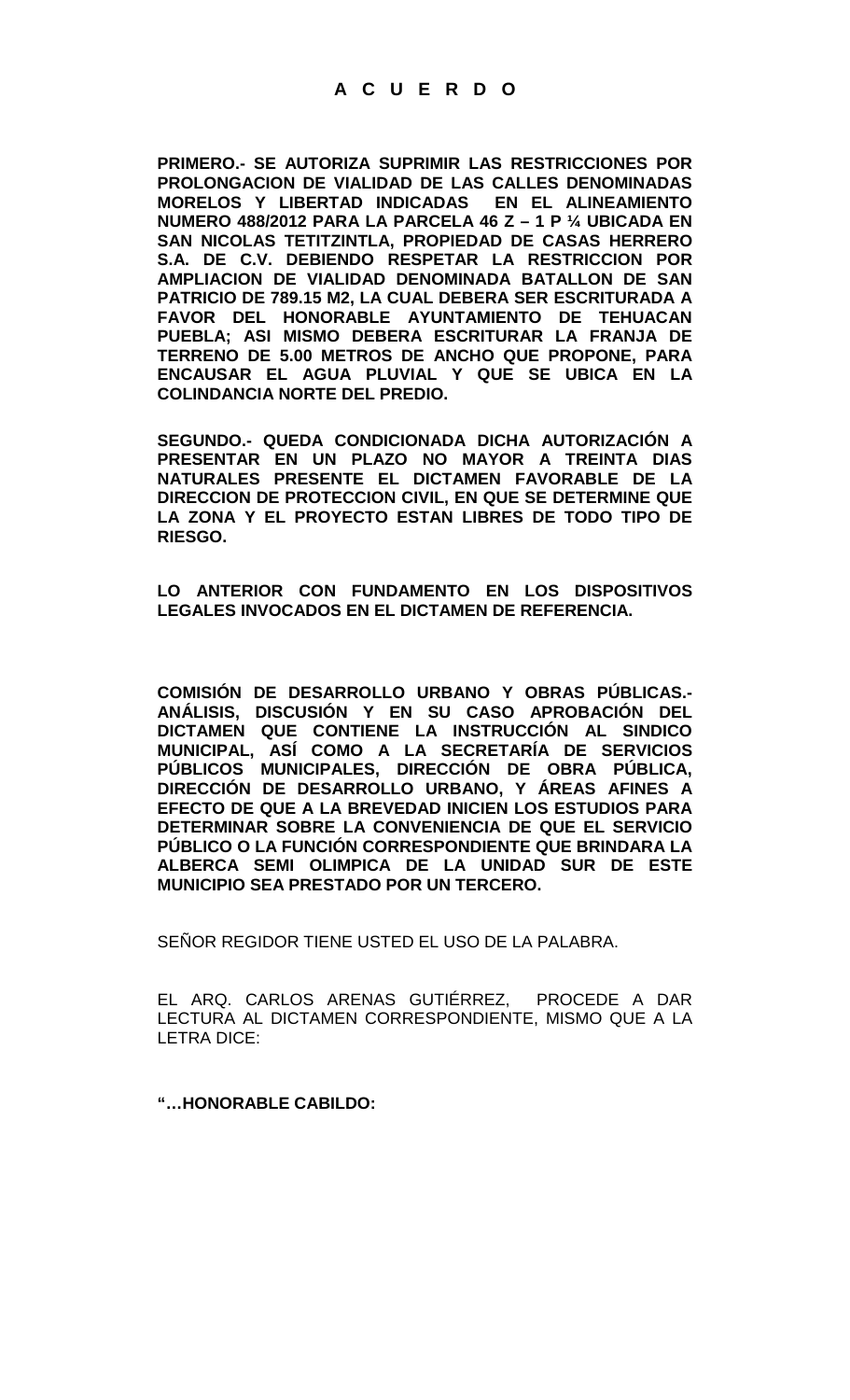LOS SUSCRITOS CARLOS ARENAS GUTIÉRREZ, GRETA GARCIA SALAZAR Y GABRIELA BRINGAS DELGADO, REGIDORES MIEMBROS DE LA **COMISIÓN DE DESARROLLO URBANO, ECOLOGÍA, MEDIO AMBIENTE, OBRAS Y SERVICIOS PÚBLICOS** EN USO DE LAS FACULTADES QUE SE NOS CONFIERE EN TÉRMINOS DE LO QUE DISPONEN LOS ARTÍCULOS 115 DE LA CONSTITUCIÓN POLÍTICA DE LOS ESTADOS UNIDOS MEXICANOS, 104, Y 105 DE LA CONSTITUCION POLITICA DEL ESTADO LIBRE Y SOBERANO DE PUEBLA, 76, 78, 92 FRACCIONES I, IV, 94, 96 FRACCIÓN III, 172, 174 FRACCIÓN I Y 199 FRACCIÓN VII, DE LA LEY ORGÁNICA MUNICIPAL; Y TOMANDO EN CONSIDERACIÓN LOS ARGUMENTOS QUE EN EL PRESENTE SE VIERTEN SOMETEMOS A LA DISCUSIÓN Y APROBACIÓN DE ESTE HONORABLE CUERPO COLEGIADO EL SIGUIENTE PETITORIO:

# **C O N S I D E R A N D O**

**I.-** QUE EN TÉRMINOS DE LO DISPUESTO POR EL ARTÍCULO 115 FRACCIONES II Y IV DE LA CONSTITUCIÓN POLÍTICA DE LOS<br>ESTADOS UNIDOS MEXICANOS, DETERMINA QUE LOS UNIDOS MEXICANOS, DETERMINA QUE LOS AYUNTAMIENTOS TENDRÁN FACULTADES PARA PROBAR, DE ACUERDO CON LAS LEYES EN MATERIA MUNICIPAL QUE DEBERÁN EXPEDIR LAS LEGISLATURAS DE LOS ESTADOS, LOS BANDOS DE POLICÍA Y GOBIERNO, LOS REGLAMENTOS, CIRCULARES Y DISPOSICIONES ADMINISTRATIVAS DE OBSERVANCIA GENERAL DENTRO DE SUS RESPECTIVAS JURISDICCIONES, QUE ORGANICEN LA ADMINISTRACIÓN<br>PÚBLICA MUNICIPAL. REGULEN LAS MATERIAS. MUNICIPAL, PROCEDIMIENTOS, FUNCIONES Y SERVICIOS PÚBLICOS DE SU COMPETENCIA Y ASEGUREN LA PARTICIPACIÓN CIUDADANA Y VECINAL; MISMA DISPOSICIÓN QUE ES TRASLADADA A LA FRACCIÓN III DEL ARTÍCULO 105 DE LA CONSTITUCIÓN POLÍTICA DEL ESTADO LIBRE Y SOBERANO DE PUEBLA, DE IGUAL FORMA EL ARTÍCULO 104 DISPONE QUE LOS MUNICIPIOS TENDRÁN A SU CARGO LAS FUNCIONES Y SERVICIOS PÚBLICOS ENTRE OTROS EL DE PARQUES Y JARDINES Y SU EQUIPAMIENTO, EN DONDE LOS AYUNTAMIENTOS PODRÁN CONCESIONAR LA PRESTACIÓN DE LOS SERVICIOS Y FUNCIONES A QUE SE REFIERE ESTE ARTÍCULO;

**II.-** QUE EL ARTÍCULO 76 SEGUNDO PÁRRAFO DE LA LEY ORGÁNICA MUNICIPAL DETERMINA QUE LAS SESIONES DEL HONORABLE AYUNTAMIENTO SERÁN PRESIDIDAS POR EL PRESIDENTE MUNICIPAL O POR QUIEN LEGALMENTE LO REPRESENTE;

**III.-** QUE EL ARTÍCULO 78 DE LA LEY ORGÁNICA MUNICIPAL EN SU FRACCIÓN PRIMERA DETERMINA QUE DENTRO DE LAS<br>FACULTADES Y OBLIGACIONES DEL HONORABLE FACULTADES Y OBLIGACIONES DEL AYUNTAMIENTO ESTÁN LAS DE CUMPLIR Y HACER CUMPLIR, EN LOS ASUNTOS DE SU COMPETENCIA, LAS LEYES, DECRETOS Y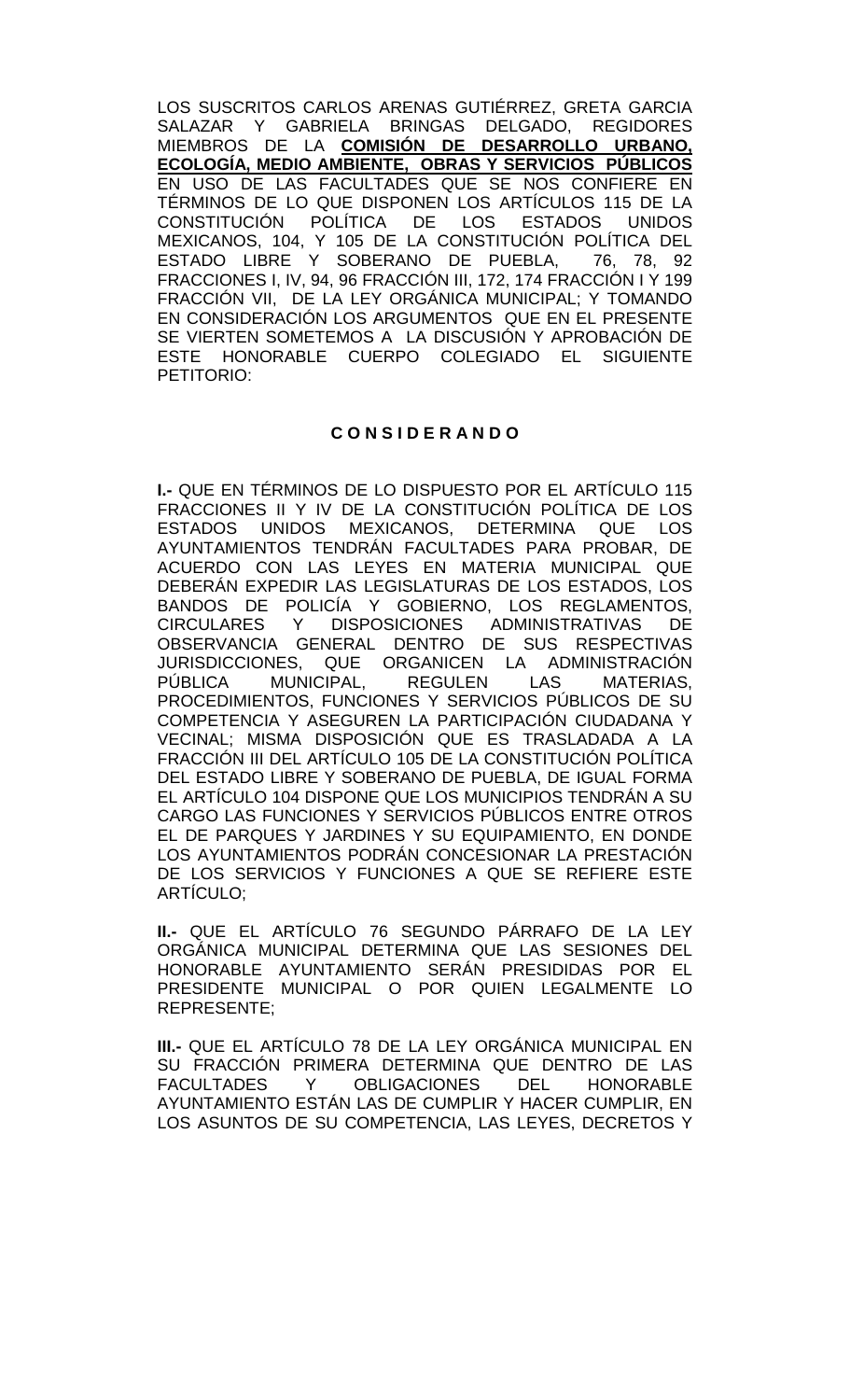DISPOSICIONES DE OBSERVANCIA GENERAL DE LA FEDERACIÓN Y EL ESTADO, ASÍ COMO LOS ORDENAMIENTOS MUNICIPALES, ASIMISMO ESTABLECE LA FRACCIÓN IV DE LA MISMA LEY: EXPEDIR Y ACTUALIZAR BANDOS DE POLICÍA Y GOBIERNO, REGLAMENTOS, CIRCULARES Y DISPOSICIONES ADMINISTRATIVAS DE OBSERVANCIA GENERAL, REFERENTES A SU ORGANIZACIÓN, FUNCIONAMIENTO, SERVICIOS PÚBLICOS QUE DEBAN PRESTAR Y DEMÁS ASUNTOS DE SU COMPETENCIA, SUJETÁNDOSE A LAS BASES NORMATIVAS ESTABLECIDAS POR LA CONSTITUCIÓN POLÍTICA DEL ESTADO LIBRE Y SOBERANO DE PUEBLA, VIGILANDO SU OBSERVANCIA Y APLICACIÓN; CON PLENO RESPETO A LOS DERECHOS HUMANOS QUE RECONOCE EL ORDEN JURÍDICO NACIONAL;

**IV.-** QUE EL ARTICULO 92 DE LA LEY ORGÁNICA MUNICIPAL ESTABLECE LAS FACULTADES Y OBLIGACIONES DE LOS REGIDORES, ENTRE LAS QUE SE ENCUENTRAN LAS DE FORMAR PARTE DE LAS COMISIÓNES PARA LAS QUE FUERON DESIGNADOS, Y LA DE FORMULAR AL AYUNTAMIENTO LAS PROPUESTAS DE ORDENAMIENTOS EN ASUNTOS MUNICIPALES, Y PROMOVER TODO LO QUE CREAN CONVENIENTE AL BUEN SERVICIO PUBLICO;

**V.-** QUE DE IGUAL FORMA EL ARTICULO 94 DE LA LEY ORGÁNICA MUNICIPAL ESTABLECE QUE EL AYUNTAMIENTO PARA FACILITAR EL DESPACHO DE LOS ASUNTOS QUE LE COMPETEN, NOMBRARA COMISIÓNES PERMANENTES O TRANSITORIAS, QUE LOS EXAMINEN E INSTRUYAN HASTA PONERLOS EN ESTADO DE RESOLUCIÓN;

**VI.-** QUE PARA DAR CUMPLIMIENTO A LO ESTABLECIDO EN EL NUMERAL QUE ANTECEDE EL ARTÍCULO 96 FRACCIÓN III DE LA LEY ORGÁNICA MUNICIPAL ESTABLECE QUE LAS COMISIÓNES PERMANENTES SERÁN ENTRE OTRAS LA DE DESARROLLO URBANO, ECOLOGÍA, MEDIO AMBIENTE, OBRAS Y SERVICIOS PÚBLICOS;

**VII.-** QUE EL ARTÍCULO 172 DE LA LEY ORGANICA MUNICPAL ESTABLECE QUE EN TERMINOS DE LA CONSTITUCION POLITICA<br>DEL ESTADOI LIBRE Y SOBERANO DE PUEBLA, LOS DEL ESTADOI LIBRE Y SOBERANO DE PUEBLA, LOS AYUNTAMIENTOS PODRÁN CONCESIONAR LA PRESTACIÓN DE LAS FUNCIONES Y LOS SERVICIOS PÚBLICOS A SU CARGO.

**VIII.-** ASIMISMO EL NUMERAL 174 FRACCIÓN I DE LA LEY ORGANICA MUNICPAL DISPONE QUE LOS AYUNTAMIENTOS PODRÁN CONCESIONAR LA PRESTACIÓN TOTAL O PARCIAL DE LAS FUNCIONES Y SERVICIOS PÚBLICOS MUNICIPALES QUE POR SU NATURALEZA, CARACTERÍSTICAS O ESPECIALIDAD LO PERMITAN, DEBIENDO ENTRE OTRAS COSAS SOBRE LA CONVENIENCIA DE QUE LA FUNCIÓN O EL SERVICIO PÚBLICO CORRESPONDIENTE SEA PRESTADO POR UN TERCERO;

**IX.**- QUE PARA DAR CUMPLIMIENTO A LO ANTERIOR ES NECESARIO QUE LA PRESTACIÓN DEL SERVICIO PUBLICO DE LA OPERACIÓN, ADMINISTRACIÓN, APROVECHAMIENTO,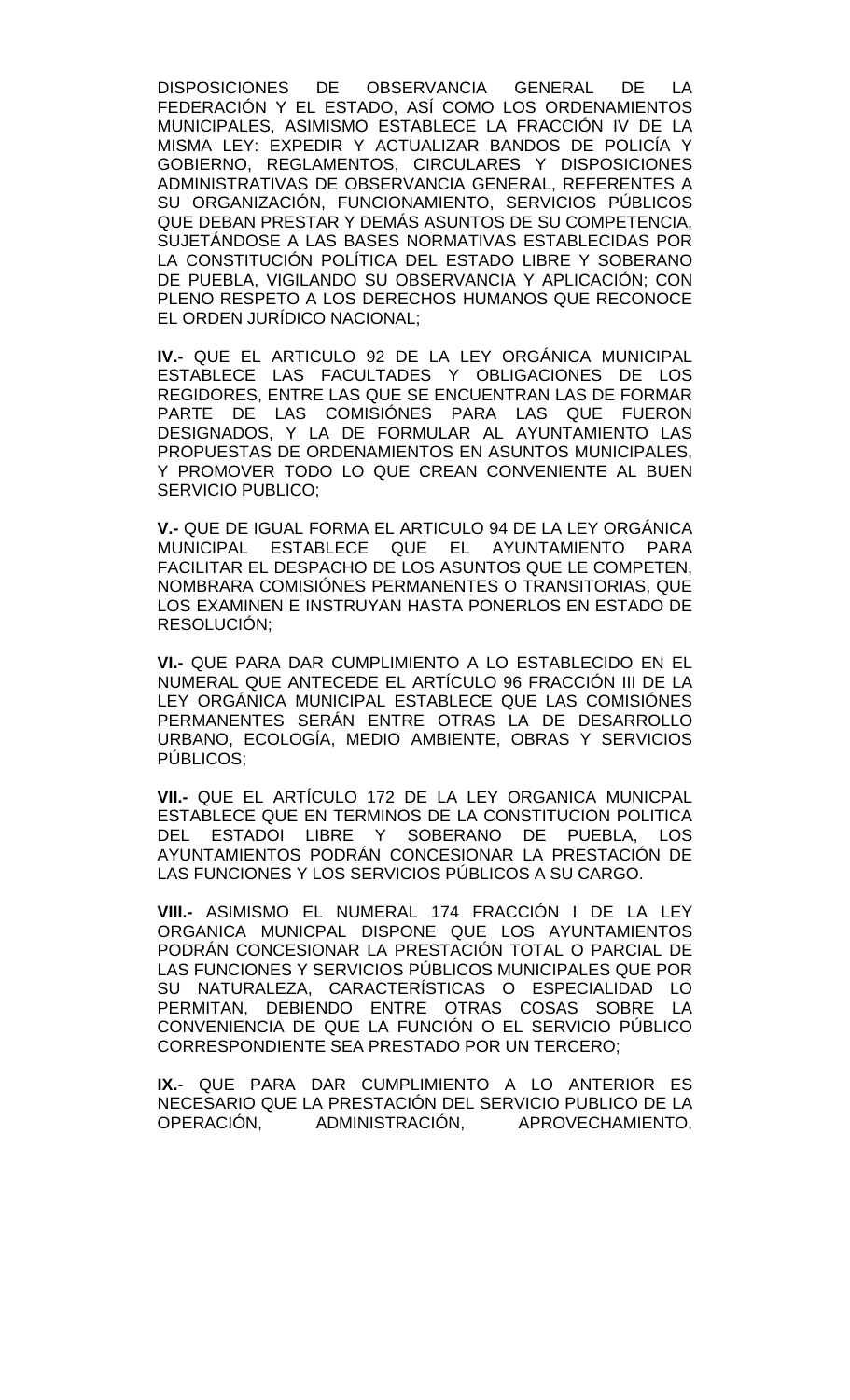MANTENIMIENTO DE LA ALBERCA SEMI OLIMPICA, QUE SERÁ INSTALADA EN LA UNIDAD DEPORTIVA SUR DE ESTE MUNICIPIO, SEA OTORGADA EN CONCESIÓN A UNA EMPRESA PARTICULAR Y QUE DE ACUERDO A LA CONVOCATORIA QUE EMITA ESTE AYUNTAMIENTO REUNA LOS REQUISITOS DE LEY, ESTO DEBIDO A QUE EL MUNICIPIO NO CUENTA CON LOS RECURSOS NECESARIOS PARA SU BUEN FUNCIONAMIENTO Y FUNCIONAMIENTO, YA QUE LA POBLACIÓN QUE SERA BENEFICIADA CON LA OPERACIÓN DE DICHO SERVICIO PÚBLICO, SERÁ DE MAS DE DOS MIL QUINIENTAS PERSONAS AL AÑO, PERSONAS DE TODAS LAS EDADES Y ESTRATOS SOCIALES, TENIÉNDOSE CONTEMPLADA UNA INVERSIÓN DE MAS DE \$40,000,000.00 (CUARENTA MILLONES DE PESOS 00/100M.N.), POR LO QUE EL SOSTENIMIENTO DE LAS INSTALACIONES, SU MANTENIMIENTO, OPERACIÓN Y ADMINISTRACIÓN DEBE SER AUTOSUSTENTABLE A LARGO TIEMPO, Y AL REQUERIR COMO YA SE HA MENCIONADO ESTE TIPO DE INSTALACIONES DE GRANDES RECURSOS ECONÓMICOS PARA SU OPERACIÓN MISMOS QUE LOS AYUNTAMIENTOS NO TIENE PARA EROGAR, ES POR LO QUE SE PROPONE INVOLUCRAR A LA INICIATIVA PRIVADA, PARA QUE SEA ESTA QUIEN POR UN PERIODO DE TIEMPO Y MIENTRAS SEA AUTOSUSTENTABLE DICHO PROYECTO, OPERE, ADMINISTRE Y MANTENGA EN PERFECTAS CONDICIONES DE USO LAS INSTALACIONES MUNICIPALES DE LA ALBERCA SEMI OLIMPICA DE LA UNIDAD DEPORTIVA SUR DE ESTE MUNICIPIO;

**X.-** POR LO ANTERIORMENTE EXPUESTO INSTRÚYASE AL SINDICO MUNICIPAL, ASÍ COMO A LA SECRETARÍA DE SERVICIOS PÚBLICOS MUNICIPALES, DIRECCIÓN DE OBRA PÚBLICA, DIRECCIÓN DE DESARROLLO URBANO, Y ÁREAS AFINES A EFECTO DE QUE A LA BREVEDAD INICIEN LOS ESTUDIOS PARA DETERMINAR SOBRE LA CONVENIENCIA DE QUE EL SERVICIO PÚBLICO O LA FUNCIÓN QUE BRINDARÁ LA ALBERCA SEMI OLIMPICA DE LA UNIDAD DEPORTIVA SUR DE ESTE MUNICIPIO SEA PRESTADO POR UN TERCERO.

POR LO EXPUESTO EN LOS CONSIDERANDOS QUE ANTECEDEN Y EN USO DE LAS FACULTADES CONFERIDAS SE PROPONE A CONSIDERACIÓN DE ESTE HONORABLE CUERPO COLEGIADO EL SIGUIENTE:

## **P E T I T O R I O**

**UNICO.-** SE APRUEBA POR PARTE DEL HONORABLE CABILDO, SE INSTRUYA AL SINDICO MUNICIPAL, ASÍ COMO A LA SECRETARÍA DE SERVICIOS PÚBLICOS MUNICIPALES, DIRECCIÓN DE OBRA PÚBLICA, DIRECCIÓN DE DESARROLLO URBANO, Y ÁREAS AFINES A EFECTO DE QUE A LA BREVEDAD INICIEN LOS ESTUDIOS PARA DETERMINAR SOBRE LA CONVENIENCIA DE QUE EL SERVICIO PÚBLICO O LA FUNCIÓN CORRESPONDIENTE QUE BRINDARA LA ALBERCA SEMI OLIMPICA DE LA UNIDAD SUR DE ESTE MUNICIPIO SEA PRESTADO POR UN TERCERO.- ATENTAMENTE.- "TEHUACÁN, COMPROMETIDOS CONTIGO".- TEHUACÁN, PUEBLA, A DIECISÉIS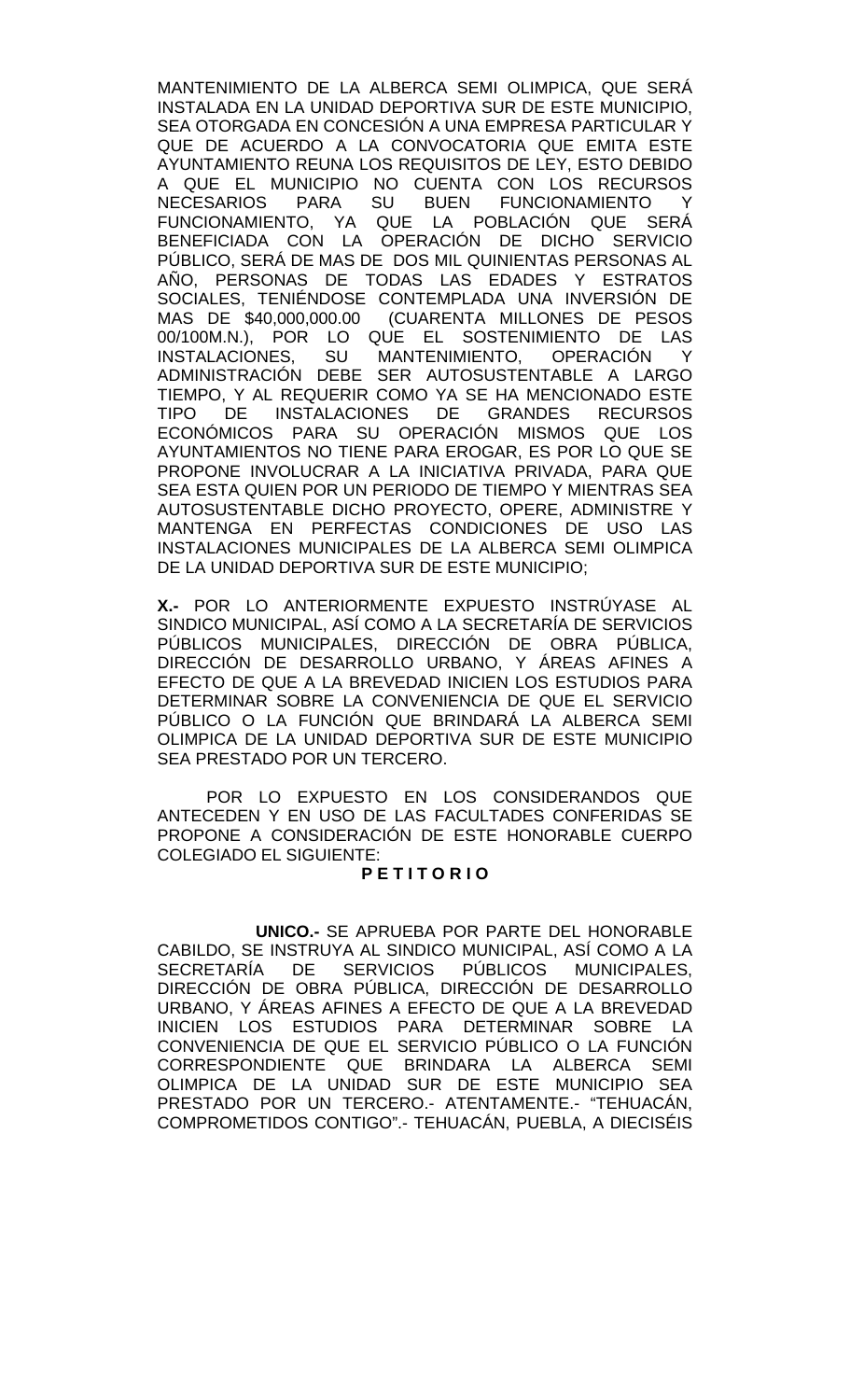DÍAS DEL MES DE JULIO DEL AÑO DOS MIL TRECE.- CARLOS ARENAS GUTIÉRREZ.- REGIDOR PRESIDENTE.- GRETA GARCIA SALAZAR.- REGIDOR MIEMBRO.- GABRIELA BRINGAS DELGADO.- REGIDOR MIEMBRO.- FIRMAS ILEGIBLES".

SEÑOR PRESIDENTE MUNICIPAL, REGIDORES Y SINDICO MUNICIPAL, EN VOTACIÓN SE LES CONSULTA SI SE APRUEBA LA PROPUESTA PRESENTADA EN CUESTIÓN, LOS QUE ESTÉN POR LA AFIRMATIVA SÍRVANSE MANIFESTARLO LEVANTANDO LA MANO.

HABIÉNDOSE ANALIZADO AMPLIAMENTE EL CONTENIDO DEL DICTAMEN DE REFERENCIA, POR MAYORÍA CON 10 VOTOS A FAVOR, POR PARTE DE LOS INTEGRANTES DEL H. CABILDO Y UNA ABSTENCIÓN POR PARTE DEL REGIDOR ENRIQUE BUSTOS FLORES; SE DETERMINA EL SIGUIENTE:

# **A C U E R D O**

**PRIMERO.-** SE APRUEBA POR PARTE DEL HONORABLE CABILDO, SE INSTRUYA A LA SECRETARÍA DE SERVICIOS PÚBLICOS MUNICIPALES, DIRECCIÓN DE OBRA PÚBLICA, DIRECCIÓN DE DESARROLLO URBANO, Y ÁREAS AFINES A EFECTO DE QUE A LA BREVEDAD INICIEN LOS ESTUDIOS PARA DETERMINAR SOBRE LA CONVENIENCIA DE QUE EL SERVICIO PÚBLICO O LA FUNCIÓN CORRESPONDIENTE QUE BRINDARA LA ALBERCA SEMI OLIMPICA DE LA UNIDAD DEPORTIVA SUR DE ESTE MUNICIPIO SEA PRESTADO POR UN TERCERO.

**SEGUNDO.-** SE INSTRUYE AL SINDICO MUNICIPAL A FIN DE QUE<br>VERIFIQUE SE SIGAN LOS PROCEDIMIENTOS SE SIGAN LOS PROCEDIMIENTOS CORRESPONDIENTES Y EMITA SU OPINIÓN.

LO ANTERIOR CON FUNDAMENTO EN LOS DISPOSITIVOS LEGALES INVOCADOS EN EL DICTAMEN DE REFERENCIA.

**SINDICATURA.- ANÁLISIS DISCUSIÓN Y EN SU CASO APROBACION DEL PETITORIO QUE CONTIENE EL PROYECTO DE RESOLUCION DEFINITIVA EN LOS AUTOS DEL EXPEDIENTE DEL RECURSO DE REVOCACION 03/2012 PROMOVIDO POR EL C. MAXIMO JUAREZ HUERTA, EN SU CARÁCTER DE PROPIETARIO DE LA NEGOCIACION MERCANTIL DENOMINADA "CANALLA BAR" EN EL DOMICILIO UBIADO EN CALLE 7 PONIENTE NO. 102, TAL Y COMO LO SOLICITA EL JUZGADO DE DISTRITO.**

SEÑOR SINDICO TIENE USTED EL USO DE LA PALABRA.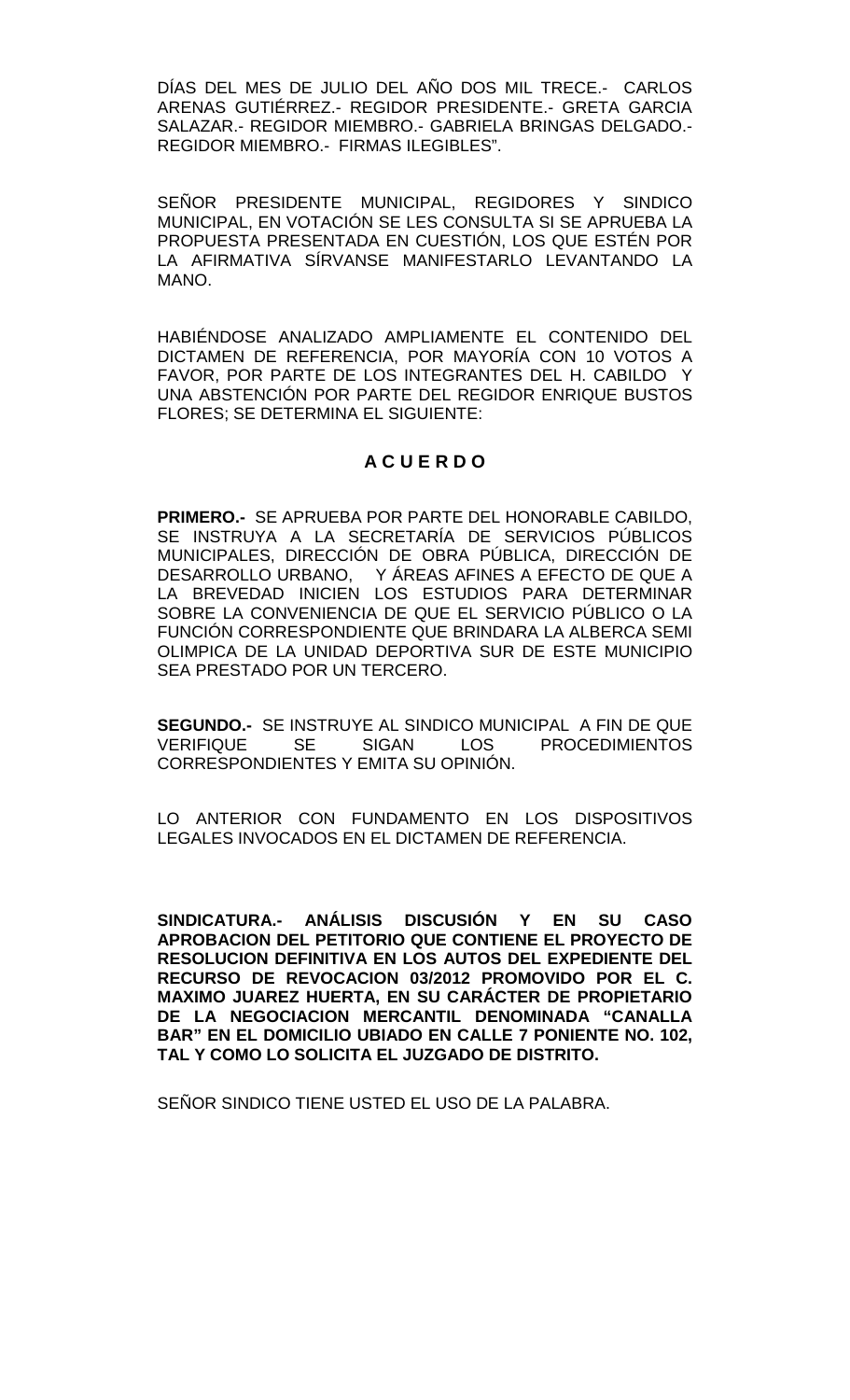EL C. LIC. ROBERTO IVAN LINARES CHAVEZ, PROCEDE A DAR LECTURA AL PETITORIO DE REFERENCIA, MISMO QUE A LA LETRA DICE:

**"… HONORABLE CABILDO:** EL SUSCRITO LICENCIADO ROBERTO IVAN LINARES CHAVEZ, SÍNDICO MUNICIPAL DEL HONORABLE AYUNTAMIENTO DE TEHUACÁN PUEBLA, CON FUNDAMENTO EN LOS ARTÍCULOS 115 FRACCIÓN II DE LA CONSTITUCIÓN POLITICA DE LOS ESTADOS UNIDOS MEXICANOS, 104 FRACCIÓN III DE LA CONSTITUCION POLÍTICA DEL ESTADO LIBRE Y SOBERANO DE PUEBLA, 76 PÁRRAFO PRIMERO, 77, 100 FRACCIÓN XV Y 214 DE LA LEY ORGÁNICA MUNICIPAL, ASÍ COMO LOS DIVERSOS 112, 305 AL 315 DEL REGLAMENTO DE CONSTRUCCIONES PARA EL MUNICIPIO DE TEHUACÁN PUEBLA, 193 DE LA LEY DE AMPARO, EN CUMPLIMIENTO A LA EJECUTORIA DE AMPARO DICTADA POR EL C. JUEZ SEPTIMO DE DISTRITO EN EL ESTADO, DENTRO DEL JUICIO DE AMPARO NUMRO 730/2012, PROMOVIODO POR MAXIMO JUAREZ HUERTA.

#### **CONSIDERANDO:**

**I.-** QUE EL PÁRRAFO PRIMERO DE LA FRACCIÓN II DEL ARTÍCULO 115 DE LA CONSTRUCCIÓN POLÍTICA DE LOS ESTADOS UNIDOS MEXICANOS, DETERMINA QUE LOS AYUNTAMIENTOS TENDRÁN FACULTADES PARA APROBAR, DE ACUERDO CON LAS LEYES EN MATERIA MUNICIPAL QUE DEBERÁN EXPEDIR LAS LEGISLATURAS DE LOS ESTADOS, LOS BANDOS DE POLICÍA Y GOBIERNO, LOS REGLAMENTOS, CIRCULARES Y DISPOSICIONES ADMINISTRATIVAS DE OBSERVANCIA GENERAL DENTRO DE SUS RESPECTIVAS JURISDICCIONES, QUE ORGANICEN LA ADMINISTRACIÓN PÚBLICA MUNICIPAL, REGULE LAS MATERIAS, PROCEDIMIENTOS, FUNCIONES Y SERVICIOS PÚBLICOS DE SU COMPETENCIA Y ASEGUREN LA PARTICIPACIÓN CIUDADANA Y VECINAL; MISMA DISPOSICIÓN QUE ES TRASLADADA A LA FRACCIÓN III DEL ARTÍCULO 104 DE LA CONSTITUCIÓN POLÍTICA DEL ESTADO LIBRE Y SOBERANO DE PUEBLA.------------------------------------------------------------------------------

**II.-** QUE EL ARTÍCULO 76 PRIMER PÁRRAFO DE LA LEY ORGÁNICA MUNICIPAL DETERMINA QUE EL AYUNTAMIENTO SESIONARÁ VÁLIDAMENTE CON LA ASISTENCIA DE LA MAYORÍA DE SUS MIEMBROS Y DEL SECRETARIO DEL AYUNTAMIENTO O LA PERSONA QUE LEGALMENTE LO SUSTITUYA.---------------------------------

**III.-** QUE EL ARTÍCULO 77 DE LA MISMA LEY EN CITA, DETERMINA QUE LOS ACUERDOS DE LOS AYUNTAMIENTOS SE TOMARÁN POR MAYORÍA DE VOTOS DEL PRESIDENTE MUNICIPAL, REGIDORES Y SÍNDICO, Y EN CASO DE EMPATE, EL PRESIDENTE MUNICIPAL TENDRÁ VOTO DE CALIDAD.--------------------------------------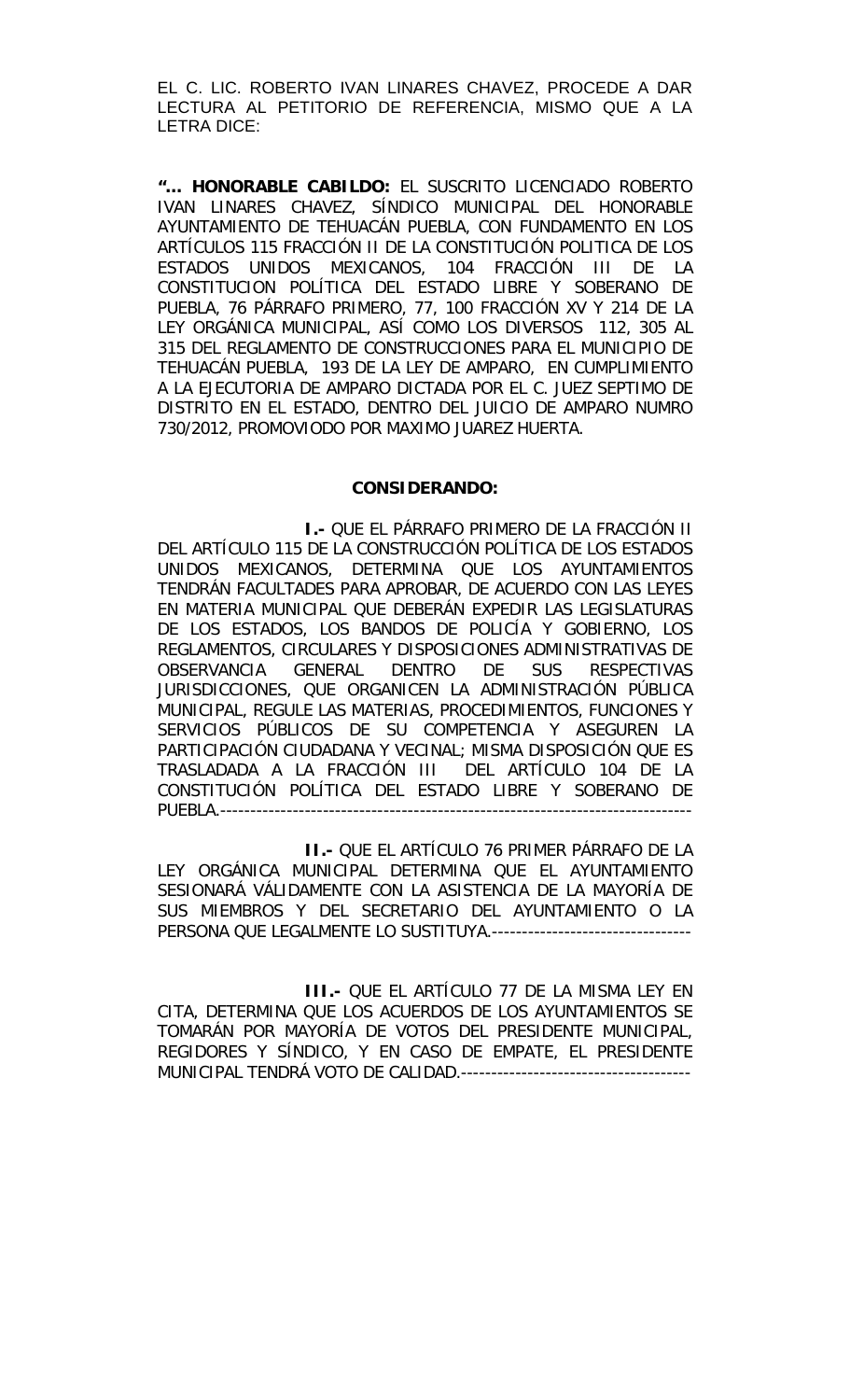**IV.-** QUE EL ARTÍCULO 100 FRACCIÓN XV DE LA LEY ORGÁNICA MUNICIPAL DETERMINA QUE SON DEBERES Y ATRIBUCIONES DEL SÍNDICO VIGILAR QUE EN LOS ACTOS DEL AYUNTAMIENTO, SE RESPETEN LOS DERECHOS HUMANOS Y SE OBSERVEN LAS LEYES Y DEMÁS ORDENAMIENTOS VIGENTES.-----------

**V.-** QUE EL ARTÍCULO 214 DE LA MISMA LEY ORGÁNICA MUNICIPAL DETERMINA QUE POR SER EL MUNICIPIO BASE DE LA ORGANIZACIÓN POLÍTICA Y ADMINISTRATIVA DEL ESTADO, SE CONSTITUYE COMO EL NIVEL DE GOBIERNO DE CONTACTO MÁS INMEDIATO CON LA SOCIEDAD, POR LO QUE DEBERÁ PROCURAR EL ACCESO INTEGRAL DE SUS MIEMBROS A LA JUSTICIA, PRECEPTUANDO ASÍ MISMO QUE LOS AYUNTAMIENTOS, EN TODO MOMENTO, DEBERÁN CONTRIBUIR, DE ACUERDO A LAS NECESIDADES Y SUS POSIBILIDADES, CON RECURSOS ECONÓMICOS PARA EL SOSTENIMIENTO DE LAS INSTANCIAS DE JUSTICIA MUNICIPAL.---------

**VI.-** QUE LOS ARTÍCULOS 112, 305, AL 315 DEL REGLAMENTO DE CONSTRUCCIONES PARA EL MUNICIPIO DE TEHUACÁN PUEBLA; REGULAN LA EXISTENCIA Y TRAMITOLOGÍA DEL RECURSO DE REVOCACIÓN, MISMO QUE AL TENOR DEL ARTÍCULO 112 DEL CITADO REGLAMENTO PROCEDE CONTRA TODAS LAS RESOLUCIONES DE LA AUTORIDAD MUNICIPAL QUE SE FUNDEN EN EL MISMO Y DEL QUE CONOCERÁ EL DEPARTAMENTO JURÍDICO DEL HONORABLE AYUNTAMIENTO.--------------------------------------------------

**VII.-** QUE EN LA PRESENTE ADMINISTRACIÓN MUNICIPAL, LA COMPETENCIA Y FUNCIONES DEL ANTERIORMENTE DENOMINADO DEPARTAMENTO JURÍDICO DEL AYUNTAMIENTO FUERON ABSORBIDAS POR LA DIRECCIÓN GENERAL DE ASUNTOS JURÍDICOS DEL HONORABLE AYUNTAMIENTO.------------------------------

**VIII.-** QUE EL ARTÍCULO 314 DEL REGLAMENTO DE CONSTRUCCIONES PARA EL MUNICIPIO DE TEHUACÁN, PUEBLA; DETERMINA QUE EN LA TRAMITACIÓN DEL RECURSO DE REVOCACIÓN CONCLUIDA LA RECEPCIÓN DE LAS PRUEBAS OFRECIDAS, SE PROCEDERÁ AL ESTUDIO DE LAS CONSTANCIAS DE AUTOS, Y **SI EL NEGOCIO LO PERMITE** SE PROCEDERÁ A DICTAR LA RESOLUCIÓN DEFINITIVA, MISMA QUE DEBERÁ SER SOMETIDA A LA CONSIDERACIÓN DEL CABILDO A TRAVÉS DEL SÍNDICO MUNICIPAL PARA SU APROBACIÓN O NEGOCIACIÓN EN SU CASO.---------------------

**IX.-** QUE CON FECHA DIECINUEVEDE JULIO DEL AÑO EN CURSO, EL DIRECTOR GENERAL DE ASUNTOS JURÍDICOS DE ESTE HONORABLE AYUNTAMIENTO DICTÓ PROYECTO DE RESOLUCIÓN DEFINITIVA EN LOS AUTOS DEL EXPEDIENTE DEL RECURSO DE REVOCACIÓN NÚMERO 3/2012, DE ACUERDO A LOS LINEAMIENTOS ESTABLECIDOS EN LA RESOLUCIÓN EMITIDA DENTRO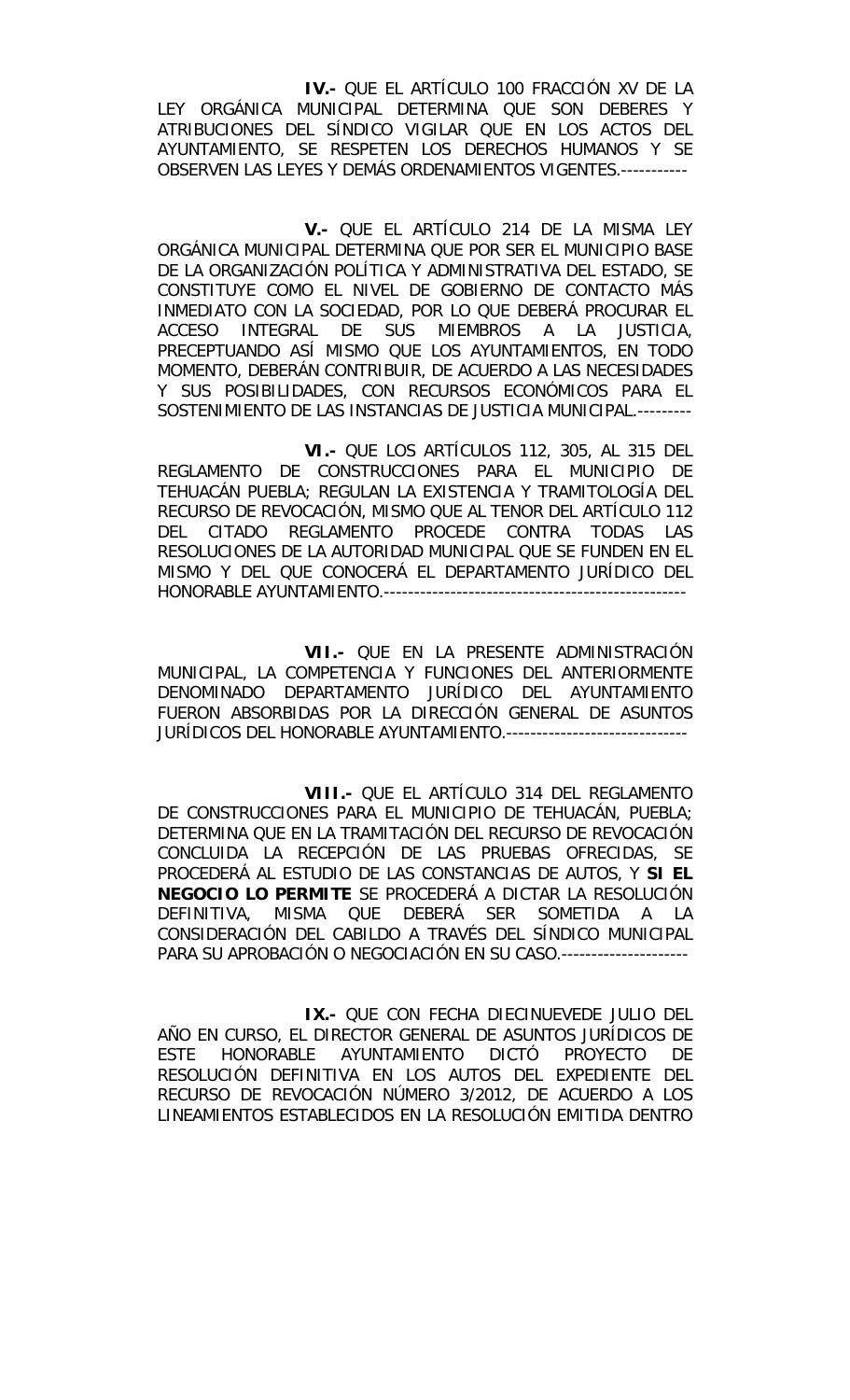DEL JUICIO DE AMPARO NUMERO 730/2012 DEL JUZGADO SETPIMO DE DISTRITO EN EL ESTADO, ASI COMO POR LO DETERMINADO POR EL H. CABILDO DENTRO DEL ACTA DE SESIÓN DE FECHA DIECISIETE DE JULIO DEL AÑO DOS MIL TRECE, MISMA QUE SE TRANSCRIBE INTEGRA A LA LETRA A CONTINUACIÓN. CONSTE.--------------------------

**RAZON CUENTA**.- EN FECHA DIECINUEVE DE JULIO DEL AÑO DOS MIL TRECE, DOY CUENTA AL DIRECTOR GENERAL DE ASUNTOS JURÍDICOS DEL H. AYUNTAMIENTO DE TEHUACÁN PUEBLA, CON EL MEMORANDUM EMITIDO POR PARTE DE SINDICATURA MUNICIPAL QUE CONTIENE LA SESIÓN DE CABILDO DE FECHA DIECISIETE DE JULIO DEL AÑO EN CURSO EN DONDE SE INSTRUYE A ESTA DIRECCIÓN GENERAL DE ASUNTOS JURIDICOS A EMITIR UNA NUEVA RESOLÑUCIÓN DENTRO DEL RECURSO DE REVOCACIÓN NUMERO 03/2012 DE ACUERDO A LOS RZONAMIENTOS AHIU PRECISADO, SIGUIENDO LOS LINEAMIENTOS ESTABLECIDOS EN LA EJECUTORIA DE AMPARO DEL JUZGADO SÉPTIMO DE DISTRITO EN EL ESTADO DEL JUICIO DE AMPARO NUMERO 730/2012, PARA DICTAR LA RESOLUCIÓN DEFINITIVA DENTRO DEL PRESENTE RECURSO DE REVOCACIÓN **03/2012**, PROMOVIDO POR MAXIMO JUAREZ HUERTA, EN CONTRA DE LA RESOLUCIÓN CONTENIDA EN EL OFICIO NÚMERO 24 DE FECHA SEIS DE ENERO DEL DOS MIL DOCE DICTADA POR EL DIRECTOR DE DESARROLLO URBANO DE ESTE MUNICIPIO DE TEHUACÁN PUEBLA.

#### **ABOG. OSCAR PALACIOS RAMIREZ**

## **COORDINADOR DE LA DIRECCION GENERAL DE ASUNTOS JURIDICOS.**

## **TEHUACÁN, PUEBLA; A DIECINUEVE DE JULIO DEL AÑO EN CURSO.**

**V I S T OS.-** PARA RESOLVER EN DEFINITIVA EL EXPEDIENTE DEL RECURSO DE REVOCACIÓN NÚMERO **3/2012**, MAXIMO JUAREZ HUERTA, EN SU CARÁCTER DE PROPIETARIO DE LA NEGOCIACIÓN MERCANTIL DENOMINADA "CANALLA BAR", CON DOMICILIO EN CALLE SIETE PONIENTE NÚMERO CIENTO DOS DE ESTA CIUDAD; EN CONTRA DE LA NOTIFICACIÓN DESCRITA EN OFICIO NÚMERO 24 DE FECHA SEIS DE ENERO DEL DOS MIL DOCE DICTADA POR EL DIRECTOR DE DESARROLLO URBANO DE ESTE MUNICIPIO DE TEHUACÁN PUEBLA.

## **RESULTANDO**

**1.-** EN FECHA VEINTITRES DE ENERO DEL AÑO DOS MIL DOCE, MEDIANTE ESCRITO PRESENTADO ANTE LA SECRETARIA GENERAL DE ESTE HONORABLE AYUNTAMIENTO DE TEHUACÁN PUEBLA; LA PARTE RECURRENTE MAXIMO JUAREZ HUERTA, EN SU CARÁCTER DE PROPIETARIO DE LA NEGOCIACIÓN DENOMINADA "EL CANALLA BAR" PROMOVIÓ EL PRESENTE RECURSO DE REVOCACIÓN EXPONIENDO EN EL CAPÍTULO FÁCTICO DE SU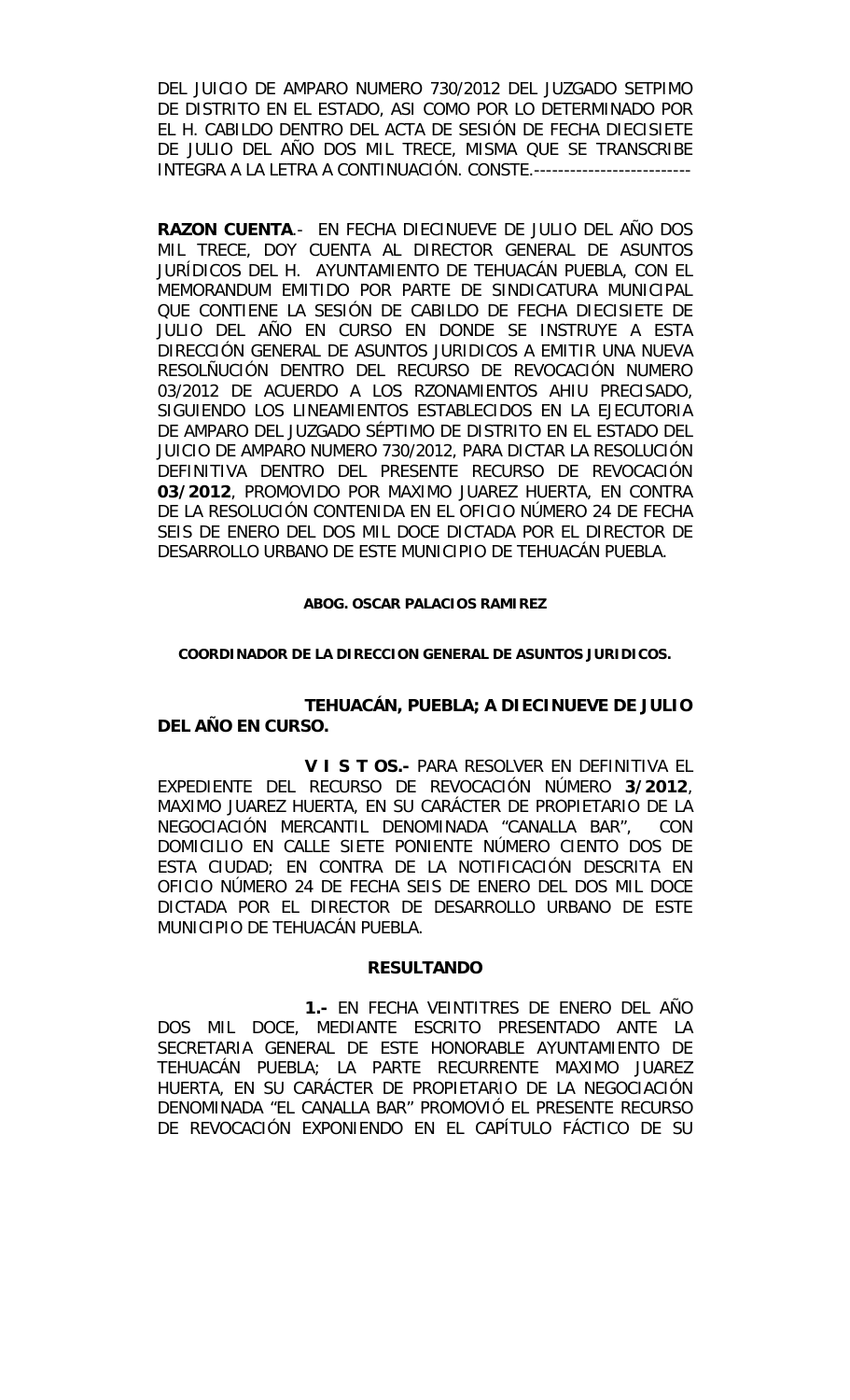RECURSO, EL CONCEPTO DE VIOLACIÓN QUE CONSIDERO PERTINENTE Y QUE AQUÍ SE DA POR REPRODUCIDO COMO SI A LA LETRA SE INSERTARE EN OBVIO DE REPETICIONES.

**2.-** EN VEINTICINCO DE ENERO DEL AÑO DO MIL DOCE, ESTA DIRECCIÓN GENERAL DE ASUNTOS JURÍDICOS ADMITE RECURSO DE REVOCACIÓN INTERPUESTO POR LA PARTE RECURRENTE MAXIMO JUAREZ HUERTA, EN SU CARÁCTER DE PROPIETARIO DE LA NEGOCIACIÓN DENOMINADA "EL CANALLA BAR"; DÁNDOLE VISTA AL C. DIRECTOR DE DESARROLLO URBANO DEL HONORABLE AYUNTAMIENTO DE TEHUACÁN PUEBLA, PARA QUE EN EL TÉRMINO DE DIEZ DÍAS SIGUIENTES A SU NOTIFICACIÓN PRODUJERA SU OPINIÓN TÉCNICA RESPECTO DEL RECURSO DE REVOCACIÓN INTERPUESTO, TAMBIÉN EN DICHO AUTO SE LE TUVO AL RECURRENTE, POR ANUNCIADAS LAS PROBANZAS QUE REFERÍA EN SU ESCRITO DE INTERPOSICIÓN DE RECURSO DE REVOCACIÓN, MISMAS QUE SERÍAN VALORADAS PARA SU ADMISIÓN Y DESAHOGO EN SU MOMENTO PROCESAL OPORTUNO.

**3.-** POR AUTO DE FECHA QUINCE DE FEBERO DEL AÑO DOS MIL DOCE, COMPARECIÓ EL C. DIRECTOR DE DESARROLLO URBANO DEL H, AYUNTAMIENTO DE TEHUACAN, PUEBLA, DANDO CUMPLIMIENTO EN TIEMPO Y FORMA DE LEY, RINDIENDO SU OPINIÓN TÉCNICA. CON DICHO ESCRITO, SE LE DIO VISTA A LA PARTE RECURRENTE MAXIMO JUAREZ HUERTA, PARA QUE EN EL TÉRMINO DE TRES DÍAS HÁBILES Y DE CONSIDERARLO PERTINENTE, Y OBJETARA LA MISMA Y OFRECIERA LAS PRUEBAS CORRESPONDIENTES, PARA COMBATIR AQUELLAS O REFUTAR LOS ARGUMENTOS QUE EN SU MOMENTO SE HAYAN EXPRESADO.

**4.-** CON FECHA SEIS DE MARZO DEL AÑO DOS MIL DOCE, SE LE TUVO A LA PARTE RECURRENTE, DANDO CONTESTACIÓN A LA VISTA QUE SE LE DIERA MEDIANTE AUTO DE FECHA VEINTIDOS DE FEBRERO DEL AÑO DOS MIL DOCE, DENTRO DEL MISMO AUTO, SE PROCEDIÓ A LA ENUNCIACIÓN, CALIFICACIÓN, Y ADMISIÓN DE LAS PRUEBAS APORTADAS POR LAS PARTES. SEÑALÁNDOSE DÍA Y HORA PARA EL DESAHOGO DE LAS PRUEBAS, A LAS ONCE HORAS CON TREINTA MINUTOS DEL DIA QUINCE DE MARZO DEL AÑO DOS MIL DOCE.

## **C O N S I D E R A N D O**

**PRIMERO.-** EN TÉRMINOS DE LOS ARTÍCULOS 115 DE LA CONSTITUCIÓN POLÍTICA DE LOS ESTADOS UNIDOS MEXICANOS, 105 DE LA CONSTITUCIÓN POLÍTICA DEL ESTADO DE PUEBLA, 310, 311, 312, 315 Y DEMÁS RELATIVOS DEL REGLAMENTO DE CONSTRUCCIONES PARA EL MUNICIPIO DE TEHUACÁN PUEBLA, PUBLICADO EN EL PERIÓDICO OFICIAL DEL ESTADO, EL DÍA DIECIOCHO DE OCTUBRE DEL AÑO DE 1994, ESTA AUTORIDAD ES COMPETENTE PARA CONOCER Y RESOLVER SOBRE EL PRESENTE RECURSO DE REVOCACIÓN, PROMOVIDO MAXIMO JUAREZ HUERTA,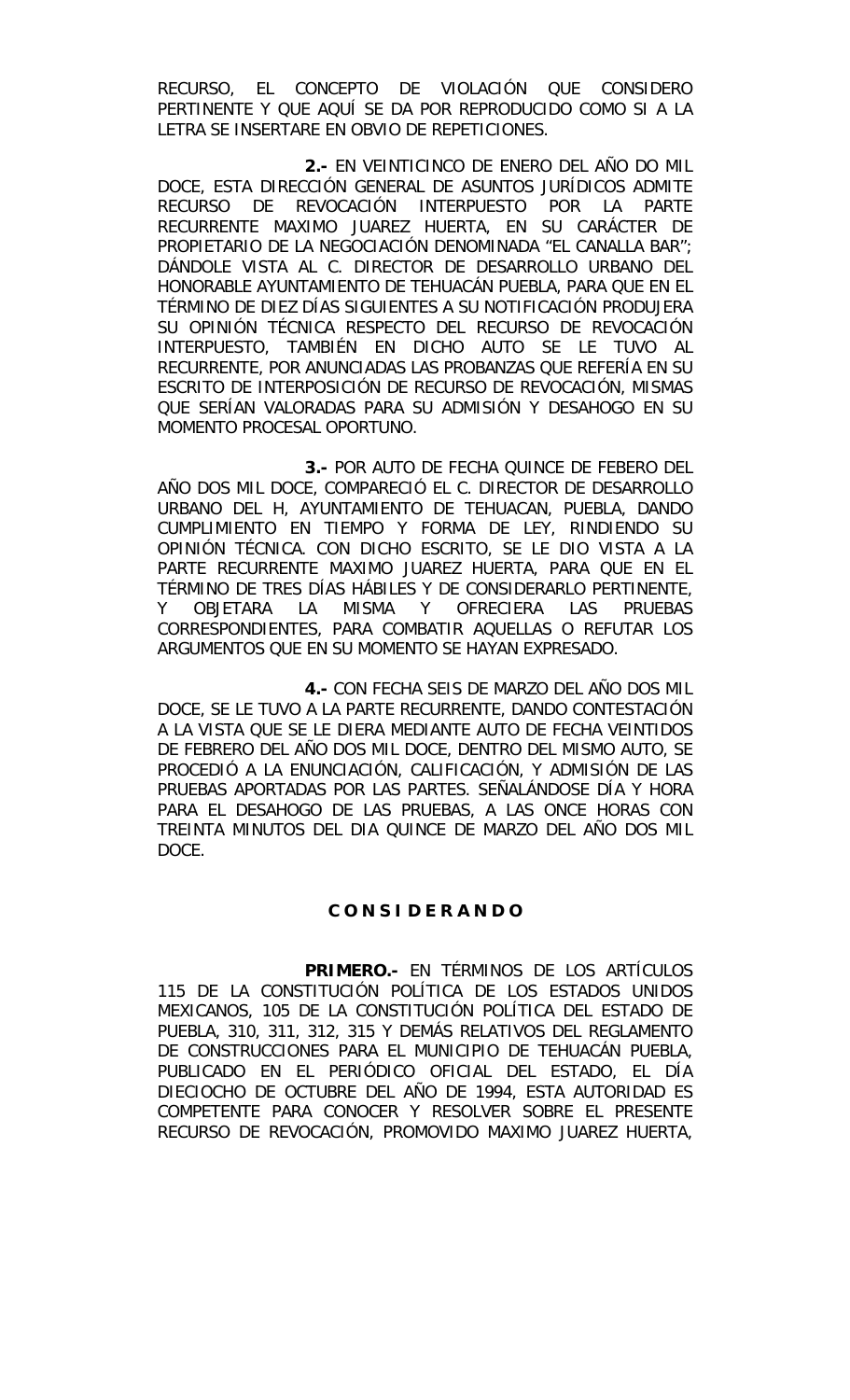EN SU CARÁCTER DE PROPIETARIO DE LA NEGOCIACIÓN MERCANTIL DENOMINADA "CANALLA BAR", DENTRO DEL EXPEDIENTE DEL RECURSO DE REVOCACIÓN NÚMERO 3/2012, CON DOMICILIO EN CALLE SIETE PONIENTE NÚMERO CIENTO DOS DE ESTA CIUDAD EN CONTRA DE LA RESOLUCIÓN CONTENIDA EN EL OFICIO NÚMERO 24 DE FECHA SEIS DE ENERO DEL DOS MIL DOCE DICTADA POR EL DIRECTOR DE DESARROLLO URBANO DE ESTE MUNICIPIO DE TEHUACÁN PUEBLA.

**SEGUNDO.-** LOS AUTOS GUARDAN ESTADO PARA RESOLVER EN CUANTO AL FONDO, ATENTO A QUE FUERON SATISFECHAS LAS CONDICIONES GENERALES Y LOS PRESUPUESTOS PROCESALES DE LEY; ADEMÁS DE NO EXISTIR VIOLACIÓN PROCESAL, RECLAMACIÓN O EXCEPCIÓN QUE MOTIVE LA REPOSICIÓN, RECOMPOSICIÓN O IMPROCEDENCIA DEL PROCEDIMIENTO.

**TERCERO.-** LA PRESENTE RESOLUCIÓN TRATARA EXCLUSIVAMENTE DE LA ACCIÓN EJERCITADA, ADEMÁS DE TOMAR EN CUENTA LA OPINIÓN TÉCNICA QUE EMITIÓ EL DIRECTOR DE DESARROLLO URBANO DEL H. AYUNTAMIENTO DE TEHUACAN, PUEBLA, EN CONSECUENCIA EL RECURRENTE DEBERÁ PROBAR LAS ALEGACIONES TAL Y COMO LO DISPONE LOS ARTÍCULOS 352, 361, 364 DEL CÓDIGO DE PROCEDIMIENTOS CIVILES PARA EL ESTADO DE PUEBLA, APLICADO SUPLETORIAMENTE AL ARTÍCULO 315 DEL REGLAMENTO DE CONSTRUCCIONES PARA EL MUNICIPIO DE TEHUACÁN PUEBLA; PUBLICADO EN EL PERIÓDICO OFICIAL DEL ESTADO, EL DÍA DIECIOCHO DE OCTUBRE DEL AÑO DE MIL NOVECIENTOS NOVENTA Y CUATRO.

**CUARTO.-** DE LO MANIFESTADO EN EL CONSIDERANDO ANTERIOR, SE PROCEDE AL ESTUDIO DE LA CUESTIÓN PLANTEADA EN EL PRESENTE RECURSO DE REVOCACIÓN; PARA ELLO SE TOMA EN CUENTA QUE NO EXISTE OBLIGACIÓN DE TRANSCRIBIR EN LA SENTENCIA LOS CONCEPTOS DE VIOLACIÓN EXPRESADOS POR EL RECURRENTE, DADO QUE TAL OMISIÓN NO INFRINGE DISPOSICIÓN LEGAL ALGUNA, TODA VEZ QUE LOS MISMOS SERÁN TOMADOS EN CONSIDERACIÓN EN LA PRESENTE RESOLUCIÓN. SE INVOCA EN APOYO DE LO ANTERIOR LA JURISPRUDENCIA NÚMERO 477, VISIBLE EN LAS PÁGINAS 414 Y 415, TOMO VI, MATERIAL COMÚN DEL APÉNDICE DEL SEMANARIO JUDICIAL DE LA FEDERACIÓN, 1917- 2000, CUYO RUBRO Y CONTENIDO DICE: **"CONCEPTOS DE VIOLACION, EL JUEZ NO ESTA OBLIGADO A TRANSCRIBIR.- EL HECHO DE QUE EL JUEZ FEDERAL NO TRANSCRIBA EN SU FALLO LOS CONCEPTOS DE VIOLACIÓN EXPRESADOS EN LA DEMANDA, NO IMPLICA QUE HAYA INFRINGIDO DISPOSICIONES DE LA LEY DE AMPARO, A LA CUAL SUJETA SU ATENCIÓN, PUES NO HAY PRECEPTO ALGUNO QUE ESTABLEZCA LA OBLIGACIÓN DE LLEVAR A CABO TAL TRASCRIPCIÓN, ADEMÁS DE QUE DICHA OMISIÓN NO DEJA EN**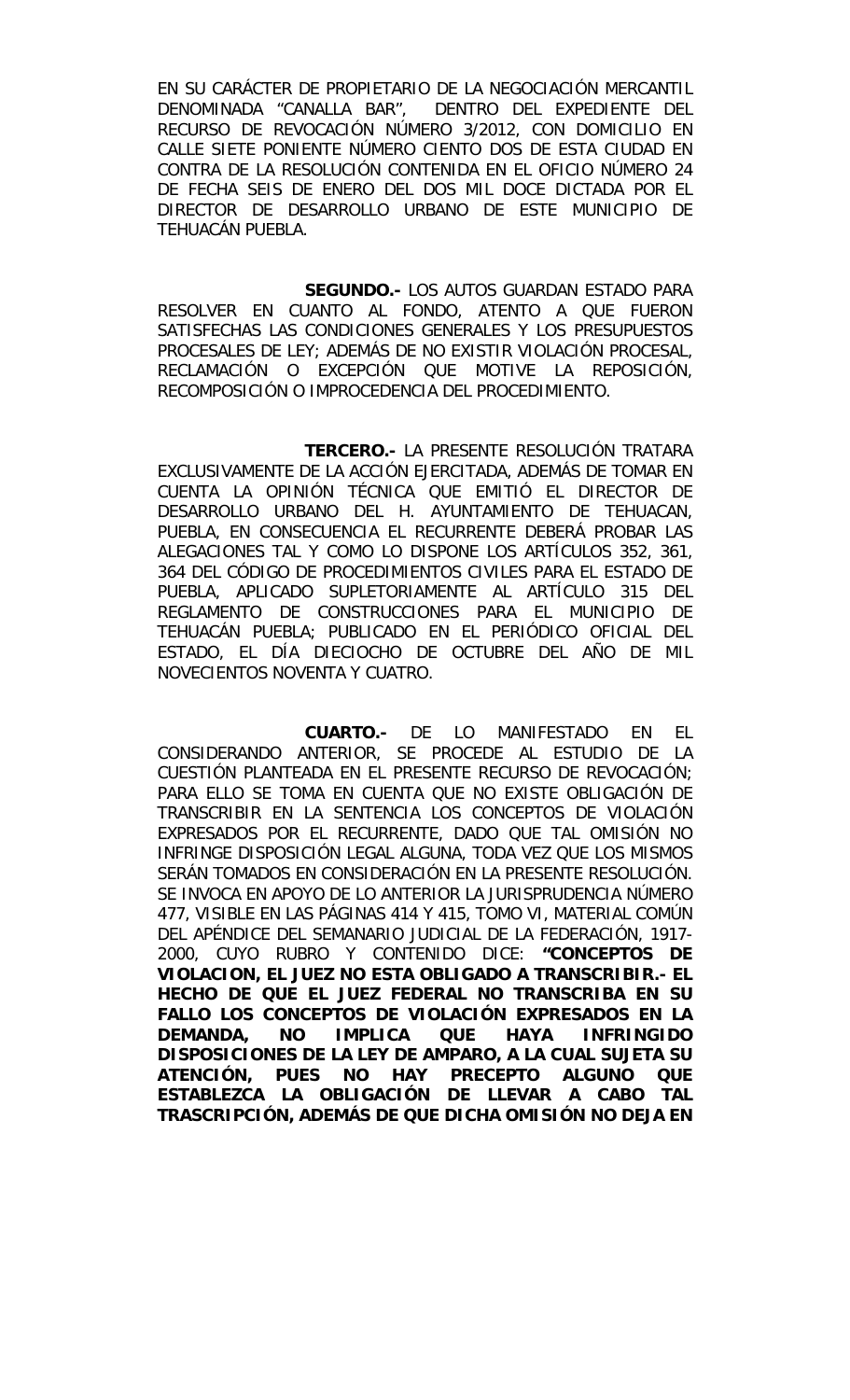**ESTADO DE INDEFENSIÓN AL QUEJOSO, DADO QUE NO SE LE PRIVA DE LA OPORTUNIDAD PARA RECURRIR Y ALEGAR LO QUE ESTIME PERTINENTE PARA DEMOSTRAR, EN SU CASO, LA ILEGALIDAD DE LA MISMA."** 

**QUINTO.-** DE LAS CONSTANCIAS DEL PROCEDIMIENTO DE REFERENCIA, SE OBSERVA QUE LA PARTE RECURRENTE MAXIMO JUAREZ HUERTA, POR SU REPRESENTACIÓN PARA LOGRAR SUS PRETENSIONES OFRECE COMO MATERIAL PROBATORIO LAS SIGUIENTES:

 **A).- LA DOCUMENTAL PUBLICA**.- CONSISTENTE EN TODAS Y CADA UNA DE LAS CONSTANCIAS QUE EXISTEN EN EL EXPEDIENTE QUE SE FORMARA AL EFECTO SOBRE LA SOLICITUD 2204/2011, RESPECTO A LA LICENCIA DE USO DE SUELO DE LA NEGOCIACIÓN DENOMINADA "EL CANALLA"; PROBANZA QUE ES VALORADA DE CONFORMIDAD CON LO DISPUESTO POR EL ARTÍCULO 265 DEL CODIGO DE PROCEDIMIENTOS CIVILES PARA EL ESTADO, APLICADO SUPLETORIAMENTE AL ARTÍCULO 315 DEL REGLAMENTO DE CONSTRUCCIONES PARA EL MUNICIPIO DE TEHUACAN, PUEBLA. PROBANZA CON LA QUE SE JUSTIFICA TODAS Y CADA UNA DE LAS COSNTANCIAS QUE OBRAN DENTRO DEL PRESENTE RECURSO Y CON EL QUE JUSTIFICA EL ACTO RECLAMNAO QUE IMPUGNA DENTRO DEL PRECENTRE RECURSO DE REVOCACIÓN.

**SEXTO.-** ASÍ MISMO EL RECURRENTE MAXIMO JUAREZ HUERTA, EN FECHA VEINTIUNO DE FEBRERO DEL AÑO DOS MIL DOCE, Y EN CONTESTACIÓN A LA VISTA QUE SE LE DIO POR ACUERDO DE FECHA QUINCE DE FEBRERO DEL AÑO DOS MIL DOCE, OBJETO EL MATERIAL PROBATORIO, QUE EXHIBIÓ EL DIRECTOR DE DESARROLLO URBANO, Y PARA ACREDITAR TAL OBJECIÓN PRESENTO LAS SIGUIENTES PRUEBAS:

**A).- INSPECCION JUDICIAL**.- CONSISTENTE EN LA INSPECCIÓN A LA NEGOCIACIÓN DENOMINADA EL "CANALLA BAR", UBICADA EN CALLE SIETE PONIENTE NUMERO CIENTO DOS DE ESTA CIUDAD, DE ACUERDO A LOS PUNTOS CONCRETOS EXHIBIDOS, PROBANZA QUE SE VALORA EN TÉRMINOS DE LOS ESTABLECIDO POR LOS ARTÍCULOS 294, 323, Y 343 DEL CÓDIGO DE PROCEDIMIENTOS CIVILES PARA EL ESTADO, APLICADO SUPLETORIAMENTE AL ARTÍCULO 315 DEL REGLAMENTO DE CONSTRUCCIONES PARA EL MUNICIPIO DE TEHUACAN, PUEBLA, DE DONDE SE ADVIERTE EL NUMERO DE COMERCIOS Y CASA HABITACIÓN QUE EXISTEN EN LAS COLINDANCIAS ORIENTE, PONIENTE Y ACERA DE ENFRENTE DEL PREDIO EN DONDE SE ENCUENTRA ESTABLECIDO LA NEGOCIACIÓN DENOMINADA "EL CANALLA". DE LO ANTES EXPUESTO, DEBE CONCLUIRSE QUE LA VALORACIÓN DE ESE MEDIO DE PRUEBA, DEBE EFECTUARSE ATENDIENDO AL OBJETO PRECISO PARA EL CUAL FUE OFRECIDA; DE TAL MANERA QUE SI EL RECURRENTE OFRECIÓ COMO PRUEBA LA INSPECCIÓN JUDICIAL, ESTO ES QUE SE REALIZO DE ACUERDO AL TENOR DE PUNTOS CONCRETOS QUE EXHIBIERA EL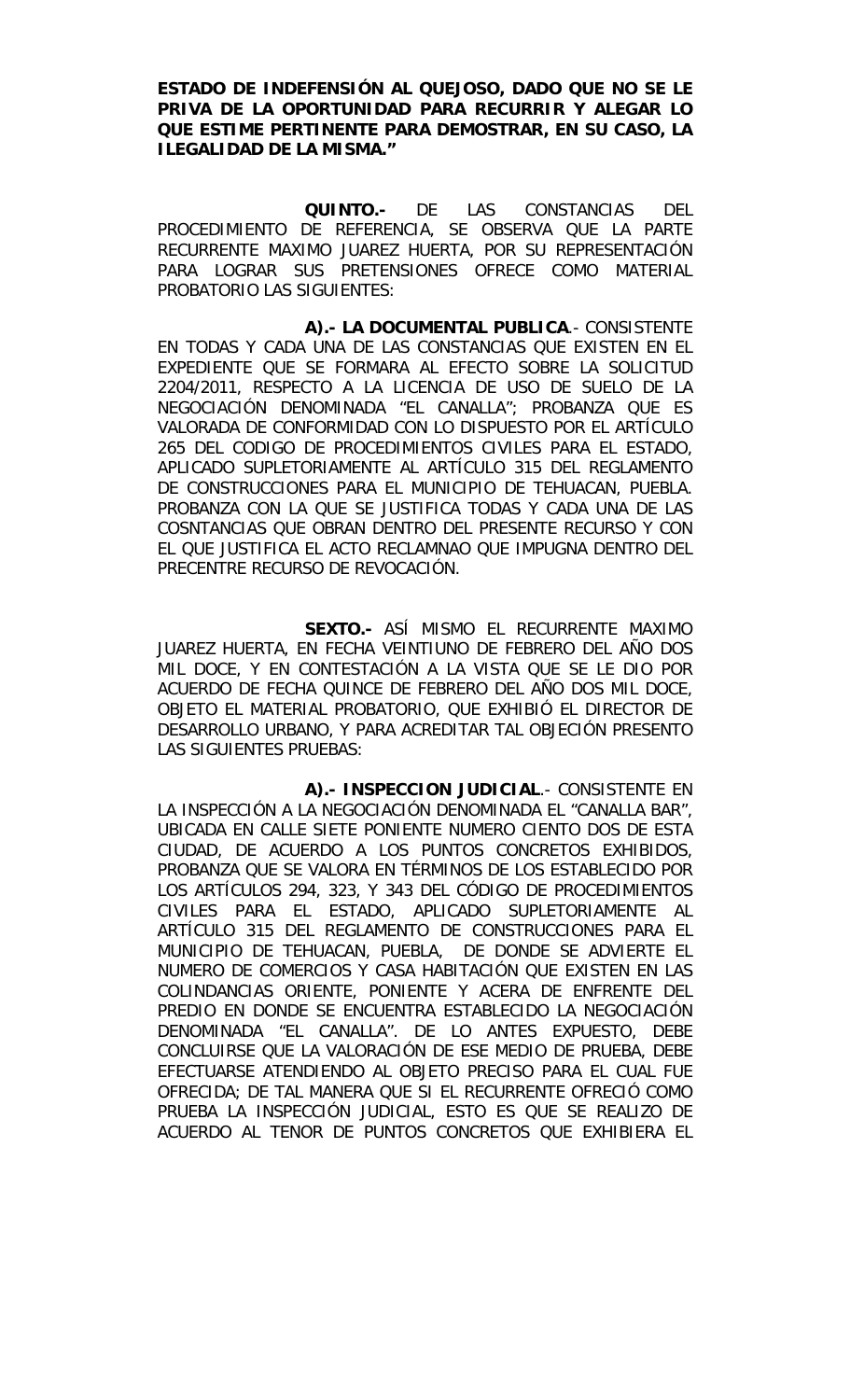RECURRENTE EN FECHA VEINTIUNO DE FEBERERO DEL AÑO DOS MIL DOCE, MISMO POR EL CUAL SE OBSERVO LA EXISTENCIA DE VECINOS COLINDANTES, TANTO DE COMERCIO COMO DE CASA HABITACION. SITUACIÓN QUE EL PROPIO RECURRENTE NO OBJETO EN SU MOMENTO PROCESAL OPORTUNO, PUESTO QUE EN EFECTO A LA REALIZACIÓN DE LA INSPECCIÓN REALIZADA AL INMUEBLE, SU UBICACIÓN Y LOS POSIBLES AFECTADOS, SE DESPRENDIÓ QUE SI EXISTEN NEGOCIACIONES COMERCIALES, PERO TAMBIÉN, SE OBSERVA LA UBICACIÓN CERCANA DE CASAS HABITACIÓN, POR LO QUE ESTA PRUEBA ES VALORADA CONFORME A LA PROPIA LEY, SIENDO EL ACTO CONTINGENTE Y MOMENTÁNEO EN EL QUE EL PERSONAL ADSCRITO A ESTA DIRECCIÓN GENERAL DE ASUNTOS JURIDICOS, A TRAVÉS DE SUS SENTIDOS, DA FE DE ASPECTOS REALES O CUESTIONES MATERIALES PARA CREAR CONVICCIÓN, Y QUE EL OFERENTE DE LA PRUEBA PRETENDIÓ JUSTIFICAR QUE NO HABÍA VECINOS COLINDANTES CUANDO ES LA REALIZACIÓN A LA INSPECCIÓN SE PUDO OBSERVA QUE EN EFECTO SI EXISTEN VECINOS CON CASA HABITACIÓN, MISMOS QUE SE ENCUENTRAN EN UN PERIMETRO DE DOS ACERAS, MISMO POR EL CUAL SE HACE CONSTAR QUE NO SOLO SON INMUEBLES COMERCIALES, SI NO DE CASA HABITACION, POR LO TANTO DICHA PROBANZA UNICAMENTE EVIDENCIA QUE ALREDEDOR DEL ESTABLECIMIENTO DEL HOY RECURRENTE SE ENCUENTRAN CASAS HABITACIÓN Y NEGOCIOS, PROBANZA CON LA CUAL NO ACREDITA SU DICHO EN EL SENTIDO DE QUE SOLAMENTE EXISTIAN LOCALES COMERCIALES Y NO CASA HABITACIÓN.

**B).- DOCUMENTAL PUBLICA**.- CONSISTENTE EN LA COPIA CERTIFICADA DEL ACUERDO DE FECHA CINCO DE ENERO DEL AÑO DOS MIL DOCE, EMITIDO POR LA COMISIÓN DE DESARROLLO URBANO Y OBRAS PÚBLICAS DE ESTE AYUNTAMIENTO DE TEHUACÁN PUEBLA, MISMA QUE ES VALORADA EN TÉRMINOS DE LO DISPUESTO POR LOS ARTÍCULOS 265, 266, 267, 271 Y 335 DEL CÓDIGO DE PROCEDIMIENTOS CIVILES PARA EL ESTADO APLICADO SUPLETORIAMENTE AL ARTÍCULO 315 DEL REGLAMENTO DE CONSTRUCCIONES PARA EL MUNICIPIO DE TEHUACAN, PUEBLA, ESTO ES ASI PORQUE FUE EMITIDA POR LA COMISIÓN DE DESARROLLO URBANO Y OBRAS PUBLICAS DEL MUNICIPIO DE TEHUACÁN PUEBLA, POR LO QUE AL TRATARSE DE UNA DOCUMENTAL EMITIDA POR UNA AUTORIDAD DE CONFORMIDAD CON LO DISPUESTO POR LA LEY, AL TRATARSE DE LAS COMISIÓNES PERTENECIENTES AL H. AYUNTAMIENTO TAMBIEN LO ES, QUE AL SER CERTIFICADA POR EL SECRETARIO DEL AYUNTAMIENTO PERSONA AUTORIZADA A FIN DE REALIZAR Y EXTENDER CERTIFICACIONES, TAL Y COMO LO ESTABLECE LA LEY ORGANICA MUNICIPAL EN SU ARTICULO 135 FRACCION VII, ADQUIERE VALOR PROBATORIO PLENO POR MEDIO DE LA CUAL SE ACREDITA QUE SI EXISTIO LA VALORACION POR PARTE DE LA COMISIÓN DE DESARROLLO URBANO Y OBRAS PUBLICAS RESPECTO A LA REVISION DE SOLICITUDES DE USO DE SUELO, ACUERDO POR EL CUAL SE HACE VER QUE LA NEGOCIACION DENOMINADA "EL CANALLA", QUE EL USO DE SUELO SOLICITADO NO ERA PROCEDENTE PUESTO QUE DE LA OPINION DE LAS ENCUESTAS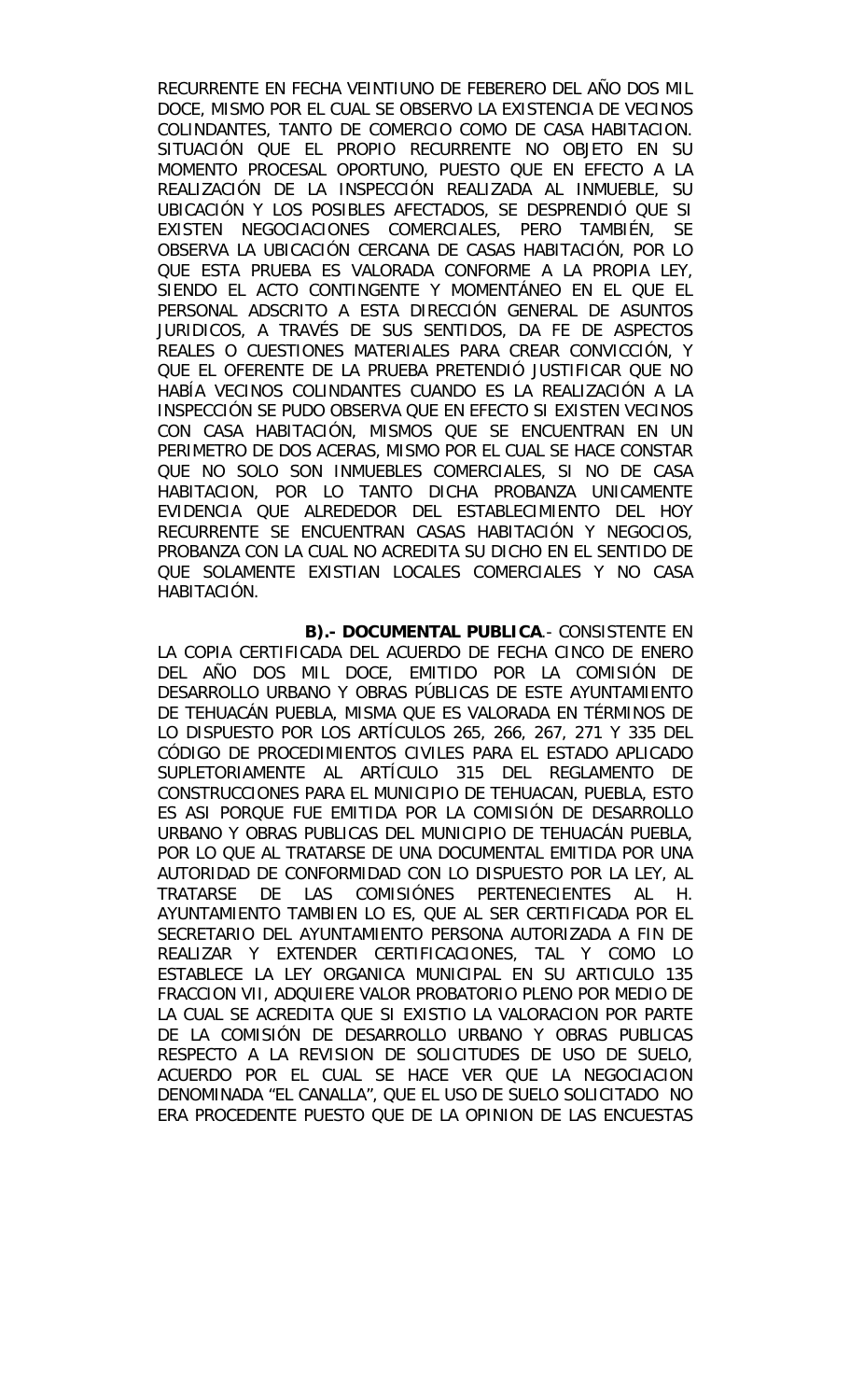QUE SE SOLICITARON A LA DIRECCION DE DESARROLLO SOCIAL Y HUMANO, ARROJAN RESULTADOS NEGATIVOS O DE NO ACEPTACION DEL ESTABLECIMIENTO EN LA ZONA, ACUERDO QUE SE ENCUENTRA DEBIDAMNENTE FUNDADO Y MOTIVADO POR DICHA COMISIÓN.

**SEPTIMO.-** SE PROCEDE POR CONGRUENCIA PROCESAL AL ANÁLISIS, ESTUDIO Y VALORACIÓN DEL MATERIAL PROBATORIO, APORTADO POR EL DIRECTOR DE DESARROLLO URBANO DEL MUNICIPIO DE TEHUACÁN, QUE EN LOS SIGUIENTES TÉRMINOS:

**A).- LA DOCUMENTAL PÚBLICA**.- CONSISTENTE EN COPIA CERTIFICADA POR EL SECRETARIO GENERAL DEL H. AYUNTAMIENTO, DOCTOR JOSE ORLANDO CUALLO CINTA, DEL MEMORÁNDUM NUMERO 183, DE FECHA VEINTIOCHO DE FEBRERO DE DOS MIL ONCE CON SUS ANEXOS PROVENIENTE DE LA SECRETARIA GENERAL DEL AYUNTAMIENTO MUNICIPAL DE TEHUACÁN; MEMORANDUM QUE CONTIENE ANEXO, DOCUMENTOS QUE PRESENTA LA COMISIÓN DE VECINOS DE LAS CALLES REFORMA SUR, SIETE PONIENTE E ISABEL LA CATOLICA, DONDE MANIFIESTAN SU INCONFORMIDAD EN CONTRA DEL BAR DENOMINADO "EL CANALLA", SOLICITANDO NUEVAMENTE LA CANCELACIÓN DE LA AUTORIZACIÓN DE USO DE SUELO, MISMO QUE DICHO MEMORÁNDUM CONTIENE EL OFICIO 01/2011 DE FECHA 25 DE FEBRERO DEL 2011, OFICIO 2551 DE FECHA SIETE DE ABRIL DEL AÑO DOS MIL SEIS, SIGNADO POR LA DIRECTORA DE DESARROLLO URBANO, ESCRITO PETITORIO DE FECHA NUEVE DE MARZO DEL AÑO DOS MIL SEIS SIGNADO POR LOS VECINOS DE LA CALLE REFORMA SUR NÚMERO 7 PONIENTE E ISABEL LA CATÓLICA, ESCRITO PETITORIO RECIBIDO POR LA SECRETARIA DEL AYUNTAMIENTO EN FECHA 25 DE FEBRERO DEL AÑO DOS MIL ONCE, OFICIO NÚMERO 03/06 PETITORIO DE FECHA TRES DE MARZO DEL AÑO DOS MIL SEIS, ESCRITO PETITORIO DE FECHA DIECINUEVE DE ENERO DEL AÑO DOS MIL SEIS SIGNADO POR VECINOS DE LA CALLE REFORMA SUR Y 7 ORIENTE; ESCRITO PETITORIO DE FECHA 24 DE FEBRERO DEL AÑO DOS MIL SEIS, SIGNADO POR LA DIRECTORA DE LA INSTITUCIÓN EDUCATIVA ESCUELA PRIMARIA "CLUB ROTARIO", ESCRITO QUE CONTIENE LA QUEJA ANTE LA COMISIÓN DE DERECHOS HUMANOS DE FECHA TRES DE MARZO DEL AÑO DOS MIL SEIS PRESENTADA POR VECINO DE LA CALLE AVENIDA REFORMA Y 7 PONIENTE E ISABEL LA CATÓLICA, COPIA DEL EXTRACTO DE PERIÓDICO DONDE HACEN REFERENCIA DE LA EXCESIVA CONTAMINACIÓN AUDITIVA QUE PROVOCA LA NEGOCIACIÓN "EL CANALLA", COPIAS DE LAS PLACAS FOTOGRÁFICAS DE SELLOS DE CLAUSURA EN LA NEGOCIACIÓN DENOMINADA "EL CANALLA",, MEMORÁNDUM DE FECHA 13 DE OCTUBRE DEL AÑO DOS MIL ONCE, SIGNADO POR EL SÍNDICO MUNICIPAL PARA EFECTO DE QUE EL SECRETARIO DE DESARROLLO ECONÓMICO ENVÍA OFICIO DE LA UNIÓN DE VECINOS DE LAS CALLES REFORMA SUR Y 7 PONIENTE. MEMORÁNDUM DE FECHA NUEVE DE DICIEMBRE DEL AÑO DOS MIL ONCE, SIGNADO POR EL DIRECTOR DE DESARROLLO HUMANO Y SOCIAL, DONDE ESTABLECE EL RESULTADO DE LAS ENCUESTAS QUE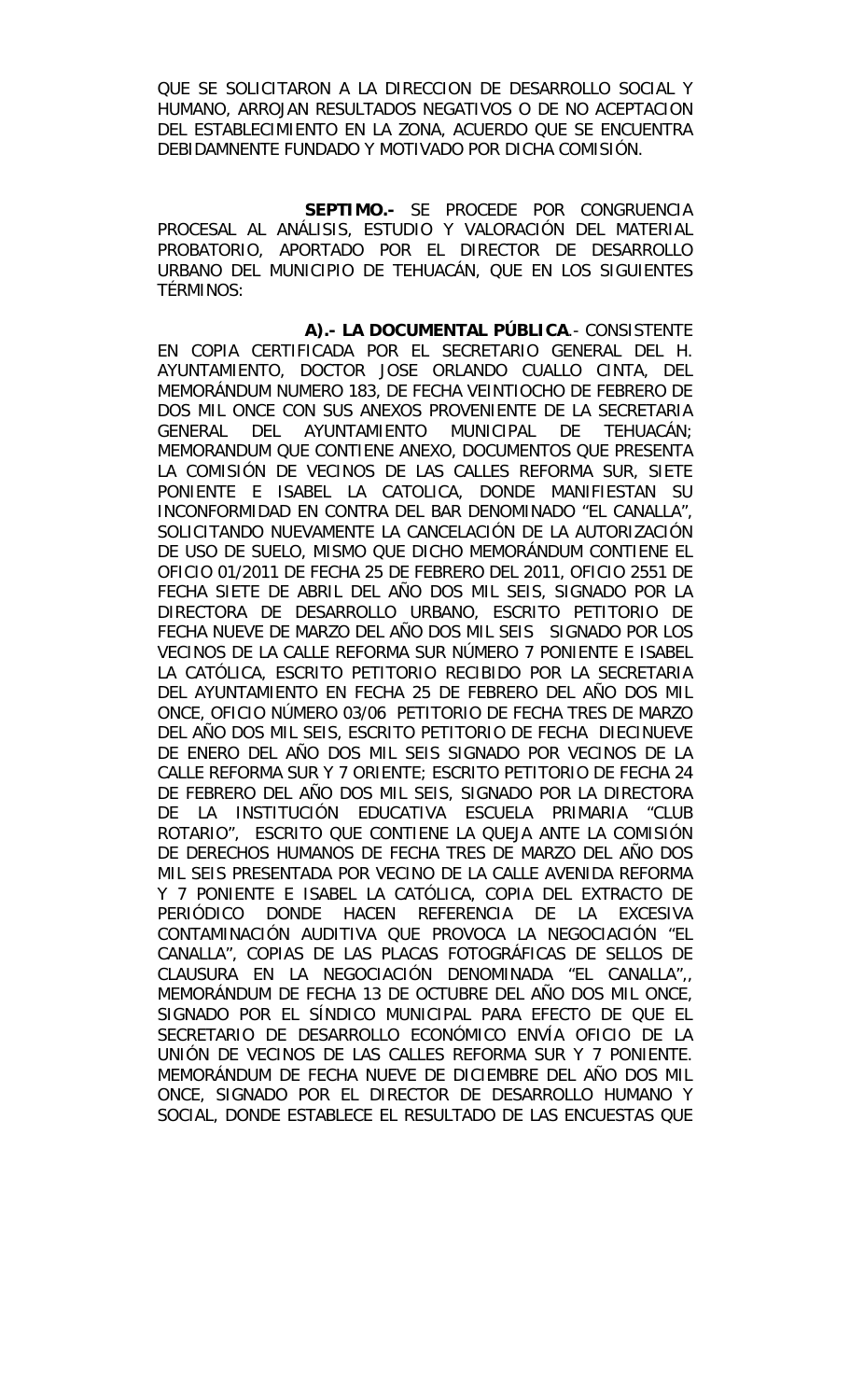SE REALIZARON Y QUE ADJUNTO A DICHO MEMORÁNDUM MISMO DONDE DEMOSTRÓ QUE EL 96% DE LOS ENCUESTADOS NO ESTUVO DE ACUERDO EN LA APERTURA O INSTALACIÓN. DOCUMENTALES QUE EN SU CONJUNTO SON VALORADA EN TÉRMINOS DE LO DISPUESTO POR LOS ARTÍCULOS 265, 266, 267, 271 Y 335 DEL CÓDIGO DE PROCEDIMIENTOS CIVILES PARA EL ESTADO, APLICADO SUPLETORIAMENTE AL ARTÍCULO 315 DEL REGLAMENTO DE CONSTRUCCIONES PARA EL MUNICIPIO DE TEHUACAN, PUEBLA. ESTO PORQUE SE DESPRENDE QUE TODAS Y CADA UNA DE ELLAS FUERON CERTIFICADAS POR EL SECRETARIO DEL AYUNTAMIENTO EN TÉRMINOS DE SUS FUNCIONES ESTABLECIDAS DENTRO DEL ARTÍCULO 138 FRACCIÓN VII DE LA LEY ORGÁNICA MUNICIPAL. AUNADO A QUE HACEN PRUEBA PLENA AL NO SER OBJETADOS POR EL RECURRENTE ASÍ COMO POR SU NATURALEZA OBJETIVA, CONSIGNAN EN SI UN HECHO, PROBANZA CON LA AUENSE ACREDITA QUE LA NEGOCIACIÓN CAUSA UNA GRAVE ALTERACIÓN POR SU ACTIVIDAD A LA SOCIEDAD.

**B)- LA DOCUMENTAL PÚBLICA**.- CONSISTENTE EN COPIA CERTIFICADA POR EL SECRETARIO GENERAL DEL H. AYUNTAMIENTO, DOCTOR JOSE ORLANDO CUALLO CINTA, DEL MEMORÁNDUM NUMERO 1955 DE FECHA DOS DE DICIEMBRE DEL DOS MIL ONCE, CON SU RESPUESTA ANEXA NUMERO DSEM09122011; MISMA QUE ES VALORADA EN TÉRMINOS DE LO DISPUESTO POR LOS ARTÍCULOS 265, 266, 267, 271 Y 335 DEL CÓDIGO DE PROCEDIMIENTOS CIVILES PARA EL ESTADO, APLICADO SUPLETORIAMENTE AL ARTÍCULO 315 DEL REGLAMENTO DE CONSTRUCCIONES PARA EL MUNICIPIO DE TEHUACAN, PUEBLA. MEMORÁNDUM DE FECHA DOS DE DICIEMBRE DEL AÑO DOS MIL ONCE, SIGNADO POR LA DIRECCIÓN DE DESARROLLO URBANO, MISMO POR EL CUAL SOLICITO AL DIRECTOR DE DESARROLLO SOCIAL REALICE UNA ENCUESTA A VECINOS DEL BARRIO LA PEDRERA EN LA ZONA CONFORMADA CON UN CROQUIS DE LOCALIZACIÓN, CON LA FINALIDAD DE VERIFICAR LA ACEPTACIÓN DE USO DE SUELO PARA LA INSTALACIÓN DE LA DISCOTEQUE. DOCUMENTAL QUE TIENE COMO OBJETO ACREDITAR LA REALIZACIÓN DE LA ENCUENTRA A LOS VECINOS UBICADOS EN LA CALLE REFORMA, 7 PONIENTE E ISABEL LA CATÓLICA DE ESTA CIUDAD, Y QUE CONTIENEN UN HECHO REAL DE LA INCONFORMIDAD DE LOS VECINOS CERCANOS A LA NEGOCIACIÓN DENOMINADA "EL CANALLA". PROBANZA CON LA CUAL SE ACREDITA QUE POR EL FUNCIONAMIENTO Y LA ACTIVIDAD REALZADA POR LA NEGOCIACIÓN PROPIEDAD DEL HOY RECURRENTE EXISTEN DIVERSAS QUEJAS POR PARTE DE LOS VECINOS DEL LUGAR.

**C).- LA DOCUMENTAL PÚBLICA.-** CONSISTENTE EN EL CONJUNTO SISTEMATIZADO DE DOCUMENTOS PÚBLICOS Y PRIVADOS, DE CONSTANCIAS DE ACTUACIONES PROCESALES Y PROCEDIMENTALES QUE INTEGREN EL EXPEDIENTE, TENDIENTES A COMPROBAR LA LEGALIDAD DEL ACTO DE ESTA AUTORIDAD; MISMA QUE ES VALORADA EN TÉRMINOS DE LO DISPUESTO POR LOS ARTÍCULOS 265, 266, 267, 271 Y 335 DEL CÓDIGO DE PROCEDIMIENTOS CIVILES PARA EL ESTADO, APLICADO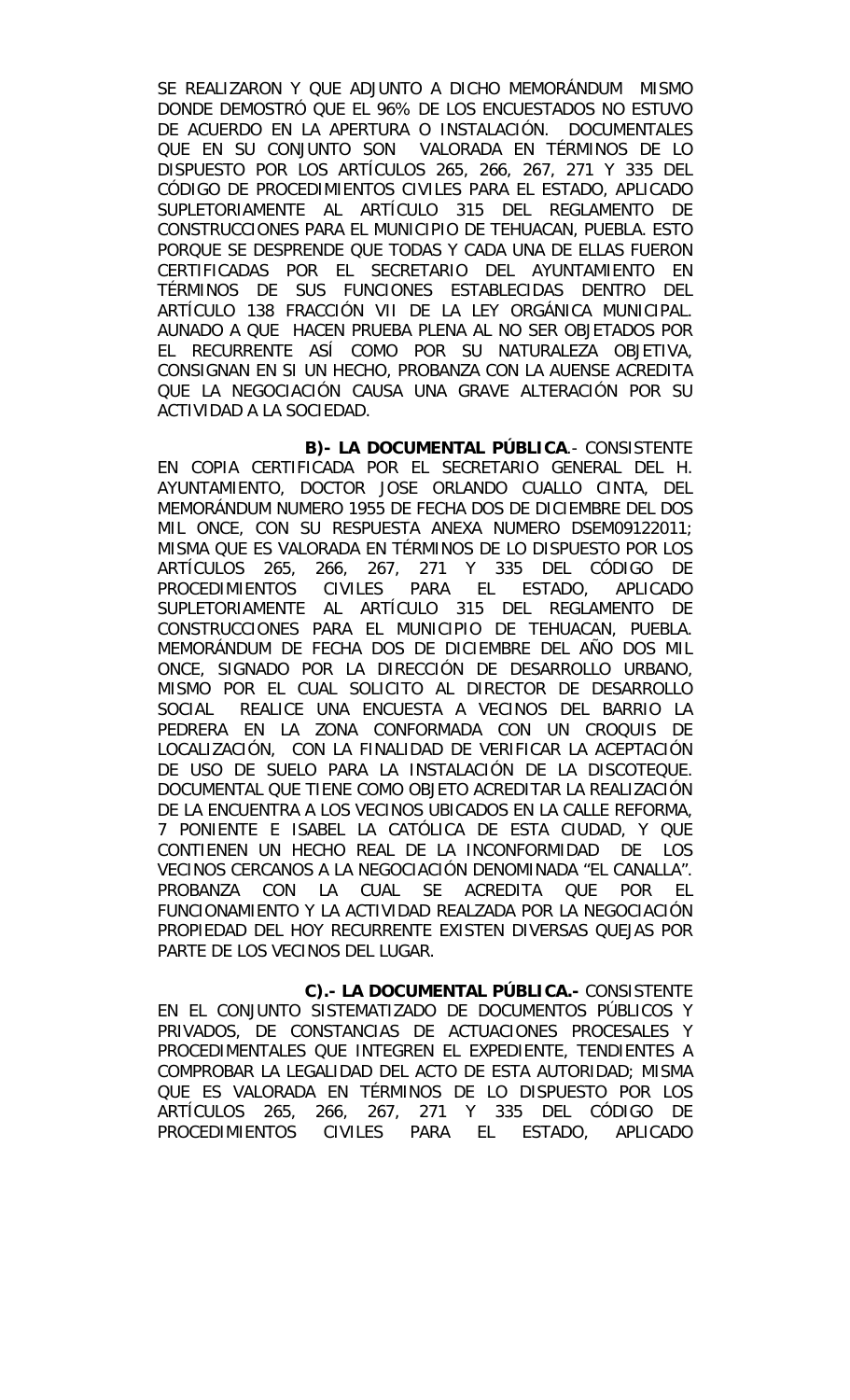SUPLETORIAMENTE AL ARTÍCULO 315 DEL REGLAMENTO DE CONSTRUCCIONES PARA EL MUNICIPIO DE TEHUACAN, PUEBLA.

**D).- LA PRESUNCIONAL LEGAL Y HUMANA**.- CONSISTENTES EN LA DEDUCCIONES LÓGICO-JURÍDICAS DERIVADAS DE LA LEY Y DE LOS HECHOS DEBIDAMENTE PROBADOS POR LA DIRECCIÓN DE DESARROLLO URBANO; MISMA QUE ES VALORADA EN TÉRMINOS DE LO DISPUESTO POR LOS ARTÍCULOS 265, 266, 267, 271 Y 335 DEL CÓDIGO DE PROCEDIMIENTOS CIVILES PARA EL ESTADO, APLICADO SUPLETORIAMENTE AL ARTÍCULO 315 DEL REGLAMENTO DE CONSTRUCCIONES PARA EL MUNICIPIO DE TEHUACAN, PUEBLA. PRUEBA QUE PARTIENDO DE LAS DOCUMENTALES QUE EXHIBE LA AUTORIDAD RESPONSABLE, EXISTE CLARA PRESUNCIÓN HUMANA DE LA INCONFORMIDAD QUE PRESENTA CADA UNO DE LOS HABITANTES DE LA ZONA EN DONDE SE ENCUENTRA LA NEGOCIACIÓN DENOMINADA "EL CANALLA", DEBIDO A LO ANTERIOR, ES PROCEDENTE CONCATENAR TODAS Y CADA UNA DE LAS PRUEBAS CON LA PRESUNCIÓN LEGAL Y HUMANA ESTÁ A FIN DE LLEGAR A UNA VALORACIÓN SISTEMÁTICA DE LOS HECHOS ALUDIDOS POR LAS PARTES, Y PODER LLEGAR A LA VERDAD OCULTA.

**OCTAVO.-** AHORA BIEN, SIENDO EL HECHO INFRACTOR LA RESOLUCIÓN CONTENIDA EN EL OFICIO NUMERO 24 DE FECHA SEIS DE ENERO DEL AÑO DOS MIL DOCE, DICTADO POR EL DIRECTOR DE DESARROLLO URBANO, MISMA QUE CONTIENE LA RESPUESTA A LA SOLICITUD DE RENOVACIÓN DE USO DE SUELO PARA DISCOTEQUE, EN EL PREDIO UBICADO EN CALLE 7 PONIENTE NUMERO 102, PERTENECIENTE A LA COLONIA MORELOS DE ESTA CIUDAD. DEBIDO A LO ANTERIOR, Y DEL ESTUDIO MINUCIOSO DEL ESCRITO DE INICIO DEL RECURSO PROMOVIDO POR EL RECURRENTE, SE OBSERVA, Y QUE NO PASA DESAPERCIBIDO POR LOS MUNÍCIPES QUE COLIGEN ESTA RESOLUCIÓN, EL IMPEDIMENTO PARA RESOLVER SOBRE LAS VIOLACIONES A LOS ARTÍCULOS 5 Y 16 QUE FORMAN PARTE INTEGRANTE DEL SUPREMO TEXTO DE LA NACIÓN, EN VIRTUD DE QUE RESULTA DE EXPLORADO DERECHO, QUE ESA FACULTAD ES EXCLUSIVA DE NUESTRO ALTO TRIBUNAL O EN SU DEFECTO TRATÁNDOSE DE CONCULCACIÓN DE GARANTÍAS DEBE SER UN JUZGADO DE GARANTÍAS QUIEN SE ENCARGUE DEL ESTUDIO PORMENORIZADO DE VIOLACIONES AL TEXTO FUNDAMENTAL, Y EN SU CASO DE SU RESARCIMIENTO, POR LO TANTO, RESULTA INSOSTENIBLE EL PLANTEAMIENTO DEL RECURRENTE; SIN EMBARGO DADO QUE LA ALTA RESPONSABILIDAD DE ESTE ÓRGANO COLEGIADO SE HACE EXTENSIVA AL ANÁLISIS DE FONDO DEL AGRAVIO DEL QUE SE DUELE LA PARTE ACTORA, MISMO QUE HACIENDO UN ESTUDIO ACUCIOSO, SE ADVIERTE QUE NO LE ASISTE LA RAZÓN, EN ATENCIÓN A QUE EL ACTUAR DEL CIUDADANO SECRETARIO DE DESARROLLO URBANO, OBRAS PÚBLICAS, MEDIO AMBIENTE Y ECOLOGÍA DEL GOBIERNO MUNICIPAL DE TEHUACÁN, PUEBLA, RESPECTO DE SU DETERMINACIÓN DE NO OTORGAR LA RENOVACIÓN DE LA LICENCIA DE USO DE SUELO SOLICITADO, ENCUENTRA SU SUSTENTO EN EL ESTUDIO Y ACUERDO FUNDADO Y MOTIVADO TOMADO POR LA COMISIÓN DE DESARROLLO URBANO Y OBRAS PÚBLICAS, MISMA QUE CON FECHA CINCO DE ENERO DEL AÑO DOS MIL DOCE, ACORDÓ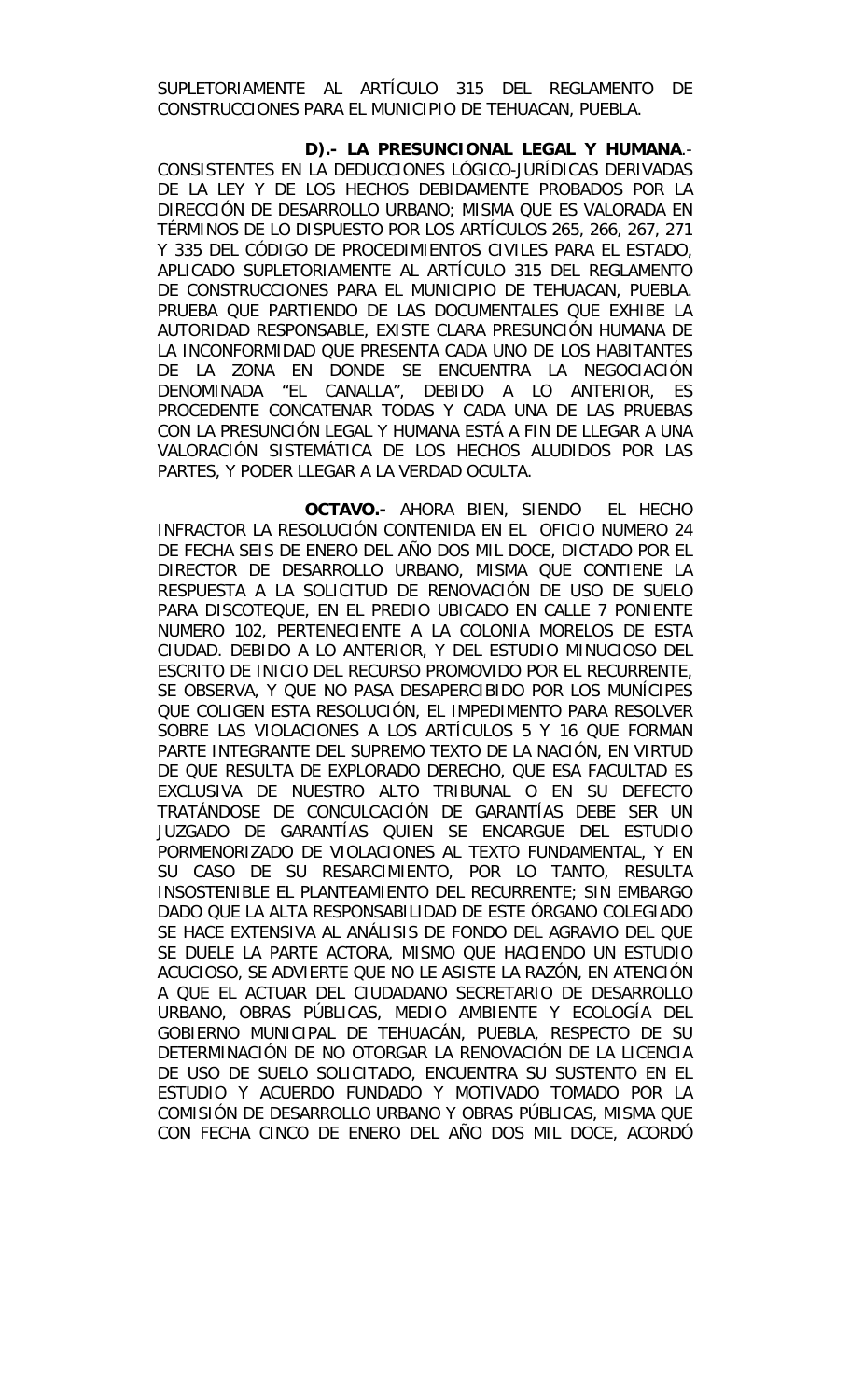QUE SE DEBE PRIVILEGIAR EL INTERÉS SOCIAL Y LA SEGURIDAD DEL MUNICIPIO SOBRE UN INTERÉS PARTICULAR SIN VULNERAR GARANTÍAS DE NINGUNA ESPECIE; POR LO QUE EN ESTRICTO APEGO POR ESTA COMISIÓN; LA DIRECCIÓN DE DESARROLLO URBANO NO ESTA EN POSIBILIDAD DE OTORGAR LA RENOVACIÓN DE USO DE SUELO SOLICITADO: ANTE ESTA CIRCUNSTANCIA ES EVIDENTE QUE EL RECURSO INTERPUESTO EN TIEMPO POR EL RECURRENTE ES DEFICIENTE, PUES SE PROMUEVE ÚNICA Y EXCLUSIVAMENTE EN CONTRA DEL DIRECTOR DE DESARROLLO URBANO Y OBRAS PÚBLICAS DEL MUNICIPIO DE TEHUACÁN, PUEBLA, SIENDO QUE ÉSTE NO RESOLVIÓ DE MANERA AUTÓNOMA O DE MOTU PROPRIO, SINO EN BASE A LA DETERMINACIÓN A LA QUE ARRIBARA LA HONORABLE COMISIÓN DE DESARROLLO URBANO Y OBRAS PÚBLICAS DE ESTE GOBIERNO MUNICIPAL, SITUACIÓN A LA QUE EL RECURRENTE FUE OMISO, Y TAL NEGLIGENCIA PROCESAL NO LE PUEDE PARAR BENEFICIO ALGUNO, ESTO ES, EL RECURSO INTERPUESTO NO PUEDE HACERSE EXTENSIVO DE OFICIO A LA DETERMINACIÓN A LA QUE ARRIBARA LA HONORABLE COMISIÓN DE DESARROLLO URBANO Y OBRAS PÚBLICAS DE ESTE GOBIERNO MUNICIPAL, QUE EN LA ESPECIE RESULTA SER EL GÉNESIS DE DONDE EMANA LA DETERMINACIÓN QUE EL CIUDADANO SECRETARIO DE DESARROLLO URBANO, OBRAS PÚBLICAS, MEDIO AMBIENTE Y ECOLOGÍA DEL GOBIERNO MUNICIPAL DE TEHUACÁN, PUEBLA NOTIFICARA AL HOY RECURRENTE; A MAYOR ABUNDAMIENTO, EL CONTENIDO DE LA RESOLUCIÓN DE FECHA SEIS DE ENERO DEL AÑO DOS MIL DOCE, ES EL REFLEJO DE LA DETERMINACIÓN QUE DE MANERA COLEGIADA ARRIBARA LA HONORABLE COMISIÓN DE DESARROLLO URBANO Y OBRAS PÚBLICAS DE ESTE GOBIERNO MUNICIPAL Y QUE EL RECURRENTE DEJARA INTOCADA ACUERDO QUE SE ENCUENTRA DEBIDAMENTE FUNDADO Y MOTIVADO, YA QUEN ES FACULTAD DE LAS COMISIÓNES QUE CONFORMAN EL AYUNTAMIENTO DTERMINAR SOBRE LOS ASUNBTOS DE SUI COMPETENCIA TAL Y COMO LO ESTABLECE LA PROPIA LEY ORGANICA MUNICPAL, POR LO QUE HA SURTIDO SUS EFECTOS DESDE LA FECHA EN QUE ÉSTA FUE NOTIFICADA, Y DE LAS CONSTANCIAS QUE DETERMINARON TAL NEGACIÓN A LA SOLICITUD DE RENOVACIÓN DE USO DE SUELO DEL HOY QUEJOSO, PUESTO QUE DE LAS CONSTANCIAS QUE SE ANEXAN Y COMO EN SU MOMENTO FUE ENUNCIADA Y VALORADA POR ESTA AUTORIDAD, LA DIRECCIÓN DE DESARROLLO SOCIAL, HIZO SABER QUE EN EFECTO HABÍA INCONFORMIDAD PARA EL FUNCIONAMIENTO DEE LA NEGOCIACIÓN PROPEIUDAD DEL HOY RECURRENTE, POR PARTE DE LOS VECINOS QUE SE ENCUENTRAN EN LA AVENIDA REFORMA Y CALLE 7 PONIENTE, TAL Y COMO OPORTUNAMENTE LO HACE MENCIONAR LA COMISIÓN DE DESARROLLO URBANO Y OBRAS PÚBLICAS EN DONDE DICE "ASÍ MISMO SE PONE EN CONOCIMIENTO DE LA HONORABLE COMISIÓN LA OPINIÓN DE LAS ENCUESTAS QUE SE SOLICITARON A LA DIRECCIÓN DE DESARROLLO SOCIAL Y HUMANO RESPECTO DEL ESTABLECIMIENTO DENOMINADO "EL CANALLA", CON SOLICITUD PRESENTADA EN EL AÑO PRÓXIMO PASADO PARA RENOVAR EL USO DE SUELO, MOSTRANDO QUE LAS ENCUESTAS EN CUANTO A LA VIALIDAD DEL ESTABLECIMIENTO EN LA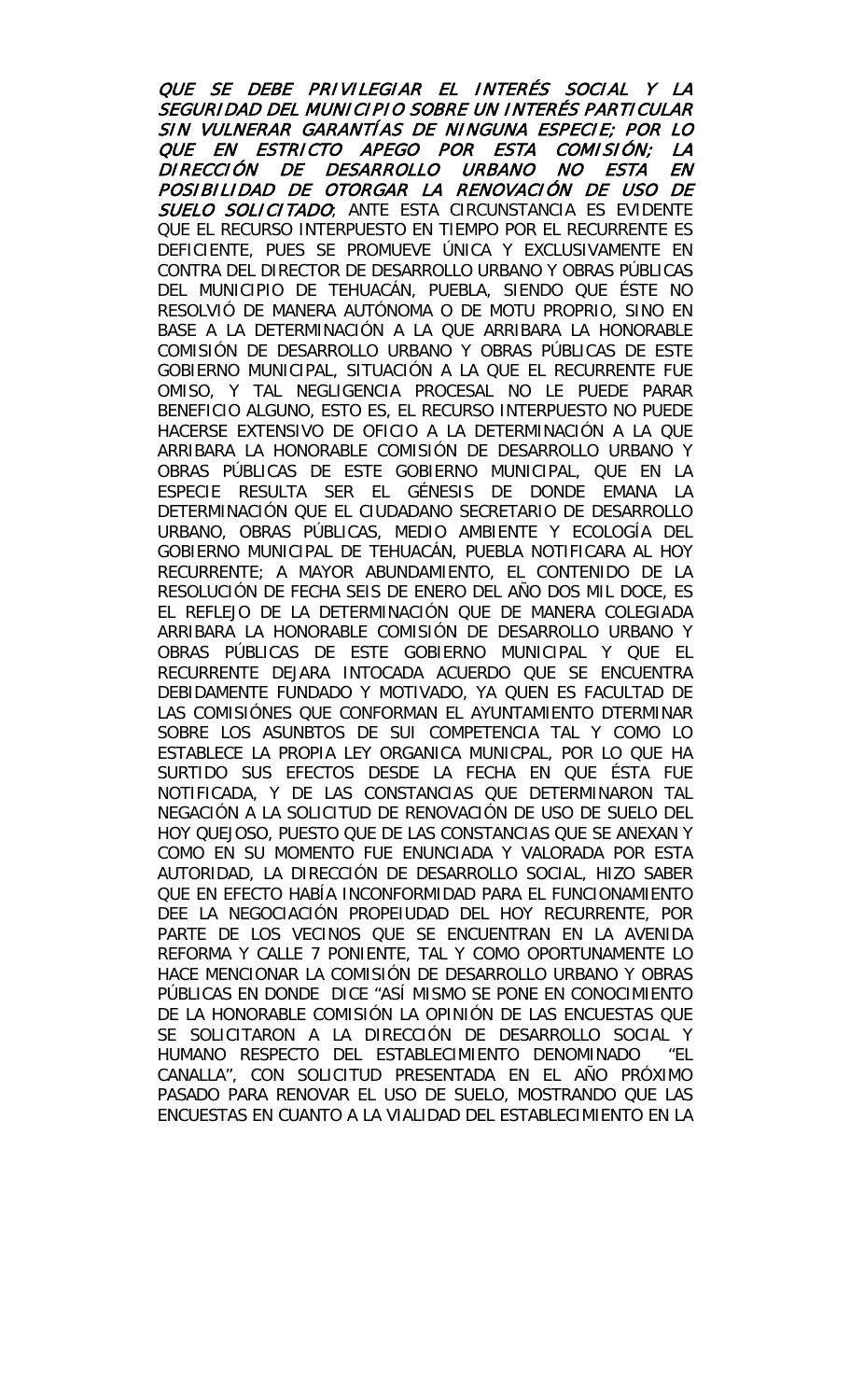ZONA, POR LO QUE SE ESTIMO NECESARIO QUE EL ASUNTO SE DISCUTIERA EN ESTA SESIÓN DE COMISIÓN, YA QUE LA PREOCUPACIÓN DEL MUNICIPIO ES LA SEGURIDAD DE LOS CIUDADANOS, LA COMISIÓN DISCUTE Y CONCLUYE DE FORMA UNÁNIME POR ACUERDO QUE LA SOLICITUD DE RENOVACIÓN DE USO DE SUELO DEBE SER NEGADA ATENDIENDO AL ORDEN SOCIAL O PUBLICO, DEBIDO A QUE SE DEBE PREPONDERAR EL INTERÉS SOCIAL SOBRE EL INTERÉS PRIVADO, POR LO QUE SE INSTRUYE AL DIRECTOR DE DESARROLLO URBANO PARA QUE EN EL ORDEN PLANTEADO CON ANTERIORIDAD PROCEDA A DARLE RESPUESTA NEGATIVA A LA SOLICITUD ELABORADAS A LA DIRECCIÓN DE DESARROLLO URBANO. DICHA ASEVERACIÓN Y CONCATENADA CON LA DOCUMENTAL PÚBLICA QUE HACE LLEGAR LA DIRECCIÓN DE DESARROLLO URBANO, DONDE HACE LLEGAR A SU OPINIÓN LOS DOCUMENTOS DONDE SE OBSERVA ESCRITOS DE INCONFORMIDAD POR PARTE DE VECINOS DE LA CALLE REFORMA, 7 PONIENTE E ISABEL LA CATÓLICA, AUNADO A LA INSPECCIÓN JUDICIAL, SE OBSERVA QUE EN EFECTO, LA NEGOCIACIÓN DENOMINADA "EL CANALLA" PROPIEDAD DEL QUEJOSO, SE ENCUENTRA FRENTE Y AUN CONSTADO SOBRE LA CALLE 7 PONIENTE, REFORMA SUR, Y LA CALLE ISABEL LA CATÓLICA, SE ENCUENTRAN TANTO NEGOCIACIONES COMERCIALES COMO CASAS HABITACIÓN, POR LO QUE CONTRARIO A LO QUE EL RECURRENTE QUISO ACREDITAR CON LA INSPECCIÓN, DE QUE NO EXISTEN VECINOS COLINDANTES NI EN LA ACERA DE ENFRENTE CON CASA HABITACIÓN, PUESTO QUE SE APRECIA DENTRO DE LAS PROPIAS PLACAS FOTOGRÁFICAS, ASÍ COMO LA INSPECCIÓN FÍSICA DE LOS INMUEBLES QUE SI SE ENCUENTRAN CASAS HABITACIÓN, POR LO QUE SURTE Y SURGEN TODOS SUS EFECTOS LEGALES LA PROPIA EN CUESTA REALIZADA POR LA DIRECCIÓN DE DESARROLLO SOCIAL, SIENDO UN TOTAL DE 43 NEGOCIACIONES Y 21 CASAS HABITACIÓN.

POR LO ANTERIOR Y SIN QUE SEA ÓBICE PARA ESTE ÓRGANO COLEGIADO, APRECIAR QUE TAMPOCO LE ASISTE LA RAZÓN AL RECURRENTE EN LA PARTE QUE ADVIERTE QUE EL ACUERDO DE FECHA SEIS DE ENERO DEL AÑO EN CURSO ADOLECE DE MOTIVACIÓN Y FUNDAMENTACIÓN, PUES SENTADO LO ANTERIOR SE CONCLUYE QUE EFECTIVAMENTE SE ENCUENTRA MOTIVADO, HABIDA CUENTA DEL ACUERDO DE LA MULTICITADA COMISIÓN DE DESARROLLO URBANO Y OBRAS PÚBLICAS DE ESTE GOBIERNO MUNICIPAL, TAN ES ASÍ QUE OBRA DENTRO DEL SUMARIO MARCADO CON EL NÚMERO 3/2012 DE LOS DE LA DIRECCIÓN GENERAL DE ASUNTOS JURÍDICOS, AUTOS A LOS CUALES TUVO A LA VISTA EL RECURRENTE DE MANERA OPORTUNA Y CUYO CONTENIDO FUERA EXHIBIDO POR EL SECRETARIO DE DESARROLLO URBANO, OBRAS PÚBLICAS Y ECOLOGÍA DE ESTE GOBIERNO, MEDIANTE ESCRITO DE FECHA DOS DE MARZO DEL AÑO DOS MIL DOCE RECIBIDO EN ESA MISMA FECHA, MISMO QUE SE REFIERE A LA OPINIÓN TÉCNICA EN TÉRMINOS DE LOS ESTABLECIDO POR EL ARTÍCULO 311 DEL REGLAMENTO DE CONSTRUCCIONES PARA EL MUNICIPIO DE TEHUACÁN, PUEBLA Y QUE NO FUE OBJETADO CON MEDIO IDÓNEO DE PRUEBA, POR LO QUE ESTE SURTIÓ SUS EFECTOS EN TODAS SUS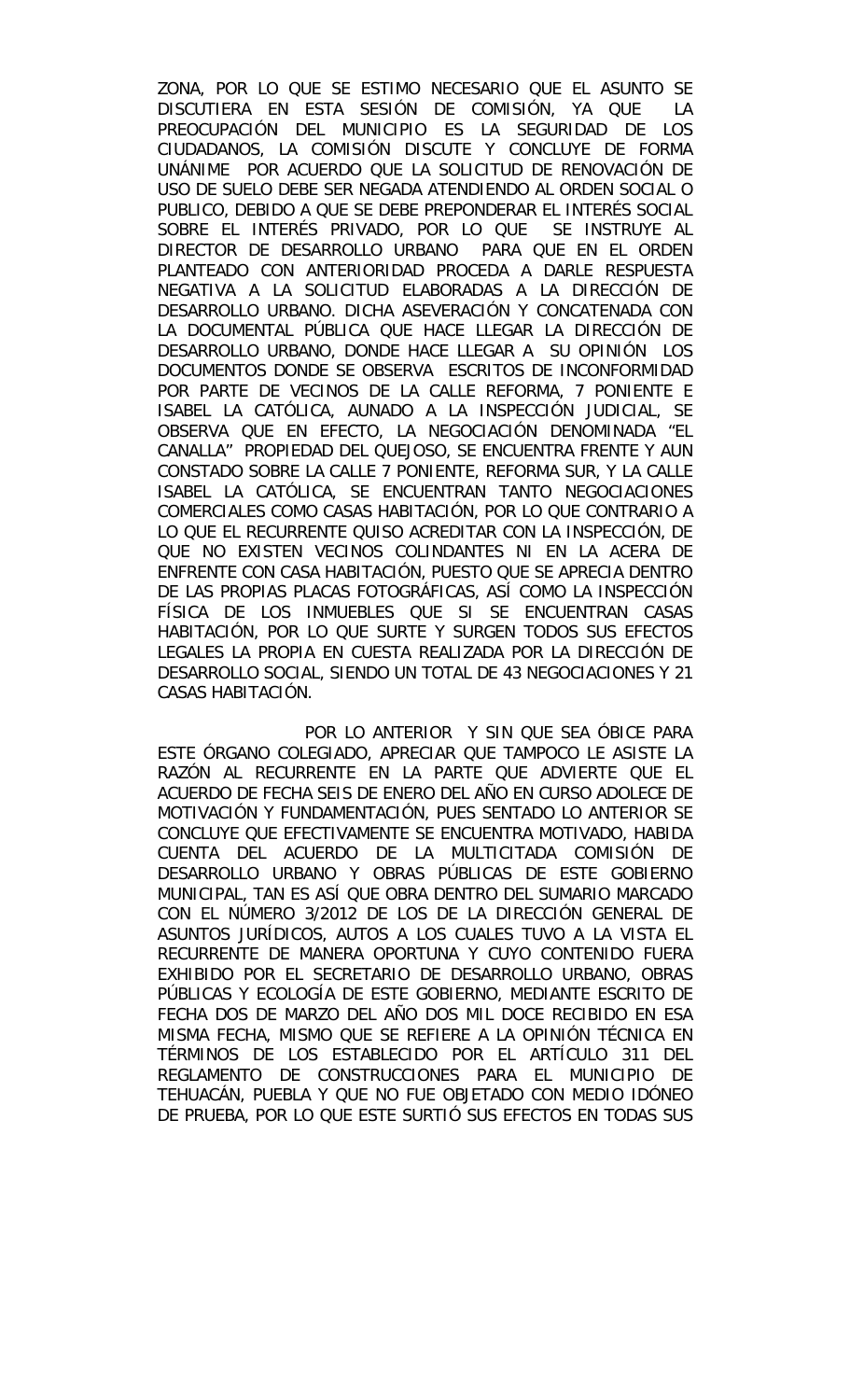PARTES POR ACUERDO DE FECHA SEIS DE MARZO DEL AÑO EN CURSO Y QUE FUERA NOTIFICADO AL RECURRENTE DE MANERA PERSONAL A LAS DOCE HORAS DEL DÍA NUEVE DE MARZO DEL AÑO EN CURSO POR MEDIO DE ARACELI SÁNCHEZ TRUJILLO, PERSONA AUTORIZADA PARA TAL EFECTO POR EL PROPIO RECURRENTE DESDE EN ESCRITO INICIAL DE RECURSO, PREVIA LA CELEBRACIÓN DE LA AUDIENCIA DE DESAHOGO DE PRUEBAS, ALEGATOS Y CITACIÓN PARA SENTENCIA, CELEBRADA A LAS ONCE HORAS CON TREINTA MINUTOS DEL PASADO DÍA QUINCE DE MARZO DEL AÑO DOS MIL DOCE.

POR ULTIMO, ES DE OBSERVARSE QUE SIENDO UNA FACULTAD REGLADA LA FUNDAMENTACIÓN DE LOS ACTOS DE AUTORIDAD, ASÍ COMO SU ANÁLISIS, DE CUYA SUPUESTA OMISIÓN SE DUELE EL RECURRENTE, SE CONCLUYE QUE EL ACUERDO DE FECHA CINCO DE ENERO DEL AÑO DOS MIL DOCE CONTENIDA EN LA NOTIFICACIÓN DEL DÍA SEIS DE ESE MISMO MES Y AÑO SE ENCUENTRA DEBIDAMENTE FUNDADO Y MOTIVADO EN LOS ARTÍCULOS 115, I, II Y III INCISO I, V INCISOS A Y D DE LA CONSTITUCIÓN POLÍTICA DE LOS ESTADOS UNIDOS MEXICANOS, 105 FRACCIÓN IV INCISOS A Y D Y FRACCIÓN XIII DEL MISMO ARTÍCULO DE LA CONSTITUCIÓN POLÍTICA DEL ESTADO LIBRE Y SOBERANO DE PUEBLA, ASÍ COMO LOS ARTÍCULOS 1, 2 Y 3 FRACCIONES I, III, VII DEL REGLAMENTO DE CONSTRUCCIONES VIGENTE EN LA CIUDAD, EL CUAL COMO SE ADVIERTE, SI SE ENCUENTRA FUNDADO Y MOTIVADO, YA QUE EN DICHO OFICIO SE CITAN LOS CUERPOS LEGALES Y PRECEPTOS QUE SE APLICAN AL CASO CONCRETO, ES DECIR LOS SUPUESTOS NORMATIVOS EN QUE ENCUADRA LA CONDUCTA DEL GOBERNADO, ASÍ COMO TAMBIÉN LOS CUERPOS LEGALES Y PRECEPTOS LEGALES QUE OTORGAN COMPETENCIA O FACULTADES A LA AUTORIDAD ENCARGADA DE EMITIR EL ACTO EN AGRAVIO DEL GOBERNADO, ASÍ COMO TAMBIÉN DICHO ACTO SE ENCUENTRA MOTIVADO YA QUE SE ESPECIFICAN LAS RAZONES O MOTIVOS POR LOS CUALES LA AUTORIDAD SE ENCUENTRA IMPEDIDA PARA OTORGAR LA SOLICITUD REALIZADA POR EL GOBERNADO; AL RESPECTO TIENE APLICACIÓN EL SIGUIENTE CRITERIO JURISPRUDENCIAL:

**TIPO DE DOCUMENTO: TESIS AISLADA CLAVE DE PUBLICACIÓN: NO ASIGNADA, CLAVE DE CONTROL ASIGNADA POR SCJN: NO ESPECIFICADA, SALA O TRIBUNAL EMISOR: TRIBUNALES COLEGIADOS DE CIRCUITO - 7MA. ÉPOCA - MATERIA: COMÚN.**

**FUENTE DE PUBLICACIÓN: SEMANARIO JUDICIAL DE LA FEDERACIÓN, VOLUMEN: 175-180 SEXTA PARTE PÁGINA: 98**

**FUNDAMENTACION.** CARACTERISTICAS DEL ACTO DE AUTORIDAD CORRECTAMENTE FUNDADO. FORMALIDAD ESENCIAL DEL ACTO ES EL CARACTER CON QUE LA AUTORIDAD RESPECTIVA LO SUSCRIBE Y EL DISPOSITIVO, ACUERDO O DECRETO QUE LE OTORGUE TAL LEGITIMACION.

PARA PODER CONSIDERAR UN ACTO AUTORITARIO COMO CORRECTAMENTE FUNDADO, ES NECESARIO QUE EN ÉL SE CITEN: A). LOS CUERPOS LEGALES Y PRECEPTOS QUE SE ESTÁN APLICANDO AL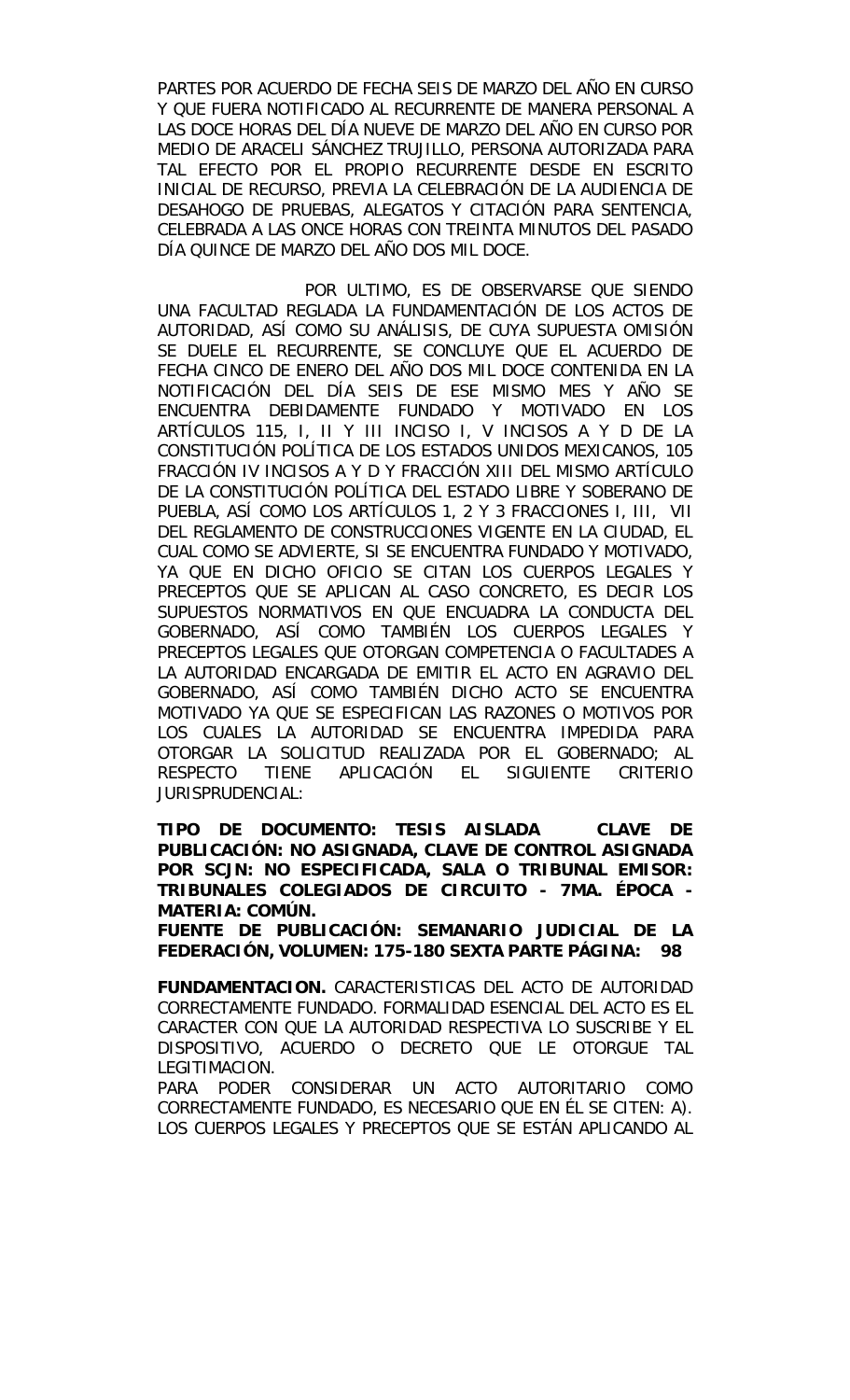CASO CONCRETO, ES DECIR LOS SUPUESTOS NORMATIVOS EN QUE ENCUADRA LA CONDUCTA DEL GOBERNADO, QUE SERÁN SEÑALADOS CON TODA EXACTITUD, PRECISÁNDOSE LOS INCISOS, SUBINCISOS Y FRACCIONES. B). LOS CUERPOS LEGALES Y PRECEPTOS QUE OTORGAN COMPETENCIA O FACULTADES A LAS AUTORIDADES, PARA EMITIR EL ACTO EN AGRAVIO DEL GOBERNADO. AHORA BIEN, SIGUIENDO UNA SECUENCIA LÓGICA, ESTE TRIBUNAL CONSIDERA QUE LA CITACIÓN DE LOS ARTÍCULOS QUE OTORGAN COMPETENCIA, DEBE REALIZARSE TAMBIÉN CON TODA EXACTITUD, SEÑALÁNDOSE EL INCISO, SUBINCISO Y FRACCIÓN O FRACCIONES QUE ESTABLEZCAN LAS FACULTADES QUE EN EL CASO CONCRETO, LA AUTORIDAD ESTÁ EJERCITANDO AL EMITIR EL ACTO DE PODER EN PERJUICIO DEL GOBERNADO. EN EFECTO, LA GARANTÍA DE FUNDAMENTACIÓN CONSAGRADA EN EL ARTÍCULO 16 CONSTITUCIONAL LLEVA IMPLÍCITA LA IDEA DE EXACTITUD Y PRECISIÓN EN LA CITACIÓN DE LOS CUERPOS LEGALES, PRECEPTOS, INCISOS, SUBINCISOS Y FRACCIONES DE LOS MISMOS QUE SE ESTÁN APLICANDO AL PARTICULAR EN EL CASO CONCRETO, Y NO ES POSIBLE ABRIGAR EN LA GARANTÍA INDIVIDUAL COMENTADA, NINGUNA CLASE DE AMBIGÜEDAD, O IMPRECISIÓN, PUESTO QUE EL OBJETIVO DE LA MISMA PRIMORDIALMENTE SE CONSTITUYE POR UNA EXACTA INDIVIDUALIZACIÓN DEL ACTO AUTORITARIO, DE ACUERDO A LA CONDUCTA REALIZADA POR EL PARTICULAR, LA APLICACIÓN DE LAS LEYES A LA MISMA Y DESDE LUEGO, LA EXACTA CITACIÓN DE LOS PRECEPTOS COMPETENCIALES, QUE PERMITEN A LAS AUTORIDADES LA EMISIÓN DEL ACTO DE PODER.

TERCER TRIBUNAL COLEGIADO EN MATERIA ADMINISTRATIVA DEL PRIMER CIRCUITO.

DESCRIPCIÓN DE PRECEDENTES:

AMPARO DIRECTO 16/83. JORGE LEÓN RODAL FLORES. 12 DE JULIO DE 1983. UNANIMIDAD DE VOTOS. PONENTE: GENARO DAVID GÓNGORA PIMENTEL.

**TIPO DE DOCUMENTO: TESIS AISLADA CLAVE DE PUBLICACIÓN: NO ASIGNADA, CLAVE DE CONTROL ASIGNADA POR SCJN: SALA O TRIBUNAL EMISOR: 2DA. SALA - 5TA. ÉPOCA - MATERIA: NO ESPECIFICADA, FUENTE DE PUBLICACIÓN: SEMANARIO JUDICIAL DE LA FEDERACIÓN, VOLUMEN: CXXVII PÁGINA: 793**

#### **ACTO MOTIVADO Y FUNDADO.**

LOS REQUISITOS FUNDAMENTALES QUE ESTABLECE EL ARTÍCULO 16 CONSTITUCIONAL PARA QUE UNA AUTORIDAD OBRE LEGÍTIMAMENTE, SON EL PRIMERO EL DE MOTIVAR EL ACTO RECLAMADO Y EL SEGUNDO CON VISTA DE ESA MOTIVACIÓN FUNDAR SU ACTO O RESOLUCIÓN Y SI ESTO NO SE HACE, SE VIOLA DICHO PRECEPTO.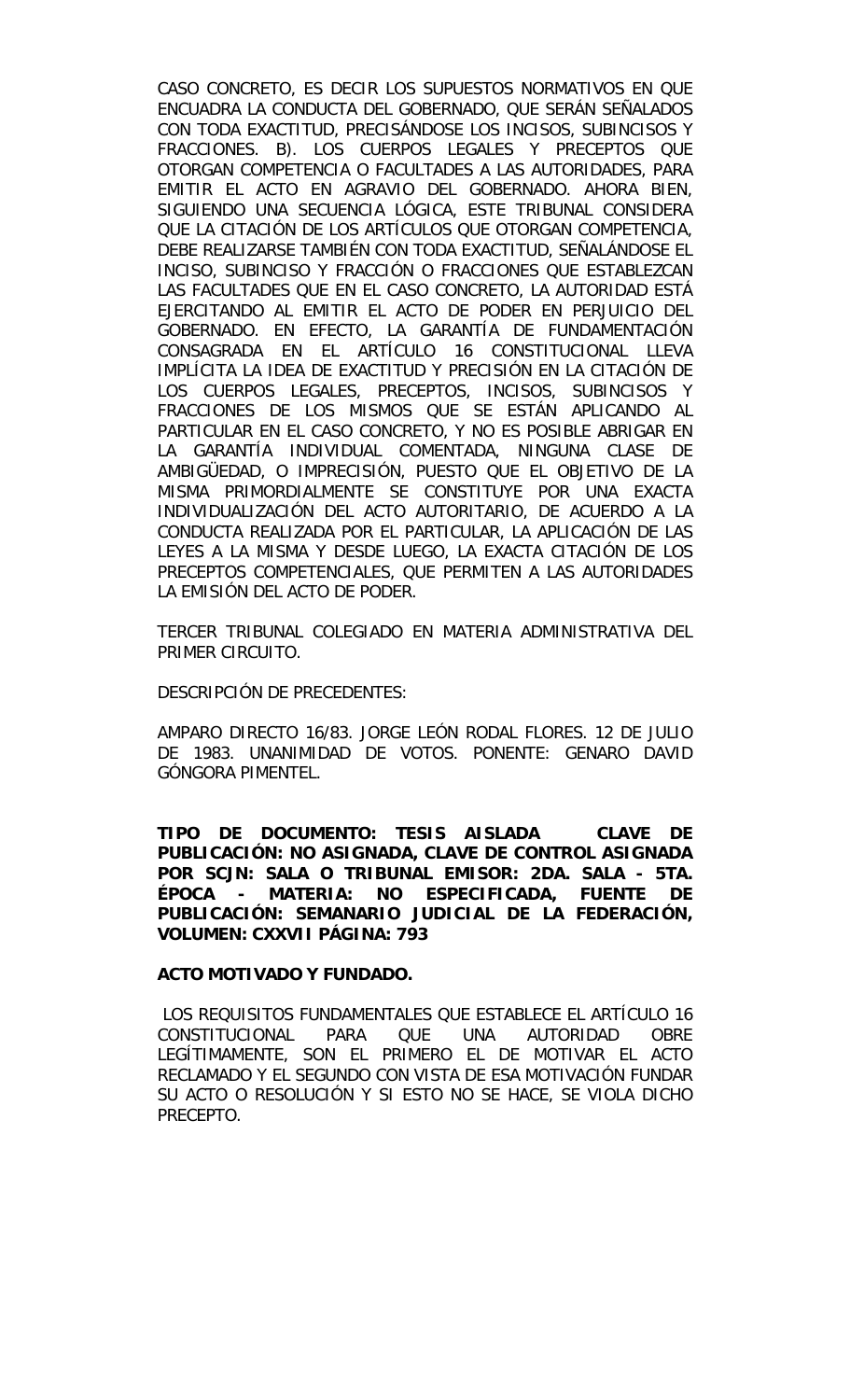DESCRIPCIÓN DE PRECEDENTES:

AMPARO EN REVISIÓN 5713/55. CÍA. MANUFACTURERA DE GÓMEZ PALACIO, S.A. 7 DE MARZO DE 1956. CINCO VOTOS. PONENTE: ALFONSO FRANCISCO RAMÍREZ.

POR LO QUE EL ARGUMENTO DEL RECURRENTE ES DOGMÁTICO, ANTE LO EVIDENTE DE LO FUNDAMENTADO Y MOTIVADO DEL ACTO IMPUGNADO Y AQUÍ RESUELTO.

 POR LO ANTERIORMENTE EXPUESTO Y FUNDADO, ES DE RESOLVERSE Y SE:

# **R E S U E L V E**

 **PRIMERO.-** ESTA AUTORIDAD MUNICIPAL FUE COMPETENTE PARA RESOLVER EL PRESENTE RECURSO DE REVOCACIÓN INTERPUESTO POR MAXIMO JUAREZ HUERTA, EN SU CARÁCTER DE PROPIETARIO DE LA NEGOCIACIÓN MERCANTIL DENOMINADA "CANALLA BAR", EN CONTRA DE LA NOTIFICACIÓN DESCRITA EN EL OFICIO NÚMERO 24 DE FECHA SEIS DE ENERO DEL DOS MIL DOCE DICTADA POR EL DIRECTOR DE DESARROLLO URBANO DE ESTE MUNICIPIO DE TEHUACÁN PUEBLA.

**SEGUNDO.-** LA PARTE RECURRENTE MAXIMO JUAREZ HUERTA, EN SU CARÁCTER DE PROPIETARIO DE LA NEGOCIACIÓN MERCANTIL DENOMINADA "CANALLA BAR", CON DOMICILIO EN CALLE SIETE PONIENTE NÚMERO CIENTO DOS DE ESTA CIUDAD, ACREDITO SU PERSONALIDAD, PERO NO ACREDITÓ LOS EXTREMOS DE SUS PRETENSIONES, TAL Y COMO REFIERE EL PUNTO OCTAVO DE LOS CONSIDERANDOS DE LA PRESENTE RESOLUCIÓN DEFINITIVA.

**TERCERO.-** SE CONFIRMA EN TODAS Y CADA UNA DE SUS PARTES EL OFICIO 24 DE FECHA SEIS DE ENERO DEL AÑO DOS MIL DOCE, DICTADO POR LA DIRECCION DE DESARROLLO URBANO DEL MUNICIPIO DE TEHUACÁN PUEBLA, EN DONDE SE LE HACE SANER AL RECURRENTE QUE NO ESTA EN POSIBILIDAD DE OTORGAR LA RENOVACION DE LICENCIA DE USO DE SUELO SOLICITADO PARA DISCOTEQUE EN EL PREDIO UBICADO EN CALLE 7 PONIENTE NUMERO 102, COLONIA MORELOS DE ESTA CIUDAD**.**

**CUARTO.**- CON BASE EN LO PRESCRITO POR EL ARTÍCULO 314 DEL REGLAMENTO DE CONSTRUCCIONES PARA EL MUNICIPIO DE TEHUACÁN, TÚRNESE LOS PRESENTES AUTOS AL SÍNDICO MUNICIPAL PARA EFECTOS DE QUE SE SOMETA LA PRESENTE RESOLUCIÓN A CONSIDERACIÓN DEL HONORABLE CABILDO DE ESTE HONORABLE AYUNTAMIENTO PARA SU APROBACIÓN O NEGACIÓN EN SU CASO.

**QUINTO.-** UNA VEZ QUE LA PRESENTE RESOLUCIÓN SEA APROBADA O NEGADA POR EL CABILDO DE LA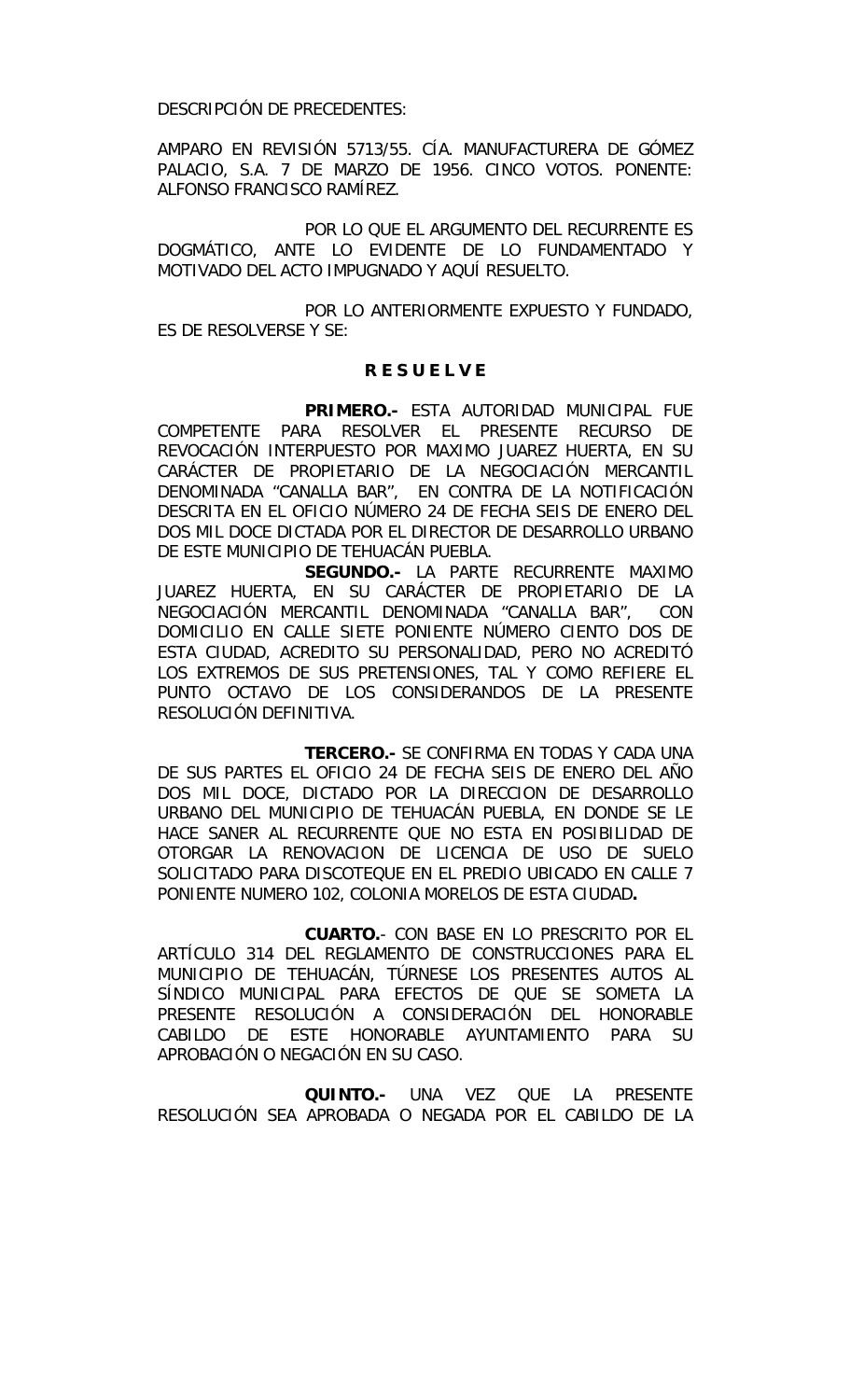CIUDAD DE TEHUACÁN PUEBLA; NOTIFÍQUESE PERSONALMENTE POR CONDUCTO DEL DEPARTAMENTO EJECUTOR DEL HONORABLE AYUNTAMIENTO DE ESTA CIUDAD, AL RECURRENTE MAXIMO JUAREZ HUERTA, EN SU CARÁCTER DE PROPIETARIO DE LA NEGOCIACIÓN MERCANTIL DENOMINADA "CANALLA BAR", CON DOMICILIO EN CALLE SIETE PONIENTE NÚMERO CIENTO DOS DE ESTA CIUDAD; ASÍ COMO AL DIRECTOR DE DESARROLLO URBANO DEL HONORABLE AYUNTAMIENTO DE LA CIUDAD DE TEHUACÁN PUEBLA, EN EL DOMICILIO BIEN CONOCIDO DE LAS OFICINAS PÚBLICAS QUE OCUPA DICHA DEPENDENCIA. NOTIFIQUESE PERSONALMENTE A LAS PARTES.

ASÍ LO PROVEYÓ Y FIRMO EL ABOGADO JESUS MANUEL GONZALEZ LUVIANO, DIRECTOR GENERAL DE ASUNTOS JURÍDICOS DEL H. AYUNTAMIENTO DE TEHUACÁN PUEBLA.

## ABOGADO JESUS MANUEL GONZALEZ LUVIANO.

POR LO EXPUESTO EN LOS CONSIDERANDOS QUE ANTECEDEN Y EN USO DE LAS FACULTADES CONFERIDAS SE PROPONE A CONSIDERACIÓN DE ESTE CUERPO COLEGIADO EL SIGUIENTE:

#### **P E T I T O R I O**

**UNICO.-** SE APRUEBE POR ESTE HONORABLE CABILDO EL PROYECTO DE LA RESOLUCIÓN DEFINITIVA EN LOS AUTOS DEL EXPEDIENTE DEL RECURSO DE REVOCACIÓN NÚMERO **03/2012**, PROMOVIDO POR MAXIMO JUAREZ HUERTA, EN SU CARÁCTER DE PROPIETARIO DE LA NEGOCIACIÓN MERCANTIL DENOMINADA "CANALLA BAR", CON DOMICILIO EN CALLE SIETE PONIENTE NÚMERO CIENTO DOS DE ESTA CIUDAD, TAL Y COMO FUE EMITIDA EN PLENITUD DE JURISDICCIÓN POR EL DIRECTOR GENERAL DE ASUNTOS JURÍDICOS DE ESTE AYUNTAMIENTO; LO ANTERIOR DE CONFORMIDAD CON LO PRECEPTUADO POR EL ARTÍCULO 314 DEL REGLAMENTO DE CONSTRUCCIONES PARA EL MUNICIPIO DE TEHUACÁN PUEBLA, EN SUS TÉRMINOS Y ALCANCES TAL Y COMO CONSTA DE SU TRASCRIPCIÓN EN LOS CONSIDERANDOS DEL PRESENTE INSTRUMENTO.- ATENTAMENTE SUFRAGIO EFECTIVO. NO REEELECCION.- TEHUACAN PUEBLA, A 26 DE JULIO DE 2013.- LIC. ROBERTO IVAN LINARES CHAVEZ.- SINDICO MUNICIPAL DEL HONORABLE AYUNTAMIENTO CONSTITUCIONAL DE LA CIUDAD DE TEHUACAN PUEBLA.- FIRMA ILEGIBLE.

SEÑOR PRESIDENTE MUNICIPAL, REGIDORES Y SINDICO MUNICIPAL, EN VOTACIÓN SE LES CONSULTA SI SE APRUEBA LA PROPUESTA PRESENTADA EN CUESTIÓN, LOS QUE ESTÉN POR LA AFIRMATIVA SÍRVANSE MANIFESTARLO LEVANTANDO LA MANO.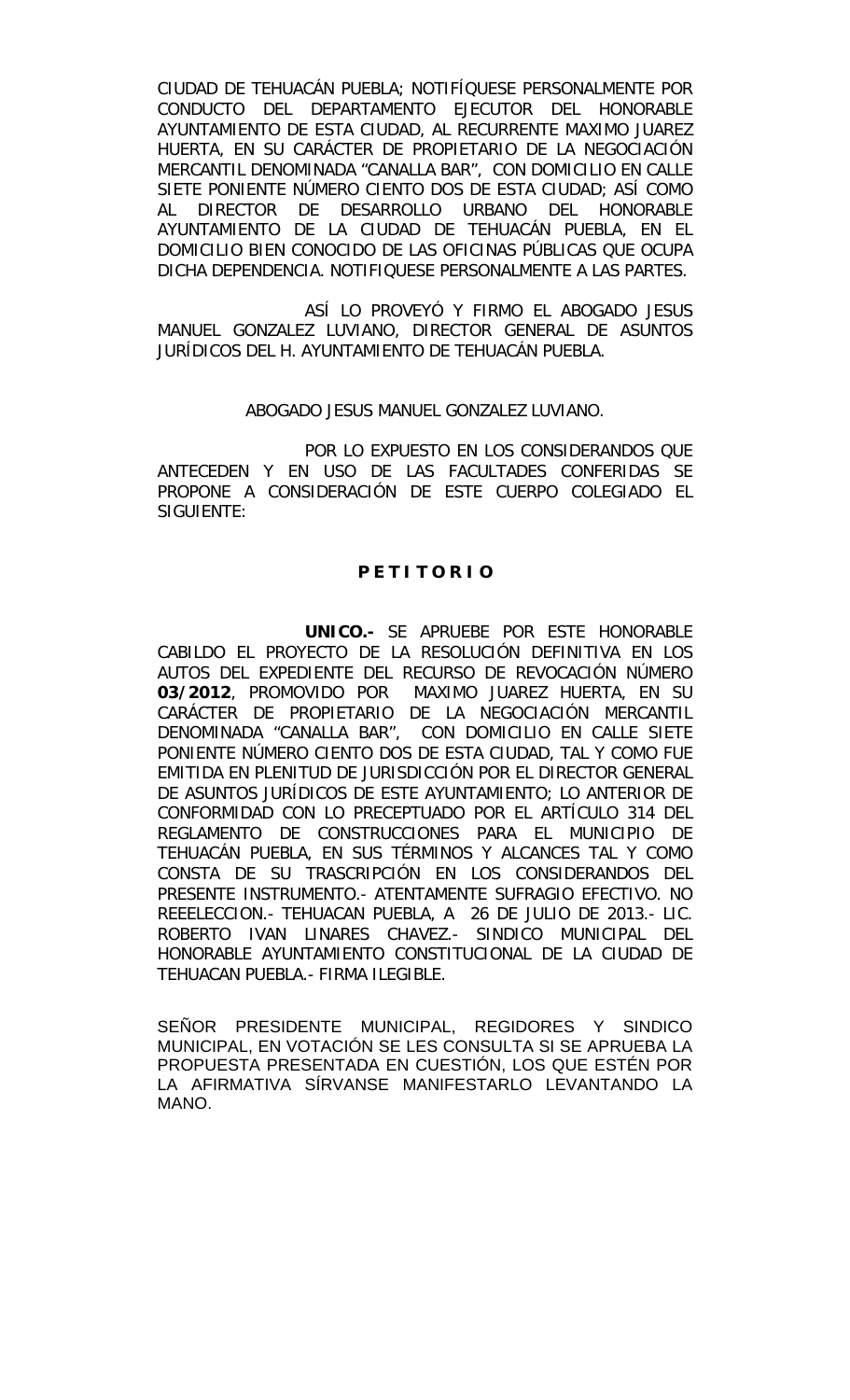HABIÉNDOSE ANALIZADO AMPLIAMENTE EL CONTENIDO DEL DICTAMEN DE REFERENCIA, POR MAYORÍA CON 11 VOTOS A FAVOR, POR PARTE DE LOS INTEGRANTES DEL H. CABILDO, SE DETERMINA EL SIGUIENTE:

# **A C U E R D O**

**UNICO.-** SE APRUEBA POR ESTE HONORABLE CABILDO EL PROYECTO DE LA RESOLUCION DEFINITIVA EN LOS AUTOS DEL EXPEDIENTE DEL RECURSO DE REVOCACION NUMERO **3/2012**, PROMOVIDO POR MAXIMO JUAREZ HUERTA, EN SU CARACTER DE PROPIETARIO DE LA NEGOCIACIÓN MERCANTIL DENOMINADA "CANALLA BAR", CON DOMICILIO EN CALLE SIETE PONIENTE NÚMERO CIENTO DOS DE ESTA CIUDAD, TAL Y COMO FUE EMITIDA EN PLENITUD DE JURISDICCION POR EL DIRECTOR GENERAL DE ASUNTOS JURIDICOS DE ESTE AYUNTAMIENTO, LO ANTERIOR DE CONFORMIDAD CON LO PRECEPTUADO POR EL ARTICULO 314 DEL REGLAMENTO DE CONSTRUCCIONES PARA EL MUNICIPIO DE TEHUACAN PUEBLA; EN SUS TERMINOS Y ALCANCES TAL Y COMO CONSTA DE SU TRANSCRIPCION EN EL CONSIDERANDO IX DEL INSTRUMENTO QUE HA SIDO PRESENTADO Y APROBADO.

NO HABIÉNDO ASUNTO QUE TRATAR SE DA POR TERMINADA LA PRESENTE SESIÓN DE CABILDO, SIENDO LAS NUEVE HORAS CON CINCUENTA Y CINCO MINUTOS DEL DÍA VEINTISEIS DE JULIO DEL AÑO DOS MIL TRECE, PROCEDIENDOSE A LEVANTAR LA PRESENTE ACTA QUE FIRMAN LOS QUE EN ELLA INTERVINIERON.- DOY FE.----------------------------------------------------------

# **SECRETARIO DEL H. AYUNTAMIENTO**

# **C. JOSÉ ORLANDO CUALLO CINTA.**

**C. ELISEO LEZAMA PRIETO \_\_\_\_\_\_\_\_\_\_\_\_\_\_\_\_\_\_\_\_\_\_**

**C. HUGO RUBEN BOLAÑOS CABRERA \_\_\_\_\_\_\_\_\_\_\_\_\_\_\_\_\_\_\_\_\_\_**

C. GABRIELA BRINGAS DELGADO **AUSENTE**